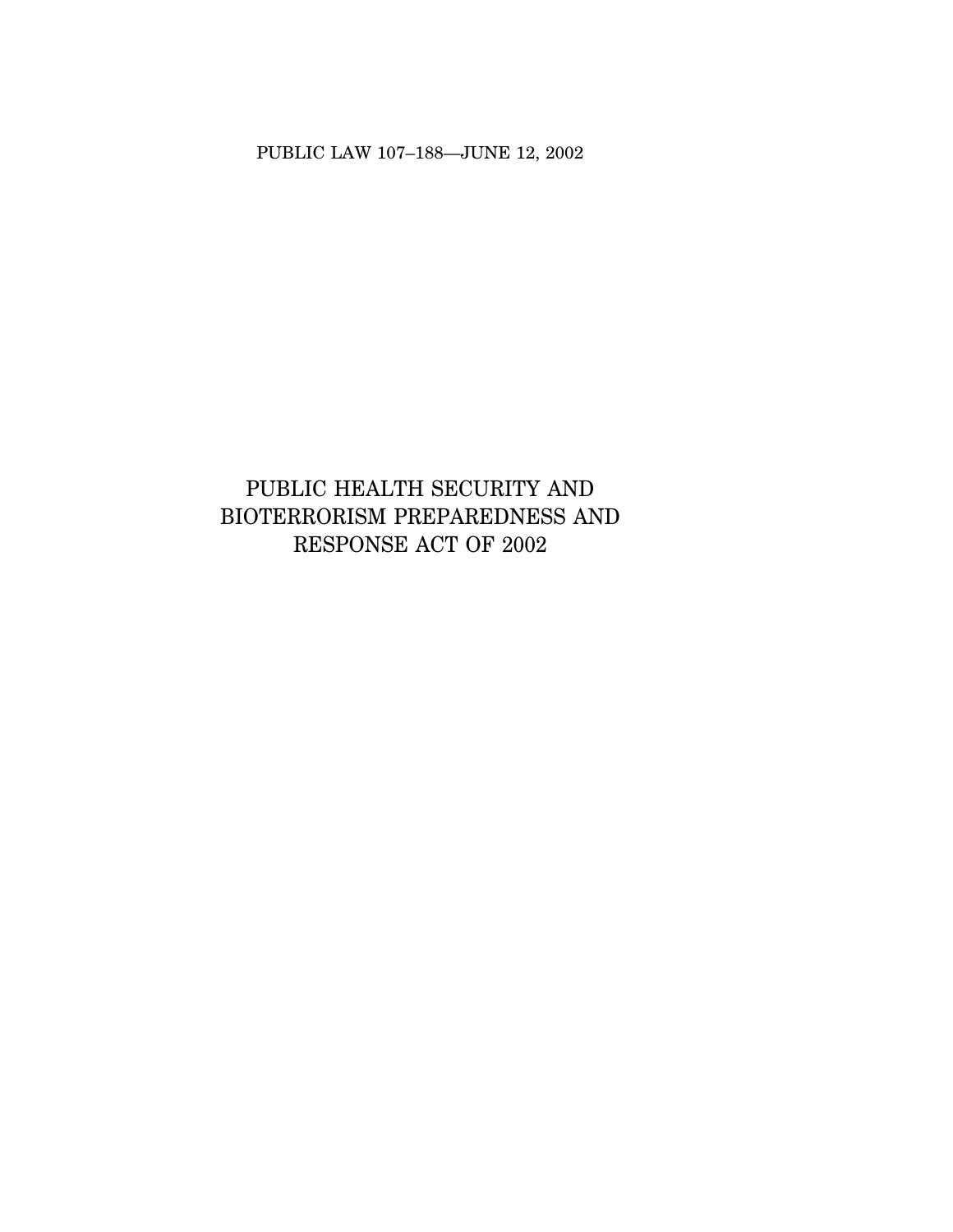### Public Law 107–188 107th Congress

### An Act

June 12, 2002

[H.R. 3448]

To improve the ability of the United States to prevent, prepare for, and respond to bioterrorism and other public health emergencies.

*Be it enacted by the Senate and House of Representatives of the United States of America in Congress assembled*,

42 USC 201 note. Public Health Security and Bioterrorism Preparedness and Response Act of 2002.

#### **SECTION 1. SHORT TITLE; TABLE OF CONTENTS.**

(a) SHORT TITLE.—This Act may be cited as the ''Public Health Security and Bioterrorism Preparedness and Response Act of 2002''. (b) TABLE OF CONTENTS.—The table of contents of the Act is as follows:

#### Sec. 1. Short title; table of contents.

#### TITLE I—NATIONAL PREPAREDNESS FOR BIOTERRORISM AND OTHER PUBLIC HEALTH EMERGENCIES

#### Subtitle A—National Preparedness and Response Planning, Coordinating, and Reporting

- Sec. 101. National preparedness and response.
- Sec. 102. Assistant Secretary for Public Health Emergency Preparedness; National Disaster Medical System.
- Sec. 103. Improving ability of Centers for Disease Control and Prevention.
- Sec. 104. Advisory committees and communications; study regarding communications abilities of public health agencies. Sec. 105. Education of health care personnel; training regarding pediatric issues.
- 
- Sec. 106. Grants regarding shortages of certain health professionals.
- Sec. 107. Emergency system for advance registration of health professions volunteers.
- Sec. 108. Working group.
- Sec. 109. Antimicrobial resistance. Sec. 110. Supplies and services in lieu of award funds.
- Sec. 111. Additional amendments.

#### Subtitle B—Strategic National Stockpile; Development of Priority Countermeasures

- Sec. 121. Strategic national stockpile.
- Sec. 122. Accelerated approval of priority countermeasures.
- Sec. 123. Issuance of rule on animal trials.
- Sec. 124. Security for countermeasure development and production.
- Sec. 125. Accelerated countermeasure research and development.
- Sec. 126. Evaluation of new and emerging technologies regarding bioterrorist
- attack and other public health emergencies.
- Sec. 127. Potassium iodide.

#### Subtitle C—Improving State, Local, and Hospital Preparedness for and Response to Bioterrorism and Other Public Health Emergencies

Sec. 131. Grants to improve State, local, and hospital preparedness for and response to bioterrorism and other public health emergencies.

#### Subtitle D—Emergency Authorities; Additional Provisions

- Sec. 141. Reporting deadlines.
- Sec. 142. Streamlining and clarifying communicable disease quarantine provisions.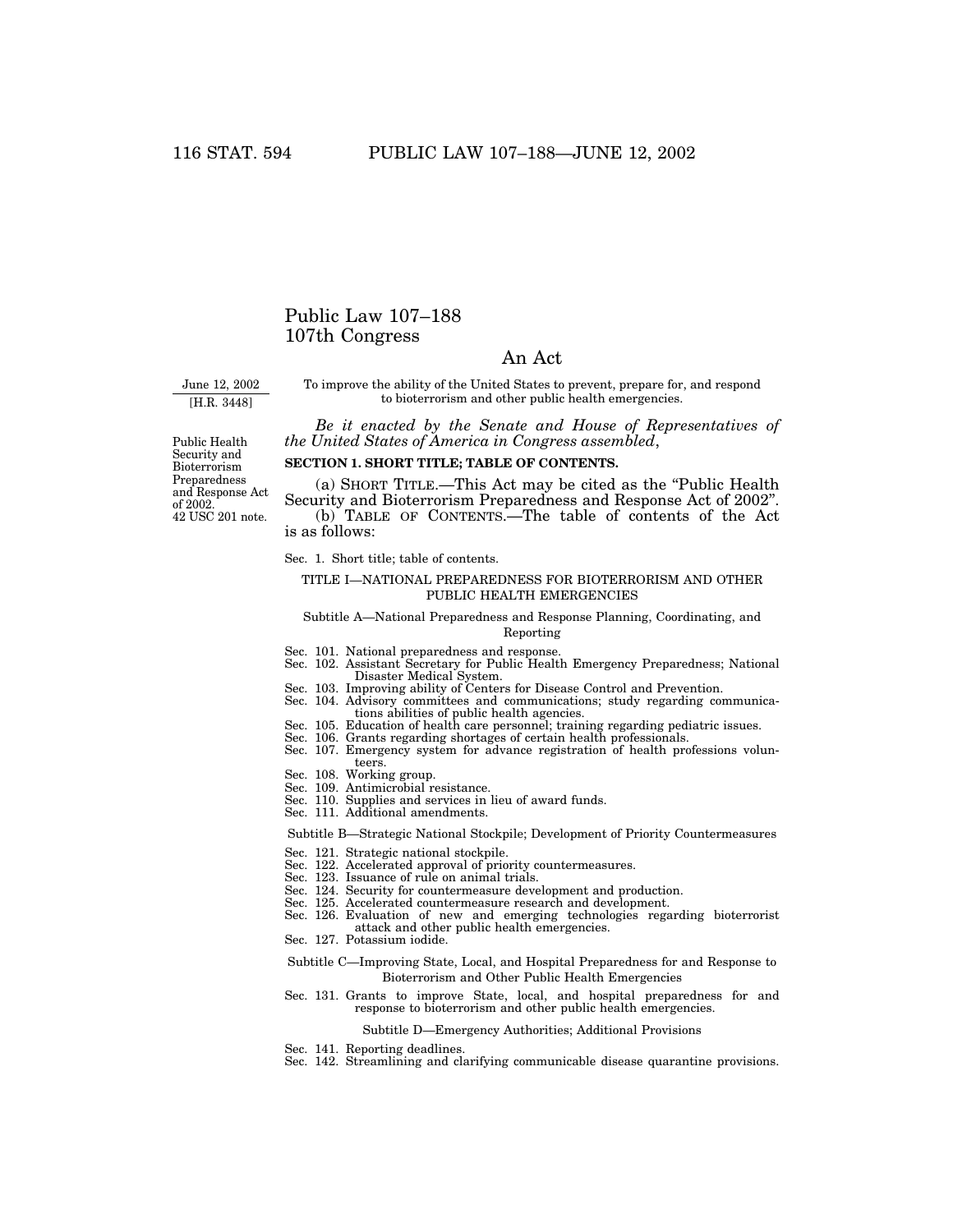- Sec. 143. Emergency waiver of Medicare, Medicaid, and SCHIP requirements. Sec. 144. Provision for expiration of public health emergencies.
	-

#### Subtitle E—Additional Provisions

- Sec. 151. Designated State public emergency announcement plan. Sec. 152. Expanded research by Secretary of Energy. Sec. 153. Expanded research on worker health and safety.
- 
- 
- Sec. 154. Enhancement of emergency preparedness of Department of Veterans Affairs.
- Sec. 155. Reauthorization of existing program. Sec. 156. Sense of Congress. Sec. 157. General Accounting Office report.
- 
- Sec. 158. Certain awards.
- Sec. 159. Public access defibrillation programs and public access defibrillation demonstration projects.

#### TITLE II—ENHANCING CONTROLS ON DANGEROUS BIOLOGICAL AGENTS AND TOXINS

#### Subtitle A—Department of Health and Human Services

- Sec. 201. Regulation of certain biological agents and toxins.
- Sec. 202. Implementation by Department of Health and Human Services.
- Sec. 203. Effective dates.
- Sec. 204. Conforming amendment.

#### Subtitle B—Department of Agriculture

- Sec. 211. Short title.<br>Sec. 212. Regulation
- Sec. 212. Regulation of certain biological agents and toxins. Sec. 213. Implementation by Department of Agriculture.
- 

#### Subtitle C—Interagency Coordination Regarding Overlap Agents and Toxins

Sec. 221. Interagency coordination.

Subtitle D—Criminal Penalties Regarding Certain Biological Agents and Toxins Sec. 231. Criminal penalties.

#### TITLE III—PROTECTING SAFETY AND SECURITY OF FOOD AND DRUG SUPPLY

#### Subtitle A—Protection of Food Supply

- 
- Sec. 301. Food safety and security strategy. Sec. 302. Protection against adulteration of food. Sec. 303. Administrative detention.
- 
- Sec. 304. Debarment for repeated or serious food import violations.
- Sec. 305. Registration of food facilities.
- Sec. 306. Maintenance and inspection of records for foods. Sec. 307. Prior notice of imported food shipments.
- 
- Sec. 308. Authority to mark articles refused admission into United States. Sec. 309. Prohibition against port shopping. Sec. 310. Notices to States regarding imported food. Sec. 311. Grants to States for inspections.
- 
- 
- Sec. 312. Surveillance and information grants and authorities. Sec. 313. Surveillance of zoonotic diseases.
- 
- Sec. 314. Authority to commission other Federal officials to conduct inspections. Sec. 315. Rule of construction.

### Subtitle B—Protection of Drug Supply

- Sec. 321. Annual registration of foreign manufacturers; shipping information; drug
- and device listing. Sec. 322. Requirement of additional information regarding import components intended for use in export products.

#### Subtitle C—General Provisions Relating to Upgrade of Agricultural Security

- Sec. 331. Expansion of Animal and Plant Health Inspection Service activities.<br>Sec. 332. Expansion of Food Safety Inspection Service activities.<br>Sec. 333. Biosecurity upgrades at the Department of Agriculture.<br>Sec. 334. Agr
- 
- 
- 
- Sec. 335. Agricultural bioterrorism research and development.
- Sec. 336. Animal enterprise terrorism penalties.

#### TITLE IV—DRINKING WATER SECURITY AND SAFETY

Sec. 401. Terrorist and other intentional acts.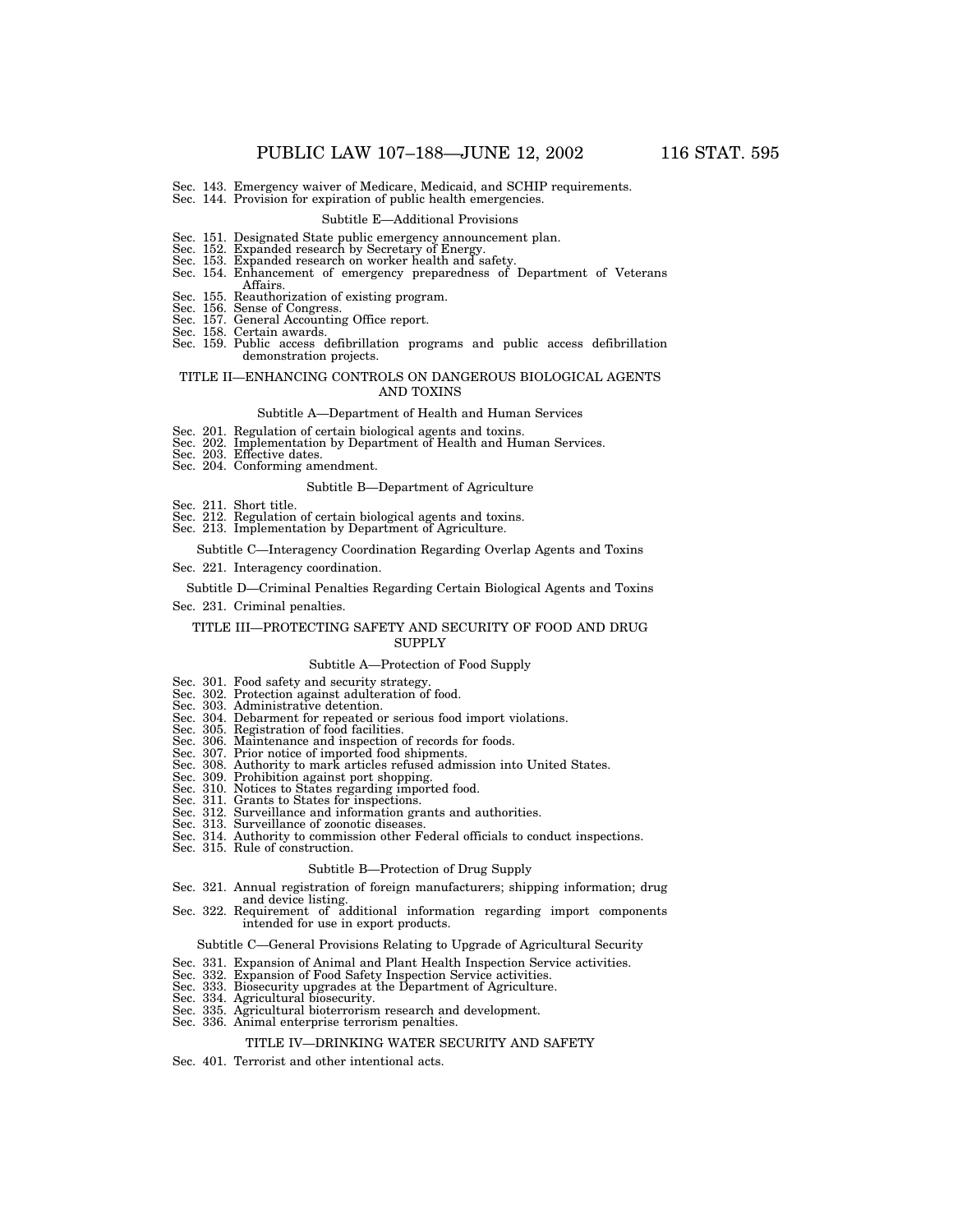- Sec. 402. Other Safe Drinking Water Act amendments. Sec. 403. Miscellaneous and technical amendments.
	-

#### TITLE V—ADDITIONAL PROVISIONS

#### Subtitle A—Prescription Drug User Fees

- Sec. 501. Short title.
- Sec. 502. Findings.
- Sec. 503. Definitions.
- Sec. 504. Authority to assess and use drug fees. Sec. 505. Accountability and reports.
- 
- Sec. 506. Reports of postmarketing studies. Sec. 507. Savings clause.
- Sec. 508. Effective date.
- Sec. 509. Sunset clause.
	-

### Subtitle B—Funding Provisions Regarding Food and Drug Administration

- Sec. 521. Office of Drug Safety.
- Sec. 522. Division of Drug Marketing, Advertising, and Communications. Sec. 523. Office of Generic Drugs.
	-

#### Subtitle C—Additional Provisions

- 
- Sec. 531. Transition to digital television. Sec. 532. 3-year delay in lock in procedures for Medicare+Choice plans; change in Medicare+Choice reporting deadlines and annual, coordinated election period for 2003, 2004, and 2005.

# **TITLE I—NATIONAL PREPAREDNESS FOR BIOTERRORISM AND OTHER PUBLIC HEALTH EMERGENCIES**

## **Subtitle A—National Preparedness and Response Planning, Coordinating, and Reporting**

#### **SEC. 101. NATIONAL PREPAREDNESS AND RESPONSE.**

(a) IN GENERAL.—The Public Health Service Act (42 U.S.C. 201 et seq.) is amended by adding at the end the following title:

# **''TITLE XXVIII—NATIONAL PREPARED-NESS FOR BIOTERRORISM AND OTHER PUBLIC HEALTH EMER-GENCIES**

## **''Subtitle A—National Preparedness and Response Planning, Coordinating, and Reporting**

42 USC 300hh.

#### **''SEC. 2801. NATIONAL PREPAREDNESS PLAN.**

''(a) IN GENERAL.—

''(1) PREPAREDNESS AND RESPONSE REGARDING PUBLIC HEALTH EMERGENCIES.—The Secretary shall further develop and implement a coordinated strategy, building upon the core public health capabilities established pursuant to section 319A,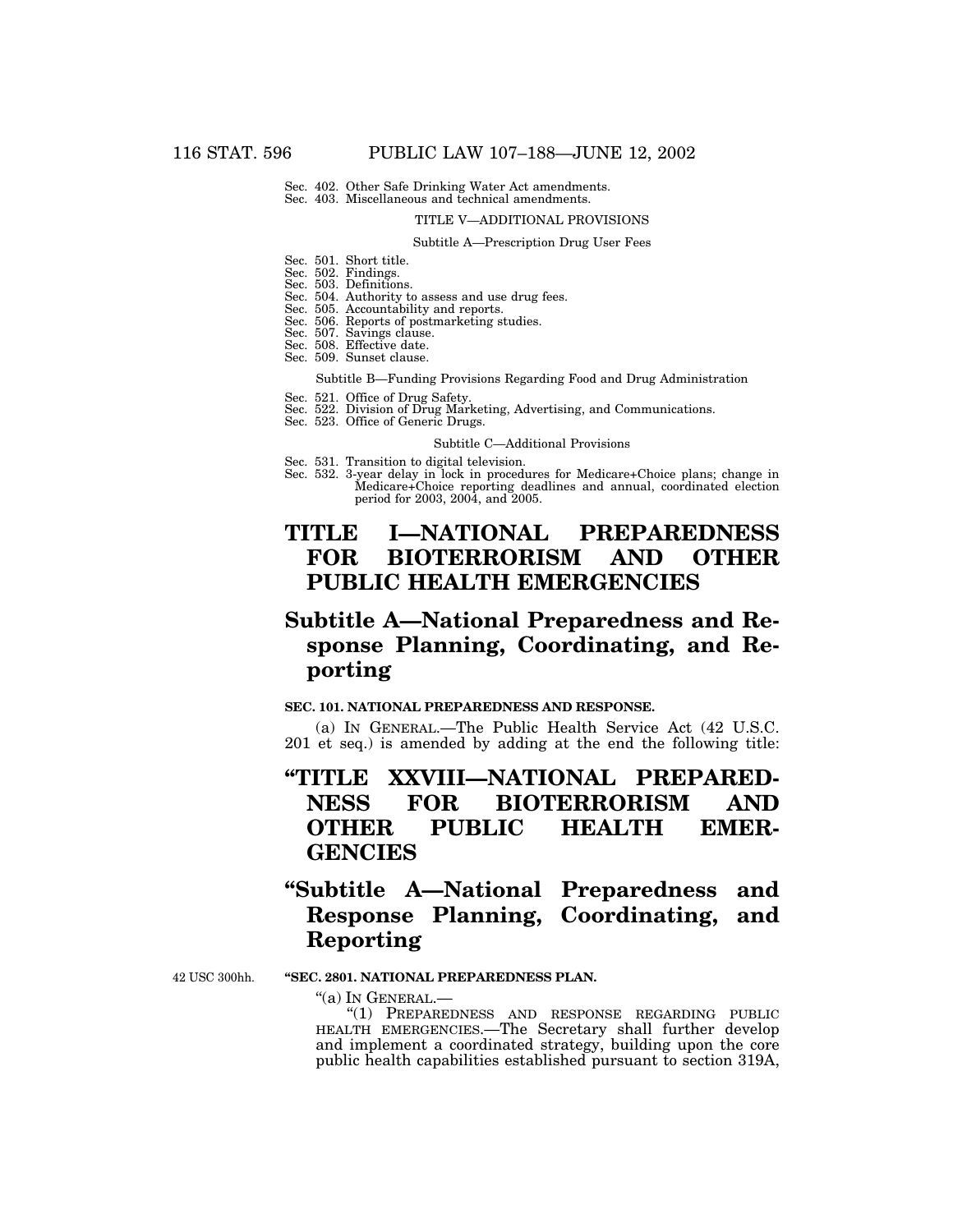for carrying out health-related activities to prepare for and respond effectively to bioterrorism and other public health emergencies, including the preparation of a plan under this section. The Secretary shall periodically thereafter review and, as appropriate, revise the plan.

 $\sqrt[4]{(2)}$  NATIONAL APPROACH.—In carrying out paragraph (1), the Secretary shall collaborate with the States toward the goal of ensuring that the activities of the Secretary regarding bioterrorism and other public health emergencies are coordinated with activities of the States, including local governments.

"(3) EVALUATION OF PROGRESS.—The plan under paragraph (1) shall provide for specific benchmarks and outcome measures for evaluating the progress of the Secretary and the States, including local governments, with respect to the plan under paragraph (1), including progress toward achieving the goals specified in subsection (b).

''(b) PREPAREDNESS GOALS.—The plan under subsection (a) should include provisions in furtherance of the following:

''(1) Providing effective assistance to State and local governments in the event of bioterrorism or other public health emergency.

 $\cdot$ (2) Ensuring that State and local governments have appropriate capacity to detect and respond effectively to such emergencies, including capacities for the following:

''(A) Effective public health surveillance and reporting mechanisms at the State and local levels.

''(B) Appropriate laboratory readiness.

''(C) Properly trained and equipped emergency response, public health, and medical personnel.

''(D) Health and safety protection of workers responding to such an emergency.

''(E) Public health agencies that are prepared to coordinate health services (including mental health services) during and after such emergencies.

 $\mathcal{F}(F)$  Participation in communications networks that can effectively disseminate relevant information in a timely and secure manner to appropriate public and private entities and to the public.

''(3) Developing and maintaining medical countermeasures (such as drugs, vaccines and other biological products, medical devices, and other supplies) against biological agents and toxins that may be involved in such emergencies.

''(4) Ensuring coordination and minimizing duplication of Federal, State, and local planning, preparedness, and response activities, including during the investigation of a suspicious disease outbreak or other potential public health emergency.

''(5) Enhancing the readiness of hospitals and other health care facilities to respond effectively to such emergencies. ''(c) REPORTS TO CONGRESS.—

Deadline.

"(1) IN GENERAL.—Not later than one year after the date of the enactment of the Public Health Security and Bioterrorism Preparedness and Response Act of 2002, and biennially thereafter, the Secretary shall submit to the Committee on Energy and Commerce of the House of Representatives, and the Committee on Health, Education, Labor, and Pensions of the Senate, a report concerning progress with respect to the plan under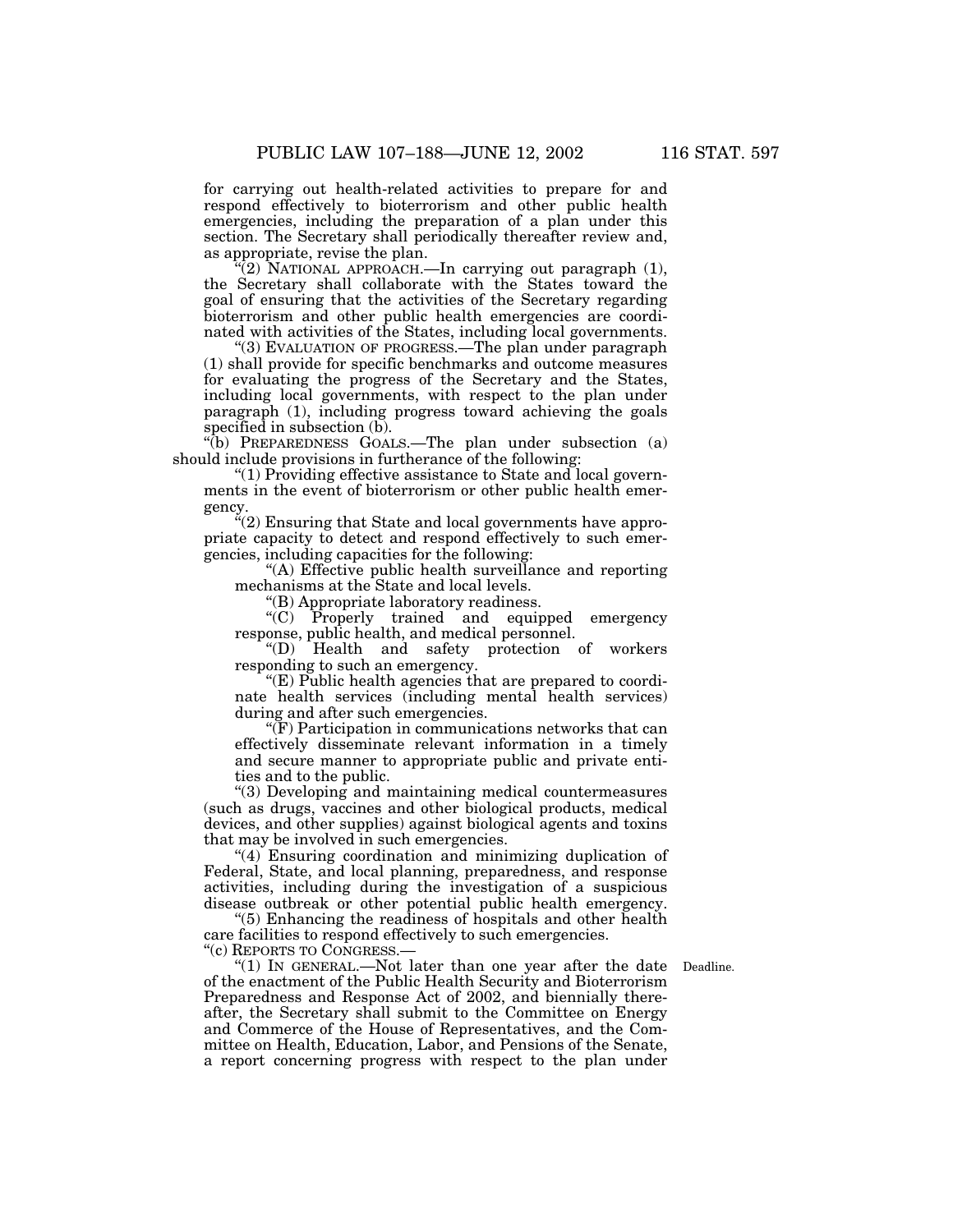subsection (a), including progress toward achieving the goals specified in subsection (b).

"(2) ADDITIONAL AUTHORITY.—Reports submitted under paragraph  $(1)$  by the Secretary (other than the first report) shall make recommendations concerning—

"(A) any additional legislative authority that the Secretary determines is necessary for fully implementing the plan under subsection (a), including meeting the goals

" $(B)$  any additional legislative authority that the Secretary determines is necessary under section 319 to protect the public health in the event of an emergency described

in section 319(a).  $\degree$  (d) RULE OF CONSTRUCTION.—This section may not be construed as expanding or limiting any of the authorities of the Secretary that, on the day before the date of the enactment of the Public Health Security and Bioterrorism Preparedness and Response Act of 2002, were in effect with respect to preparing for and responding effectively to bioterrorism and other public health emergencies.".<br>(b) OTHER REPORTS.-

(1) IN GENERAL.—Not later than one year after the date of the enactment of this Act, the Secretary of Health and Human Services (referred to in this subsection as the ''Secretary'') shall submit to the Committee on Energy and Commerce of the House of Representatives, and the Committee on Health, Education, Labor, and Pensions of the Senate, a report concerning—

(A) the recommendations and findings of the National Advisory Committee on Children and Terrorism under section 319F(c)(2) of the Public Health Service Act;

(B) the recommendations and findings of the EPIC Advisory Committee under section  $319F(c)(3)$  of such Act;

(C) the characteristics that may render a rural community uniquely vulnerable to a biological attack, including distance, lack of emergency transport, hospital or laboratory capacity, lack of integration of Federal or State public health networks, workforce deficits, or other relevant characteristics;

(D) the characteristics that may render areas or populations designated as medically underserved populations (as defined in section 330 of such Act) uniquely vulnerable to a biological attack, including significant numbers of lowincome or uninsured individuals, lack of affordable and accessible health care services, insufficient public and primary health care resources, lack of integration of Federal or State public health networks, workforce deficits, or other relevant characteristics;

(E) the recommendations of the Secretary with respect to additional legislative authority that the Secretary determines is necessary to effectively strengthen rural communities, or medically underserved populations (as defined in section 330 of such Act); and

(F) the need for and benefits of a National Disaster Response Medical Volunteer Service that would be a private-sector, community-based rapid response corps of medical volunteers.

Deadline. 42 USC 247d–6 note.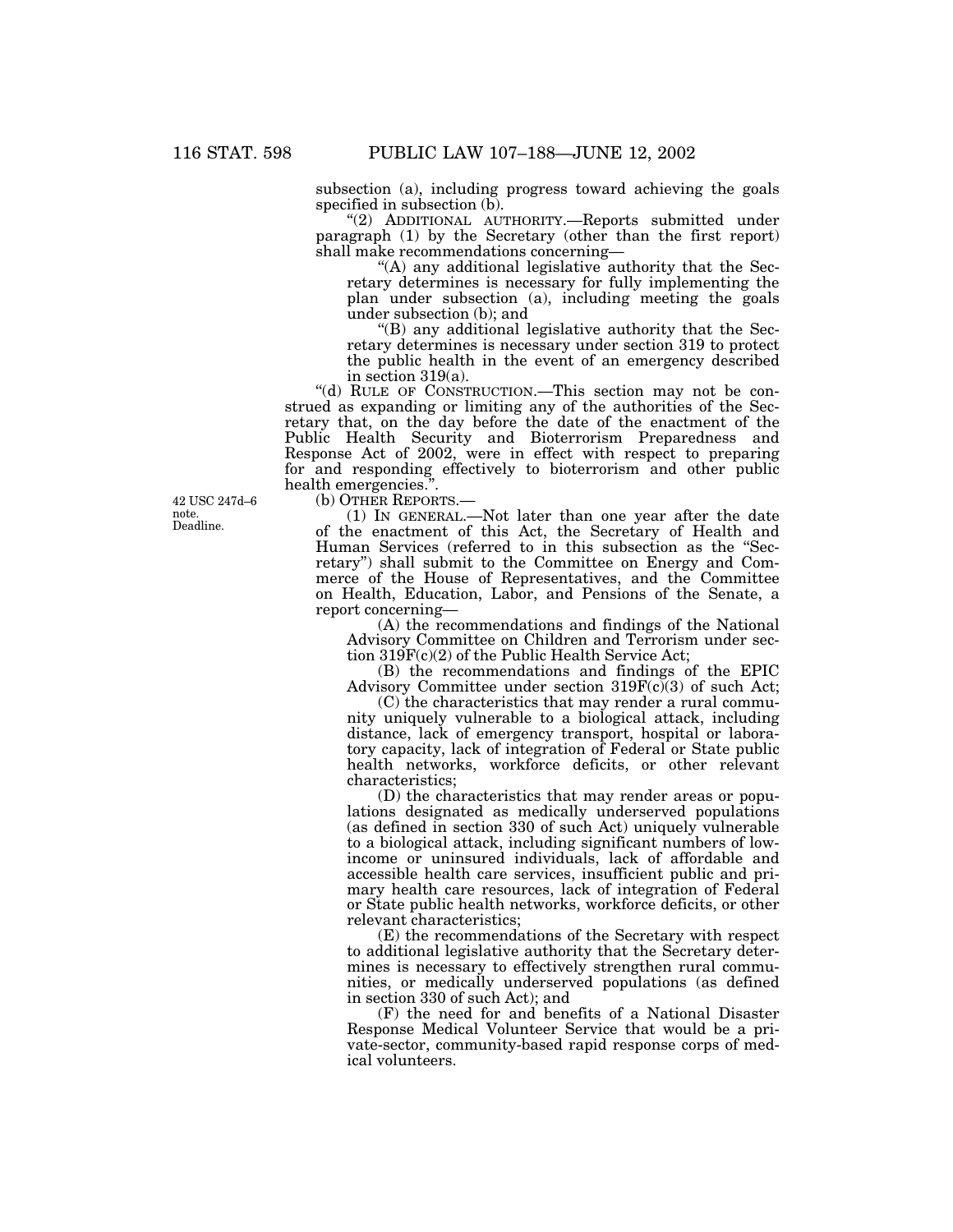(2) STUDY REGARDING LOCAL EMERGENCY RESPONSE METHODS.—The Secretary shall conduct a study of effective methods for the provision of emergency response services through local governments (including through private response contractors and volunteers of such governments) in a consistent manner in response to acts of bioterrorism or other public health emergencies. Not later than 180 days after the date of the enactment of this Act, the Secretary shall submit to the Committee on Energy and Commerce of the House of Representatives, and the Committee on Health, Education, Labor, and Pensions of the Senate, a report describing the findings of the study.

#### **SEC. 102. ASSISTANT SECRETARY FOR PUBLIC HEALTH EMERGENCY PREPAREDNESS; NATIONAL DISASTER MEDICAL SYSTEM.**

(a) IN GENERAL.—Title XXVIII of the Public Health Service Act, as added by section 101 of this Act, is amended by adding at the end the following subtitle:

### **''Subtitle B—Emergency Preparedness and Response**

#### **''SEC. 2811. COORDINATION OF PREPAREDNESS FOR AND RESPONSE TO BIOTERRORISM AND OTHER PUBLIC HEALTH EMER-GENCIES.** 42 USC 300hh–11.

"(a) ASSISTANT SECRETARY FOR PUBLIC HEALTH EMERGENCY PREPAREDNESS.—

" $(1)$  In GENERAL.—There is established within the Department of Health and Human Services the position of Assistant Secretary for Public Health Emergency Preparedness. The President shall appoint an individual to serve in such position. Such Assistant Secretary shall report to the Secretary.

"(2) DUTIES.—Subject to the authority of the Secretary, the Assistant Secretary for Public Health Emergency Preparedness shall carry out the following duties with respect to bioterrorism and other public health emergencies:

''(A) Coordinate on behalf of the Secretary—

''(i) interagency interfaces between the Department of Health and Human Services (referred to in this paragraph as the 'Department') and other departments, agencies, and offices of the United States; and

''(ii) interfaces between the Department and State and local entities with responsibility for emergency preparedness.

 $*(B)$  Coordinate the operations of the National Disaster Medical System and any other emergency response activities within the Department of Health and Human Services that are related to bioterrorism and other public health emergencies.

''(C) Coordinate the efforts of the Department to bolster State and local emergency preparedness for a bioterrorist attack or other public health emergency, and evaluate the progress of such entities in meeting the benchmarks and other outcome measures contained in the national plan and in meeting the core public health capabilities established pursuant to 319A.

Establishment.

President.

Deadline. Reports.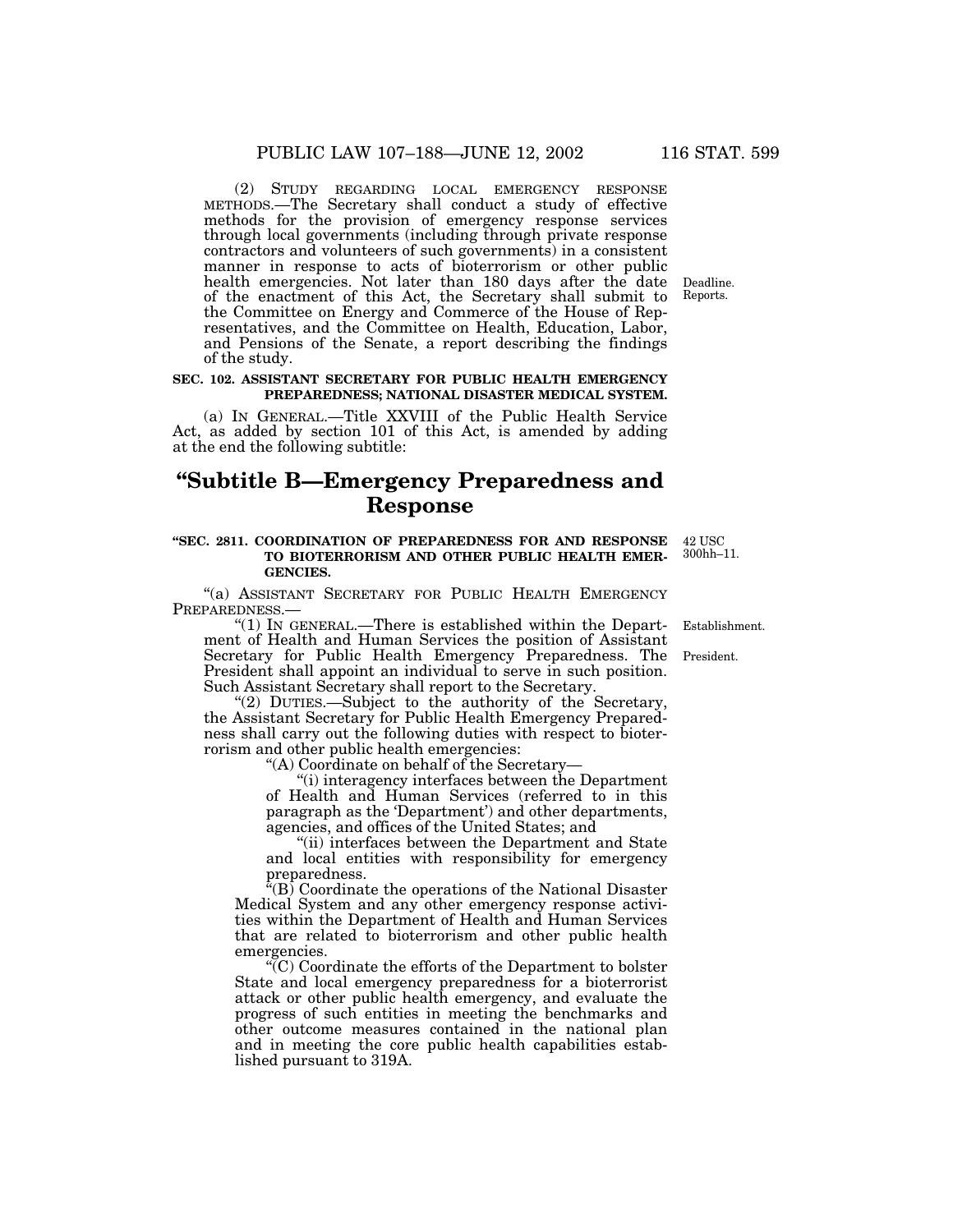''(D) Any other duties determined appropriate by the Secretary.

''(b) NATIONAL DISASTER MEDICAL SYSTEM.—

''(1) IN GENERAL.—The Secretary shall provide for the operation in accordance with this section of a system to be known as the National Disaster Medical System. The Secretary shall designate the Assistant Secretary for Public Health Emergency Preparedness as the head of the National Disaster Medical System, subject to the authority of the Secretary.

''(2) FEDERAL AND STATE COLLABORATIVE SYSTEM.—

''(A) IN GENERAL.—The National Disaster Medical System shall be a coordinated effort by the Federal agencies specified in subparagraph (B), working in collaboration with the States and other appropriate public or private entities, to carry out the purposes described in paragraph (3).

''(B) PARTICIPATING FEDERAL AGENCIES.—The Federal agencies referred to in subparagraph (A) are the Department of Health and Human Services, the Federal Emergency Management Agency, the Department of Defense, and the Department of Veterans Affairs.

''(3) PURPOSE OF SYSTEM.—

''(A) IN GENERAL.—The Secretary may activate the National Disaster Medical System to—

''(i) provide health services, health-related social services, other appropriate human services, and appropriate auxiliary services to respond to the needs of victims of a public health emergency (whether or not determined to be a public health emergency under section 319); or

''(ii) be present at locations, and for limited periods of time, specified by the Secretary on the basis that the Secretary has determined that a location is at risk of a public health emergency during the time specified.

''(B) ONGOING ACTIVITIES.—The National Disaster Medical System shall carry out such ongoing activities as may be necessary to prepare for the provision of services described in subparagraph (A) in the event that the Secretary activates the National Disaster Medical System for such purposes.

 $\sqrt{\rm C}$ ) TEST FOR MOBILIZATION OF SYSTEM.—During the one-year period beginning on the date of the enactment of the Public Health Security and Bioterrorism Preparedness and Response Act of 2002, the Secretary shall conduct an exercise to test the capability and timeliness of the National Disaster Medical System to mobilize and otherwise respond effectively to a bioterrorist attack or other public health emergency that affects two or more geographic locations concurrently. Thereafter, the Secretary may periodically conduct such exercises regarding the National Disaster Medical System as the Secretary determines to be appropriate.

''(c) CRITERIA.—

''(1) IN GENERAL.—The Secretary shall establish criteria for the operation of the National Disaster Medical System.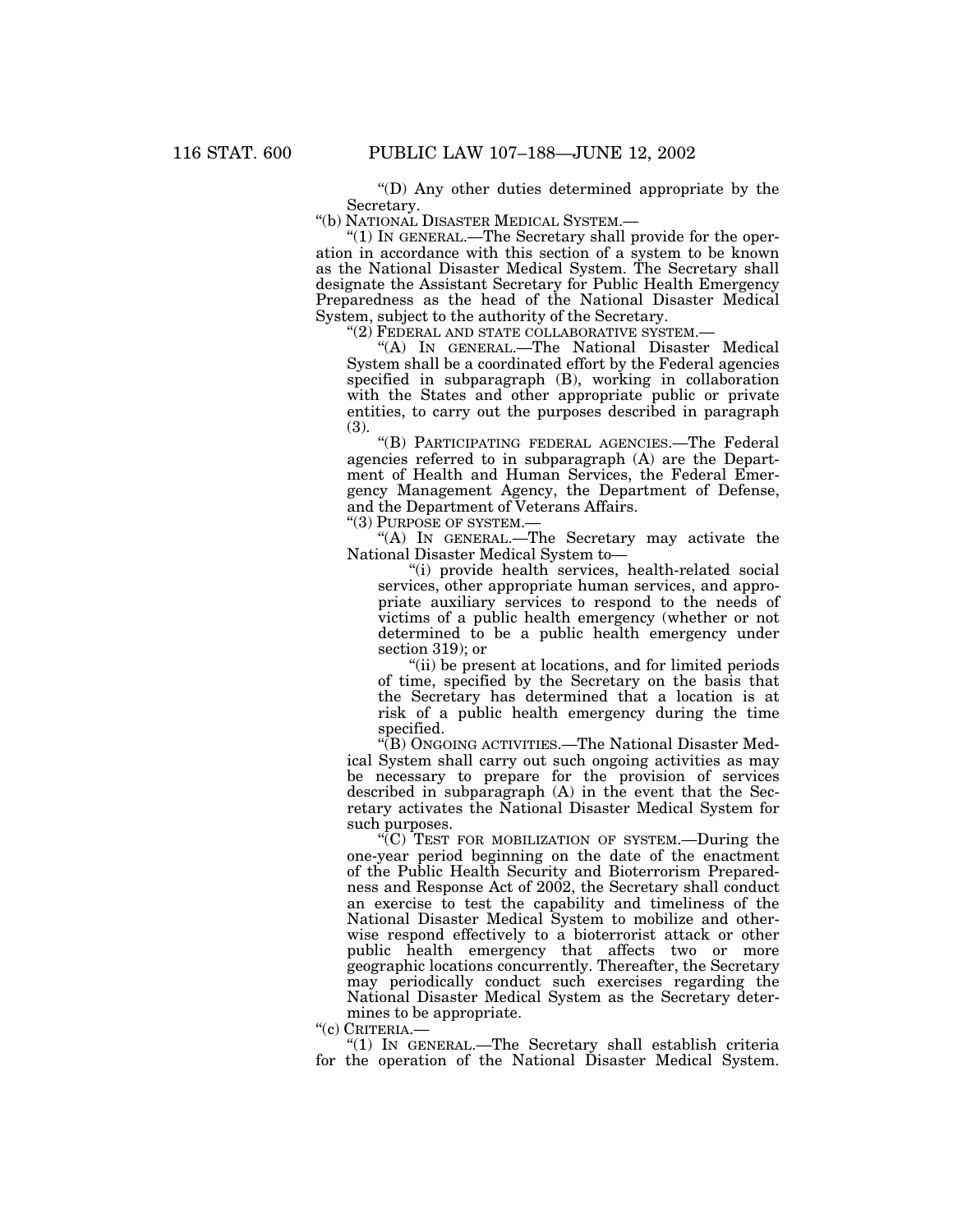''(2) PARTICIPATION AGREEMENTS FOR NON-FEDERAL ENTI- TIES.—In carrying out paragraph (1), the Secretary shall establish criteria regarding the participation of States and private entities in the National Disaster Medical System, including criteria regarding agreements for such participation. The criteria shall include the following:

"(A) Provisions relating to the custody and use of Federal personal property by such entities, which may in the discretion of the Secretary include authorizing the custody and use of such property to respond to emergency situations for which the National Disaster Medical System has not been activated by the Secretary pursuant to subsection (b)(3)(A). Any such custody and use of Federal personal property shall be on a reimbursable basis.

''(B) Provisions relating to circumstances in which an individual or entity has agreements with both the National Disaster Medical System and another entity regarding the provision of emergency services by the individual. Such provisions shall address the issue of priorities among the agreements involved.

''(d) INTERMITTENT DISASTER-RESPONSE PERSONNEL.—

''(1) IN GENERAL.—For the purpose of assisting the National Disaster Medical System in carrying out duties under this section, the Secretary may appoint individuals to serve as intermittent personnel of such System in accordance with applicable civil service laws and regulations.

"(2) LIABILITY.—For purposes of section  $224(a)$  and the remedies described in such section, an individual appointed under paragraph (1) shall, while acting within the scope of such appointment, be considered to be an employee of the Public Health Service performing medical, surgical, dental, or related functions. With respect to the participation of individuals appointed under paragraph  $(1)$  in training programs authorized by the Assistant Secretary for Public Health Emergency Preparedness or a comparable official of any Federal agency specified in subsection  $(b)(2)(B)$ , acts of individuals so appointed that are within the scope of such participation shall be considered within the scope of the appointment under paragraph (1) (regardless of whether the individuals receive compensation for such participation).

''(e) CERTAIN EMPLOYMENT ISSUES REGARDING INTERMITTENT APPOINTMENTS.—

''(1) INTERMITTENT DISASTER-RESPONSE APPOINTEE.—For purposes of this subsection, the term 'intermittent disasterresponse appointee' means an individual appointed by the Secretary under subsection (d).

''(2) COMPENSATION FOR WORK INJURIES.—An intermittent disaster-response appointee shall, while acting in the scope of such appointment, be considered to be an employee of the Public Health Service performing medical, surgical, dental, or related functions, and an injury sustained by such an individual shall be deemed 'in the performance of duty', for purposes of chapter 81 of title 5, United States Code, pertaining to compensation for work injuries. With respect to the participation of individuals appointed under subsection (d) in training programs authorized by the Assistant Secretary for Public Health Emergency Preparedness or a comparable official of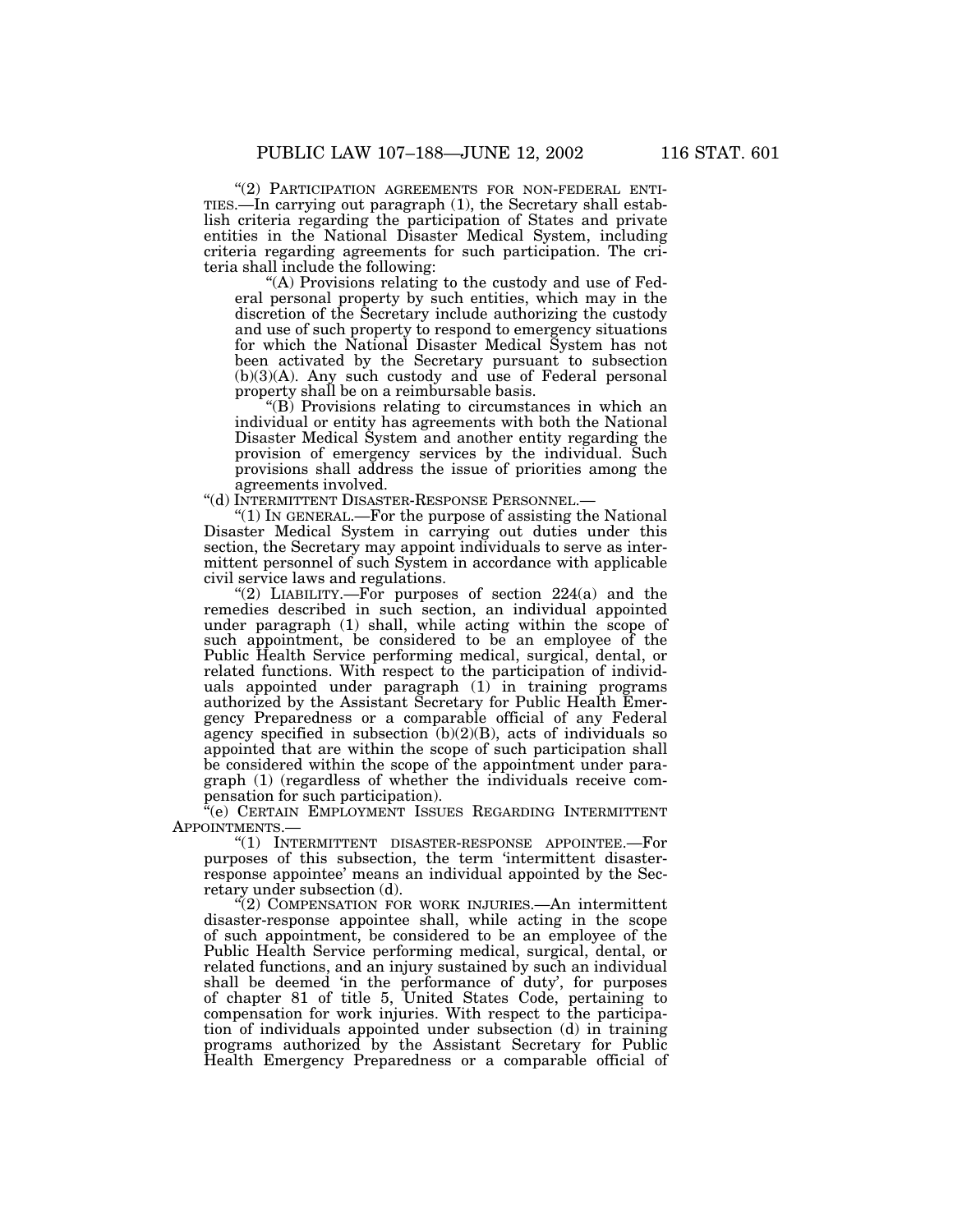any Federal agency specified in subsection  $(b)(2)(B)$ , injuries sustained by such an individual, while acting within the scope of such participation, also shall be deemed 'in the performance of duty' for purposes of chapter 81 of title 5, United States Code (regardless of whether the individuals receive compensation for such participation). In the event of an injury to such an intermittent disaster-response appointee, the Secretary of Labor shall be responsible for making determinations as to whether the claimant is entitled to compensation or other benefits in accordance with chapter 81 of title 5, United States Code.<br>"(3) EMPLOYMENT AND REEMPLOYMENT RIGHTS.-

"(A) In GENERAL.—Service as an intermittent disasterresponse appointee when the Secretary activates the National Disaster Medical System or when the individual participates in a training program authorized by the Assistant Secretary for Public Health Emergency Preparedness or a comparable official of any Federal agency specified in subsection (b)(2)(B) shall be deemed 'service in the uniformed services' for purposes of chapter 43 of title 38, United States Code, pertaining to employment and reemployment rights of individuals who have performed service in the uniformed services (regardless of whether the individual receives compensation for such participation). All rights and obligations of such persons and procedures for assistance, enforcement, and investigation shall be as provided for in chapter 43 of title 38, United States Code.

''(B) NOTICE OF ABSENCE FROM POSITION OF EMPLOY-MENT.—Preclusion of giving notice of service by necessity of Service as an intermittent disaster-response appointee when the Secretary activates the National Disaster Medical System shall be deemed preclusion by 'military necessity' for purposes of section 4312(b) of title 38, United States Code, pertaining to giving notice of absence from a position of employment. A determination of such necessity shall be made by the Secretary, in consultation with the Secretary of Defense, and shall not be subject to judicial

review.<br>" $\binom{4}{4}$ LIMITATION.—An intermittent disaster-response appointee shall not be deemed an employee of the Department of Health and Human Services for purposes other than those specifically set forth in this section.

''(f) RULE OF CONSTRUCTION REGARDING USE OF COMMISSIONED CORPS.—If the Secretary assigns commissioned officers of the Regular or Reserve Corps to serve with the National Disaster Medical System, such assignments do not affect the terms and conditions of their appointments as commissioned officers of the Regular or Reserve Corps, respectively (including with respect to pay and allowances, retirement, benefits, rights, privileges, and immunities).

''(g) DEFINITION.—For purposes of this section, the term 'auxiliary services' includes mortuary services, veterinary services, and other services that are determined by the Secretary to be appropriate with respect to the needs referred to in subsection  $(b)(3)(A)$ .

''(h) AUTHORIZATION OF APPROPRIATIONS.—For the purpose of providing for the Assistant Secretary for Public Health Emergency Preparedness and the operations of the National Disaster Medical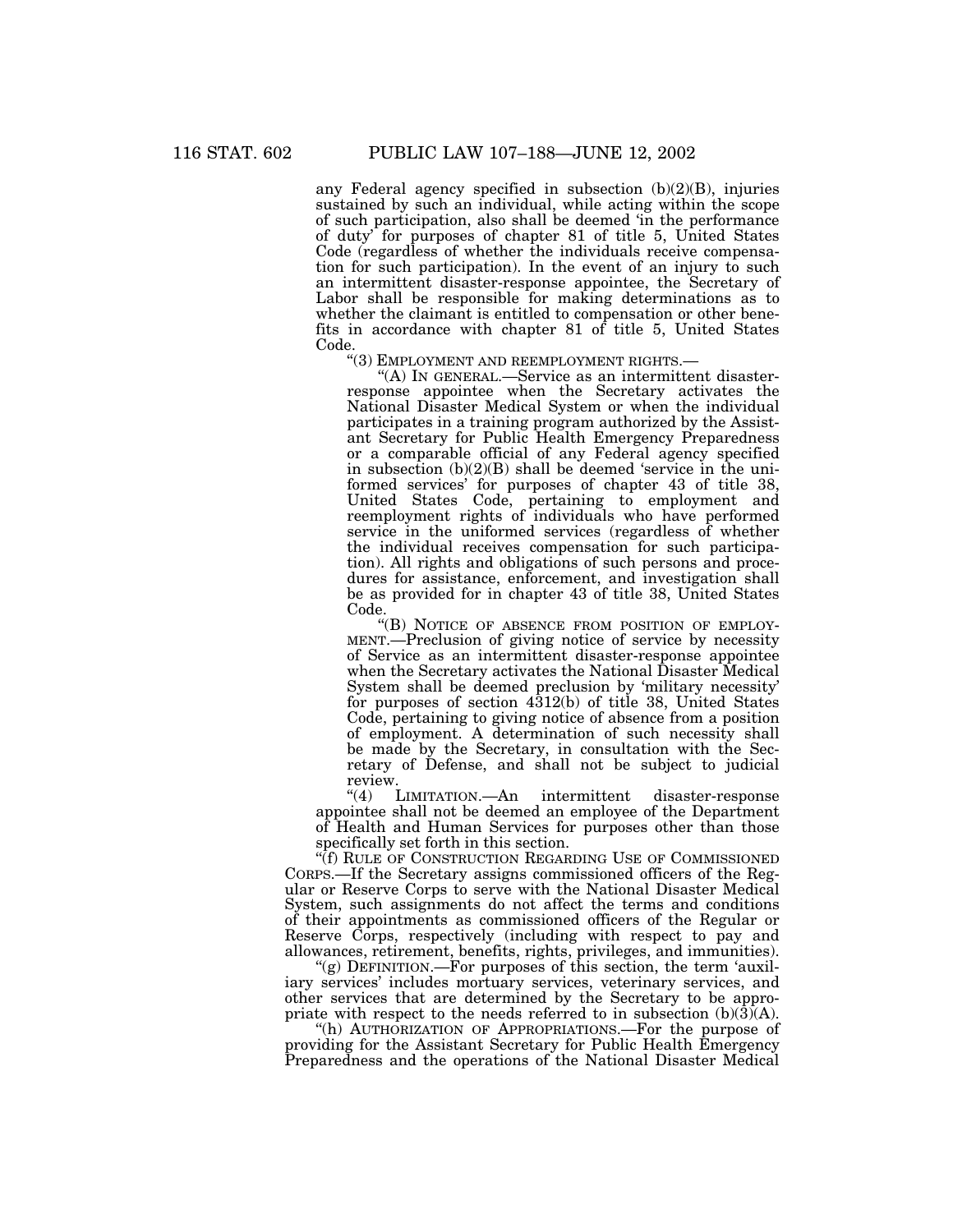System, other than purposes for which amounts in the Public Health Emergency Fund under section 319 are available, there are authorized to be appropriated such sums as may be necessary for each of the fiscal years 2002 through 2006.".

(b) SENSE OF CONGRESS REGARDING RESOURCES OF NATIONAL DISASTER MEDICAL SYSTEM.—It is the sense of the Congress that the Secretary of Health and Human Services should provide sufficient resources to entities tasked to carry out the duties of the National Disaster Medical System for reimbursement of expenses, operations, purchase and maintenance of equipment, training, and other funds expended in furtherance of the National Disaster Medical System.

#### **SEC. 103. IMPROVING ABILITY OF CENTERS FOR DISEASE CONTROL AND PREVENTION.**

Section 319D of the Public Health Service Act (42 U.S.C. 247d– 4) is amended to read as follows:

#### **''SEC. 319D. REVITALIZING THE CENTERS FOR DISEASE CONTROL AND PREVENTION.**

''(a) FACILITIES; CAPACITIES.— ''(1) FINDINGS.—Congress finds that the Centers for Disease Control and Prevention has an essential role in defending against and combatting public health threats and requires secure and modern facilities, and expanded and improved capabilities related to bioterrorism and other public health emergencies, sufficient to enable such Centers to conduct this important mission.

"(2) FACILITIES.—<br>"(A) IN GENERAL.—The Director of the Centers for Disease Control and Prevention may design, construct, and equip new facilities, renovate existing facilities (including laboratories, laboratory support buildings, scientific communication facilities, transshipment complexes, secured and isolated parking structures, office buildings, and other facilities and infrastructure), and upgrade security of such facilities, in order to better conduct the capacities described in section 319A, and for supporting public health activities. ''(B) MULTIYEAR CONTRACTING AUTHORITY.—For any

project of designing, constructing, equipping, or renovating any facility under subparagraph (A), the Director of the Centers for Disease Control and Prevention may enter into a single contract or related contracts that collectively include the full scope of the project, and the solicitation found at section  $52.232-18$  of title 48, Code of Federal

Regulations.<br>"(3) IMPROVING THE CAPACITIES OF THE CENTERS FOR DIS-EASE CONTROL AND PREVENTION.—The Secretary, taking into account evaluations under section 319B(a), shall expand, enhance, and improve the capabilities of the Centers for Disease Control and Prevention relating to preparedness for and responding effectively to bioterrorism and other public health emergencies. Activities that may be carried out under the preceding sentence include—

''(A) expanding or enhancing the training of personnel;

''(B) improving communications facilities and networks, including delivery of necessary information to rural areas;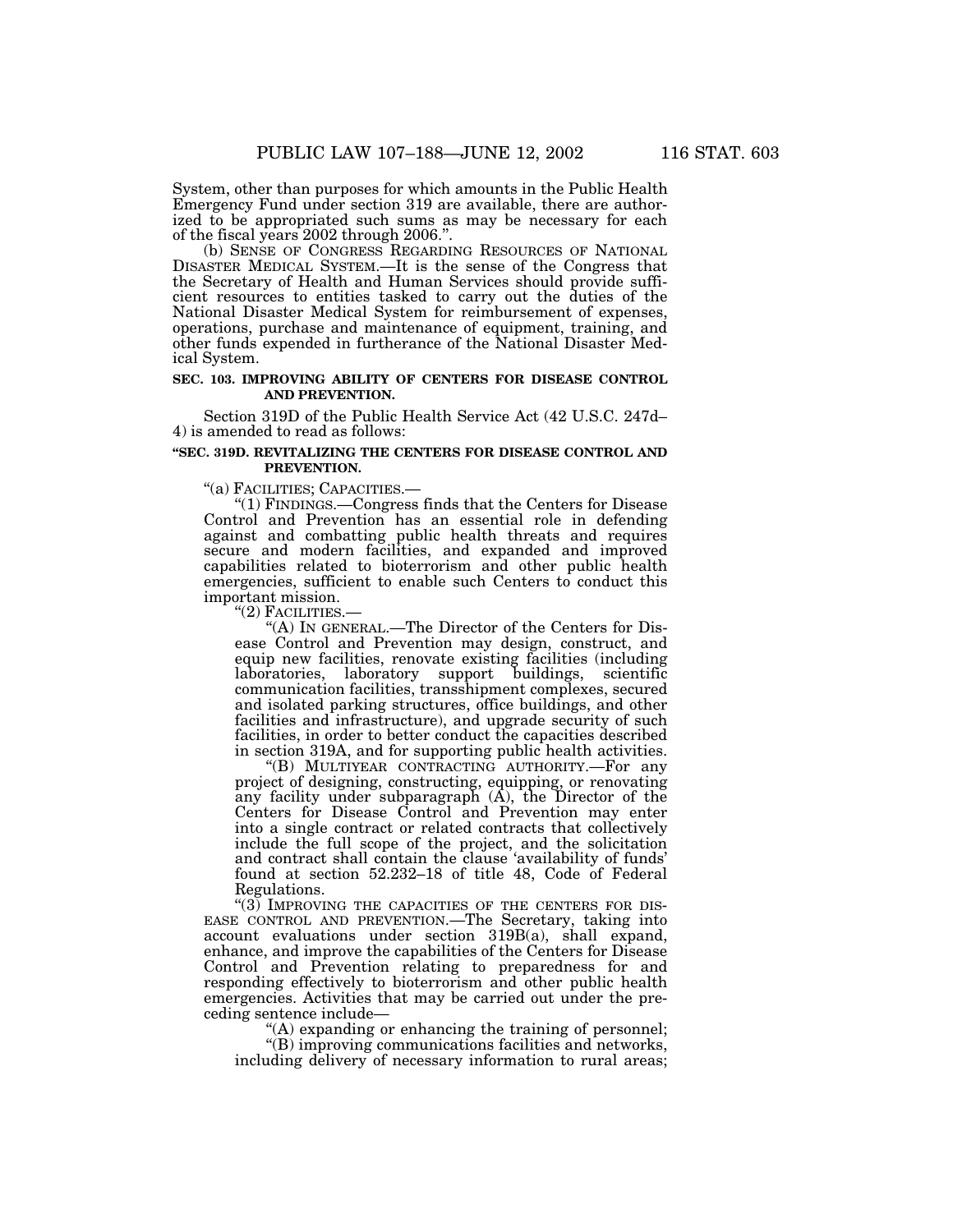''(C) improving capabilities for public health surveillance and reporting activities, taking into account the integrated system or systems of public health alert communications and surveillance networks under subsection (b); and

''(D) improving laboratory facilities related to bioterrorism and other public health emergencies, including increasing the security of such facilities.

''(b) NATIONAL COMMUNICATIONS AND SURVEILLANCE NET-WORKS.—

''(1) IN GENERAL.—The Secretary, directly or through awards of grants, contracts, or cooperative agreements, shall provide for the establishment of an integrated system or systems of public health alert communications and surveillance networks between and among—

''(A) Federal, State, and local public health officials; ''(B) public and private health-related laboratories, hos-

pitals, and other health care facilities; and

''(C) any other entities determined appropriate by the Secretary.

"(2) REQUIREMENTS.—The Secretary shall ensure that networks under paragraph (1) allow for the timely sharing and discussion, in a secure manner, of essential information concerning bioterrorism or another public health emergency, or recommended methods for responding to such an attack or emergency.

''(3) STANDARDS.—Not later than one year after the date of the enactment of the Public Health Security and Bioterrorism Preparedness and Response Act of 2002, the Secretary, in cooperation with health care providers and State and local public health officials, shall establish any additional technical and reporting standards (including standards for interoperability) for networks under paragraph (1).

''(c) AUTHORIZATION OF APPROPRIATIONS.—

''(1) FACILITIES; CAPACITIES.—

"(A) FACILITIES.—For the purpose of carrying out subsection (a)(2), there are authorized to be appropriated \$300,000,000 for each of the fiscal years 2002 and 2003, and such sums as may be necessary for each of the fiscal years 2004 through 2006.

''(B) MISSION; IMPROVING CAPACITIES.—For the purposes of achieving the mission of the Centers for Disease Control and Prevention described in subsection  $(a)(1)$ , for carrying out subsection  $(a)(3)$ , for better conducting the capacities described in section 319A, and for supporting public health activities, there are authorized to be appropriated such sums as may be necessary for each of the fiscal years 2002 through 2006.

"(2) NATIONAL COMMUNICATIONS AND SURVEILLANCE NET-WORKS.—For the purpose of carrying out subsection (b), there are authorized to be appropriated such sums as may be necessary for each of the fiscal years 2002 through 2006.''.

Deadline.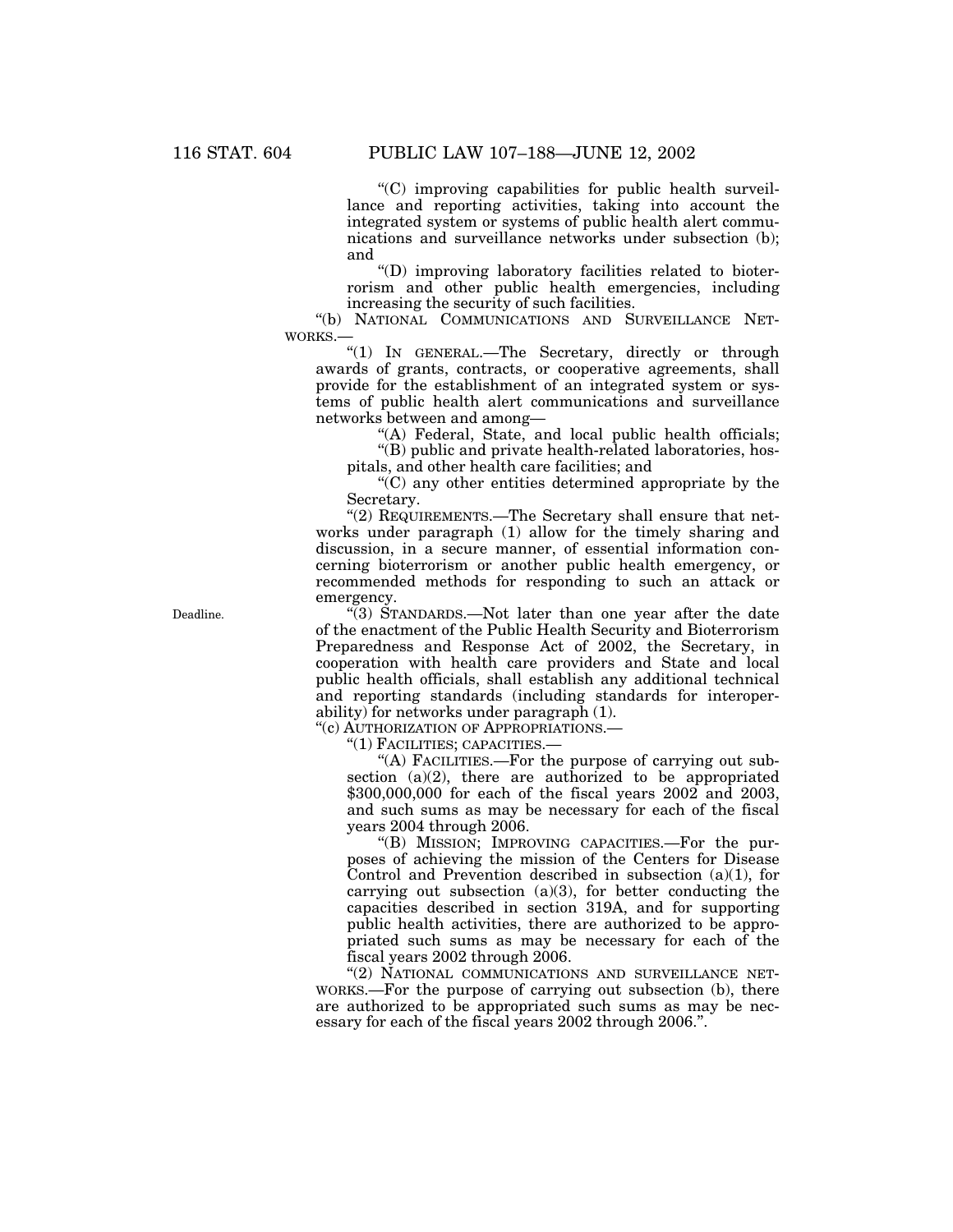#### **SEC. 104. ADVISORY COMMITTEES AND COMMUNICATIONS; STUDY REGARDING COMMUNICATIONS ABILITIES OF PUBLIC HEALTH AGENCIES.**

(a) IN GENERAL.—Section 319F of the Public Health Service

 $(1)$  by striking subsections (b) and (i);

(2) by redesignating subsections (c) through (h) as subsections (e) through (j), respectively; and

(3) by inserting after subsection (a) the following subsections:<br>"(b) Advice to the Federal Government.—

''(b) ADVICE TO THE FEDERAL GOVERNMENT.— ''(1) REQUIRED ADVISORY COMMITTEES.—In coordination Establishment. with the working group under subsection (a), the Secretary shall establish advisory committees in accordance with paragraphs (2) and (3) to provide expert recommendations to assist such working groups in carrying out their respective responsibilities under subsections (a) and (b).

"(2) NATIONAL ADVISORY COMMITTEE ON CHILDREN AND TERRORISM.  $\text{\textendash}$ 

''(A) IN GENERAL.—For purposes of paragraph (1), the Secretary shall establish an advisory committee to be known as the National Advisory Committee on Children and Terrorism (referred to in this paragraph as the 'Advisory Committee').

''(B) DUTIES.—The Advisory Committee shall provide recommendations regarding—

''(i) the preparedness of the health care (including mental health care) system to respond to bioterrorism as it relates to children;

''(ii) needed changes to the health care and emergency medical service systems and emergency medical services protocols to meet the special needs of children; and

''(iii) changes, if necessary, to the national stockpile under section 121 of the Public Health Security and Bioterrorism Preparedness and Response Act of 2002 to meet the emergency health security of children.

''(C) COMPOSITION.—The Advisory Committee shall be composed of such Federal officials as may be appropriate to address the special needs of the diverse population groups of children, and child health experts on infectious disease, environmental health, toxicology, and other relevant professional disciplines.

''(D) TERMINATION.—The Advisory Committee terminates one year after the date of the enactment of the Public Health Security and Bioterrorism Preparedness and Response Act of 2002.

"(3) EMERGENCY PUBLIC INFORMATION AND COMMUNICA-TIONS ADVISORY COMMITTEE.—

"(A) IN GENERAL.—For purposes of paragraph  $(1)$ , the Secretary shall establish an advisory committee to be known as the Emergency Public Information and Communications Advisory Committee (referred to in this paragraph as the 'EPIC Advisory Committee').

''(B) DUTIES.—The EPIC Advisory Committee shall make recommendations to the Secretary and the working group under subsection (a) and report on appropriate ways

Establishment.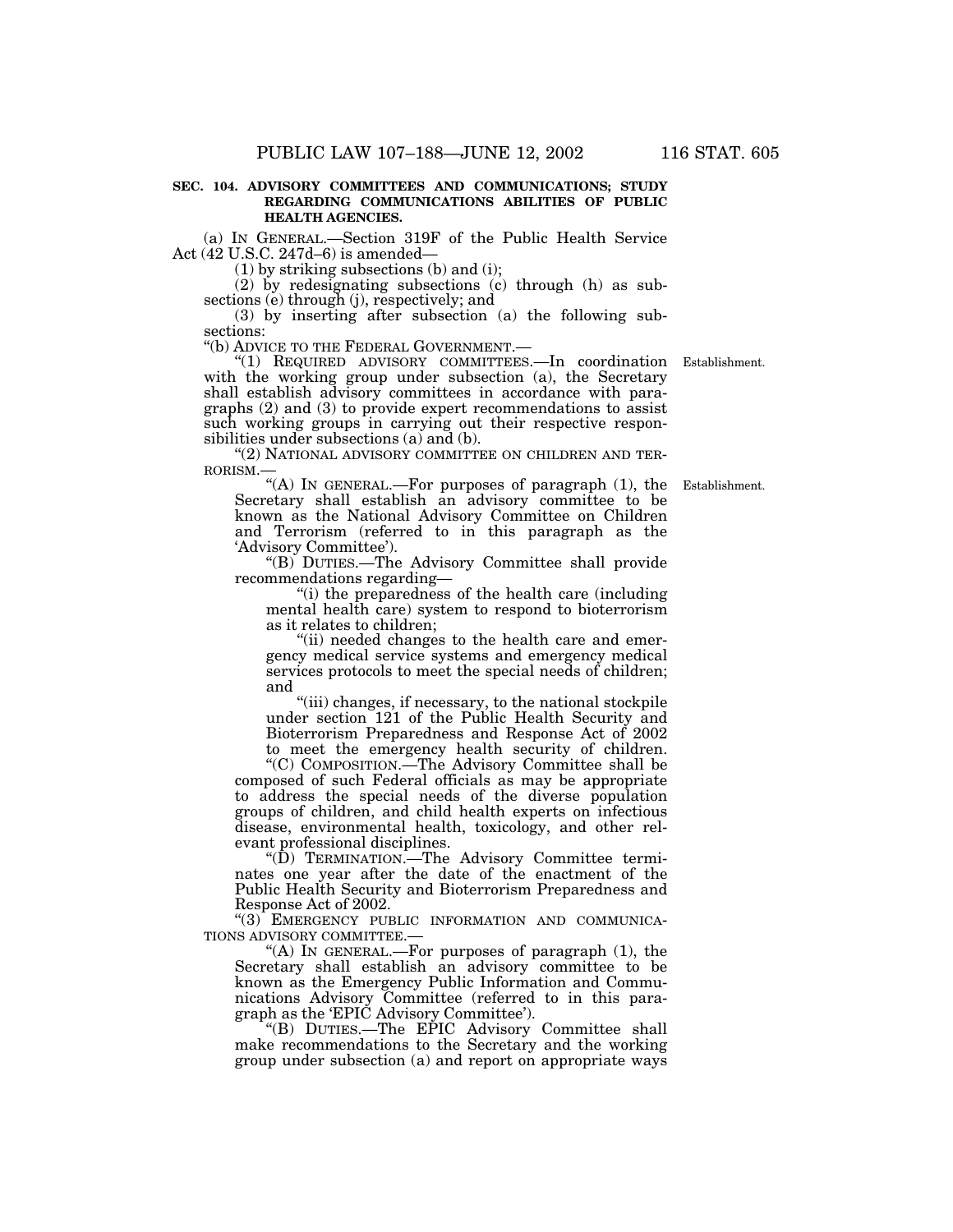to communicate public health information regarding bioterrorism and other public health emergencies to the public.

''(C) COMPOSITION.—The EPIC Advisory Committee shall be composed of individuals representing a diverse group of experts in public health, medicine, communications, behavioral psychology, and other areas determined appropriate by the Secretary.

''(D) DISSEMINATION.—The Secretary shall review the recommendations of the EPIC Advisory Committee and ensure that appropriate information is disseminated to the public.

''(E) TERMINATION.—The EPIC Advisory Committee terminates one year after the date of the enactment of Public Health Security and Bioterrorism Preparedness and Response Act of 2002.

''(c) STRATEGY FOR COMMUNICATION OF INFORMATION REGARDING BIOTERRORISM AND OTHER PUBLIC HEALTH EMER-GENCIES.—In coordination with working group under subsection (a), the Secretary shall develop a strategy for effectively communicating information regarding bioterrorism and other public health emergencies, and shall develop means by which to communicate such information. The Secretary may carry out the preceding sentence directly or through grants, contracts, or cooperative agreements.

''(d) RECOMMENDATION OF CONGRESS REGARDING OFFICIAL FED-ERAL INTERNET SITE ON BIOTERRORISM.—It is the recommendation of Congress that there should be established an official Federal Internet site on bioterrorism, either directly or through provision of a grant to an entity that has expertise in bioterrorism and the development of websites, that should include information relevant to diverse populations (including messages directed at the general public and such relevant groups as medical personnel, public safety workers, and agricultural workers) and links to appropriate State and local government sites."

(b) STUDY REGARDING COMMUNICATIONS ABILITIES OF PUBLIC HEALTH AGENCIES.—The Secretary of Health and Human Services, in consultation with the Federal Communications Commission, the National Telecommunications and Information Administration, and other appropriate Federal agencies, shall conduct a study to determine whether local public health entities have the ability to maintain communications in the event of a bioterrorist attack or other public health emergency. The study shall examine whether redundancies are required in the telecommunications system, particularly with respect to mobile communications, for public health entities to maintain systems operability and connectivity during such emergencies. The study shall also include recommendations to industry and public health entities about how to implement such redundancies if necessary.

#### **SEC. 105. EDUCATION OF HEALTH CARE PERSONNEL; TRAINING REGARDING PEDIATRIC ISSUES.**

42 USC 247d–6.

Section  $319F(g)$  of the Public Health Service Act, as redesignated by section  $104(a)(2)$  of this Act, is amended to read as follows: ''(g) EDUCATION; TRAINING REGARDING PEDIATRIC ISSUES.—

''(1) MATERIALS; CORE CURRICULUM.—The Secretary, in collaboration with members of the working group described

42 USC 247d–6 note.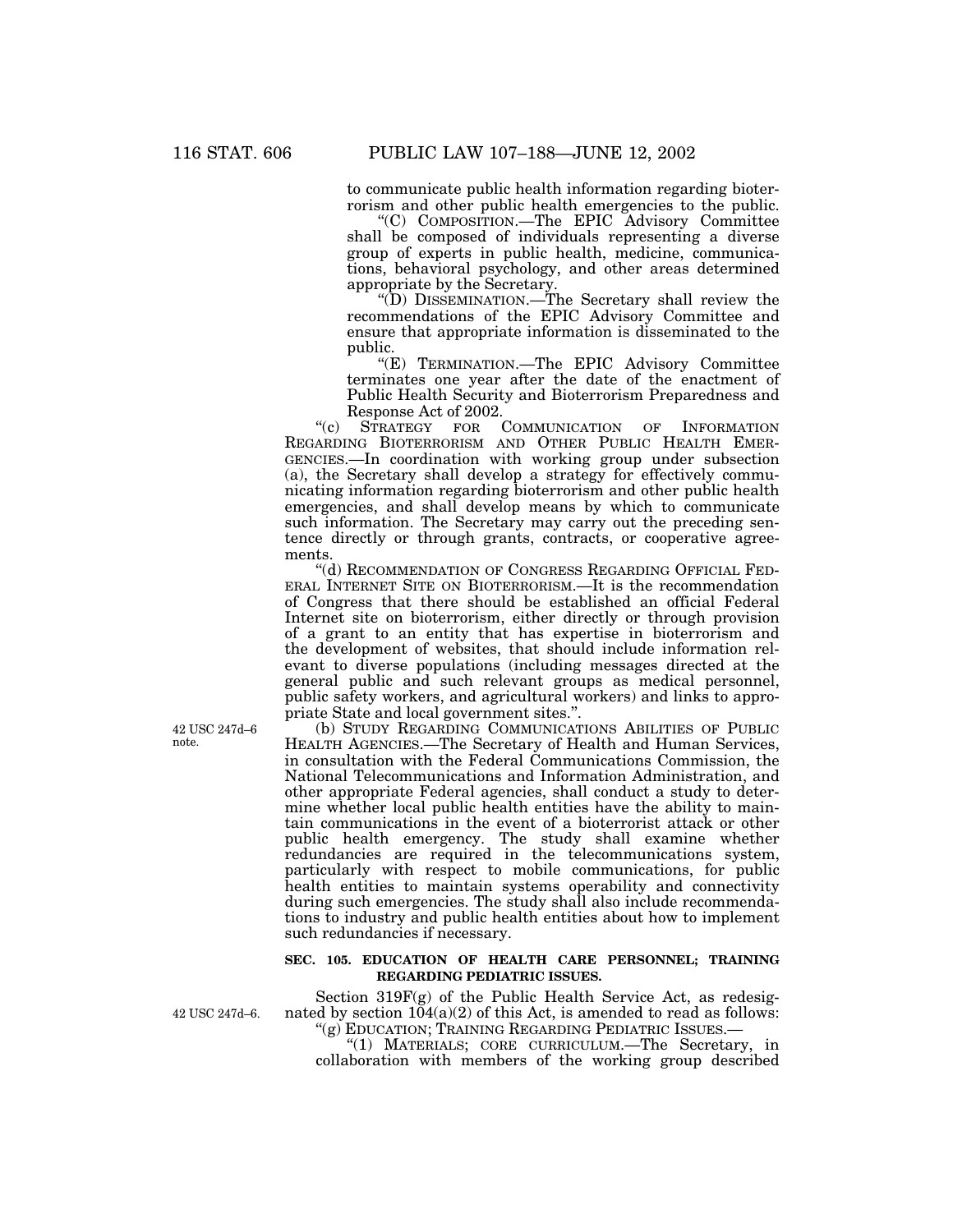in subsection (b), and professional organizations and societies,

"(A) develop materials for teaching the elements of a core curriculum for the recognition and identification of potential bioweapons and other agents that may create a public health emergency, and for the care of victims of such emergencies, recognizing the special needs of children and other vulnerable populations, to public health officials, medical professionals, emergency physicians and other emergency department staff, laboratory personnel, and other personnel working in health care facilities (including poison control centers); ''(B) develop a core curriculum and materials for

community-wide planning by State and local governments, hospitals and other health care facilities, emergency response units, and appropriate public and private sector entities to respond to a bioterrorist attack or other public health emergency;

"(C) develop materials for proficiency testing of laboratory and other public health personnel for the recognition and identification of potential bioweapons and other agents

"(D) provide for dissemination and teaching of the materials described in subparagraphs (A) through (C) by appropriate means, which may include telemedicine, longdistance learning, or other such means.

"(2) CERTAIN ENTITIES.—The entities through which education and training activities described in paragraph (1) may be carried out include Public Health Preparedness Centers, the Public Health Service's Noble Training Center, the Emerging Infections Program, the Epidemic Intelligence Service, the Public Health Leadership Institute, multi-State, multi-institutional consortia, other appropriate educational entities, professional organizations and societies, private accrediting organizations, and other nonprofit institutions or entities

meeting criteria established by the Secretary.<br>"(3) GRANTS AND CONTRACTS.—In carrying out paragraph (1), the Secretary may carry out activities directly and through the award of grants and contracts, and may enter into inter-<br>agency cooperative agreements with other Federal agencies. agency cooperative agreements with other Federal agencies. ''(4) HEALTH-RELATED ASSISTANCE FOR EMERGENCY

RESPONSE PERSONNEL TRAINING.—The Secretary, in consultation with the Attorney General and the Director of the Federal Emergency Management Agency, may provide technical assistance with respect to health-related aspects of emergency response personnel training carried out by the Department of Justice and the Federal Emergency Management Agency.''.

#### **SEC. 106. GRANTS REGARDING SHORTAGES OF CERTAIN HEALTH PROFESSIONALS.**

Part B of title III of the Public Health Service Act (42 U.S.C. 243 et seq.) is amended by inserting after section 319G the following section:

#### **''SEC. 319H. GRANTS REGARDING TRAINING AND EDUCATION OF CER-**42 USC 247d–7a. **TAIN HEALTH PROFESSIONALS.**

''(a) IN GENERAL.—The Secretary may make awards of grants and cooperative agreements to appropriate public and nonprofit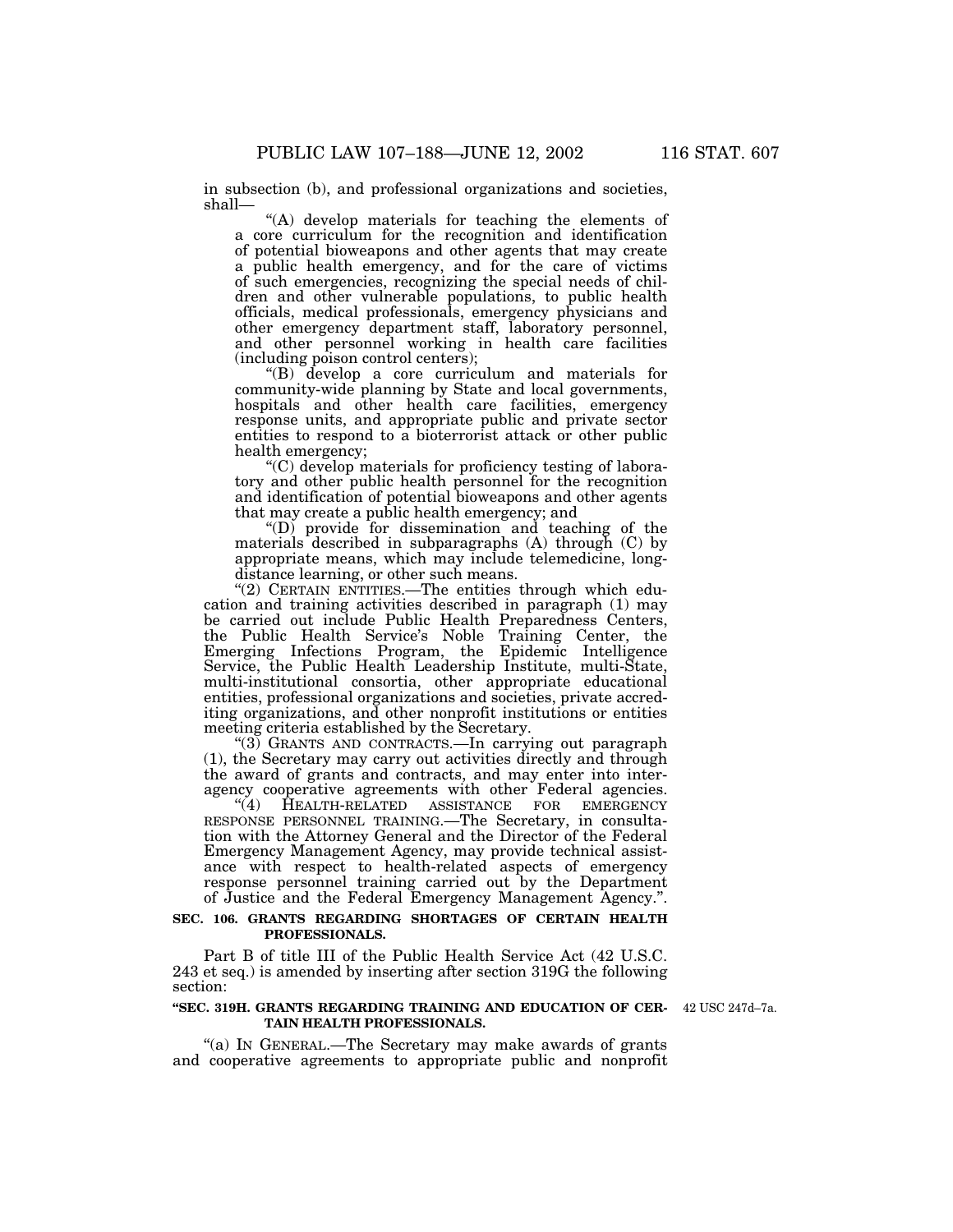private health or educational entities, including health professions schools and programs as defined in section 799B, for the purpose of providing low-interest loans, partial scholarships, partial fellowships, revolving loan funds, or other cost-sharing forms of assistance for the education and training of individuals in any category of health professions for which there is a shortage that the Secretary determines should be alleviated in order to prepare for or respond effectively to bioterrorism and other public health emergencies.

''(b) AUTHORITY REGARDING NON-FEDERAL CONTRIBUTIONS.— The Secretary may require as a condition of an award under subsection (a) that a grantee under such subsection provide non-Federal contributions toward the purpose described in such subsection.

"(c) AUTHORIZATION OF APPROPRIATIONS.—For the purpose of carrying out this section, there are authorized to be appropriated such sums as may be necessary for each of the fiscal years  $2002$ through 2006.''.

#### **SEC. 107. EMERGENCY SYSTEM FOR ADVANCE REGISTRATION OF HEALTH PROFESSIONS VOLUNTEERS.**

Part B of title III of the Public Health Service Act, as amended by section 106 of this Act, is amended by inserting after section 319H the following section:

42 USC 247d–7b.

#### **''SEC. 319I. EMERGENCY SYSTEM FOR ADVANCE REGISTRATION OF HEALTH PROFESSIONS VOLUNTEERS.**

"(a) IN GENERAL.—The Secretary shall, directly or through an award of a grant, contract, or cooperative agreement, establish and maintain a system for the advance registration of health professionals for the purpose of verifying the credentials, licenses, accreditations, and hospital privileges of such professionals when, during public health emergencies, the professionals volunteer to provide health services (referred to in this section as the 'verification system'). In carrying out the preceding sentence, the Secretary shall provide for an electronic database for the verification system.

''(b) CERTAIN CRITERIA.—The Secretary shall establish provisions regarding the promptness and efficiency of the system in collecting, storing, updating, and disseminating information on the credentials, licenses, accreditations, and hospital privileges of volunteers described in subsection (a).

''(c) OTHER ASSISTANCE.—The Secretary may make grants and provide technical assistance to States and other public or nonprofit private entities for activities relating to the verification system developed under subsection (a).

''(d) COORDINATION AMONG STATES.—The Secretary may encourage each State to provide legal authority during a public health emergency for health professionals authorized in another State to provide certain health services to provide such health services in the State.

''(e) RULE OF CONSTRUCTION.—This section may not be construed as authorizing the Secretary to issue requirements regarding the provision by the States of credentials, licenses, accreditations, or hospital privileges.

''(f) AUTHORIZATION OF APPROPRIATIONS.—For the purpose of carrying out this section, there are authorized to be appropriated  $$2,000,000$  for fiscal year 2002, and such sums as may be necessary for each of the fiscal years 2003 through 2006.''.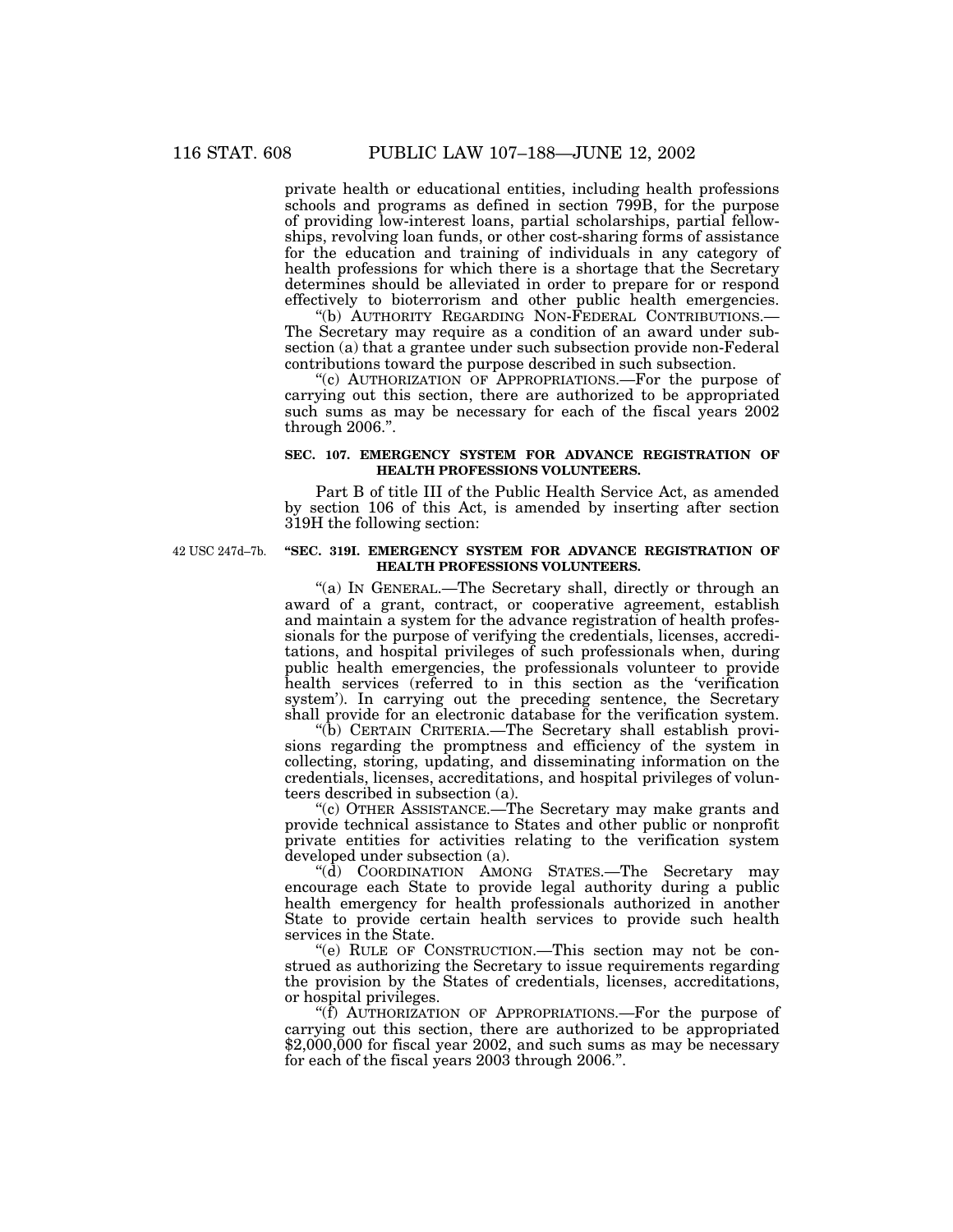#### **SEC. 108. WORKING GROUP.**

Section 319F of the Public Health Service Act, as amended by section 104(a), is amended by striking subsection (a) and 42 USC 247d–6. inserting the following:

"(a) WORKING GROUP ON BIOTERRORISM AND OTHER PUBLIC HEALTH EMERGENCIES.—

''(1) IN GENERAL.—The Secretary, in coordination with the Secretary of Agriculture, the Attorney General, the Director of Central Intelligence, the Secretary of Defense, the Secretary of Energy, the Administrator of the Environmental Protection Agency, the Director of the Federal Emergency Management Agency, the Secretary of Labor, the Secretary of Veterans Affairs, and with other similar Federal officials as determined appropriate, shall establish a working group on the prevention, preparedness, and response to bioterrorism and other public health emergencies. Such joint working group, or subcommittees thereof, shall meet periodically for the purpose of consultation on, assisting in, and making recommendations on—

''(A) responding to a bioterrorist attack, including the provision of appropriate safety and health training and protective measures for medical, emergency service, and other personnel responding to such attacks;

''(B) prioritizing countermeasures required to treat, prevent, or identify exposure to a biological agent or toxin pursuant to section 351A;

''(C) facilitation of the awarding of grants, contracts, or cooperative agreements for the development, manufacture, distribution, supply-chain management, and purchase of priority countermeasures;

''(D) research on pathogens likely to be used in a biological threat or attack on the civilian population;

''(E) development of shared standards for equipment to detect and to protect against biological agents and toxins;

 $f(F)$  assessment of the priorities for and enhancement of the preparedness of public health institutions, providers of medical care, and other emergency service personnel (including firefighters) to detect, diagnose, and respond (including mental health response) to a biological threat or attack;

''(G) in the recognition that medical and public health professionals are likely to provide much of the first response to such an attack, development and enhancement of the quality of joint planning and training programs that address the public health and medical consequences of a biological threat or attack on the civilian population between—

''(i) local firefighters, ambulance personnel, police and public security officers, or other emergency response personnel (including private response contractors); and

"(ii) hospitals, primary care facilities, and public health agencies;

''(H) development of strategies for Federal, State, and local agencies to communicate information to the public regarding biological threats or attacks;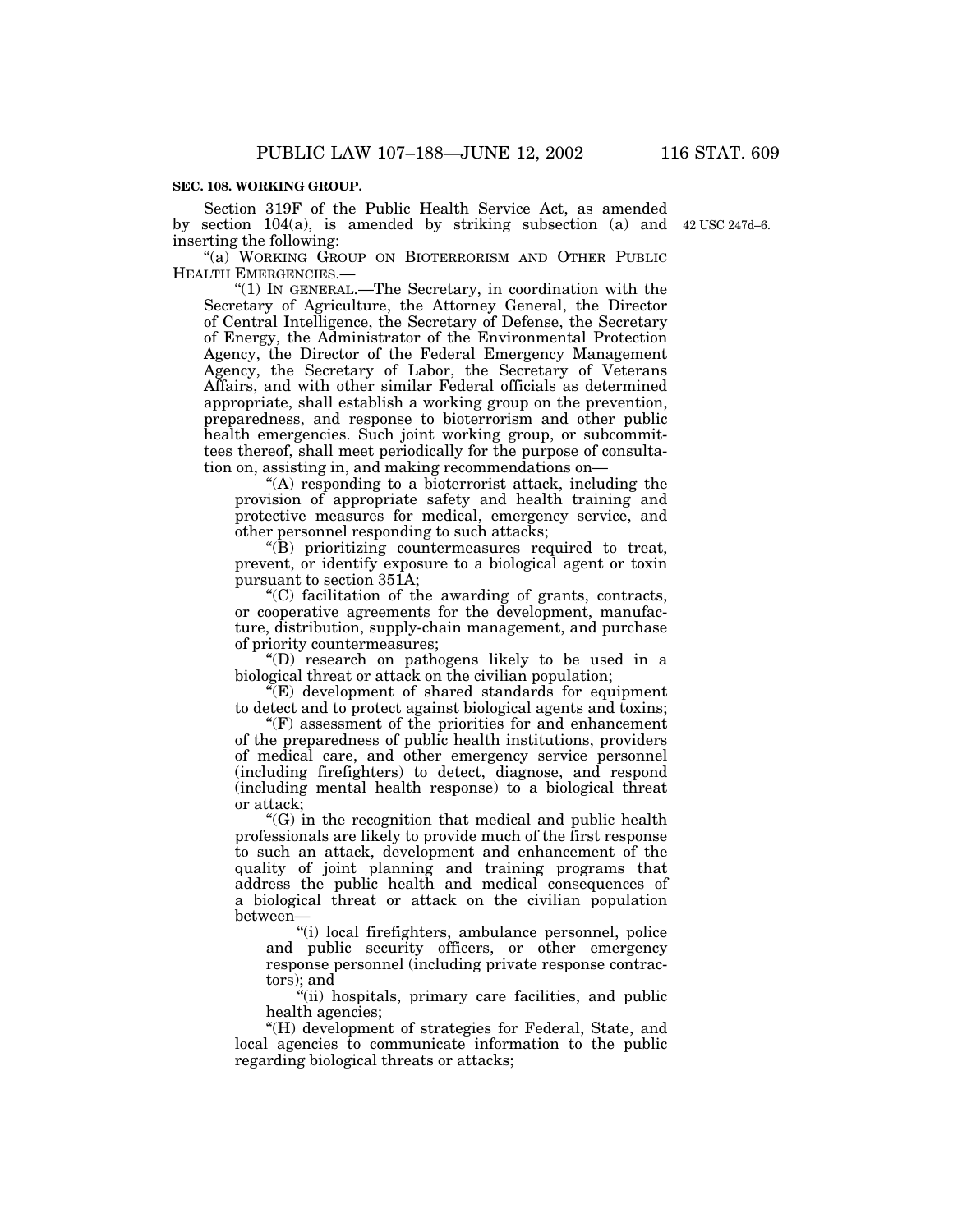''(I) ensuring that the activities under this subsection address the health security needs of children and other

"(J) strategies for decontaminating facilities contaminated as a result of a biological attack, including appropriate protections for the safety of workers conducting such activities;

 $K(K)$  subject to compliance with other provisions of Federal law, clarifying the responsibilities among Federal officials for the investigation of suspicious outbreaks of disease and other potential public health emergencies, and for related revisions of the interagency plan known as the Federal response plan; and

''(L) in consultation with the National Highway Traffic Safety Administration and the U.S. Fire Administration, ways to enhance coordination among Federal agencies involved with State, local, and community based emergency medical services, including issuing a report that—

''(i) identifies needs of community-based emergency medical services; and

''(ii) identifies ways to streamline and enhance the process through which Federal agencies support community-based emergency medical services.

"(2) CONSULTATION WITH EXPERTS.-In carrying out subparagraphs  $(B)$  and  $(C)$  of paragraph  $(1)$ , the working group under such paragraph shall consult with the pharmaceutical, biotechnology, and medical device industries, and other appropriate experts.

''(3) USE OF SUBCOMMITTEES REGARDING CONSULTATION REQUIREMENTS.—With respect to a requirement under law that the working group under paragraph (1) be consulted on a matter, the working group may designate an appropriate subcommittee of the working group to engage in the consultation.

"(4) DISCRETION IN EXERCISE OF DUTIES.—Determinations made by the working group under paragraph (1) with respect to carrying out duties under such paragraph are matters committed to agency discretion for purposes of section 701(a) of title 5, Unites States Code.

''(5) RULE OF CONSTRUCTION.—This subsection may not be construed as establishing new regulatory authority for any of the officials specified in paragraph (1), or as having any legal effect on any other provision of law, including the responsibilities and authorities of the Environmental Protection Agency.''.

#### **SEC. 109. ANTIMICROBIAL RESISTANCE.**

Section 319E of the Public Health Service Act (42 U.S.C. 247d– 5) is amended—

 $(1)$  in subsection  $(b)$ —

(A) by striking ''shall conduct and support'' and inserting ''shall directly or through awards of grants or cooperative agreements to public or private entities provide for the conduct of''; and

(B) by amending paragraph (4) to read as follows: ''(4) the sequencing of the genomes, or other DNA analysis, or other comparative analysis, of priority pathogens (as determined by the Director of the National Institutes of Health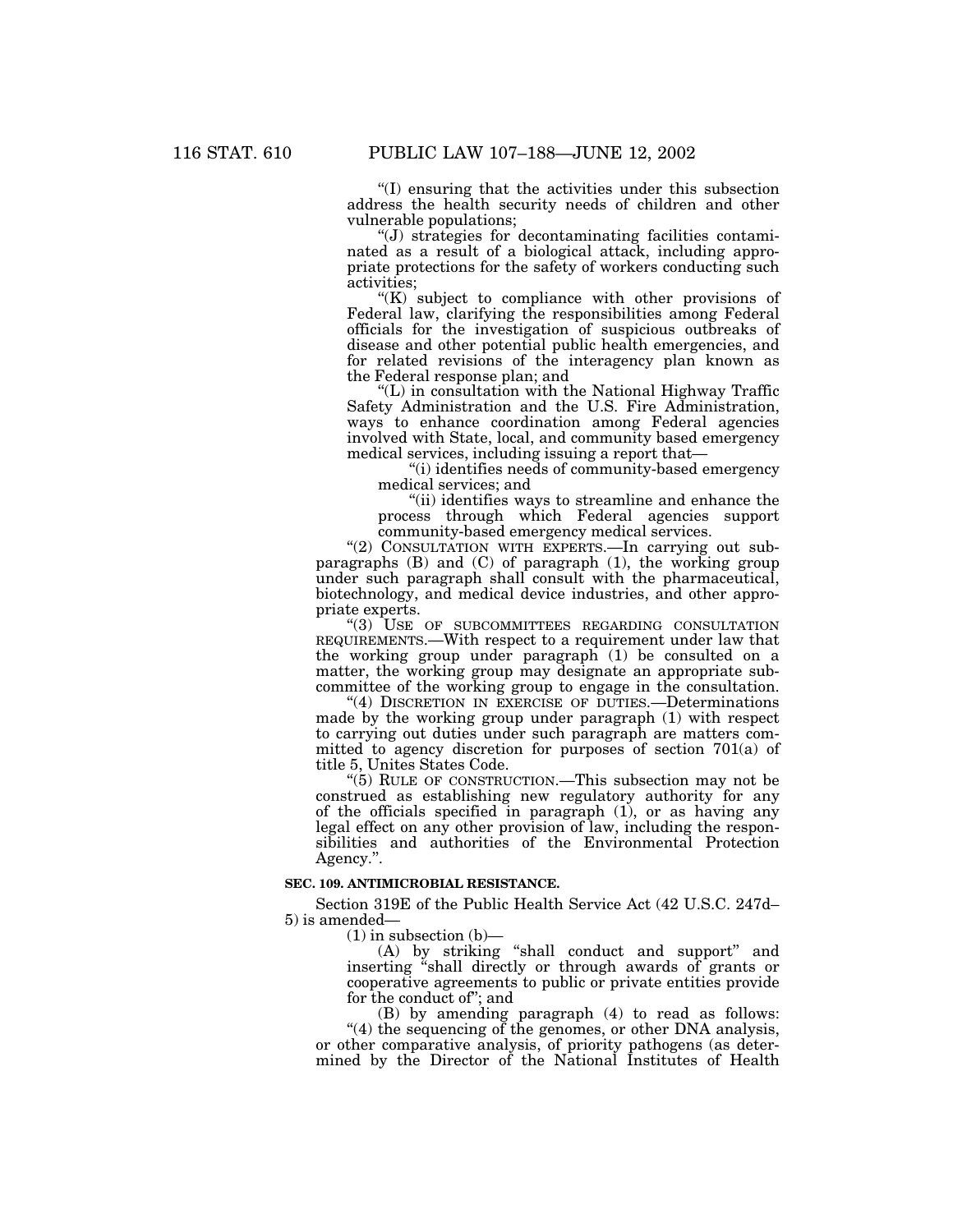in consultation with the task force established under subsection (a)), in collaboration and coordination with the activities of the Department of Defense and the Joint Genome Institute of the Department of Energy; and'';

 $(2)$  in subsection  $(e)(2)$ , by inserting after "societies," the following: "schools or programs that train medical laboratory personnel,"; and

(3) in subsection (g), by striking ''and such sums'' and all that follows and inserting the following: ''\$25,000,000 for each of the fiscal years 2002 and 2003, and such sums as may be necessary for each of the fiscal years 2004 through  $2006."$ .

#### **SEC. 110. SUPPLIES AND SERVICES IN LIEU OF AWARD FUNDS.**

Part B of title III of the Public Health Service Act, as amended by section 107 of this Act, is amended by inserting after section 319I the following section:

#### **''SEC. 319J. SUPPLIES AND SERVICES IN LIEU OF AWARD FUNDS.**

(a) IN GENERAL.—Upon the request of a recipient of an award under any of sections 319 through 319I or section 319K, the Secretary may, subject to subsection (b), provide supplies, equipment, and services for the purpose of aiding the recipient in carrying out the purposes for which the award is made and, for such purposes, may detail to the recipient any officer or employee of the Department of Health and Human Services.

''(b) CORRESPONDING REDUCTION IN PAYMENTS.—With respect to a request described in subsection (a), the Secretary shall reduce the amount of payments under the award involved by an amount equal to the costs of detailing personnel and the fair market value of any supplies, equipment, or services provided by the Secretary. The Secretary shall, for the payment of expenses incurred in complying with such request, expend the amounts withheld.''.

#### **SEC. 111. ADDITIONAL AMENDMENTS.**

Part B of title III of the Public Health Service Act (42 U.S.C. 243 et seq.) is amended—

(1) in section  $319A(a)(1)$ , by striking "10 years" and 42 USC 247d-1. inserting "five years";

(2) in section 319B(a), in the first sentence, by striking 42 USC 247d–2. ''10 years'' and inserting ''five years''; and

(3) in section  $3\overline{9}1F(e)(2)$ , as redesignated by section 42 USC 247d-6.  $104(a)(2)$  of this Act-

(A) by striking "or" after "clinic,"; and

(B) by inserting before the period following: '', professional organization or society, school or program that trains medical laboratory personnel, private accrediting organization, or other nonprofit private institution or entity meeting criteria established by the Secretary''.

### **Subtitle B—Strategic National Stockpile; Development of Priority Countermeasures**

#### **SEC. 121. STRATEGIC NATIONAL STOCKPILE.**

(a) STRATEGIC NATIONAL STOCKPILE.—

42 USC 247d–7c.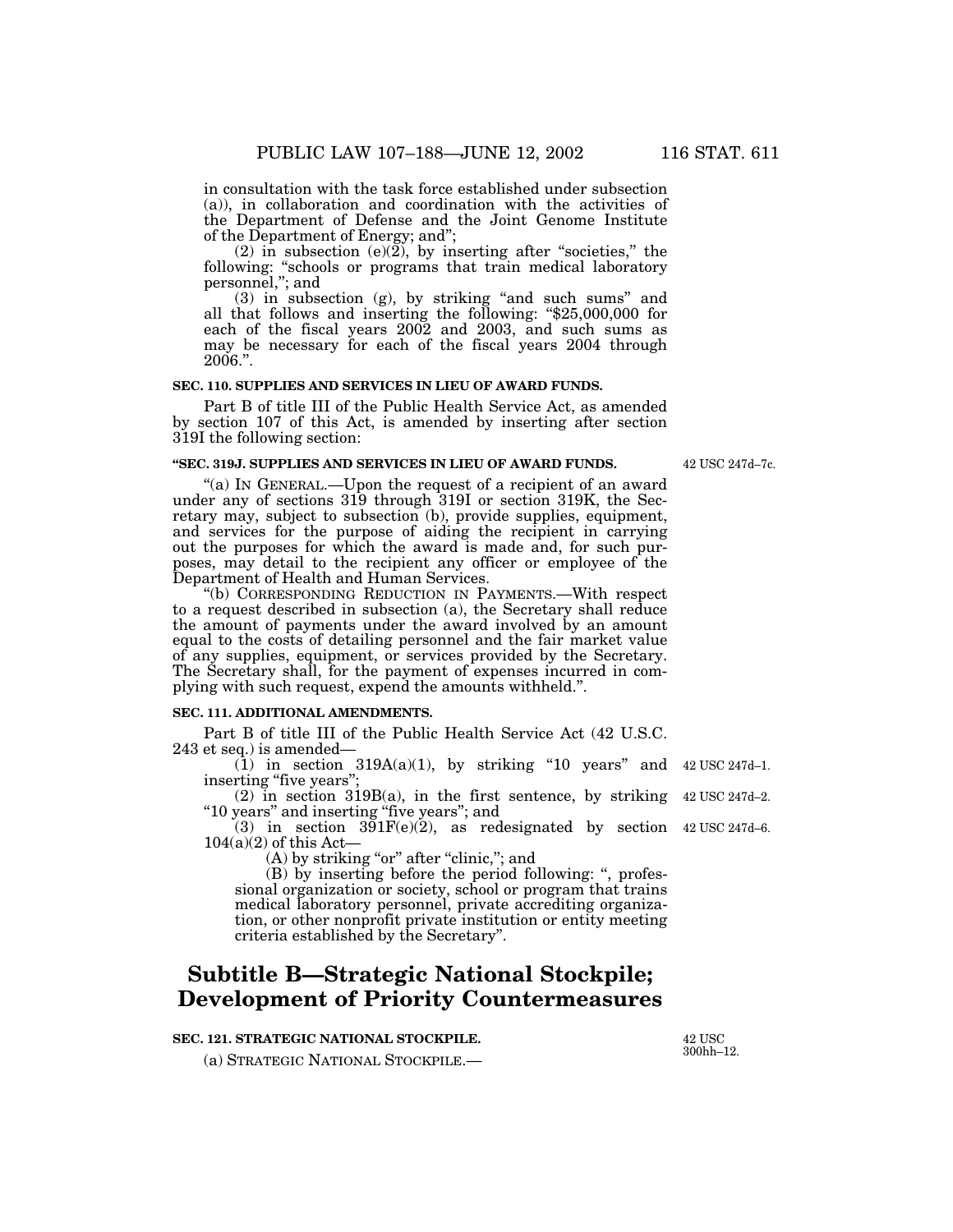(1) IN GENERAL.—The Secretary of Health and Human Services (referred to in this section as the "Secretary"), in coordination with the Secretary of Veterans Affairs, shall maintain a stockpile or stockpiles of drugs, vaccines and other biological products, medical devices, and other supplies in such numbers, types, and amounts as are determined by the Secretary to be appropriate and practicable, taking into account other available sources, to provide for the emergency health security of the United States, including the emergency health security of children and other vulnerable populations, in the event of a bioterrorist attack or other public health emergency.

(2) PROCEDURES.—The Secretary, in managing the stockpile under paragraph (1), shall—

(A) consult with the working group under section 319F(a) of the Public Health Service Act;

(B) ensure that adequate procedures are followed with respect to such stockpile for inventory management and accounting, and for the physical security of the stockpile;

(C) in consultation with Federal, State, and local officials, take into consideration the timing and location of special events;

(D) review and revise, as appropriate, the contents of the stockpile on a regular basis to ensure that emerging threats, advanced technologies, and new countermeasures are adequately considered;

(E) devise plans for the effective and timely supplychain management of the stockpile, in consultation with appropriate Federal, State and local agencies, and the public and private health care infrastructure; and

(F) ensure the adequate physical security of the stockpile.

(b) SMALLPOX VACCINE DEVELOPMENT.—

(1) IN GENERAL.—The Secretary shall award contracts, enter into cooperative agreements, or carry out such other activities as may reasonably be required in order to ensure that the stockpile under subsection (a) includes an amount of vaccine against smallpox as determined by the Secretary to be sufficient to meet the health security needs of the United States.

(2) RULE OF CONSTRUCTION.—Nothing in this section shall be construed to limit the private distribution, purchase, or sale of vaccines from sources other than the stockpile described in subsection (a).

(c) DISCLOSURES.—No Federal agency shall disclose under section 552, United States Code, any information identifying the location at which materials in the stockpile under subsection (a) are stored.

(d) DEFINITION.—For purposes of subsection (a), the term ''stockpile'' includes—

(1) a physical accumulation (at one or more locations) of the supplies described in subsection (a); or

(2) a contractual agreement between the Secretary and a vendor or vendors under which such vendor or vendors agree to provide to the Secretary supplies described in subsection (a).

(e) AUTHORIZATION OF APPROPRIATIONS.—

Contracts.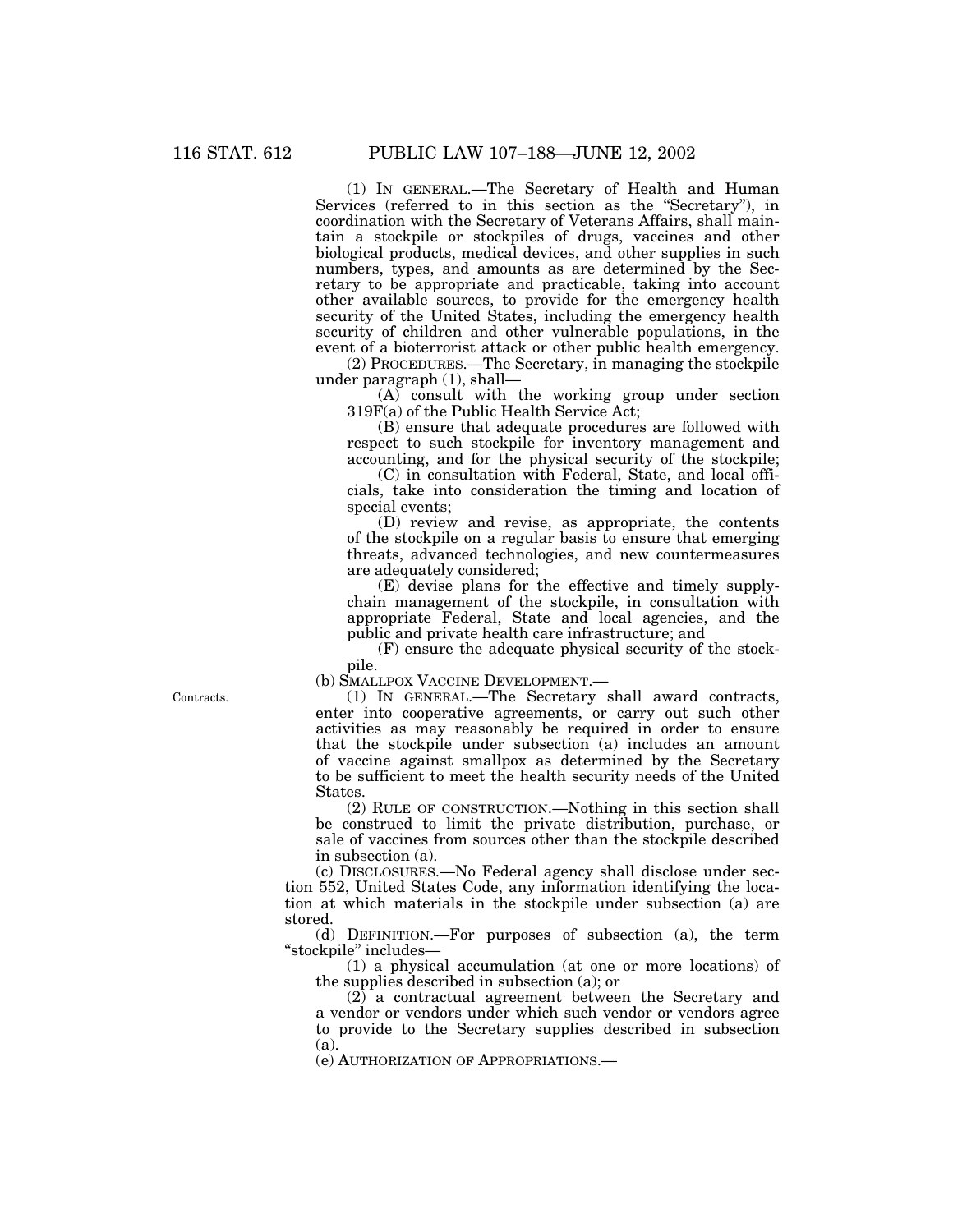(1) STRATEGIC NATIONAL STOCKPILE.—For the purpose of carrying out subsection (a), there are authorized to be appropriated \$640,000,000 for fiscal year 2002, and such sums as may be necessary for each of fiscal years 2003 through 2006.

(2) SMALLPOX VACCINE DEVELOPMENT.—For the purpose of carrying out subsection (b), there are authorized to be appropriated \$509,000,000 for fiscal year 2002, and such sums as may be necessary for each of fiscal years 2003 through 2006.

#### **SEC. 122. ACCELERATED APPROVAL OF PRIORITY COUNTER-**21 USC 356–1. **MEASURES.**

(a) IN GENERAL.—The Secretary of Health and Human Services may designate a priority countermeasure as a fast-track product pursuant to section 506 of the Federal Food, Drug, and Cosmetic Act (21 U.S.C. 356) or as a device granted review priority pursuant to section  $515(d)(5)$  of such Act  $(21 \text{ U.S.C. } 360e(d)(5))$ . Such a designation may be made prior to the submission of—

(1) a request for designation by the sponsor or applicant; or

(2) an application for the investigation of the drug under section 505(i) of such Act or section  $351(a)(3)$  of the Public Health Service Act.

Nothing in this subsection shall be construed to prohibit a sponsor or applicant from declining such a designation.

(b) USE OF ANIMAL TRIALS.—A drug for which approval is sought under section 505(b) of the Federal Food, Drug, and Cosmetic Act or section 351 of the Public Health Service Act on the basis of evidence of effectiveness that is derived from animal studies pursuant to section 123 may be designated as a fast track product for purposes of this section.

(c) PRIORITY REVIEW OF DRUGS AND BIOLOGICAL PRODUCTS.— A priority countermeasure that is a drug or biological product shall be considered a priority drug or biological product for purposes of performance goals for priority drugs or biological products agreed to by the Commissioner of Food and Drugs.

(d) DEFINITIONS.—For purposes of this title:

(1) The term ''priority countermeasure'' has the meaning given such term in section 319F(h)(4) of the Public Health Service Act.

(2) The term ''priority drugs or biological products'' means a drug or biological product that is the subject of a drug or biologics application referred to in section 101(4) of the Food and Drug Administration Modernization Act of 1997.

#### **SEC. 123. ISSUANCE OF RULE ON ANIMAL TRIALS.**

Not later than 90 days after the date of the enactment of Deadline. this Act, the Secretary of Health and Human Services shall complete the process of rulemaking that was commenced under authority of section 505 of the Federal Food, Drug, and Cosmetic Act and section 351 of the Public Health Service Act with the issuance of the proposed rule entitled ''New Drug and Biological Drug Products; Evidence Needed to Demonstrate Efficacy of New Drugs for Use Against Lethal or Permanently Disabling Toxic Substances When Efficacy Studies in Humans Ethically Cannot be Conducted'' published in the Federal Register on October 5, 1999 (64 Fed. Reg. 53960), and shall promulgate a final rule.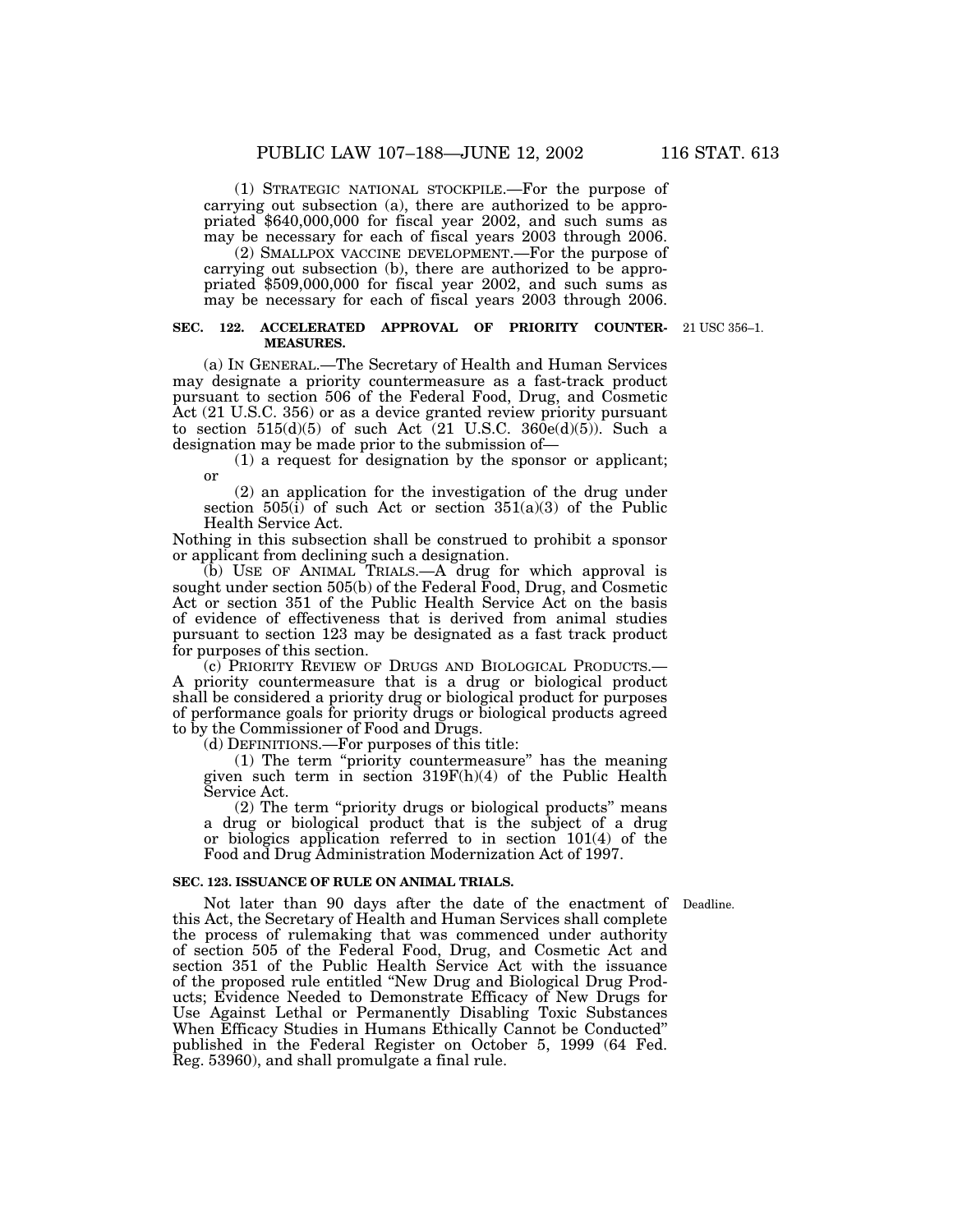#### **SEC. 124. SECURITY FOR COUNTERMEASURE DEVELOPMENT AND PRODUCTION.**

Part B of title III of the Public Health Service Act, as amended by section 110 of this Act, is amended by inserting after section 319J the following section:

42 USC 247d–7d.

#### **''SEC. 319K. SECURITY FOR COUNTERMEASURE DEVELOPMENT AND PRODUCTION.**

"(a) IN GENERAL.—The Secretary, in consultation with the Attorney General and the Secretary of Defense, may provide technical or other assistance to provide security to persons or facilities that conduct development, production, distribution, or storage of priority countermeasures (as defined in section 319F(h)(4)).

''(b) GUIDELINES.—The Secretary may develop guidelines to enable entities eligible to receive assistance under subsection (a) to secure their facilities against potential terrorist attack.''.

### **SEC. 125. ACCELERATED COUNTERMEASURE RESEARCH AND DEVELOPMENT.**

42 USC 247d–6.

Section 319F(h) of the Public Health Service Act, as redesignated by section  $104(a)(2)$  of this Act, is amended to read as follows: ''(h) ACCELERATED RESEARCH AND DEVELOPMENT ON PRIORITY PATHOGENS AND COUNTERMEASURES.—

" $(1)$  In GENERAL.—With respect to pathogens of potential use in a bioterrorist attack, and other agents that may cause a public health emergency, the Secretary, taking into consideration any recommendations of the working group under subsection (a), shall conduct, and award grants, contracts, or cooperative agreements for, research, investigations, experiments, demonstrations, and studies in the health sciences relating to—

''(A) the epidemiology and pathogenesis of such pathogens;

''(B) the sequencing of the genomes, or other DNA analysis, or other comparative analysis, of priority pathogens (as determined by the Director of the National Institutes of Health in consultation with the working group established in subsection (a)), in collaboration and coordination with the activities of the Department of Defense and the Joint Genome Institute of the Department of Energy;

''(C) the development of priority countermeasures; and ''(D) other relevant areas of research;

with consideration given to the needs of children and other vulnerable populations.

"(2) PRIORITY.—The Secretary shall give priority under this section to the funding of research and other studies related to priority countermeasures.

"(3) ROLE OF DEPARTMENT OF VETERANS AFFAIRS.—In carrying out paragraph (1), the Secretary shall consider using the biomedical research and development capabilities of the Department of Veterans Affairs, in conjunction with that Department's affiliations with health-professions universities. When advantageous to the Government in furtherance of the purposes of such paragraph, the Secretary may enter into cooperative agreements with the Secretary of Veterans Affairs to achieve such purposes.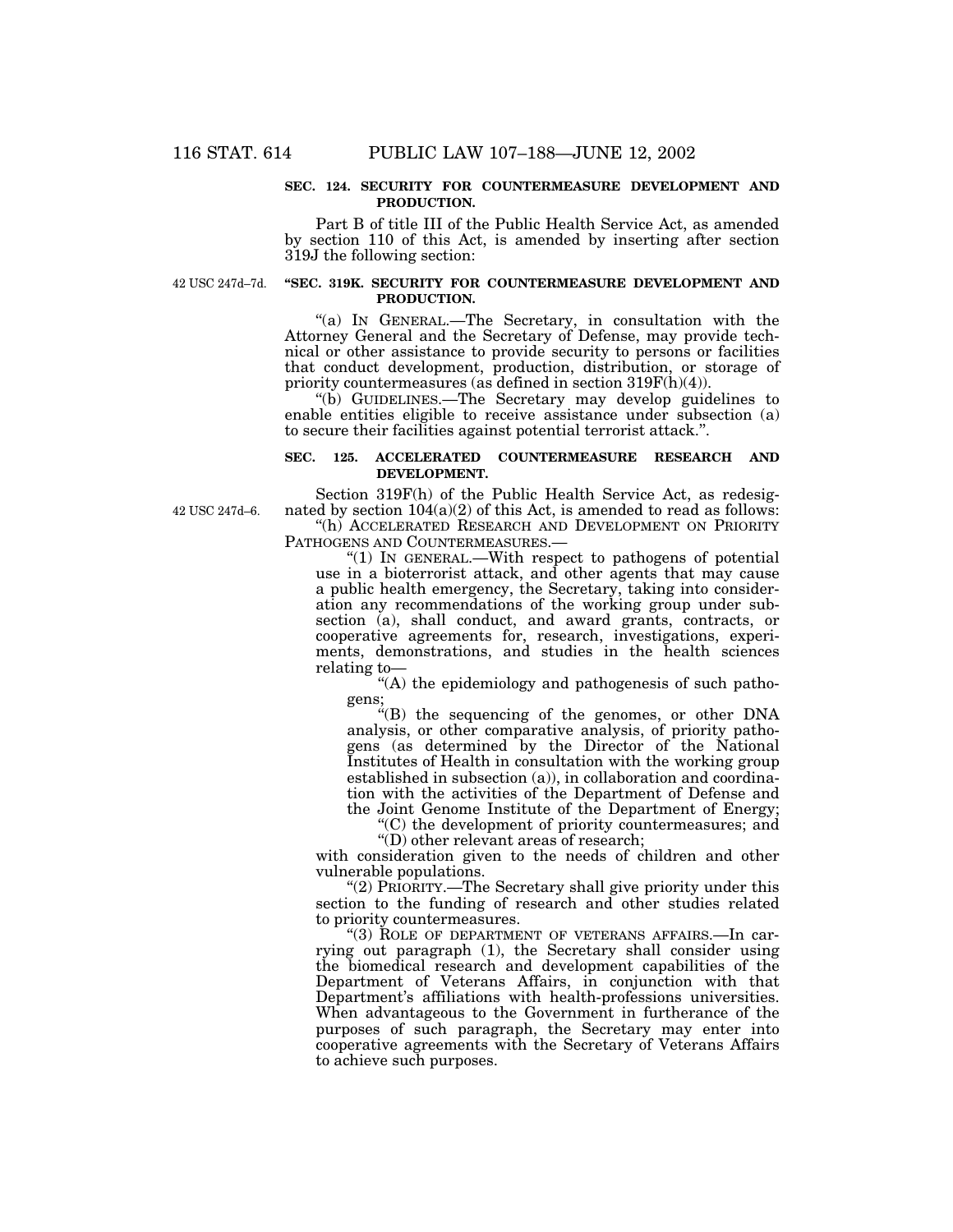"(4) PRIORITY COUNTERMEASURES.—For purposes of this section, the term 'priority countermeasure' means a drug, biological product, device, vaccine, vaccine adjuvant, antiviral, or diag-

 $(n)$  a priority to treat, identify, or prevent infection by a biological agent or toxin listed pursuant to section  $351A(a)(1)$ , or harm from any other agent that may cause a public health emergency; or

 $\mathrm{H}(B)$  a priority to diagnose conditions that may result in adverse health consequences or death and may be caused by the administering of a drug, biological product, device, vaccine, vaccine adjuvant, antiviral, or diagnostic test that is a priority under subparagraph (A).''.

#### **SEC. 126. EVALUATION OF NEW AND EMERGING TECHNOLOGIES REGARDING BIOTERRORIST ATTACK AND OTHER PUBLIC HEALTH EMERGENCIES.**

(a) IN GENERAL.—The Secretary of Health and Human Services (referred to in this section as the ''Secretary'') shall promptly carry out a program to periodically evaluate new and emerging technologies that, in the determination of the Secretary, are designed to improve or enhance the ability of public health or safety officials to conduct public health surveillance activities relating to a bioterrorist attack or other public health emergency.

(b) CERTAIN ACTIVITIES.—In carrying out this subsection, the Secretary shall, to the extent practicable— (1) survey existing technology programs funded by the Fed-

eral Government for potentially useful technologies;

(2) promptly issue a request, as necessary, for information from non-Federal public and private entities for ongoing activities in this area; and

(3) evaluate technologies identified under paragraphs (1) and (2) pursuant to subsection (c).

(c) CONSULTATION AND EVALUATION.—In carrying out subsection (b)(3), the Secretary shall consult with the working group under section 319F(a) of the Public Health Service Act, as well as other appropriate public, nonprofit, and private entities, to develop criteria for the evaluation of such technologies and to conduct such evaluations.

(d) REPORT.—Not later than 180 days after the date of the enactment of this Act, and periodically thereafter, the Secretary shall submit to the Committee on Energy and Commerce of the House of Representatives, and the Committee on Health, Education, Labor, and Pensions of the Senate, a report on the activities under this section.

#### **SEC. 127. POTASSIUM IODIDE.**

(a) IN GENERAL.—Through the national stockpile under section 121, the President, subject to subsections (b) and (c), shall make available to State and local governments potassium iodide tablets for stockpiling and for distribution as appropriate to public facilities, such as schools and hospitals, in quantities sufficient to provide adequate protection for the population within 20 miles of a nuclear power plant.

(b) STATE AND LOCAL PLANS.—

(1) IN GENERAL.—Subsection (a) applies with respect to a State or local government, subject to paragraph (2), if the government involved meets the following conditions:

42 USC 300hh–12 note.

Deadline.

42 USC 300hh–13.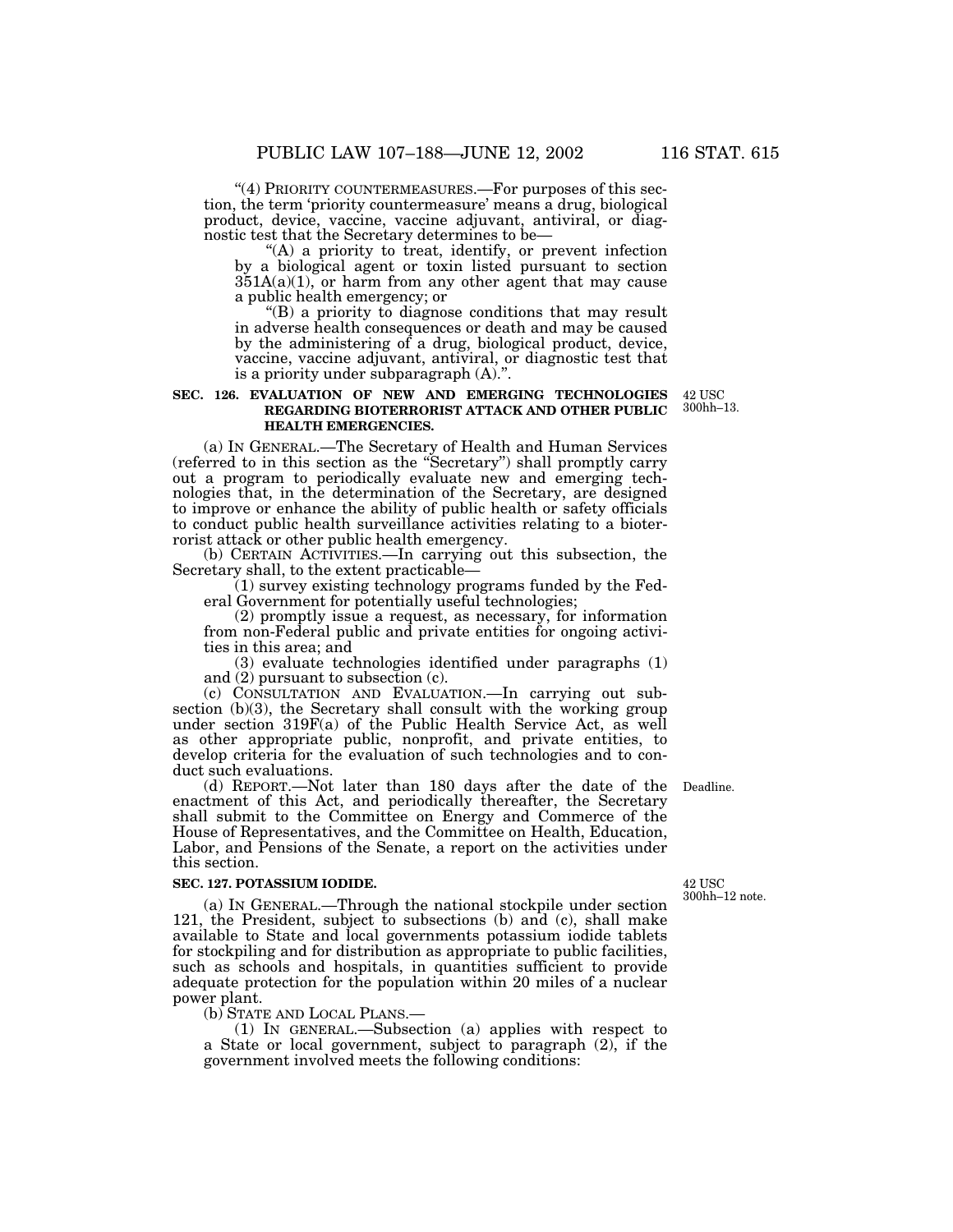(A) Such government submits to the President a plan for the stockpiling of potassium iodide tablets, and for the distribution and utilization of potassium iodide tablets in the event of a nuclear incident.

(B) The plan is accompanied by certifications by such government that the government has not already received sufficient quantities of potassium iodide tablets from the Federal Government.

(2) LOCAL GOVERNMENTS.—Subsection (a) applies with respect to a local government only if, in addition to the conditions described in paragraph (1), the following conditions are met:

(A) The State in which the locality involved is located— (i) does not have a plan described in paragraph  $(1)(A)$ ; or

(ii) has a plan described in such paragraph, but the plan does not address populations at a distance greater than 10 miles from the nuclear power plant involved.

(B) The local government has petitioned the State to modify the State plan to address such populations, not exceeding 20 miles from such plant, and 60 days have elapsed without the State modifying the State plan to address populations at the full distance sought by the local government through the petition.

(C) The local government has submitted its local plan under paragraph  $(1)(A)$  to the State, and the State has approved the plan and certified that the plan is not inconsistent with the State emergency plan.

(c) GUIDELINES.—Not later than one year after the date of the enactment of this Act, the President, in consultation with individuals representing appropriate Federal, State, and local agencies, shall establish guidelines for the stockpiling of potassium iodide tablets, and for the distribution and utilization of potassium iodide tablets in the event of a nuclear incident. Such tablets may not be made available under subsection (a) until such guidelines have been established.

(d) INFORMATION.—The President shall carry out activities to inform State and local governments of the program under this section.

(e) REPORTS.—

(1) PRESIDENT.—Not later than six months after the date on which the guidelines under subsection (c) are issued, the President shall submit to the Congress a report—

(A) on whether potassium iodide tablets have been made available under subsection (a) or other Federal, State, or local programs, and the extent to which State and local governments have established stockpiles of such tablets; and

(B) the measures taken by the President to implement this section.

(2) NATIONAL ACADEMY OF SCIENCES.—

(A) IN GENERAL.—The President shall request the National Academy of Sciences to enter into an agreement with the President under which the Academy conducts a study to determine what is the most effective and safe way to distribute and administer potassium iodide tablets

Deadline.

Contracts.

Deadline.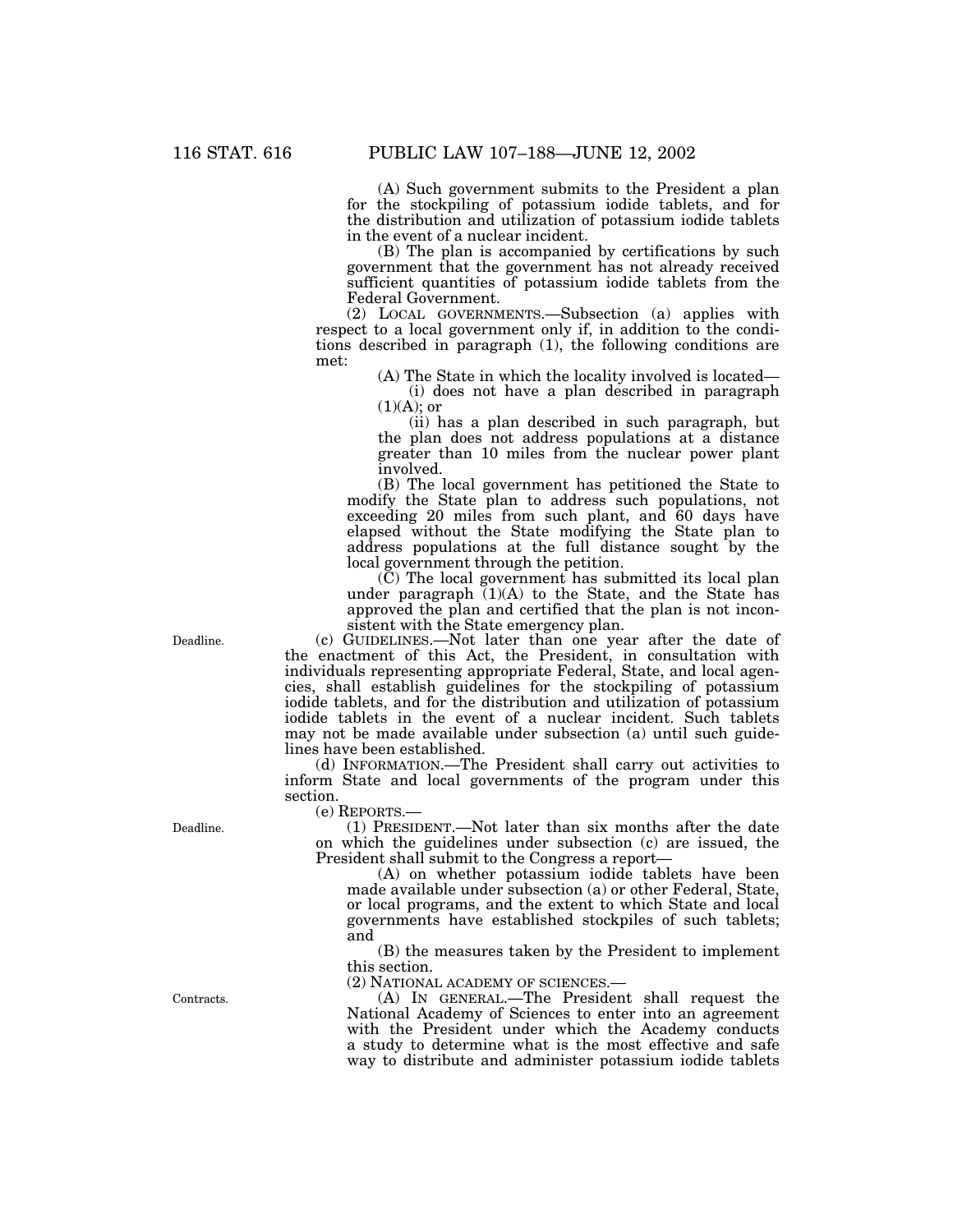on a mass scale. If the Academy declines to conduct the study, the President shall enter into an agreement with another appropriate public or nonprofit private entity to conduct the study.

(B) REPORT.—The President shall ensure that, not later Deadline. than six months after the date of the enactment of this Act, the study required in subparagraph (A) is completed and a report describing the findings made in the study is submitted to the Congress.

(f) APPLICABILITY.—Subsections (a) and (d) cease to apply as requirements if the President determines that there is an alternative and more effective prophylaxis or preventive measures for adverse thyroid conditions that may result from the release of radionuclides from nuclear power plants.

## **Subtitle C—Improving State, Local, and Hospital Preparedness for and Response to Bioterrorism and Other Public Health Emergencies**

#### **SEC. 131. GRANTS TO IMPROVE STATE, LOCAL, AND HOSPITAL PREPAREDNESS FOR AND RESPONSE TO BIOTERRORISM AND OTHER PUBLIC HEALTH EMERGENCIES.**

(a) IN GENERAL.—Part B of title III of the Public Health Service Act (42 U.S.C. 243 et seq.) is amended by inserting after section 319C the following sections:

#### **''SEC. 319C–1. GRANTS TO IMPROVE STATE, LOCAL, AND HOSPITAL** 42 USC 247d–3a. **PREPAREDNESS FOR AND RESPONSE TO BIOTERRORISM AND OTHER PUBLIC HEALTH EMERGENCIES.**

''(a) IN GENERAL.—To enhance the security of the United States with respect to bioterrorism and other public health emergencies, the Secretary shall make awards of grants or cooperative agreements to eligible entities to enable such entities to conduct the activities described in subsection  $(d)$ .

"(b) ELIGIBLE ENTITIES.—<br>"(1) IN GENERAL.—To be eligible to receive an award under subsection (a), an entity shall—<br>" $(A)(i)$  be a State; and

''(ii) prepare and submit to the Secretary an application at such time, and in such manner, and containing such information as the Secretary may require, including an assurance that the State—

''(I) has completed an evaluation under section 319B(a), or an evaluation that is substantially equivalent to an evaluation described in such section (as determined by the Secretary);

''(II) has prepared, or will (within 60 days of receiving an award under this section) prepare, a Bioterrorism and Other Public Health Emergency Preparedness and Response Plan in accordance with subsection (c);

''(III) has established a means by which to obtain public comment and input on the plan prepared under subclause (II), and on the implementation of such plan,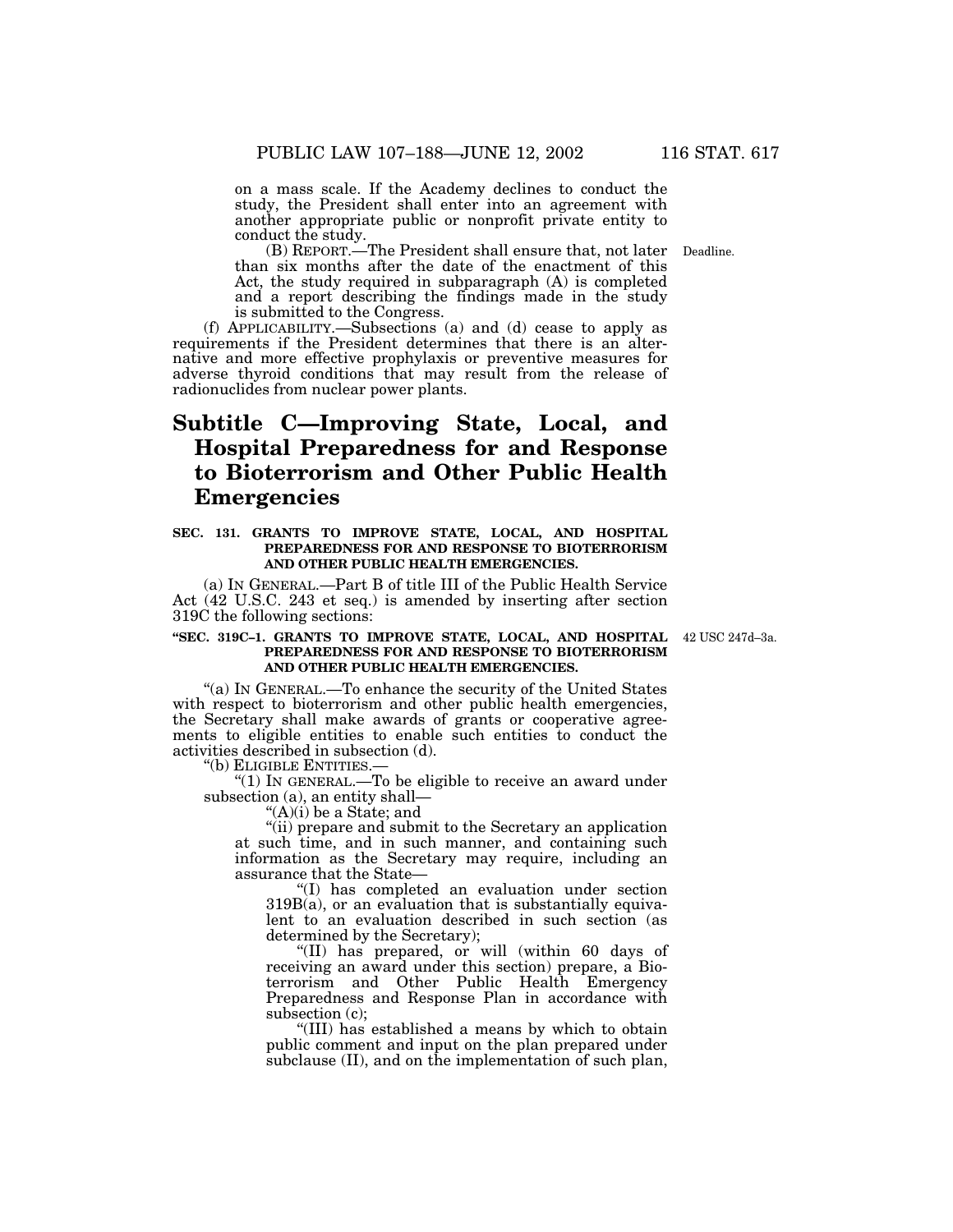that shall include an advisory committee or other similar mechanism for obtaining comment from the public at large as well as from other State and local stakeholders;

"(IV) will use amounts received under the award in accordance with the plan prepared under subclause (II), including making expenditures to carry out the strategy contained in the plan; and

" $(\breve{V})$  with respect to the plan prepared under subclause (II), will establish reasonable criteria to evaluate the effective performance of entities that receive funds under the award and include relevant benchmarks in the plan; or

" $(B)$ (i) be a political subdivision of a State or a consortium of 2 or more such subdivisions; and

''(ii) prepare and submit to the Secretary an application at such time, and in such manner, and containing such information as the Secretary may require.

"(2) COORDINATION WITH STATEWIDE PLANS.—An award under subsection (a) to an eligible entity described in paragraph  $(1)(B)$  may not be made unless the application of such entity is in coordination with, and consistent with, applicable Statewide plans described in subsection (d)(1).

''(c) BIOTERRORISM AND OTHER PUBLIC HEALTH EMERGENCY PREPAREDNESS AND RESPONSE PLAN.—Not later than 60 days after receiving amounts under an award under subsection (a), an eligible entity described in subsection  $(b)(1)(A)$  shall prepare and submit to the Secretary a Bioterrorism and Other Public Health Emergency Preparedness and Response Plan. Recognizing the assessment of public health needs conducted under section 319B, such plan shall include a description of activities to be carried out by the entity to address the needs identified in such assessment (or an equivalent assessment).

''(d) USE OF FUNDS.—An award under subsection (a) may be expended for activities that may include the following and similar activities:

''(1) To develop Statewide plans (including the development of the Bioterrorism and Other Public Health Emergency Preparedness and Response Plan required under subsection (c)), and community-wide plans for responding to bioterrorism and other public health emergencies that are coordinated with the capacities of applicable national, State, and local health agencies and health care providers, including poison control centers.

" $(2)$  To address deficiencies identified in the assessment conducted under section 319B.

"(3) To purchase or upgrade equipment (including stationary or mobile communications equipment), supplies, pharmaceuticals or other priority countermeasures to enhance preparedness for and response to bioterrorism or other public health emergencies, consistent with the plan described in subsection (c).

 $(4)$  To conduct exercises to test the capability and timeliness of public health emergency response activities.

" $(5)$  To develop and implement the trauma care and burn center care components of the State plans for the provision of emergency medical services.

Deadline.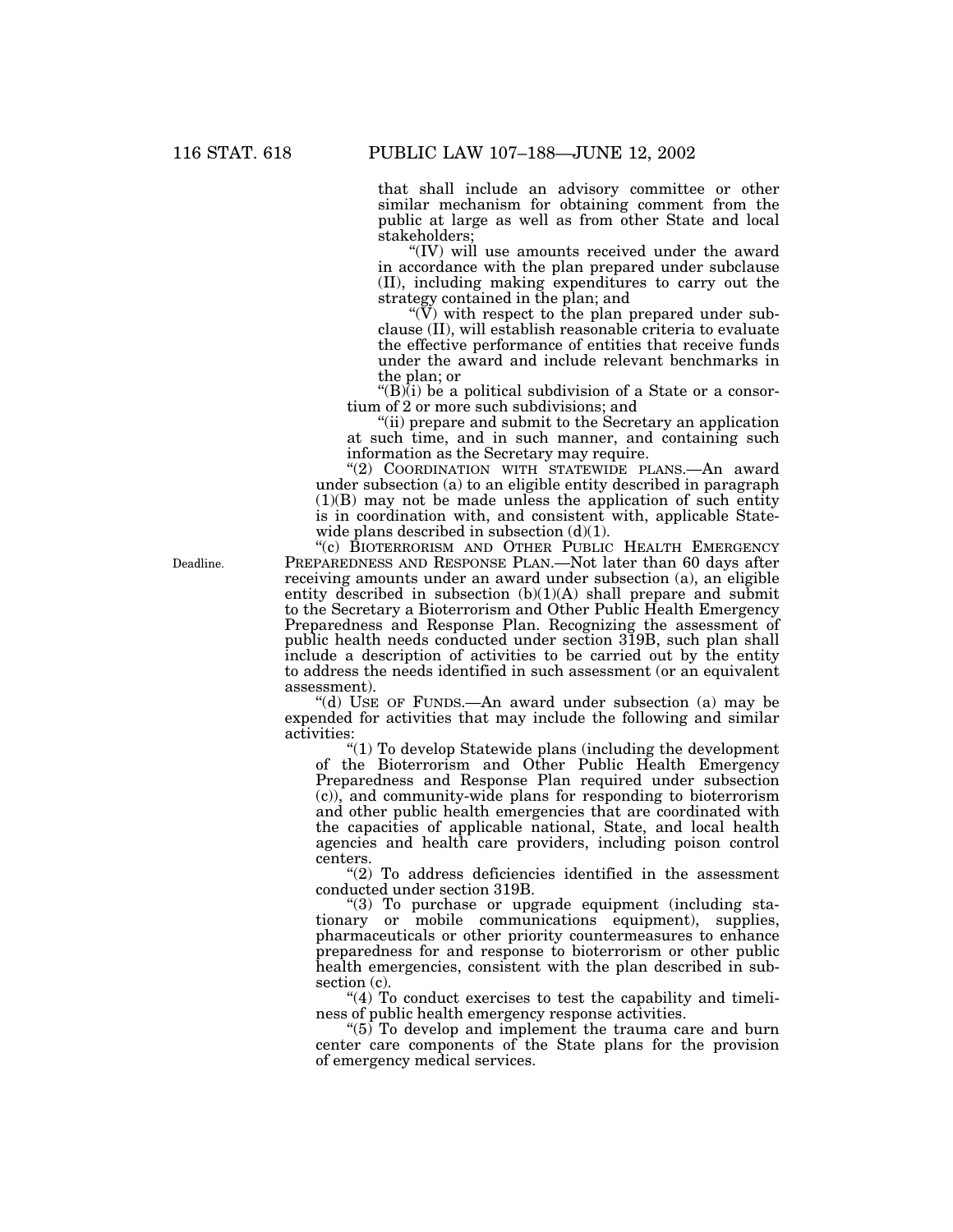''(6) To improve training or workforce development to enhance public health laboratories.

" $(7)$  To train public health and health care personnel to enhance the ability of such personnel—

''(A) to detect, provide accurate identification of, and recognize the symptoms and epidemiological characteristics of exposure to a biological agent that may cause a public health emergency; and

''(B) to provide treatment to individuals who are exposed to such an agent.

 $\cdot$ (8) To develop, enhance, coordinate, or improve participation in systems by which disease detection and information about biological attacks and other public health emergencies can be rapidly communicated among national, State, and local health agencies, emergency response personnel, and health care providers and facilities to detect and respond to a bioterrorist attack or other public health emergency, including activities to improve information technology and communications equipment available to health care and public health officials for use in responding to a biological threat or attack or other public health emergency.

''(9) To enhance communication to the public of information on bioterrorism and other public health emergencies, including through the use of 2–1–1 call centers.

''(10) To address the health security needs of children and other vulnerable populations with respect to bioterrorism and other public health emergencies.

" $(11)$  To provide training and develop, enhance, coordinate, or improve methods to enhance the safety of workers and workplaces in the event of bioterrorism.

''(12) To prepare and plan for contamination prevention efforts related to public health that may be implemented in the event of a bioterrorist attack, including training and planning to protect the health and safety of workers conducting the activities described in this paragraph.

"(13) To prepare a plan for triage and transport management in the event of bioterrorism or other public health emergencies.

" $(14)$  To enhance the training of health care professionals to recognize and treat the mental health consequences of bioterrorism or other public health emergencies.

" $(15)$  To enhance the training of health care professionals to assist in providing appropriate health care for large numbers of individuals exposed to a bioweapon.

"(16) To enhance training and planning to protect the health and safety of personnel, including health care professionals, involved in responding to a biological attack.

"(17) To improve surveillance, detection, and response activities to prepare for emergency response activities including biological threats or attacks, including training personnel in these and other necessary functions and including early warning and surveillance networks that use advanced information technology to provide early detection of biological threats or attacks.

"(18) To develop, enhance, and coordinate or improve the ability of existing telemedicine programs to provide health care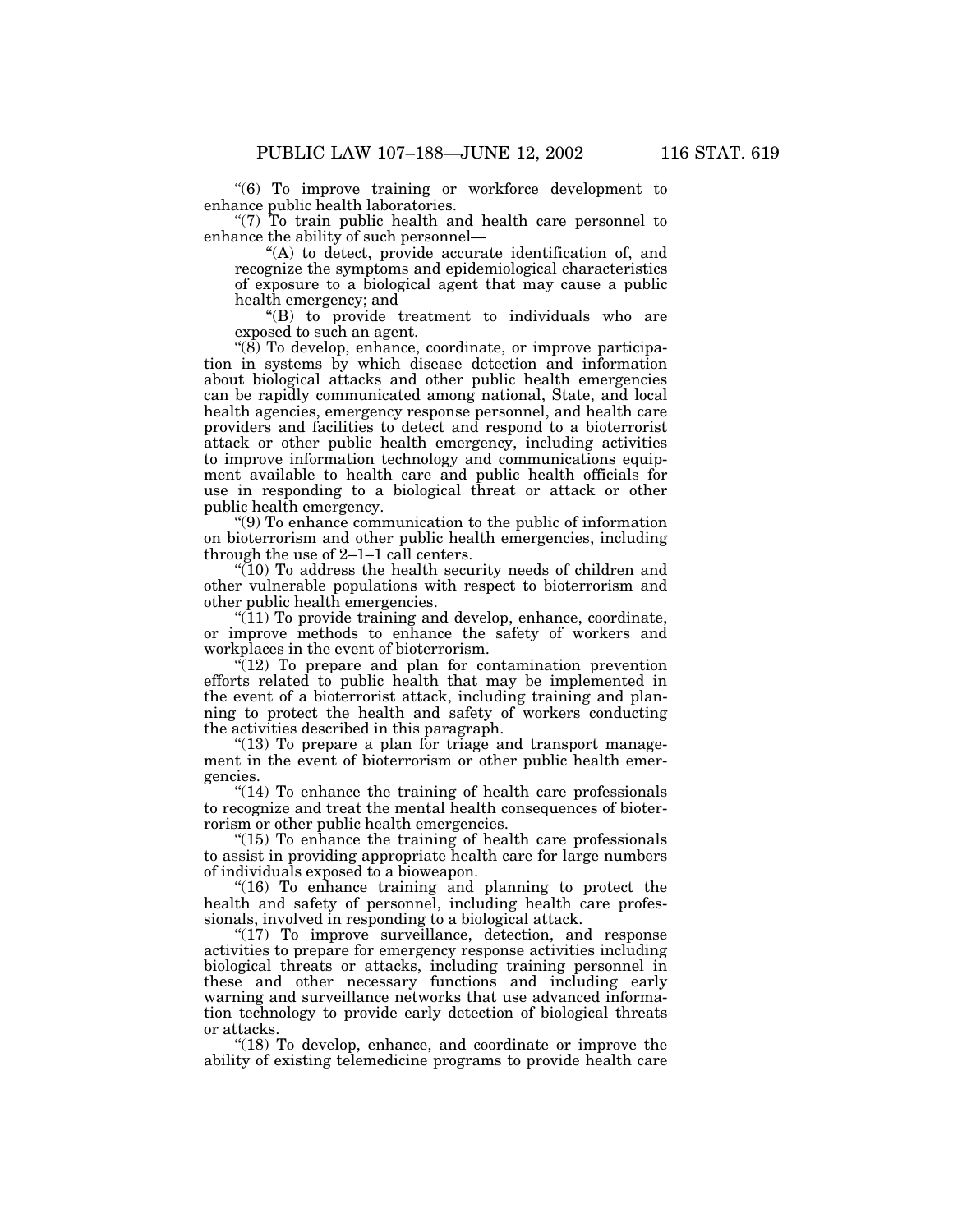information and advice as part of the emergency public health response to bioterrorism or other public health emergencies. Nothing in this subsection may be construed as establishing new regulatory authority or as modifying any existing regulatory authority.

''(e) PRIORITIES IN USE OF GRANTS.—

 $"(1)$  In GENERAL. $-$ 

''(A) PRIORITIES.—Except as provided in subparagraph (B), the Secretary shall, in carrying out the activities described in this section, address the following hazards in the following priority:

''(i) Bioterrorism or acute outbreaks of infectious diseases.

''(ii) Other public health threats and emergencies. ''(B) DETERMINATION OF THE SECRETARY.—In the case of the hazard involved, the degree of priority that would apply to the hazard based on the categories specified in

clauses (i) and (ii) of subparagraph (A) may be modified by the Secretary if the following conditions are met:

''(i) The Secretary determines that the modification is appropriate on the basis of the following factors:

 $f(I)$  The extent to which eligible entities are adequately prepared for responding to hazards within the category specified in clause (i) of subparagraph (A).

''(II) There has been a significant change in the assessment of risks to the public health posed by hazards within the category specified in clause (ii) of such subparagraph.

"(ii) Prior to modifying the priority, the Secretary notifies the appropriate committees of the Congress of the determination of the Secretary under clause (i) of this subparagraph.

''(2) AREAS OF EMPHASIS WITHIN CATEGORIES.—The Secretary shall determine areas of emphasis within the category of hazards specified in clause (i) of paragraph  $(1)(A)$ , and shall determine areas of emphasis within the category of hazards specified in clause (ii) of such paragraph, based on an assessment of the risk and likely consequences of such hazards and on an evaluation of Federal, State, and local needs, and may also take into account the extent to which receiving an award under subsection (a) will develop capacities that can be used for public health emergencies of varying types.

''(f) CERTAIN ACTIVITIES.—In administering activities under section 319C(c)(4) or similar activities, the Secretary shall, where appropriate, give priority to activities that include State or local government financial commitments, that seek to incorporate multiple public health and safety services or diagnostic databases into an integrated public health entity, and that cover geographic areas lacking advanced diagnostic and laboratory capabilities.

''(g) COORDINATION WITH LOCAL MEDICAL RESPONSE SYSTEM.— An eligible entity and local Metropolitan Medical Response Systems shall, to the extent practicable, ensure that activities carried out under an award under subsection (a) are coordinated with activities that are carried out by local Metropolitan Medical Response Systems.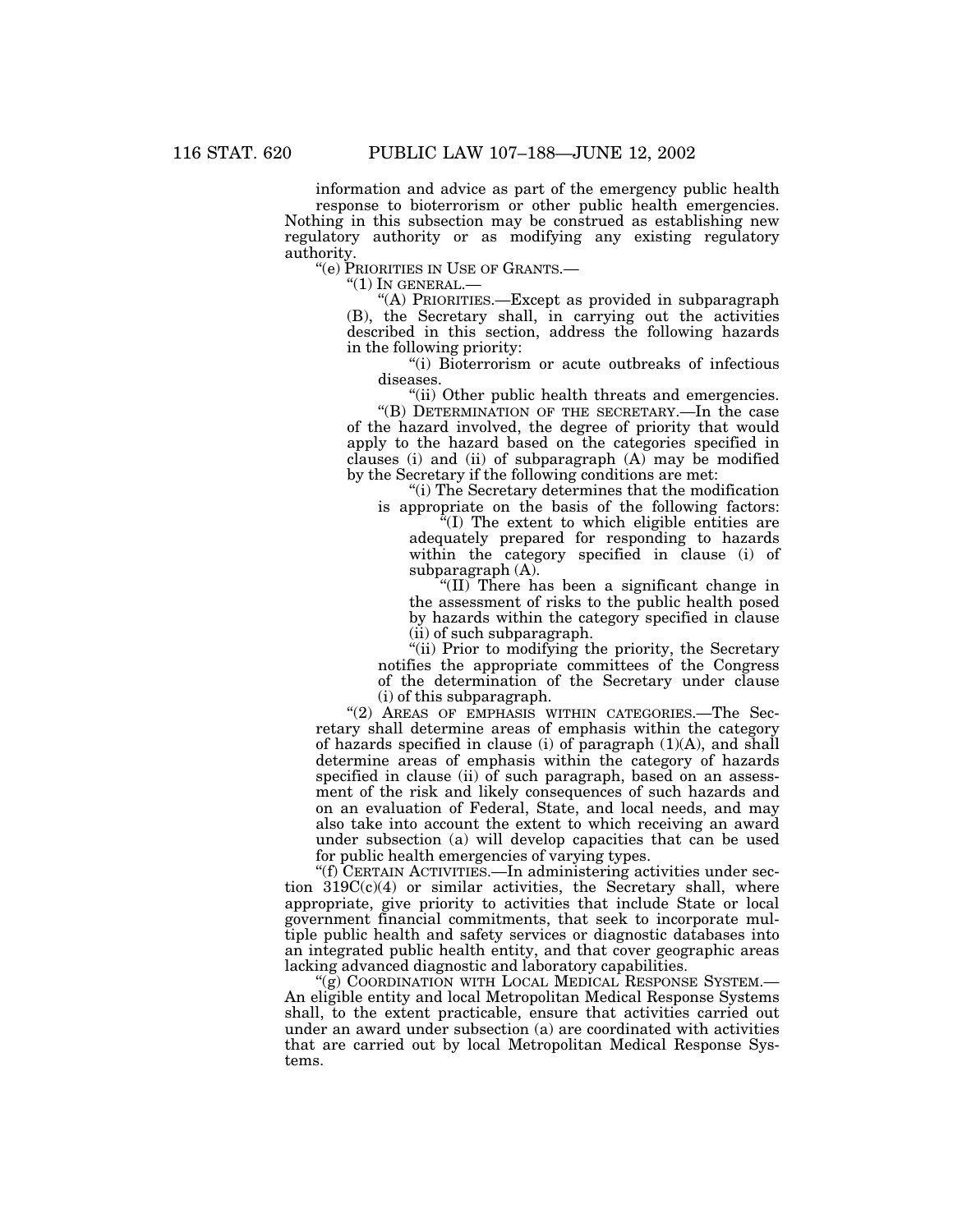''(h) COORDINATION OF FEDERAL ACTIVITIES.—In making awards under subsection (a), the Secretary shall—

''(1) annually notify the Director of the Federal Emergency Management Agency, the Director of the Office of Justice Programs, and the Director of the National Domestic Preparedness Office, as to the amount, activities covered under, and status of such awards; and

"(2) coordinate such awards with other activities conducted or supported by the Secretary to enhance preparedness for bioterrorism and other public health emergencies.

''(i) DEFINITION.—For purposes of this section, the term 'eligible entity' means an entity that meets the conditions described in subparagraph  $(A)$  or  $(B)$  of subsection  $(b)(1)$ .

''(j) FUNDING.—

''(1) AUTHORIZATIONS OF APPROPRIATIONS.—

''(A) FISCAL YEAR 2003.—

''(i) AUTHORIZATIONS.—For the purpose of carrying out this section, there is authorized to be appropriated \$1,600,000,000 for fiscal year 2003, of which—

"(I)  $$1,080,000,000$  is authorized to be appropriated for awards pursuant to paragraph (3) (subject to the authority of the Secretary to make awards pursuant to paragraphs (4) and (5)); and

"(II)  $$520,000,000$  is authorized to be appropriated—

''(aa) for awards under subsection (a) to States, notwitstanding the eligibility conditions under subsection (b), for the purpose of enhancing the preparedness of hospitals (including children's hospitals), clinics, health centers, and primary care facilities for bioterrorism and other public health emergencies; and

''(bb) for Federal, State, and local planning and administrative activities related to such purpose.

''(ii) CONTINGENT ADDITIONAL AUTHORIZATION.—If a significant change in circumstances warrants an increase in the amount authorized to be appropriated under clause (i) for fiscal year 2003, there are authorized to be appropriated such sums as may be necessary for such year for carrying out this section, in addition to the amount authorized in clause (i).

''(B) OTHER FISCAL YEARS.—For the purpose of carrying out this section, there are authorized to be appropriated such sums as may be necessary for each of the fiscal years 2004 through 2006.

''(2) SUPPLEMENT NOT SUPPLANT.—Amounts appropriated under paragraph (1) shall be used to supplement and not supplant other State and local public funds provided for activities under this section.

''(3) STATE BIOTERRORISM AND OTHER PUBLIC HEALTH EMER-GENCY PREPAREDNESS AND RESPONSE BLOCK GRANT FOR FISCAL YEAR 2003.—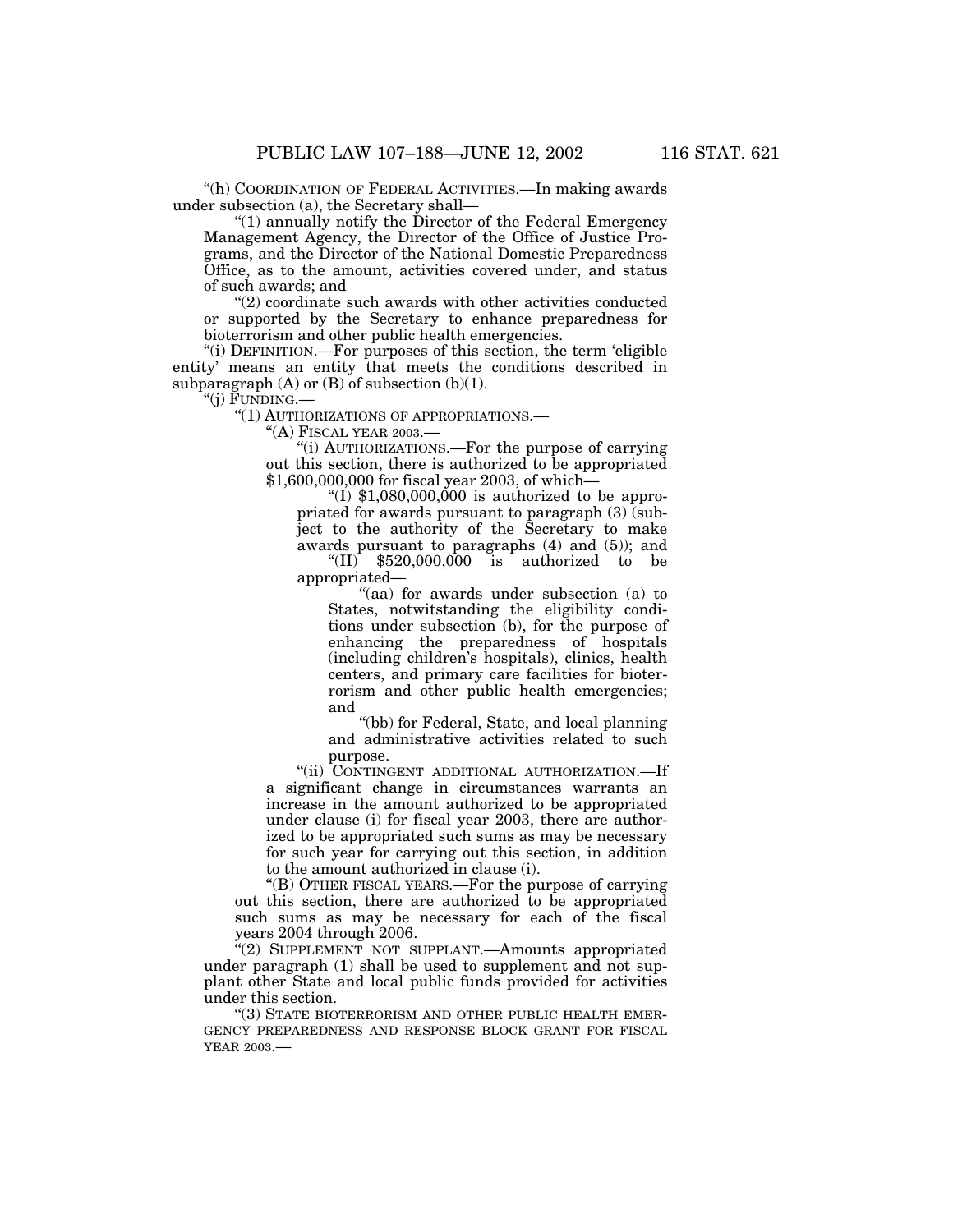''(A) IN GENERAL.—For fiscal year 2003, the Secretary shall, in an amount determined in accordance with subparagraphs (B) through (D), make an award under subsection (a) to each State, notwithstanding the eligibility conditions described in subsection (b), that submits to the Secretary an application for the award that meets the criteria of the Secretary for the receipt of such an award and that meets other implementation conditions established by the Secretary for such awards. No other awards may be made under subsection (a) for such fiscal year, except as provided in paragraph  $(1)(A)(i)(II)$  and paragraphs (4) and (5).

''(B) BASE AMOUNT.—In determining the amount of an award pursuant to subparagraph (A) for a State, the Secretary shall first determine an amount the Secretary considers appropriate for the State (referred to in this paragraph as the 'base amount'), except that such amount may not be greater than the minimum amount determined under subparagraph (D).

"(C) INCREASE ON BASIS OF POPULATION.—After determining the base amount for a State under subparagraph (B), the Secretary shall increase the base amount by an amount equal to the product of—

''(i) the amount appropriated under paragraph  $(1)(A)(i)(I)$  for the fiscal year, less an amount equal to the sum of all base amounts determined for the States under subparagraph (B), and less the amount, if any, reserved by the Secretary under paragraphs (4) and (5); and

"(ii) subject to paragraph  $(4)(C)$ , the percentage constituted by the ratio of an amount equal to the population of the State over an amount equal to the total population of the States (as indicated by the most recent data collected by the Bureau of the Census).

''(D) MINIMUM AMOUNT.—Subject to the amount appropriated under paragraph  $(1)(A)(i)(I)$ , an award pursuant to subparagraph (A) for a State shall be the greater of the base amount as increased under subparagraph (C), or the minimum amount under this subparagraph. The minimum amount under this subparagraph is-

"(i) in the case of each of the several States, the District of Columbia, and the Commonwealth of Puerto Rico, an amount equal to the lesser of—

''(I) \$5,000,000; or

''(II) if the amount appropriated under paragraph  $(1)(A)(i)(I)$  is less than \$667,000,000, an amount equal to 0.75 percent of the amount appropriated under such paragraph, less the amount, if any, reserved by the Secretary under paragraphs (4) and (5); or

''(ii) in the case of each of American Samoa, Guam, the Commonwealth of the Northern Mariana Islands, and the Virgin Islands, an amount determined by the Secretary to be appropriate, except that such amount may not exceed the amount determined under clause (i).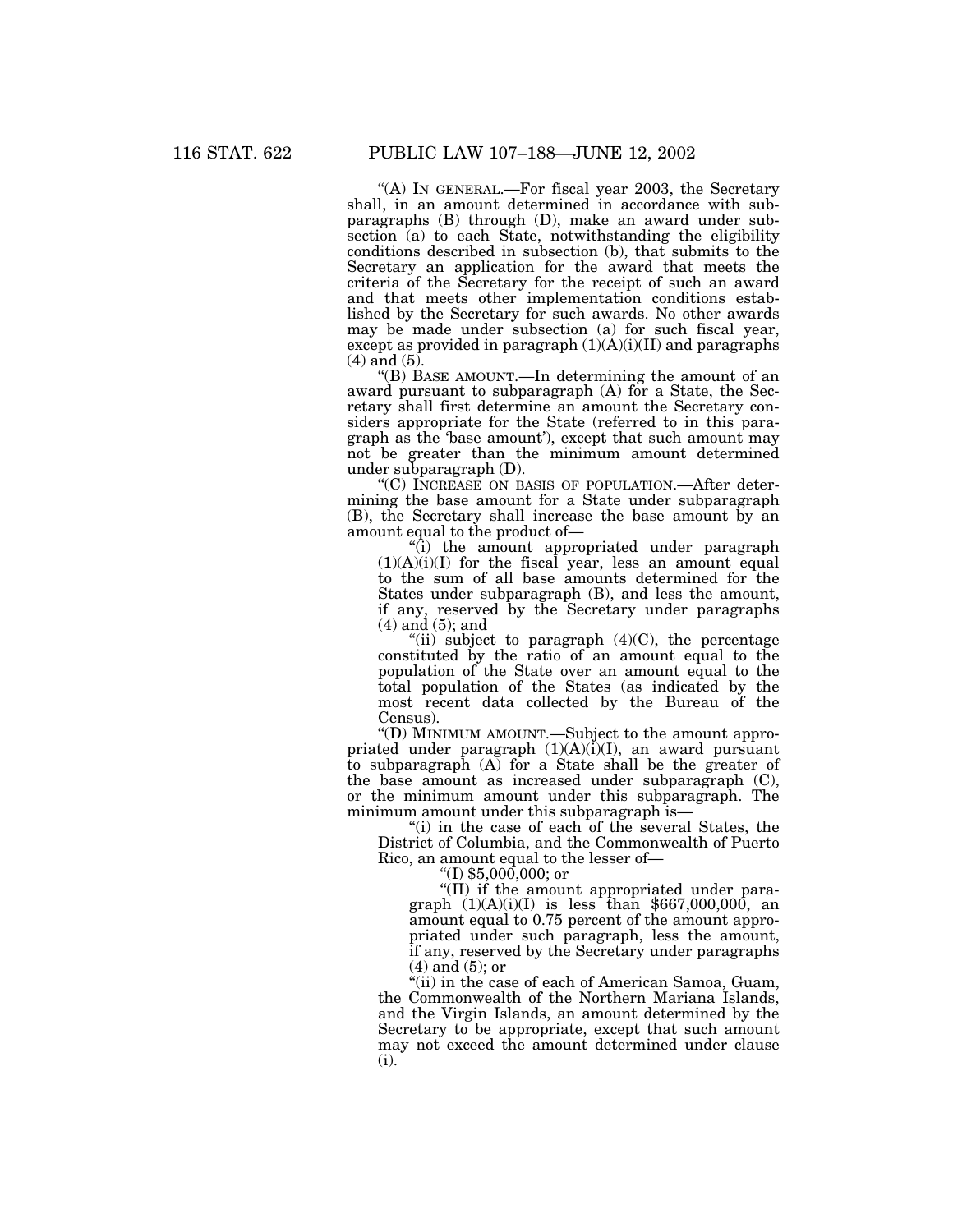''(4) CERTAIN POLITICAL SUBDIVISIONS.— ''(A) IN GENERAL.—For fiscal year 2003, the Secretary may, before making awards pursuant to paragraph  $(3)$ for such year, reserve from the amount appropriated under paragraph  $(1)(A)(i)(I)$  for the year an amount determined necessary by the Secretary to make awards under subsection (a) to political subdivisions that have a substantial number of residents, have a substantial local infrastructure for responding to public health emergencies, and face a high degree of risk from bioterrorist attacks or other public health emergencies. Not more than three political subdivisions may receive awards pursuant to this subparagraph.

''(B) COORDINATION WITH STATEWIDE PLANS.—An award pursuant to subparagraph (A) may not be made unless the application of the political subdivision involved is in coordination with, and consistent with, applicable Statewide plans described in subsection (c).<br>"(C) RELATIONSHIP TO FORMULA GRANTS.—In the case

of a State that will receive an award pursuant to paragraph (3), and in which there is located a political subdivision that will receive an award pursuant to subparagraph (A), the Secretary shall, in determining the amount under paragraph (3)(C) for the State, subtract from the population of the State an amount equal to the population of such political subdivision.

''(D) CONTINUITY OF FUNDING.—In determining whether to make an award pursuant to subparagraph  $(\overrightarrow{A})$ to a political subdivision, the Secretary may consider, as a factor indicating that the award should be made, that the political subdivision received public health funding from the Secretary for fiscal year 2002.

''(5) SIGNIFICANT UNMET NEEDS; DEGREE OF RISK.—

''(A) IN GENERAL.—For fiscal year 2003, the Secretary may, before making awards pursuant to paragraph (3) for such year, reserve from the amount appropriated under paragraph  $(1)(A)(i)(I)$  for the year an amount determined necessary by the Secretary to make awards under subsection (a) to eligible entities that—

''(i) have a significant need for funds to build capacity to identify, detect, monitor, and respond to a bioterrorist or other threat to the public health, which need will not be met by awards pursuant to paragraph (3); and

''(ii) face a particularly high degree of risk of such a threat.

''(B) RECIPIENTS OF GRANTS.—Awards pursuant to subparagraph (A) may be supplemental awards to States that receive awards pursuant to paragraph (3), or may be awards to eligible entities described in subsection  $(b)(1)(B)$  within such States.

''(C) FINDING WITH RESPECT TO DISTRICT OF COLUMBIA.—The Secretary shall consider the District of Columbia to have a significant unmet need for purposes of subparagraph (A), and to face a particularly high degree of risk for such purposes, on the basis of the concentration of entities of national significance located within the District.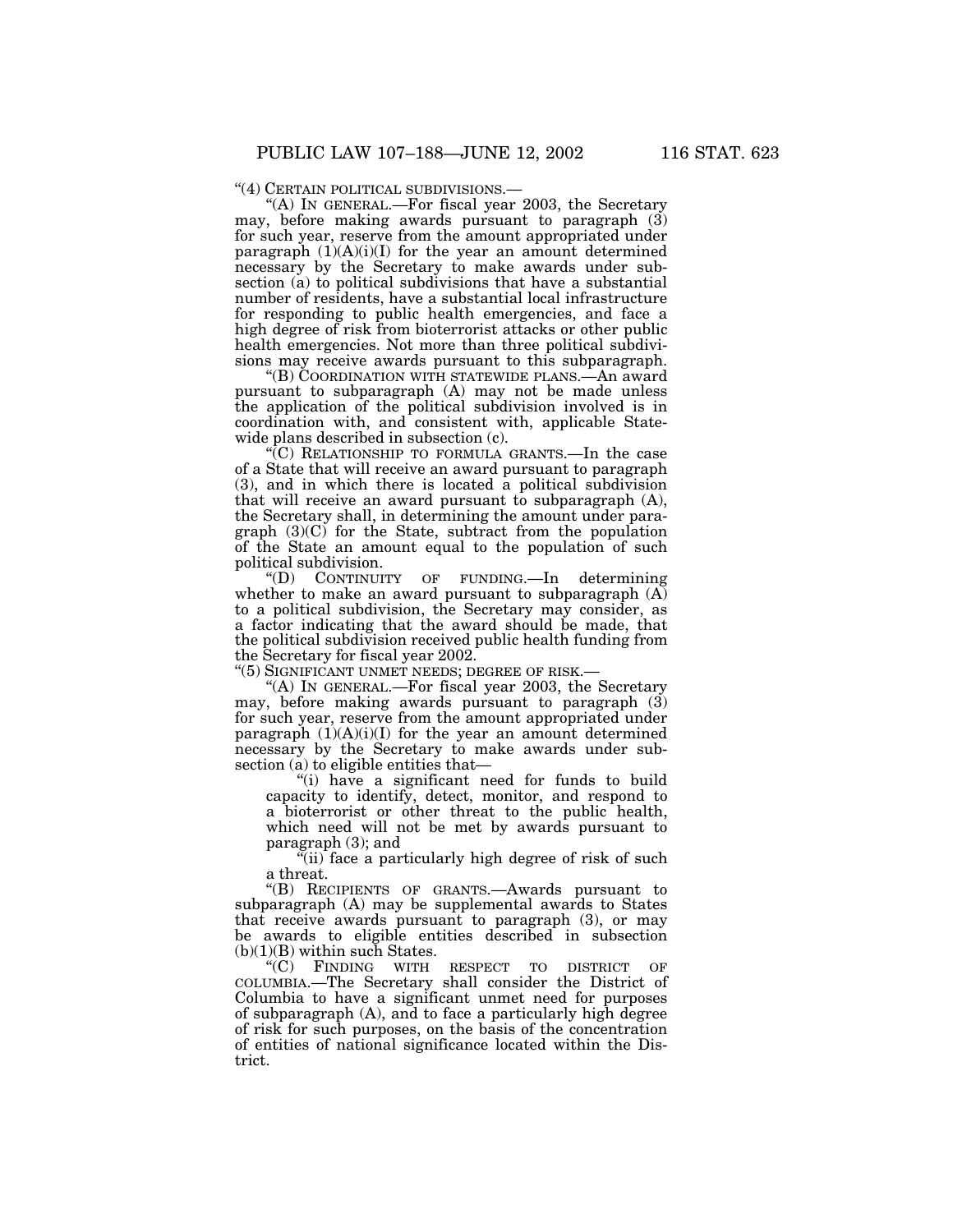''(6) FUNDING OF LOCAL ENTITIES.—For fiscal year 2003, the Secretary shall in making awards under this section ensure that appropriate portions of such awards are made available to political subdivisions, local departments of public health, hospitals (including children's hospitals), clinics, health centers, or primary care facilities, or consortia of such entities.

42 USC 247d–3b.

#### **''SEC. 319C–2. PARTNERSHIPS FOR COMMUNITY AND HOSPITAL PREPAREDNESS.**

''(a) GRANTS.—The Secretary shall make awards of grants or cooperative agreements to eligible entities to enable such entities to improve community and hospital preparedness for bioterrorism and other public health emergencies.

''(b) ELIGIBILITY.—To be eligible for an award under subsection (a), an entity shall—

 $''(1)$  be a partnership consisting of-

"(A) one or more hospitals (including children's hospitals), clinics, health centers, or primary care facilities; and

''(B)(i) one or more political subdivisions of States;

''(ii) one or more States; or

''(iii) one or more States and one or more political subdivisions of States; and

"(2) prepare, in consultation with the Chief Executive Officer of the State, District, or territory in which the hospital, clinic, health center, or primary care facility described in paragraph  $(1)(A)$  is located, and submit to the Secretary, an application at such time, in such manner, and containing such information as the Secretary may require.

''(c) REGIONAL COORDINATION.—In making awards under subsection (a), the Secretary shall give preference to eligible entities that submit applications that, in the determination of the Secretary, will—

''(1) enhance coordination—

''(A) among the entities described in subsection  $(b)(1)(A);$  and

''(B) between such entities and the entities described in subsection  $(b)(1)(B)$ ; and

" $(2)$  serve the needs of a defined geographic area.

''(d) CONSISTENCY OF PLANNED ACTIVITIES.—An entity described in subsection (b)(1) shall utilize amounts received under an award under subsection (a) in a manner that is coordinated and consistent, as determined by the Secretary, with an applicable State Bioterrorism and Other Public Health Emergency Preparedness and Response Plan.

''(e) USE OF FUNDS.—An award under subsection (a) may be expended for activities that may include the following and similar activities—

 $''(1)$  planning and administration for such award;

''(2) preparing a plan for triage and transport management in the event of bioterrorism or other public health emergencies;

''(3) enhancing the training of health care professionals to improve the ability of such professionals to recognize the symptoms of exposure to a potential bioweapon, to make appropriate diagnosis, and to provide treatment to those individuals so exposed;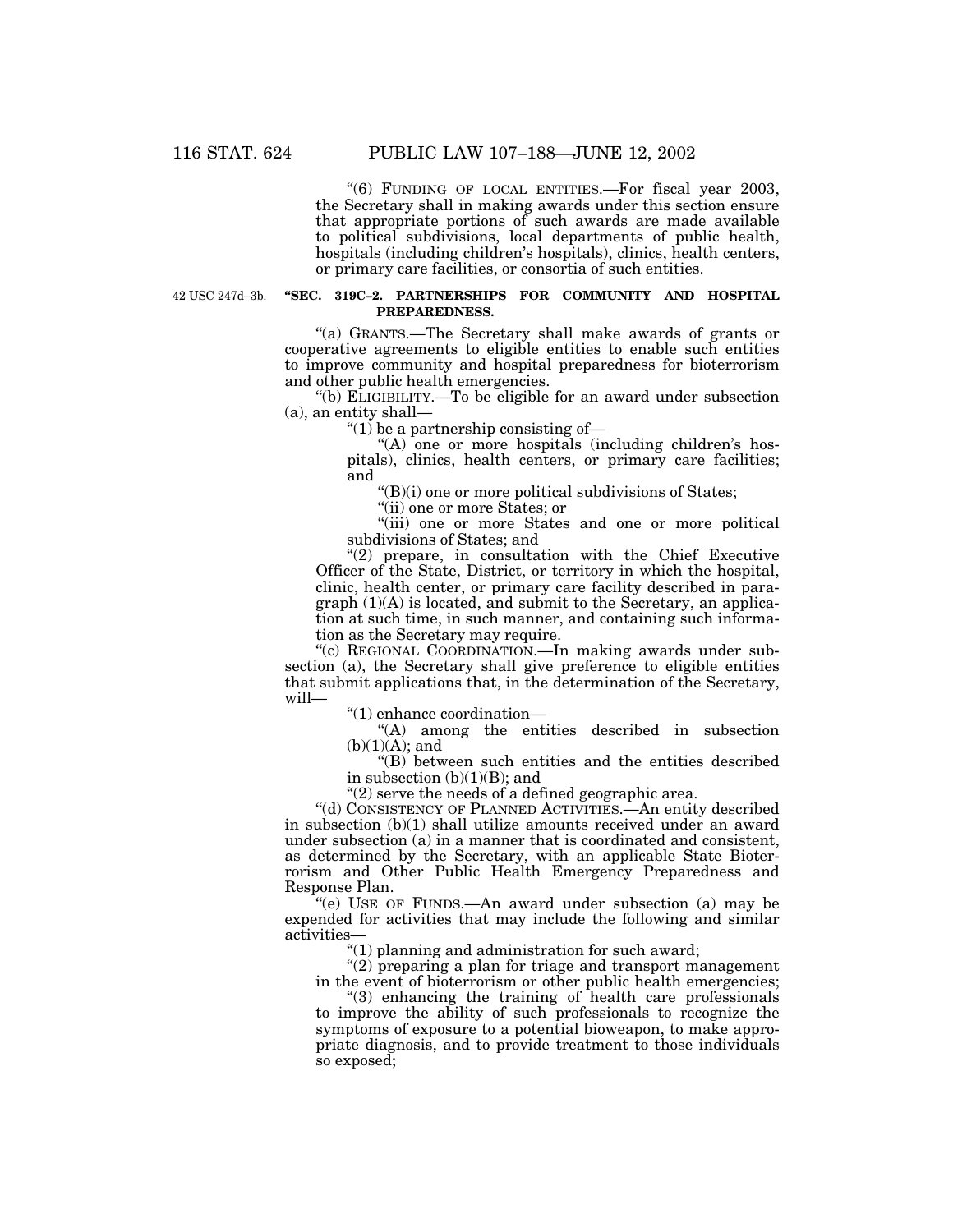"(4) enhancing the training of health care professionals to recognize and treat the mental health consequences of bioter-

rorism or other public health emergencies;<br>"(5) enhancing the training of health care professionals to assist in providing appropriate health care for large numbers of individuals exposed to a bioweapon;

''(6) enhancing training and planning to protect the health and safety of personnel involved in responding to a biological attack;

''(7) developing and implementing the trauma care and burn center care components of the State plans for the provision of emergency medical services; or

"(8) conducting such activities as are described in section 319C–1(d) that are appropriate for hospitals (including children's hospitals), clinics, health centers, or primary care facilities.

"(f) LIMITATION ON AWARDS.—A political subdivision of a State shall not participate in more than one partnership described in subsection  $(b)(1)$ .

''(g) PRIORITIES IN USE OF GRANTS.—

 $\mathrm{``(1)}$  In general.—

''(A) PRIORITIES.—Except as provided in subparagraph (B), the Secretary shall, in carrying out the activities described in this section, address the following hazards in the following priority:

''(i) Bioterrorism or acute outbreaks of infectious diseases.

''(ii) Other public health threats and emergencies. ''(B) DETERMINATION OF THE SECRETARY.—In the case of the hazard involved, the degree of priority that would apply to the hazard based on the categories specified in clauses (i) and (ii) of subparagraph  $(A)$  may be modified by the Secretary if the following conditions are met:

"(i) The Secretary determines that the modification is appropriate on the basis of the following factors:

 $\binom{k}{1}$  The extent to which eligible entities are adequately prepared for responding to hazards within the category specified in clause (i) of subparagraph (A).

''(II) There has been a significant change in the assessment of risks to the public health posed by hazards within the category specified in clause (ii) of such subparagraph.

''(ii) Prior to modifying the priority, the Secretary notifies the appropriate committees of the Congress of the determination of the Secretary under clause (i) of this subparagraph.

''(2) AREAS OF EMPHASIS WITHIN CATEGORIES.—The Secretary shall determine areas of emphasis within the category of hazards specified in clause (i) of paragraph  $(1)(A)$ , and shall determine areas of emphasis within the category of hazards specified in clause (ii) of such paragraph, based on an assessment of the risk and likely consequences of such hazards and on an evaluation of Federal, State, and local needs, and may also take into account the extent to which receiving an award under subsection (a) will develop capacities that can be used for public health emergencies of varying types.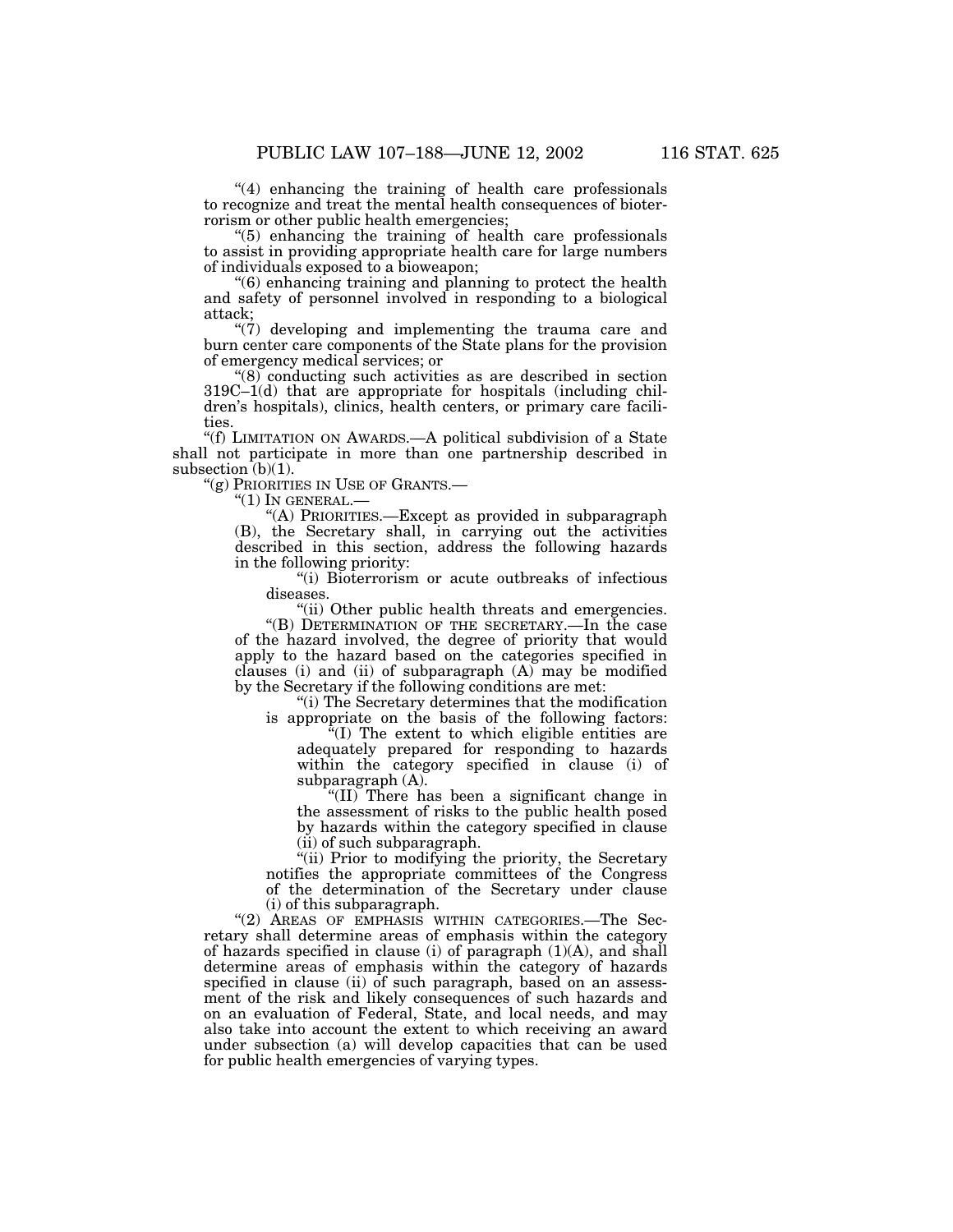''(h) COORDINATION WITH LOCAL MEDICAL RESPONSE SYSTEM.— An eligible entity and local Metropolitan Medical Response Systems shall, to the extent practicable, ensure that activities carried out under an award under subsection (a) are coordinated with activities that are carried out by local Metropolitan Medical Response Systems.<br>"(i) AUTHORIZATION OF APPROPRIATIONS.—For the purpose of

carrying out this section, there are authorized to be appropriated such sums as may be necessary for each of fiscal years  $2004$  through 2006.''.

(b) CERTAIN GRANTS.—Section 319C of the Public Health Service Act (42 U.S.C. 247d–3) is amended by striking subsection (f).

### **Subtitle D—Emergency Authorities; Additional Provisions**

#### **SEC. 141. REPORTING DEADLINES.**

Section 319 of the Public Health Service Act (42 U.S.C. 247d) is amended by adding at the end the following:

"(d) DATA SUBMITTAL AND REPORTING DEADLINES.—In any case in which the Secretary determines that, wholly or partially as a result of a public health emergency that has been determined pursuant to subsection (a), individuals or public or private entities are unable to comply with deadlines for the submission to the Secretary of data or reports required under any law administered by the Secretary, the Secretary may, notwithstanding any other provision of law, grant such extensions of such deadlines as the circumstances reasonably require, and may waive, wholly or partially, any sanctions otherwise applicable to such failure to comply. Before or promptly after granting such an extension or waiver, the Secretary shall notify the Congress of such action and publish in the Federal Register a notice of the extension or waiver.''.

Federal Register, publication.

#### **SEC. 142. STREAMLINING AND CLARIFYING COMMUNICABLE DISEASE QUARANTINE PROVISIONS.**

(a) ELIMINATION OF PREREQUISITE FOR NATIONAL ADVISORY HEALTH COUNCIL RECOMMENDATION BEFORE ISSUING QUARANTINE RULES.—

(1) EXECUTIVE ORDERS SPECIFYING DISEASES SUBJECT TO INDIVIDUAL DETENTIONS.—Section 361(b) of the Public Health Act (42 U.S.C. 264(b)) is amended by striking "Executive orders" of the President upon the recommendation of the National Advisory Health Council and the Surgeon General'' and inserting ''Executive orders of the President upon the recommendation of the Secretary, in consultation with the Surgeon General,''.

(2) REGULATIONS PROVIDING FOR APPREHENSION OF INDIVID-UALS.—Section 361(d) of the Public Health Act (42 U.S.C. 264(d)) is amended by striking ''On recommendation of the National Advisory Health Council, regulations'' and inserting ''Regulations''.

(3) REGULATIONS PROVIDING FOR APPREHENSION OF INDIVID-UALS IN WARTIME.—Section 363 of the Public Health Act (42 U.S.C. 266) is amended by striking ''the Surgeon General, on recommendation of the National Advisory Health Council,'' and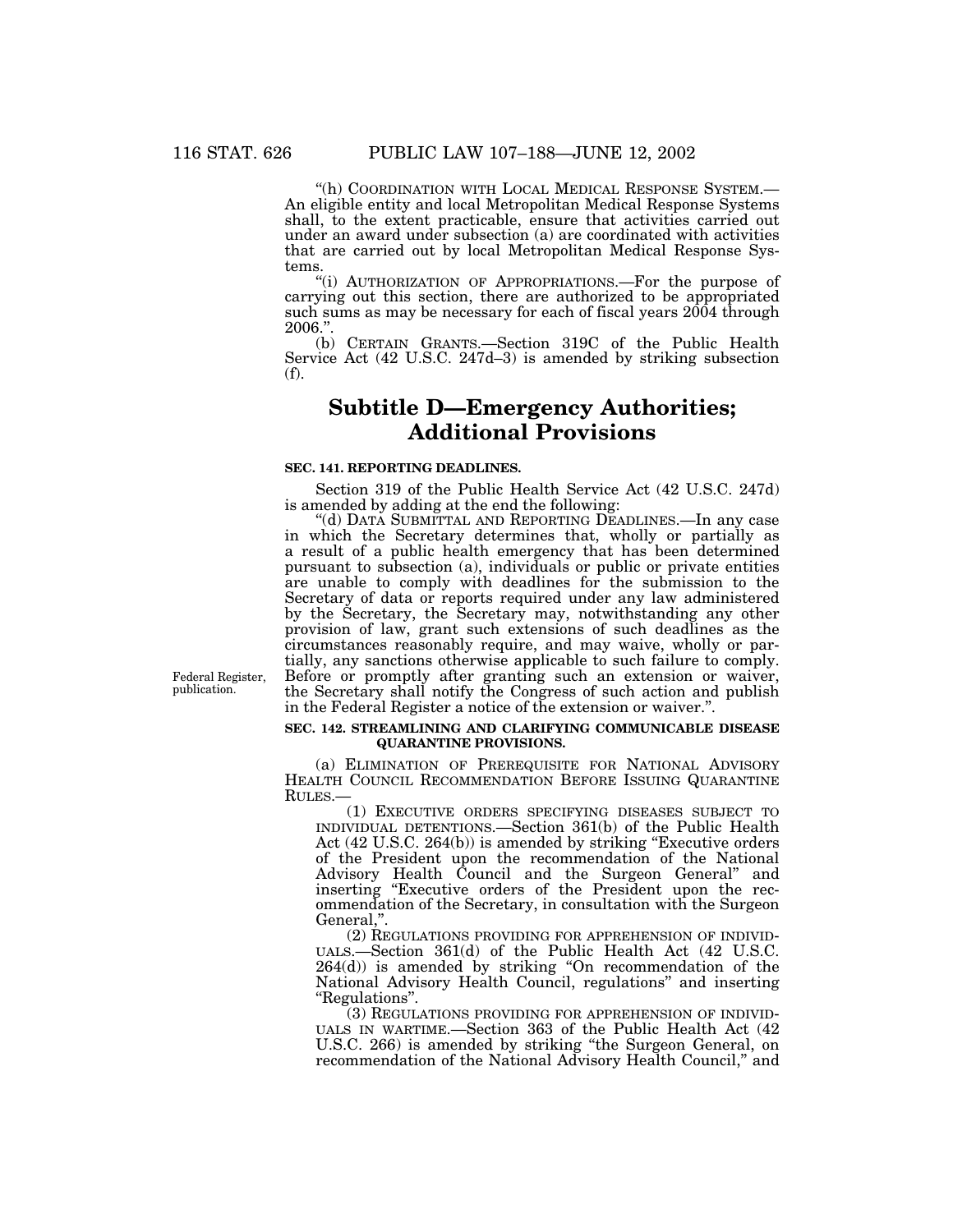eral,".<br>
(b) APPREHENSION AUTHORITY TO APPLY IN CASES OF EXPOSURE<br>
TO DISEASE.—

(1) REGULATIONS PROVIDING FOR APPREHENSION OF INDIVID-<br>UALS.—Section 361(d) of the Public Health Act (42 U.S.C.<br>264(d)), as amended by subsection (a)(2), is further amended—

264(d)), as amended by subsection (a)(2), is further amended—<br>(A) by striking "(1)" and "(2)" and inserting "(A)" and "(B)", respectively;

(B) by striking "(d)" and inserting "(d)(1)";

(C) in paragraph (1) (as designated by subparagraph (B) of this paragraph), in the first sentence, by striking "in a communicable stage" each place such term appears

and inserting "in a qualifying stage"; and<br>
(D) by adding at the end the following paragraph: "(2) For purposes of this subsection, the term 'qualifying stage', with respect to a communicable disease, means that such disease— " $(A)$  is in a communicable stage; or

 $'(B)$  is in a precommunicable stage, if the disease would be likely to cause a public health emergency if transmitted to other individuals.".

(2) REGULATIONS PROVIDING FOR APPREHENSION OF INDIVIDUALS IN WARTIME.—Section 363 of the Public Health Act (42 U.S.C. 266), as amended by subsection (a)(3), is further amended by striking "in a communicable stage". amended by striking ''in a communicable stage''. (c) STATE AUTHORITY.—Section 361 of the Public Health Act

(42 U.S.C. 264) is amended by adding at the end the following:

''(e) Nothing in this section or section 363, or the regulations promulgated under such sections, may be construed as superseding any provision under State law (including regulations and including provisions established by political subdivisions of States), except to the extent that such a provision conflicts with an exercise of Federal authority under this section or section 363.''.

#### **SEC. 143. EMERGENCY WAIVER OF MEDICARE, MEDICAID, AND SCHIP REQUIREMENTS.**

(a) WAIVER AUTHORITY.—Title XI of the Social Security Act (42 U.S.C. 1301 et seq.) is amended by inserting after section 1134 the following new section:

#### "AUTHORITY TO WAIVE REQUIREMENTS DURING NATIONAL EMERGENCIES

"SEC. 1135. (a) PURPOSE.—The purpose of this section is to  $\frac{42 \text{ USC}}{1320b-5}$ . enable the Secretary to ensure to the maximum extent feasible, in any emergency area and during an emergency period (as defined in subsection  $(g)(1)$ )

" $(1)$  that sufficient health care items and services are available to meet the needs of individuals in such area enrolled in the programs under titles XVIII, XIX, and XXI; and

" $(2)$  that health care providers (as defined in subsection  $(g)(2)$ ) that furnish such items and services in good faith, but that are unable to comply with one or more requirements described in subsection (b), may be reimbursed for such items and services and exempted from sanctions for such noncompliance, absent any determination of fraud or abuse.

''(b) SECRETARIAL AUTHORITY.—To the extent necessary to accomplish the purpose specified in subsection (a), the Secretary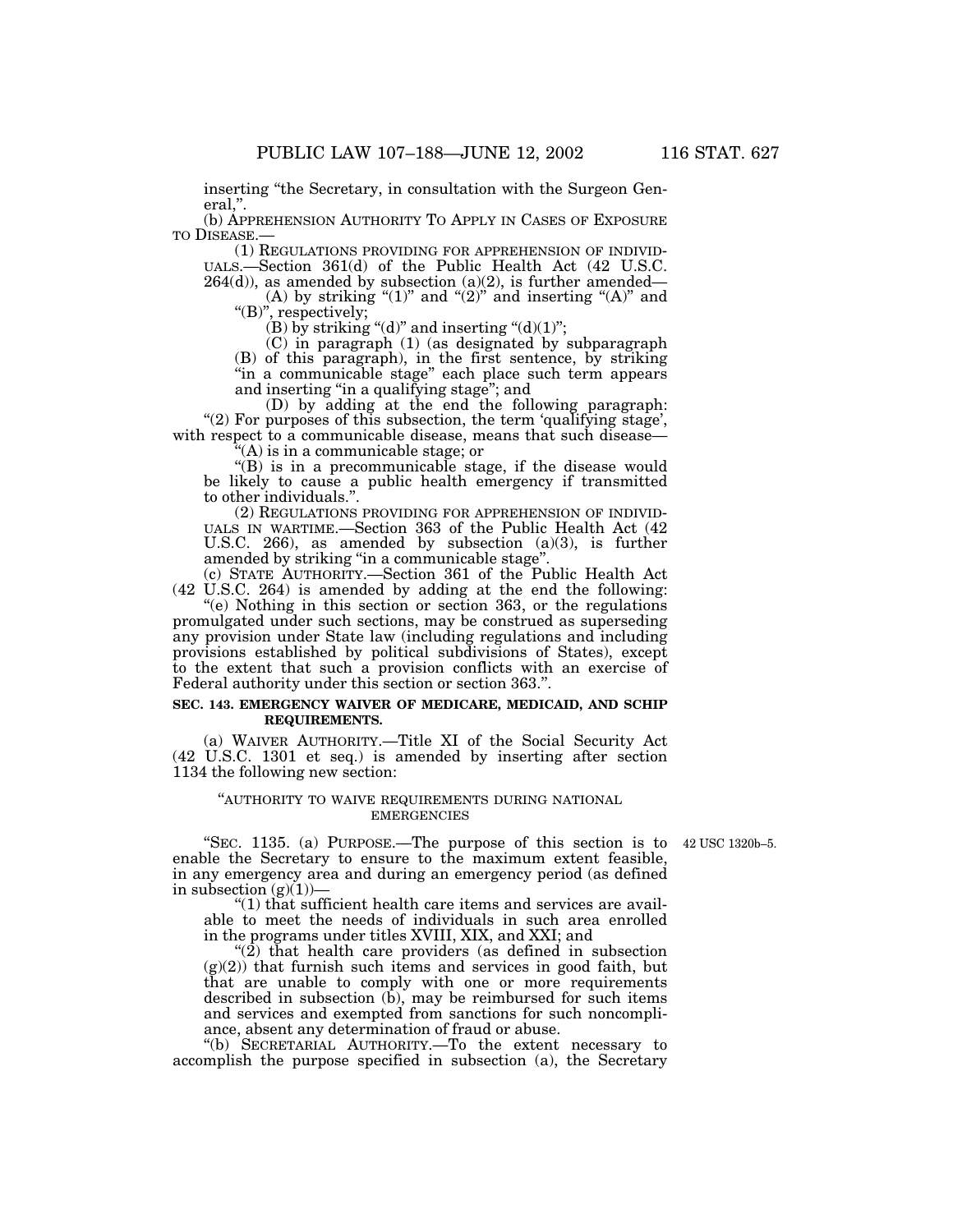is authorized, subject to the provisions of this section, to temporarily waive or modify the application of, with respect to health care items and services furnished by a health care provider (or classes of health care providers) in any emergency area (or portion of such an area) during any portion of an emergency period, the requirements of titles XVIII, XIX, or XXI, or any regulation thereunder (and the requirements of this title other than this section, and regulations thereunder, insofar as they relate to such titles), pertaining to—

 $\sqrt{\pi}(1)$ (A) conditions of participation or other certification requirements for an individual health care provider or types of providers,

''(B) program participation and similar requirements for an individual health care provider or types of providers, and

''(C) pre-approval requirements;

"(2) requirements that physicians and other health care professionals be licensed in the State in which they provide such services, if they have equivalent licensing in another State and are not affirmatively excluded from practice in that State or in any State a part of which is included in the emergency area;

 $\degree$ (3) sanctions under section 1867 (relating to examination and treatment for emergency medical conditions and women in labor) for a transfer of an individual who has not been stabilized in violation of subsection (c) of such section if the transfer arises out of the circumstances of the emergency;

"(4) sanctions under section  $1877(g)$  (relating to limitations on physician referral);

''(5) deadlines and timetables for performance of required activities, except that such deadlines and timetables may only be modified, not waived; and

 $(6)$  limitations on payments under section 1851(i) for health care items and services furnished to individuals enrolled in a Medicare+Choice plan by health care professionals or facilities not included under such plan.

Insofar as the Secretary exercises authority under paragraph (6) with respect to individuals enrolled in a Medicare+Choice plan, to the extent possible given the circumstances, the Secretary shall reconcile payments made on behalf of such enrollees to ensure that the enrollees do not pay more than would be required had they received services from providers within the network of the plan and may reconcile payments to the organization offering the plan to ensure that such organization pays for services for which payment is included in the capitation payment it receives under part C of title XVIII.

"(c) AUTHORITY FOR RETROACTIVE WAIVER.- A waiver or modification of requirements pursuant to this section may, at the Secretary's discretion, be made retroactive to the beginning of the emergency period or any subsequent date in such period specified by the Secretary.

''(d) CERTIFICATION TO CONGRESS.—The Secretary shall provide a certification and advance written notice to the Congress at least two days before exercising the authority under this section with respect to an emergency area. Such a certification and notice shall include—

''(1) a description of—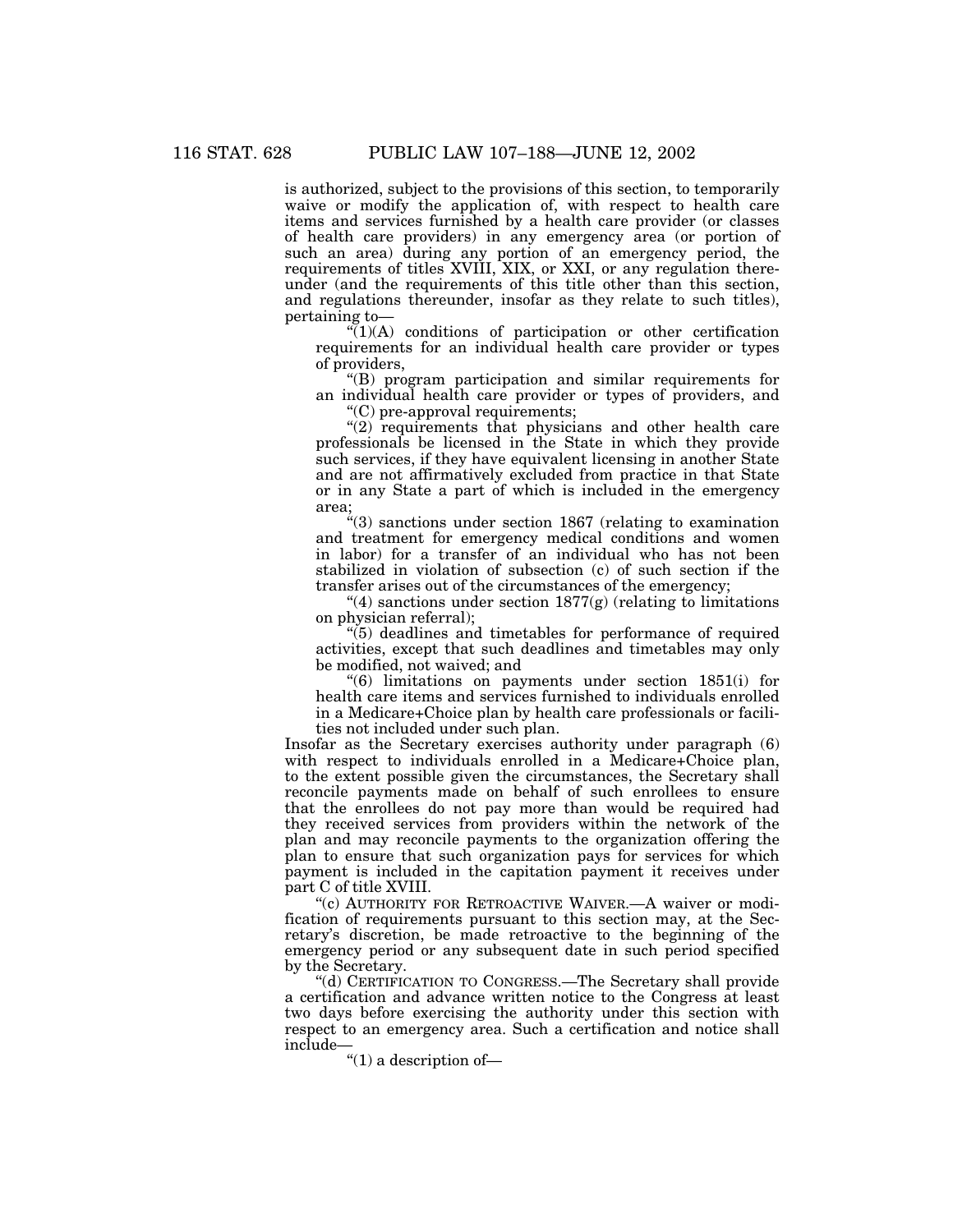$H(A)$  the specific provisions that will be waived or modi-fied:

"(B) the health care providers to whom the waiver or modification will apply;

 $C$ ) the geographic area in which the waiver or modification will apply; and

''(D) the period of time for which the waiver or modification will be in effect; and

" $(2)$  a certification that the waiver or modification is necessary to carry out the purpose specified in subsection (a).<br>"(e) DURATION OF WAIVER.—

"(1) IN GENERAL.—A waiver or modification of requirements pursuant to this section terminates upon—

"(A) the termination of the applicable declaration of emergency or disaster described in subsection  $(g)(1)(A)$ ;

 $\hat{H}$ ) the termination of the applicable declaration of public health emergency described in subsection  $(g)(1)(B)$ ;

or  $''(C)$  subject to paragraph (2), the termination of a period of 60 days from the date the waiver or modification is first published (or, if applicable, the date of extension of the waiver or modification under paragraph (2)).

"(2) EXTENSION OF 60-DAY PERIODS.—The Secretary may, by notice, provide for an extension of a 60-day period described in paragraph (1)(C) (or an additional period provided under this paragraph) for additional period or periods (not to exceed, except as subsequently provided under this paragraph, 60 days each), but any such extension shall not affect or prevent the termination of a waiver or modification under subparagraph  $(A)$  or  $(B)$  of paragraph  $(1)$ .

''(f) REPORT TO CONGRESS.—Within one year after the end of the emergency period in an emergency area in which the Secretary exercised the authority provided under this section, the Secretary shall report to the Congress regarding the approaches used to accomplish the purposes described in subsection (a), including an evaluation of such approaches and recommendations for improved approaches should the need for such emergency authority arise in the future.

 $'(g)$  DEFINITIONS.—For purposes of this section:

''(1) EMERGENCY AREA; EMERGENCY PERIOD.—An 'emergency area' is a geographical area in which, and an 'emergency period' is the period during which, there exists—

''(A) an emergency or disaster declared by the President pursuant to the National Emergencies Act or the Robert T. Stafford Disaster Relief and Emergency Assistance Act; and

''(B) a public health emergency declared by the Secretary pursuant to section 319 of the Public Health Service Act.

"(2) HEALTH CARE PROVIDER. The term 'health care provider' means any entity that furnishes health care items or services, and includes a hospital or other provider of services, a physician or other health care practitioner or professional, a health care facility, or a supplier of health care items or services.".

(b) EFFECTIVE DATE.—The amendment made by subsection (a) shall be effective on and after September 11, 2001.

42 USC 1320b–5 note.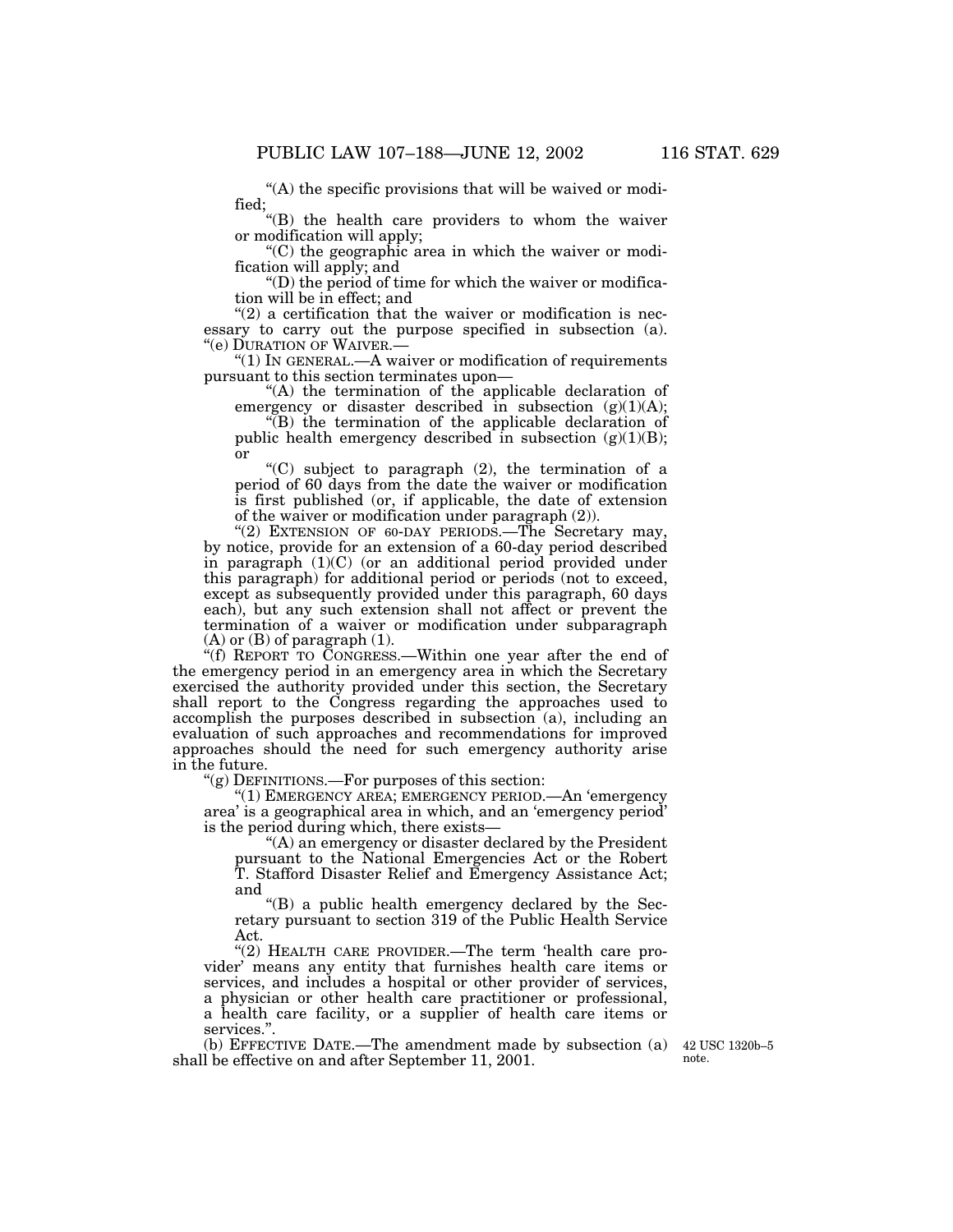### **SEC. 144. PROVISION FOR EXPIRATION OF PUBLIC HEALTH EMER-GENCIES.**

(a) IN GENERAL.—Section 319(a) of the Public Health Service Act (42 U.S.C. 247d(a)), is amended by adding at the end the following new sentence: "Any such determination of a public health emergency terminates upon the Secretary declaring that the emergency no longer exists, or upon the expiration of the 90-day period beginning on the date on which the determination is made by the Secretary, whichever occurs first. Determinations that terminate under the preceding sentence may be renewed by the Secretary (on the basis of the same or additional facts), and the preceding sentence applies to each such renewal. Not later than 48 hours after making a determination under this subsection of a public health emergency (including a renewal), the Secretary shall submit to the Congress written notification of the determination.''.

(b) APPLICABILITY.—The amendment made by subsection (a) applies to any public health emergency under section 319(a) of the Public Health Service Act, including any such emergency that was in effect as of the day before the date of the enactment of this Act. In the case of such an emergency that was in effect as of such day, the 90-day period described in such section with respect to the termination of the emergency is deemed to begin on such date of enactment.

# **Subtitle E—Additional Provisions**

## **SEC. 151. DESIGNATED STATE PUBLIC EMERGENCY ANNOUNCEMENT PLAN.**

Section 613(b) of the Robert T. Stafford Disaster Relief and Emergency Assistance Act (42 U.S.C. 5196b(b)) is amended—

 $(1)$  in paragraph  $(5)$ , by striking "and" at the end;

(2) in paragraph (6), by striking the period and inserting ''; and''; and

(3) by adding at the end the following:

" $(7)$  include a plan for providing information to the public in a coordinated manner.''.

42 USC 7257d.

# **SEC. 152. EXPANDED RESEARCH BY SECRETARY OF ENERGY.**

(a) DETECTION AND IDENTIFICATION RESEARCH.—

(1) IN GENERAL.—In conjunction with the working group under section 319F(a) of the Public Health Service Act, the Secretary of Energy and the Administrator of the National Nuclear Security Administration shall expand, enhance, and intensify research relevant to the rapid detection and identification of pathogens likely to be used in a bioterrorism attack or other agents that may cause a public health emergency.

(2) AUTHORIZED ACTIVITIES.—Activities carried out under paragraph (1) may include—

(A) the improvement of methods for detecting biological agents or toxins of potential use in a biological attack and the testing of such methods under variable conditions;

(B) the improvement or pursuit of methods for testing, verifying, and calibrating new detection and surveillance

tools and techniques; and

(C) carrying out other research activities in relevant areas.

42 USC 247d note.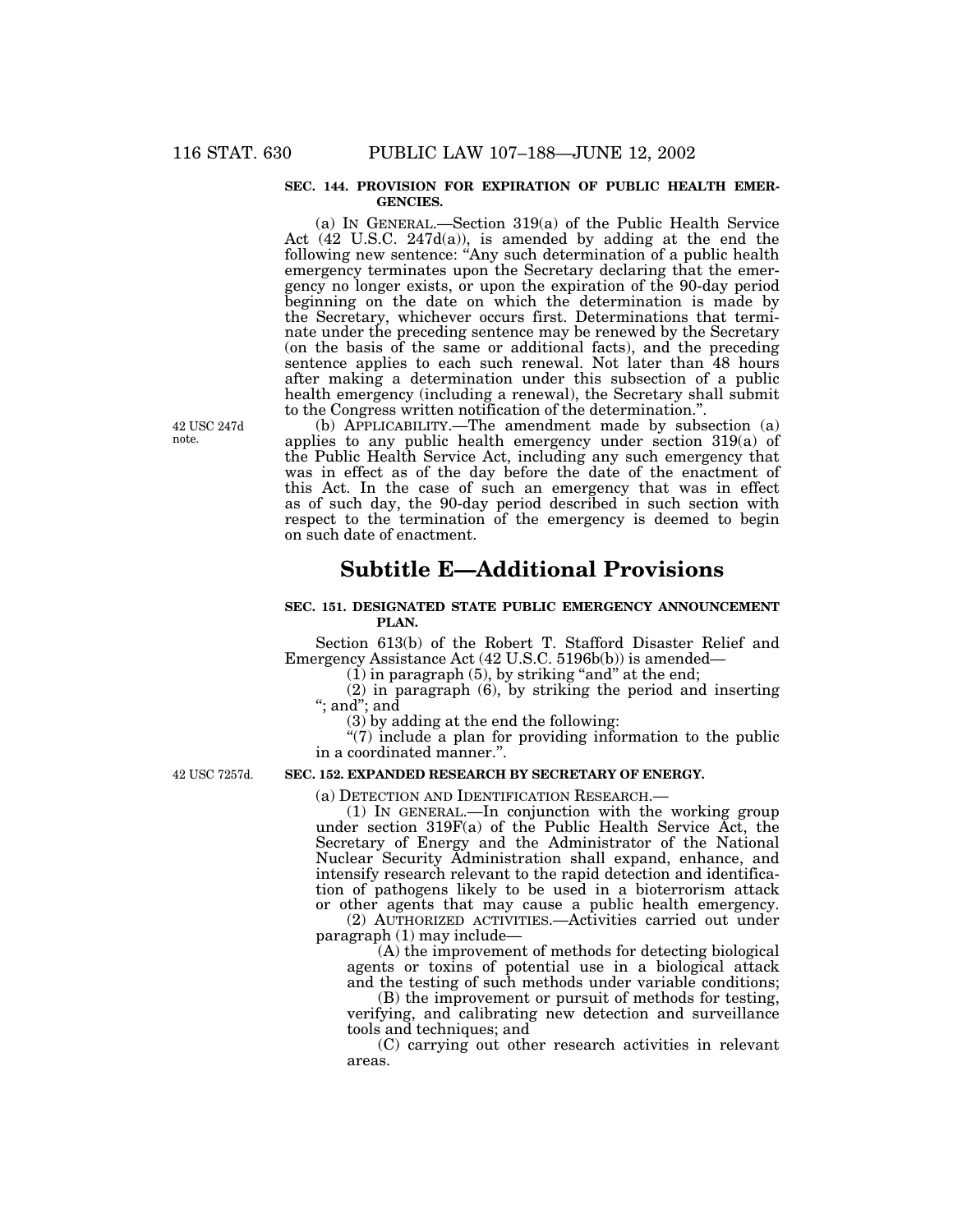(3) REPORT.—Not later than 180 days after the date of Deadline. the enactment of this Act, the Administrator of the National Nuclear Security Administration shall submit to the Committee on Energy and Natural Resources and the Committee on Armed Services of the Senate, and the Committee on Energy and Commerce and the Committee on Armed Services of the House of Representatives, a report setting forth the programs and projects that will be funded prior to the obligation of funds appropriated under subsection (b).

(b) AUTHORIZATION.—For the purpose of carrying out this section, there are authorized to be appropriated such sums as may be necessary in each of fiscal years  $2002$  through 2006.

#### **SEC. 153. EXPANDED RESEARCH ON WORKER HEALTH AND SAFETY.** 29 USC 669a.

The Secretary of Health and Human Services (referred to in this section as the ''Secretary''), acting through the Director of the National Institute of Occupational Safety and Health, shall enhance and expand research as deemed appropriate on the health and safety of workers who are at risk for bioterrorist threats or attacks in the workplace, including research on the health effects of measures taken to treat or protect such workers for diseases or disorders resulting from a bioterrorist threat or attack. Nothing in this section may be construed as establishing new regulatory authority for the Secretary or the Director to issue or modify any occupational safety and health rule or regulation.

### **SEC. 154. ENHANCEMENT OF EMERGENCY PREPAREDNESS OF DEPARTMENT OF VETERANS AFFAIRS.**

(a) READINESS OF DEPARTMENT MEDICAL CENTER.—(1) The Secretary of Veterans Affairs shall take appropriate actions to enhance the readiness of Department of Veterans Affairs medical centers to protect the patients and staff of such centers from chemical or biological attack or otherwise to respond to such an attack and so as to enable such centers to fulfil their obligations as part of the Federal response to public health emegencies.<br>(2) Actions under paragraph (1) shall include—

(A) the provision of decontamination equipment and personal protection equipment at Department medical centers; and

(B) the provision of training in the use of such equipment to staff of such centers.<br>(b) SECURITY AT DEPARTMENT MEDICAL AND RESEARCH FACILI-

(b) SECURITY AT DEPARTMENT MEDICAL AND RESEARCH FACILI- TIES.—(1) Not later than 180 days after the date of the enactment Deadline. of this Act, the Secretary shall carry out an evaluation of the security needs at Department medical centers and research facilities. The evaluation shall address the following needs:

(A) Needs for the protection of patients and medical staff during emergencies, including a chemical or biological attack or other terrorist attack.

(B) Needs, if any, for screening personnel engaged in research relating to biological pathogens or agents, including work associated with such research.

(C) Needs for securing laboratories or other facilities engaged in research relating to biological pathogens or agents.

(D) Any other needs the Secretary considers appropriate. (2) The Secretary shall take appropriate actions to enhance the security of Department medical centers and research facilities, including staff and patients at such centers and facilities. In taking

38 USC note prec. 8101.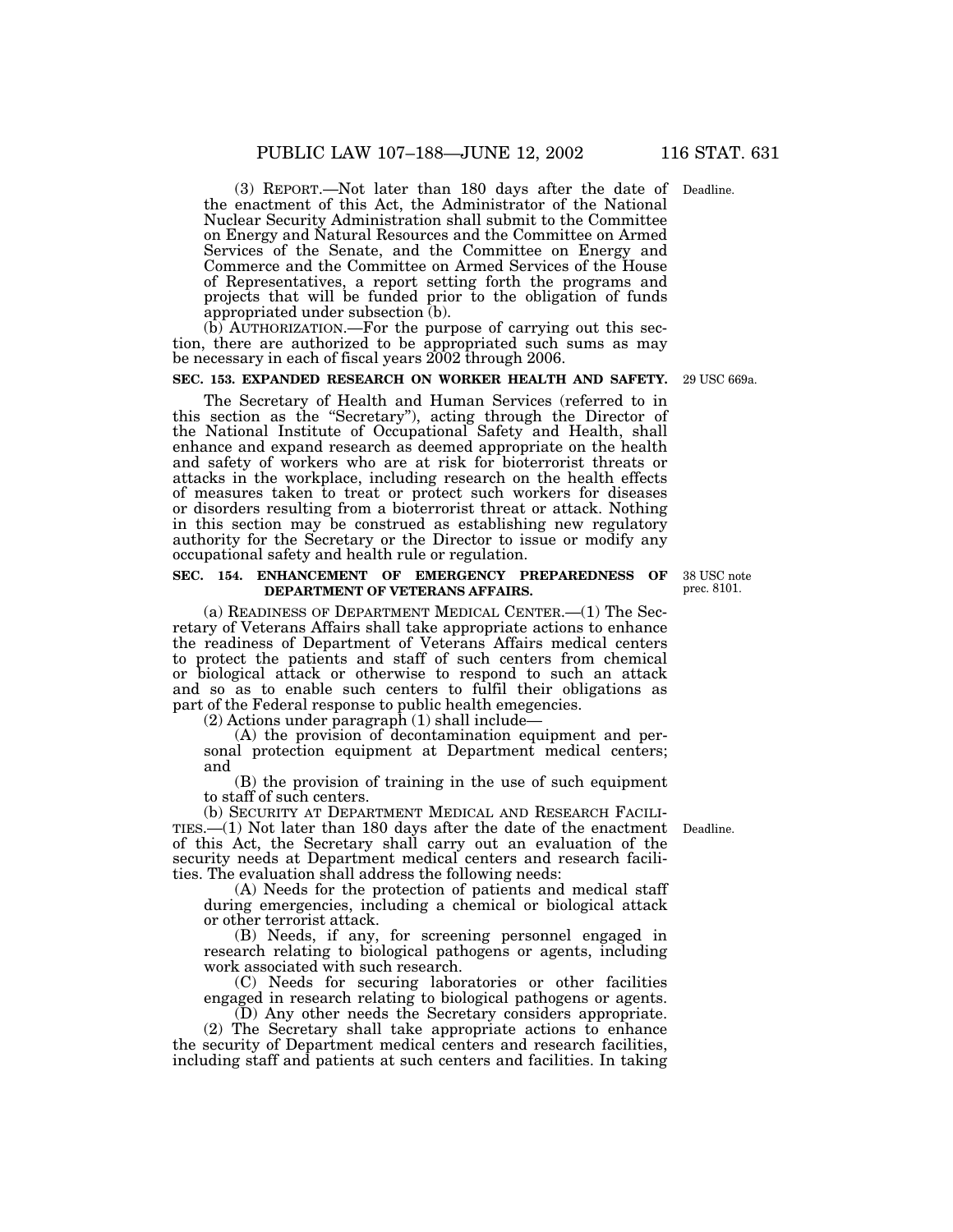such actions, the Secretary shall take into account the results of the evaluation required by paragraph (1).

(c) TRACKING OF PHARMACEUTICALS AND MEDICAL SUPPLIES AND EQUIPMENT.—The Secretary shall develop and maintain a centralized system for tracking the current location and availability of pharmaceuticals, medical supplies, and medical equipment throughout the Department health care system in order to permit the ready identification and utilization of such pharmaceuticals, supplies, and equipment for a variety of purposes, including response to a chemical or biological attack or other terrorist attack.

(d) TRAINING.—The Secretary shall ensure that the Department medical centers, in consultation with the accredited medical school affiliates of such medical centers, develop and implement curricula to train resident physicians and health care personnel in medical matters relating to biological, chemical, or radiological attacks.

(e) PARTICIPATION IN NATIONAL DISASTER MEDICAL SYSTEM.— (1) The Secretary shall, in consultation with the Secretary of Defense, the Secretary of Health and Human Services, and the Director of the Federal Emergency Management Agency, establish and maintain a training program to facilitate the participation of the staff of Department medical centers, and of the community partners of such centers, in the National Disaster Medical System.

(2) The Secretary shall establish and maintain the training program under paragraph (1) in accordance with the recommendations of the working group under section 319F(a) of the Public Health Service Act.

(f) MENTAL HEALTH COUNSELING.—(1) With respect to activities conducted by personnel serving at Department medical centers, the Secretary shall, in consultation with the Secretary of Health and Human Services, the American Red Cross, and the working group under section 319F(a) of the Public Health Service Act, develop and maintain various strategies for providing mental health counseling and assistance, including counseling and assistance for post-traumatic stress disorder, to local and community emergency response providers, veterans, active duty military personnel, and individuals seeking care at Department medical centers following a bioterrorist attack or other public health emergency.

(2) The strategies under paragraph (1) shall include the following:

(A) Training and certification of providers of mental health counseling and assistance.

(B) Mechanisms for coordinating the provision of mental health counseling and assistance to emergency response providers referred to in that paragraph.

(g) AUTHORIZATION OF APPROPRIATIONS.—There is hereby authorized to be appropriated for the Department of Veterans Affairs amounts as follows:

(1) To carry out activities required by subsection (a)—

(A) \$100,000,000 for fiscal year 2002; and

(B) such sums as may be necessary for each of fiscal years 2003 through 2006.

 $(2)$  To carry out activities required by subsections  $(b)$ through (f)—

(A) \$33,000,000 for fiscal year 2002; and

(B) such sums as may be necessary for each of fiscal years 2003 through 2006.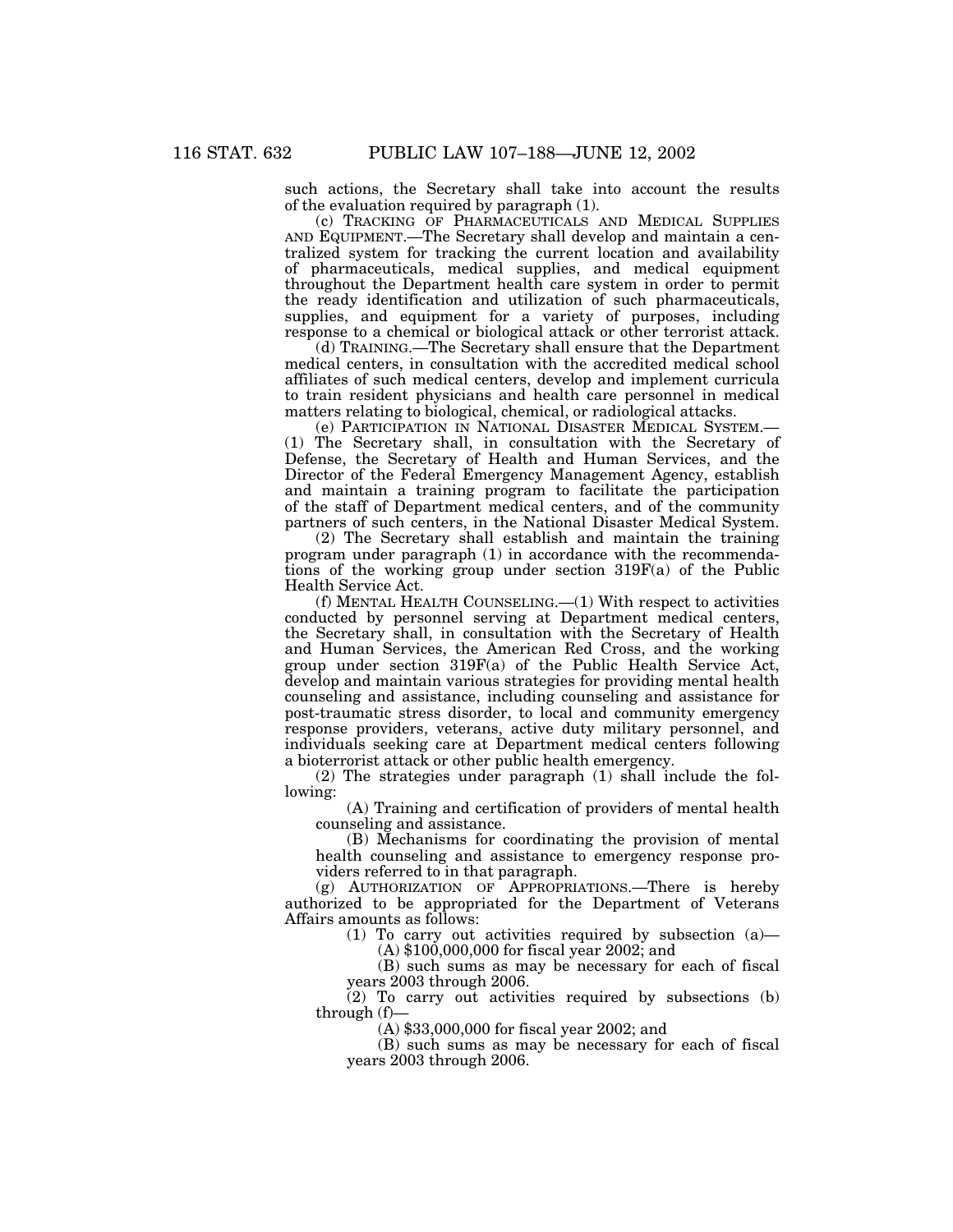## **SEC. 155. REAUTHORIZATION OF EXISTING PROGRAM.**

Section 582(f) of the Public Health Service Act (42 U.S.C.  $290hh-1(f)$  is amended by striking "2002 and 2003" and inserting ''2003 through 2006''.

# **SEC. 156. SENSE OF CONGRESS.**

It is the sense of the Congress that—

(1) many excellent university-based programs are already functioning and developing important biodefense products and solutions throughout the United States;

(2) accelerating the crucial work done at university centers and laboratories will contribute significantly to the United States capacity to defend against any biological threat or attack;

(3) maximizing the effectiveness of, and extending the mission of, established university programs would be one appropriate use of the additional resources provided for in this Act and the amendments made by this Act; and

(4) the Secretary of Health and Human Services should, as appropriate, recognize the importance of existing public and private university-based research, training, public awareness, and safety related biological defense programs when the Secretary makes awards of grants and contracts in accordance with this Act and the amendments made by this Act.

# **SEC. 157. GENERAL ACCOUNTING OFFICE REPORT.**

42 USC 300hh note.

(a) IN GENERAL.—The Comptroller General shall submit to the Committee on Health, Education, Labor, and Pensions and the Committee on Appropriations of the Senate, and to the Committee on Energy and Commerce and the Committee on Appropriations of the House of Representatives, a report that describes—

(1) Federal activities primarily related to research on, preparedness for, and the management of the public health and medical consequences of a bioterrorist attack against the civilian population;

(2) the coordination of the activities described in paragraph  $(1):$ 

(3) the effectiveness of such efforts in preparing national, State, and local authorities to address the public health and medical consequences of a potential bioterrorist attack against the civilian population;

(4) the activities and costs of the Civil Support Teams of the National Guard in responding to biological threats or attacks against the civilian population;

(5) the activities of the working group under subsection (a) and the efforts made by such group to carry out the activities described in such subsection; and

(6) the ability of private sector contractors to enhance governmental responses to biological threats or attacks.

#### **SEC. 158. CERTAIN AWARDS.**

Section 319(a) of the Public Health Service Act (42 U.S.C.  $247d(a)$ ) is amended in the matter after and below paragraph  $(2)$ by striking "grants and" and inserting "grants, providing awards for expenses, and''.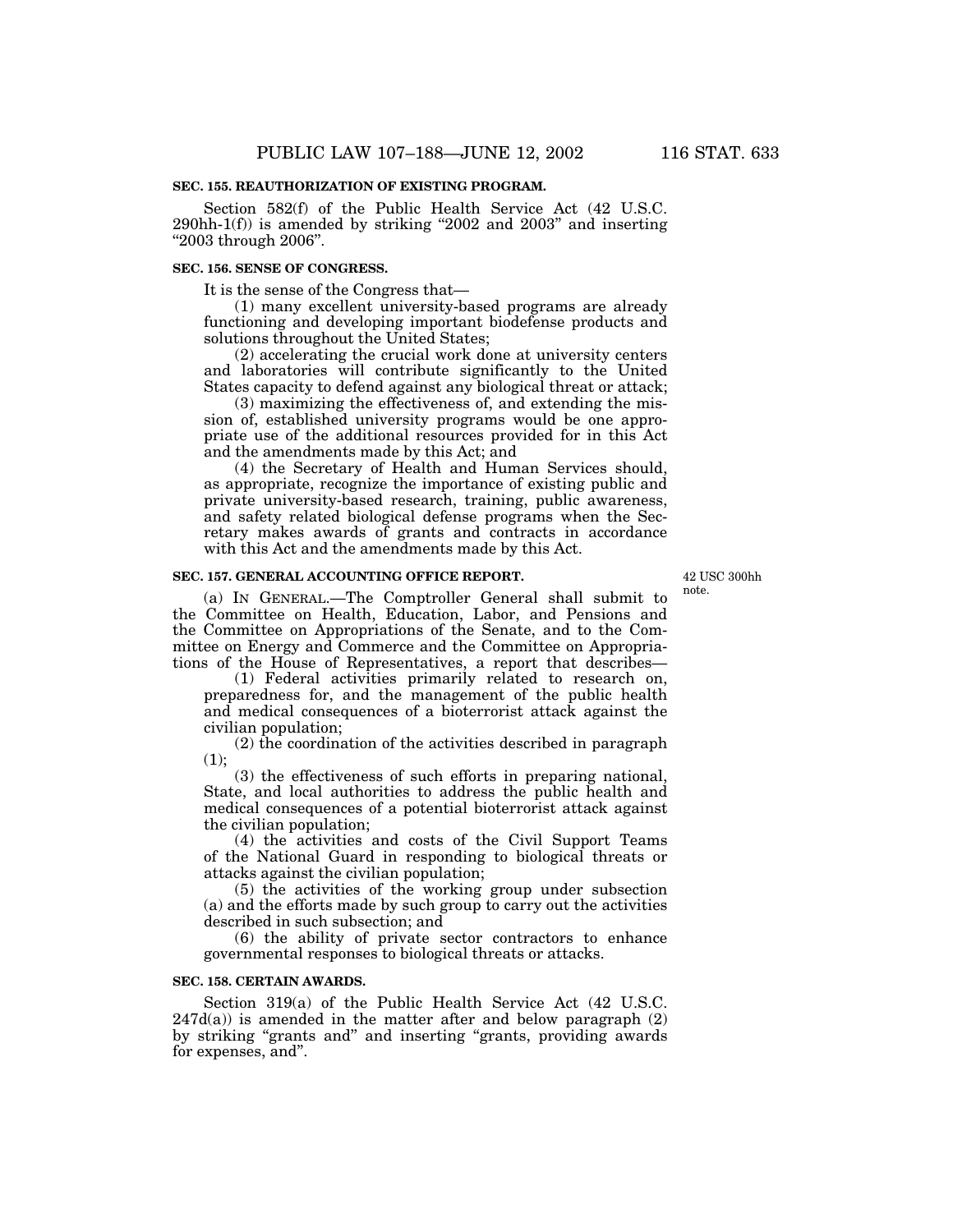42 USC 244 note. 42 USC 201 note. Community Access to Emergency Defibrillation Act of 2002.

# **SEC. 159. PUBLIC ACCESS DEFIBRILLATION PROGRAMS AND PUBLIC ACCESS DEFIBRILLATION DEMONSTRATION PROJECTS.**

(a) SHORT TITLE.—This section may be cited as the ''Community Access to Emergency Defibrillation Act of 2002''.

(b) FINDINGS.—Congress makes the following findings:

(1) Over 220,000 Americans die each year from cardiac arrest. Every 2 minutes, an individual goes into cardiac arrest in the United States.

(2) The chance of successfully returning to a normal heart rhythm diminishes by 10 percent each minute following sudden cardiac arrest.

(3) Eighty percent of cardiac arrests are caused by ventricular fibrillation, for which defibrillation is the only effective treatment.

(4) Sixty percent of all cardiac arrests occur outside the hospital. The average national survival rate for out-of-hospital cardiac arrest is only 5 percent.

(5) Communities that have established and implemented public access defibrillation programs have achieved average survival rates for out-of-hospital cardiac arrest as high as 50 percent.

(6) According to the American Heart Association, wide use of defibrillators could save as many as 50,000 lives nationally each year.

(7) Successful public access defibrillation programs ensure that cardiac arrest victims have access to early 911 notification, early cardiopulmonary resuscitation, early defibrillation, and early advanced care.

(c) PUBLIC ACCESS DEFIBRILLATION PROGRAMS AND PROJECTS.— Part B of title III of the Public Health Service Act (42 U.S.C. 243 et seq.), as amended by Public Law 106–310, is amended by adding after section 311 the following:

### **''SEC. 312. PUBLIC ACCESS DEFIBRILLATION PROGRAMS.**

"(a) IN GENERAL.—The Secretary shall award grants to States, political subdivisions of States, Indian tribes, and tribal organizations to develop and implement public access defibrillation programs—

 $(1)$  by training and equipping local emergency medical services personnel, including firefighters, police officers, paramedics, emergency medical technicians, and other first responders, to administer immediate care, including immediate care, including<br>and automated external cardiopulmonary resuscitation and defibrillation, to cardiac arrest victims;

''(2) by purchasing automated external defibrillators, placing the defibrillators in public places where cardiac arrests are likely to occur, and training personnel in such places to administer cardiopulmonary resuscitation and automated external defibrillation to cardiac arrest victims;

"(3) by setting procedures for proper maintenance and testing of such devices, according to the guidelines of the manufacturers of the devices;

''(4) by providing training to members of the public in cardiopulmonary resuscitation and automated external defibrillation;

''(5) by integrating the emergency medical services system with the public access defibrillation programs so that emergency

Grants. 42 USC 244.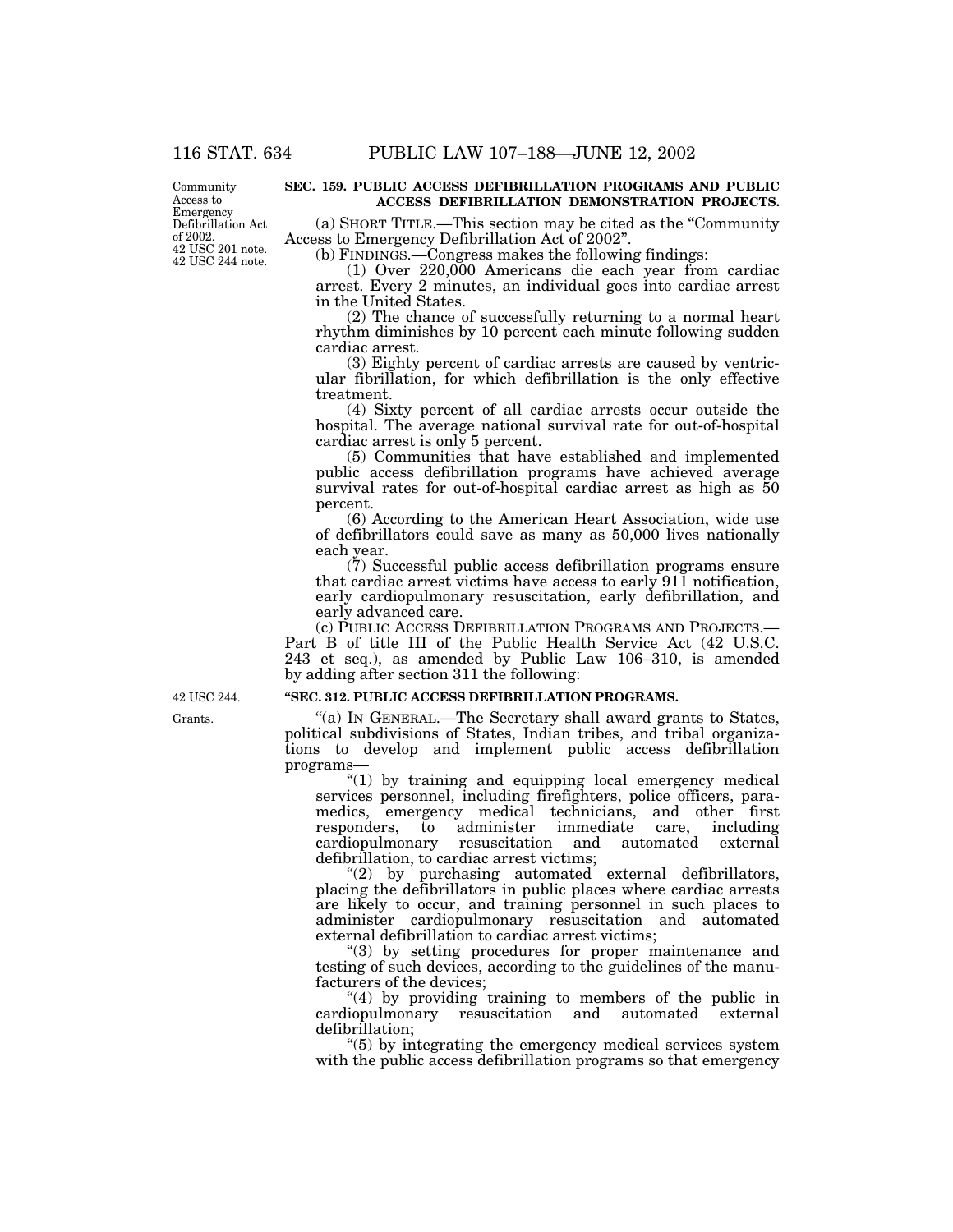medical services personnel, including dispatchers, are informed about the location of automated external defibrillators in their community; and

''(6) by encouraging private companies, including small businesses, to purchase automated external defibrillators and provide training for their employees to administer cardiopulmonary resuscitation and external automated defibrillation to cardiac arrest victims in their community.

''(b) PREFERENCE.—In awarding grants under subsection (a), the Secretary shall give a preference to a State, political subdivision of a State, Indian tribe, or tribal organization that—

" $(1)$  has a particularly low local survival rate for cardiac arrests, or a particularly low local response rate for cardiac arrest victims; or

 $''(2)$  demonstrates in its application the greatest commitment to establishing and maintaining a public access defibrillation program.

''(c) USE OF FUNDS.—A State, political subdivision of a State, Indian tribe, or tribal organization that receives a grant under subsection (a) may use funds received through such grant to—

''(1) purchase automated external defibrillators that have been approved, or cleared for marketing, by the Food and Drug Administration;

 $(2)$  provide automated external defibrillation and basic life support training in automated external defibrillator usage through nationally recognized courses;

 $\sqrt{\frac{3}{3}}$  provide information to community members about the public access defibrillation program to be funded with the grant;

"(4) provide information to the local emergency medical services system regarding the placement of automated external defibrillators in public places;

''(5) produce materials to encourage private companies, including small businesses, to purchase automated external defibrillators; and

''(6) further develop strategies to improve access to automated external defibrillators in public places.

''(d) APPLICATION.—

" $(1)$  In GENERAL.—To be eligible to receive a grant under subsection (a), a State, political subdivision of a State, Indian tribe, or tribal organization shall prepare and submit an application to the Secretary at such time, in such manner, and containing such information as the Secretary may reasonably require.

" $(2)$  CONTENTS.—An application submitted under paragraph (1) shall—

''(A) describe the comprehensive public access defibrillation program to be funded with the grant and demonstrate how such program would make automated external defibrillation accessible and available to cardiac arrest victims in the community;

''(B) contain procedures for implementing appropriate nationally recognized training courses in performing cardiopulmonary resuscitation and the use of automated external defibrillators;

''(C) contain procedures for ensuring direct involvement of a licensed medical professional and coordination with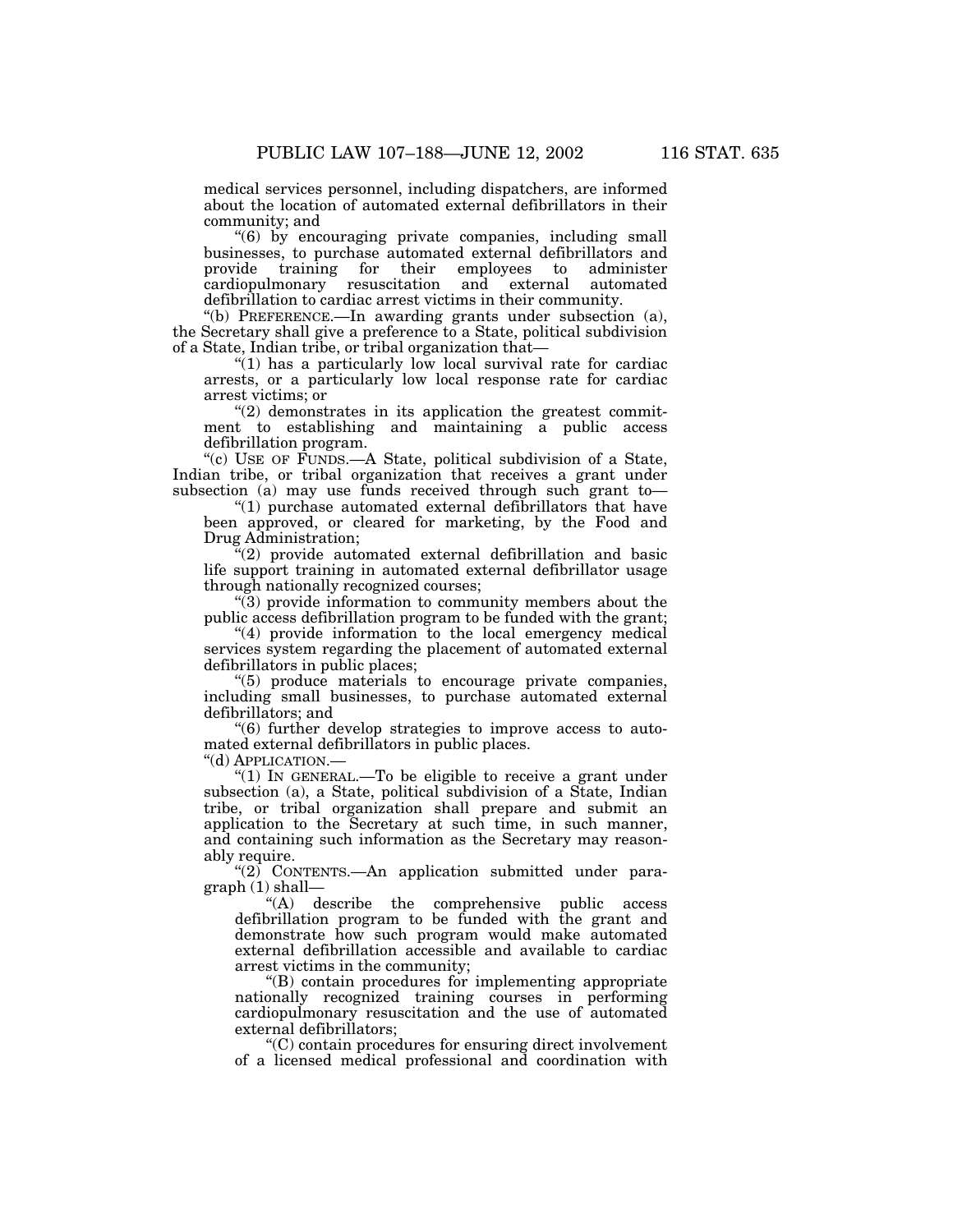the local emergency medical services system in the oversight of training and notification of incidents of the use of the automated external defibrillators;

''(D) contain procedures for proper maintenance and testing of the automated external defibrillators, according to the labeling of the manufacturer;

''(E) contain procedures for ensuring notification of local emergency medical services system personnel, including dispatchers, of the location and type of devices used in the public access defibrillation program; and

 $f(F)$  provide for the collection of data regarding the effectiveness of the public access defibrillation program to be funded with the grant in affecting the out-of-hospital cardiac arrest survival rate.

"(e) AUTHORIZATION OF APPROPRIATIONS.—For the purpose of carrying out this section, there are authorized to be appropriated \$25,000,000 for fiscal year 2003, and such sums as may be necessary for each of the fiscal years 2004 through 2006. Not more than 10 percent of amounts received under a grant awarded under this section may be used for administrative expenses.

## 42 USC 245.

### **''SEC. 313. PUBLIC ACCESS DEFIBRILLATION DEMONSTRATION PROJECTS.**

''(a) IN GENERAL.—The Secretary shall award grants to political subdivisions of States, Indian tribes, and tribal organizations to develop and implement innovative, comprehensive, communitybased public access defibrillation demonstration projects that—

''(1) provide cardiopulmonary resuscitation and automated external defibrillation to cardiac arrest victims in unique settings;<br> $\frac{u}{2}$ 

provide training to community members in<br>monary resuscitation and automated external cardiopulmonary resuscitation defibrillation; and

''(3) maximize community access to automated external defibrillators.

''(b) USE OF FUNDS.—A recipient of a grant under subsection (a) shall use the funds provided through the grant to—

''(1) purchase automated external defibrillators that have been approved, or cleared for marketing, by the Food and Drug Administration;

 $(2)$  provide basic life training in automated external defibrillator usage through nationally recognized courses;

''(3) provide information to community members about the public access defibrillation demonstration project to be funded with the grant;

"(4) provide information to the local emergency medical services system regarding the placement of automated external defibrillators in the unique settings; and

''(5) further develop strategies to improve access to automated external defibrillators in public places.

''(c) APPLICATION.—

" $(1)$  In GENERAL.—To be eligible to receive a grant under subsection (a), a political subdivision of a State, Indian tribe, or tribal organization shall prepare and submit an application to the Secretary at such time, in such manner, and containing such information as the Secretary may reasonably require.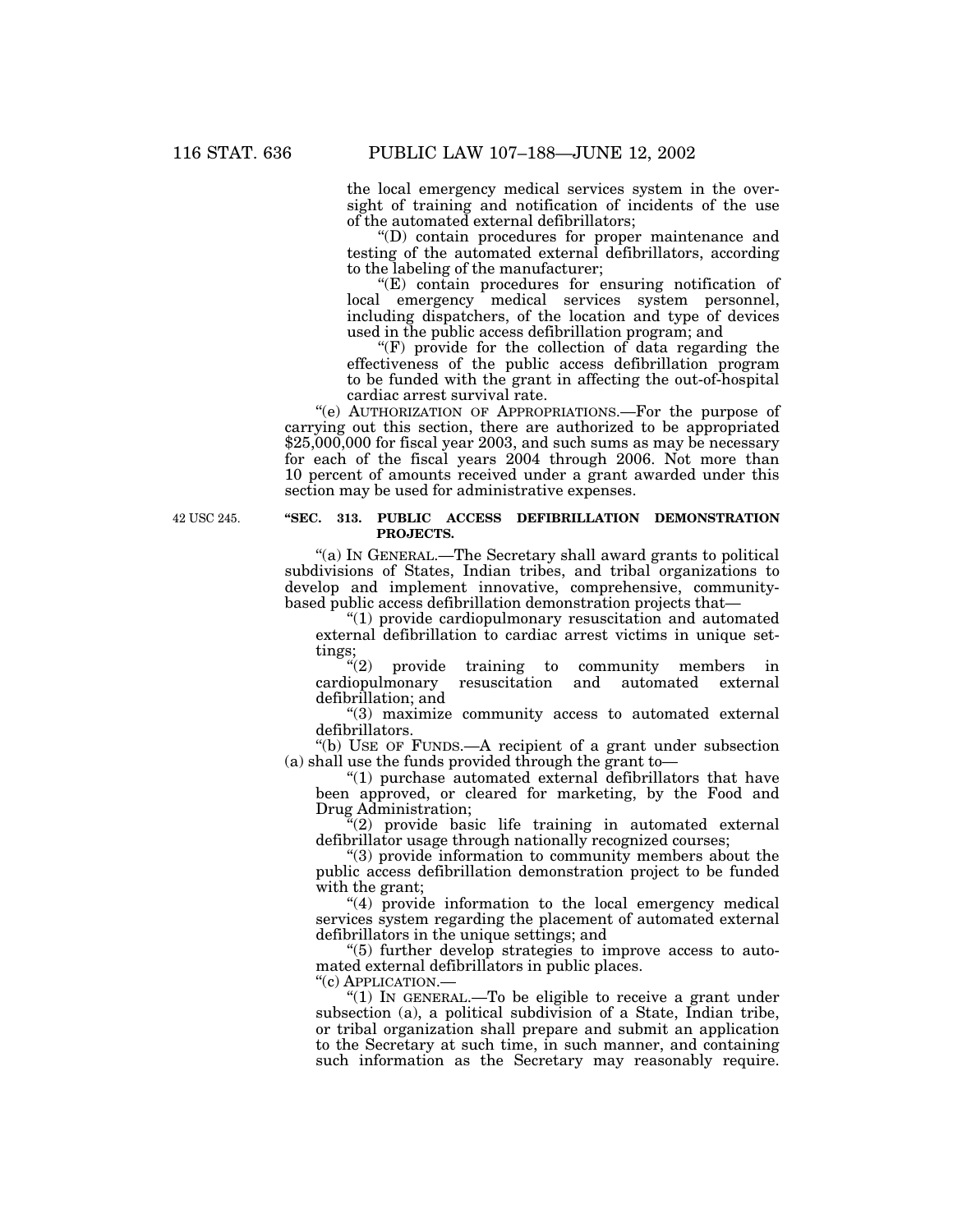''(2) CONTENTS.—An application submitted under paragraph (1) may—

"(A) describe the innovative, comprehensive, community-based public access defibrillation demonstration project to be funded with the grant;

''(B) explain how such public access defibrillation demonstration project represents innovation in providing public access to automated external defibrillation; and

''(C) provide for the collection of data regarding the effectiveness of the demonstration project to be funded with the grant in—

 $\tilde{f}(i)$  providing emergency cardiopulmonary resuscitation and automated external defibrillation to cardiac arrest victims in the setting served by the demonstration project; and

''(ii) affecting the cardiac arrest survival rate in the setting served by the demonstration project.

''(d) AUTHORIZATION OF APPROPRIATIONS.—There is authorized to be appropriated to carry out this section \$5,000,000 for each of fiscal years 2002 through 2006. Not more than 10 percent of amounts received under a grant awarded under this section may be used for administrative expenses.''.

# **TITLE II—ENHANCING CONTROLS ON DANGEROUS BIOLOGICAL AGENTS AND TOXINS**

# **Subtitle A—Department of Health and Human Services**

# **SEC. 201. REGULATION OF CERTAIN BIOLOGICAL AGENTS AND TOXINS.**

(a) BIOLOGICAL AGENTS PROVISIONS OF THE ANTITERRORISM AND EFFECTIVE DEATH PENALTY ACT OF 1996; CODIFICATION IN THE PUBLIC HEALTH SERVICE ACT, WITH AMENDMENTS.—Subpart 1 of part F of title III of the Public Health Service Act (42 U.S.C. 262 et seq.) is amended by inserting after section 351 the following:

#### **''SEC. 351A. ENHANCED CONTROL OF DANGEROUS BIOLOGICAL** 42 USC 262a. **AGENTS AND TOXINS.**

''(a) REGULATORY CONTROL OF CERTAIN BIOLOGICAL AGENTS AND TOXINS.—

''(1) LIST OF BIOLOGICAL AGENTS AND TOXINS.—

''(A) IN GENERAL.—The Secretary shall by regulation establish and maintain a list of each biological agent and each toxin that has the potential to pose a severe threat to public health and safety.

''(B) CRITERIA.—In determining whether to include an agent or toxin on the list under subparagraph (A), the Secretary shall—

''(i) consider—

''(I) the effect on human health of exposure to the agent or toxin;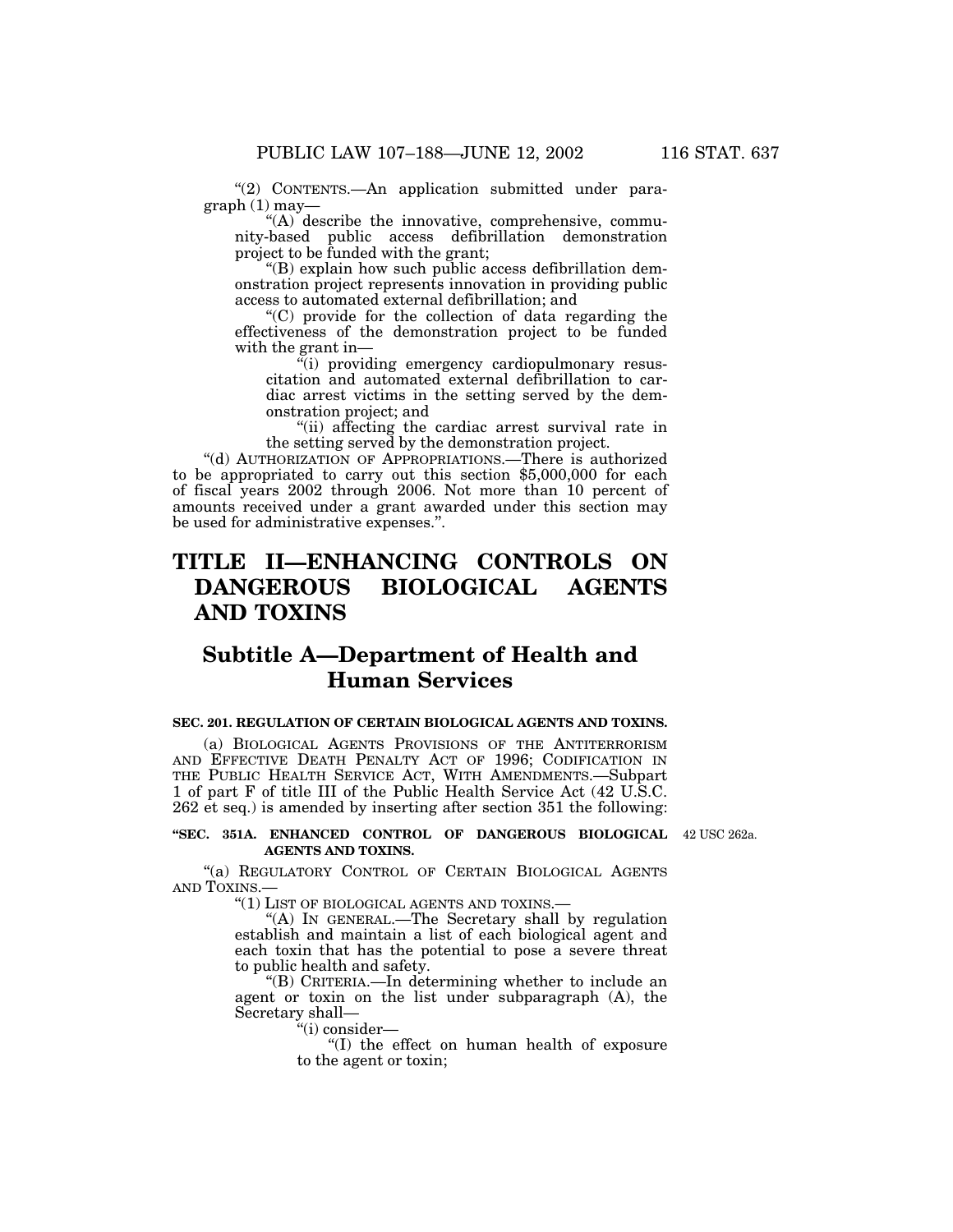''(II) the degree of contagiousness of the agent or toxin and the methods by which the agent or toxin is transferred to humans;

''(III) the availability and effectiveness of pharmacotherapies and immunizations to treat and prevent any illness resulting from infection by the agent or toxin; and

" $(IV)$  any other criteria, including the needs of children and other vulnerable populations, that the Secretary considers appropriate; and

"(ii) consult with appropriate Federal departments and agencies and with scientific experts representing appropriate professional groups, including groups with pediatric expertise.

"(2) BIENNIAL REVIEW.—The Secretary shall review and republish the list under paragraph (1) biennially, or more often as needed, and shall by regulation revise the list as necessary in accordance with such paragraph.

''(b) REGULATION OF TRANSFERS OF LISTED AGENTS AND TOXINS.—The Secretary shall by regulation provide for—

''(1) the establishment and enforcement of safety procedures for the transfer of listed agents and toxins, including measures to ensure—

''(A) proper training and appropriate skills to handle such agents and toxins; and

''(B) proper laboratory facilities to contain and dispose of such agents and toxins;

"(2) the establishment and enforcement of safeguard and security measures to prevent access to such agents and toxins for use in domestic or international terrorism or for any other criminal purpose;

''(3) the establishment of procedures to protect the public safety in the event of a transfer or potential transfer of such an agent or toxin in violation of the safety procedures established under paragraph (1) or the safeguard and security measures established under paragraph (2); and

"(4) appropriate availability of biological agents and toxins for research, education, and other legitimate purposes.

''(c) POSSESSION AND USE OF LISTED AGENTS AND TOXINS.— The Secretary shall by regulation provide for the establishment and enforcement of standards and procedures governing the possession and use of listed agents and toxins, including the provisions described in paragraphs (1) through (4) of subsection (b), in order to protect the public health and safety.

''(d) REGISTRATION; IDENTIFICATION; DATABASE.—

''(1) REGISTRATION.—Regulations under subsections (b) and (c) shall require registration with the Secretary of the possession, use, and transfer of listed agents and toxins, and shall include provisions to ensure that persons seeking to register under such regulations have a lawful purpose to possess, use, or transfer such agents and toxins, including provisions in accordance with subsection (e)(6).

"(2) IDENTIFICATION; DATABASE.—Regulations under subsections (b) and (c) shall require that registration include (if available to the person registering) information regarding the characterization of listed agents and toxins to facilitate their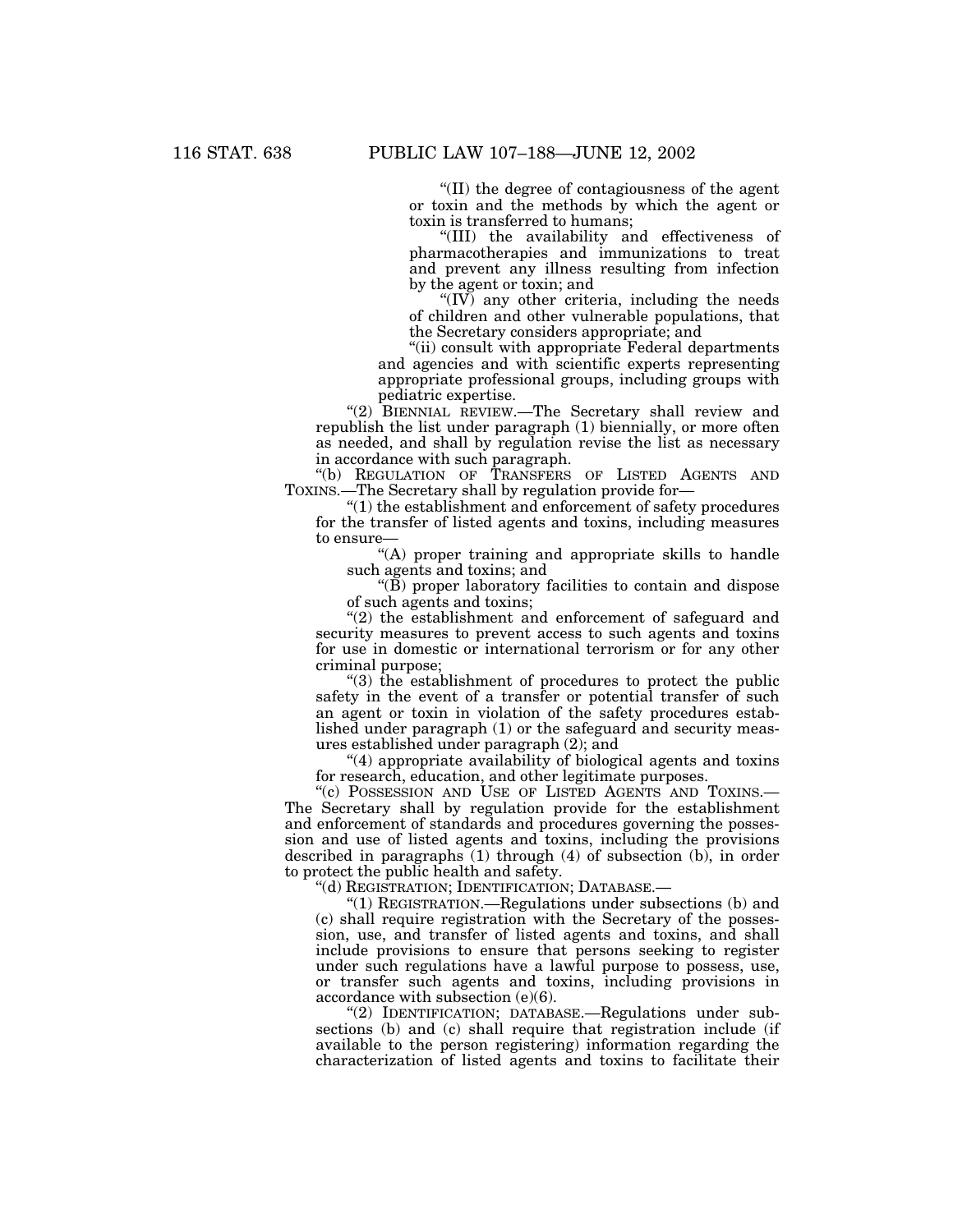identification, including their source. The Secretary shall maintain a national database that includes the names and locations of registered persons, the listed agents and toxins such persons are possessing, using, or transferring, and information regarding the characterization of such agents and toxins.

''(e) SAFEGUARD AND SECURITY REQUIREMENTS FOR REGISTERED PERSONS.-

"(1) IN GENERAL.—Regulations under subsections (b) and (c) shall include appropriate safeguard and security requirements for persons possessing, using, or transferring a listed agent or toxin commensurate with the risk such agent or toxin poses to public health and safety (including the risk of use in domestic or international terrorism). The Secretary shall establish such requirements in consultation with the Attorney General, and shall ensure compliance with such requirements as part of the registration system under such regulations.

''(2) LIMITING ACCESS TO LISTED AGENTS AND TOXINS.— Requirements under paragraph (1) shall include provisions to ensure that registered persons—

''(A) provide access to listed agents and toxins to only those individuals whom the registered person involved determines have a legitimate need to handle or use such agents and toxins;

''(B) submit the names and other identifying information for such individuals to the Secretary and the Attorney General, promptly after first determining that the individuals need access under subparagraph (A), and periodically thereafter while the individuals have such access, not less frequently than once every five years;

''(C) deny access to such agents and toxins by individuals whom the Attorney General has identified as restricted persons; and

''(D) limit or deny access to such agents and toxins by individuals whom the Attorney General has identified as within any category under paragraph  $(3)(B)(ii)$ , if limiting or denying such access by the individuals involved is determined appropriate by the Secretary, in consultation with the Attorney General.

''(3) SUBMITTED NAMES; USE OF DATABASES BY ATTORNEY GENERAL.—

''(A) IN GENERAL.—Upon the receipt of names and other identifying information under paragraph (2)(B), the Attorney General shall, for the sole purpose of identifying whether the individuals involved are within any of the categories specified in subparagraph (B), promptly use criminal, immigration, national security, and other electronic databases that are available to the Federal Government and are appropriate for such purpose.

''(B) CERTAIN INDIVIDUALS.—For purposes of subparagraph (A), the categories specified in this subparagraph regarding an individual are that—

''(i) the individual is a restricted person; or

"(ii) the individual is reasonably suspected by any Federal law enforcement or intelligence agency of—

''(I) committing a crime set forth in section  $2332b(g)(5)$  of title 18, United States Code;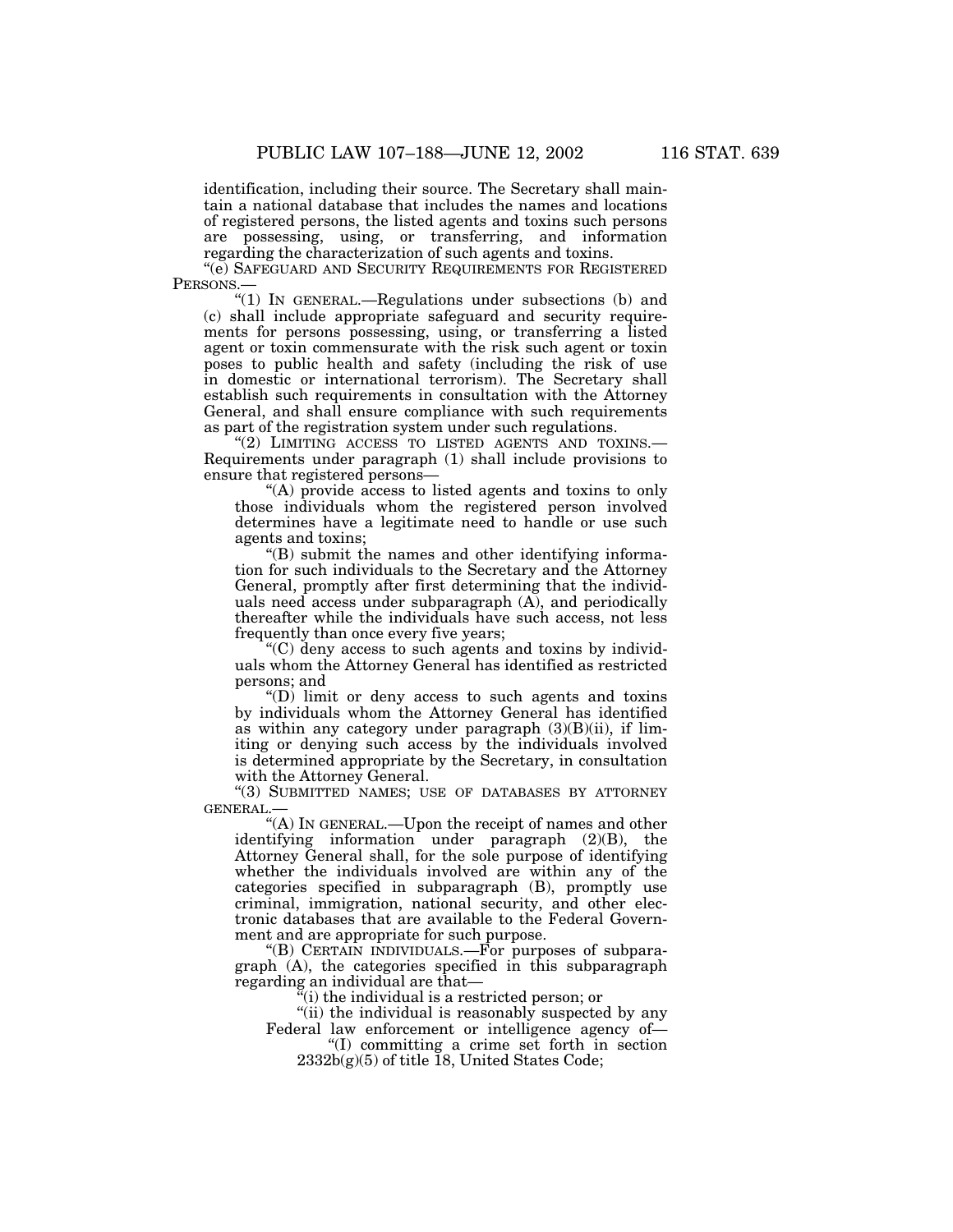''(II) knowing involvement with an organization that engages in domestic or international terrorism (as defined in section 2331 of such title 18) or with any other organization that engages in intentional crimes of violence; or

''(III) being an agent of a foreign power (as defined in section 1801 of title 50, United States Code).

''(C) NOTIFICATION BY ATTORNEY GENERAL REGARDING SUBMITTED NAMES.—After the receipt of a name and other identifying information under paragraph (2)(B), the Attorney General shall promptly notify the Secretary whether the individual is within any of the categories specified in subparagraph (B).

"(4) NOTIFICATIONS BY SECRETARY.—The Secretary, after receiving notice under paragraph (3) regarding an individual, shall promptly notify the registered person involved of whether the individual is granted or denied access under paragraph (2). If the individual is denied such access, the Secretary shall promptly notify the individual of the denial.

 $\sqrt[4]{(5)}$  EXPEDITED REVIEW.—Regulations under subsections (b) and (c) shall provide for a procedure through which, upon request to the Secretary by a registered person who submits names and other identifying information under paragraph (2)(B) and who demonstrates good cause, the Secretary may, as determined appropriate by the Secretary—

"(A) request the Attorney General to expedite the process of identification under paragraph  $(\hat{3})(A)$  and notification of the Secretary under paragraph (3)(C); and

''(B) expedite the notification of the registered person by the Secretary under paragraph (4).

''(6) PROCESS REGARDING PERSONS SEEKING TO REGISTER.—

''(A) INDIVIDUALS.—Regulations under subsections (b) and (c) shall provide that an individual who seeks to register under either of such subsections is subject to the same processes described in paragraphs (2) through (4) as apply to names and other identifying information submitted to the Attorney General under paragraph  $(2)(B)$ . Paragraph (5) does not apply for purposes of this subparagraph.

''(B) OTHER PERSONS.—Regulations under subsections (b) and (c) shall provide that, in determining whether to deny or revoke registration by a person other than an individual, the Secretary shall submit the name of such person to the Attorney General, who shall use criminal, immigration, national security, and other electronic databases available to the Federal Government, as appropriate for the purpose of promptly notifying the Secretary whether the person, or, where relevant, the individual who owns or controls such person, is a restricted person or is reasonably suspected by any Federal law enforcement or intelligence agency of being within any category specified in paragraph (3)(B)(ii) (as applied to persons, including individuals). Such regulations shall provide that a person who seeks to register under either of such subsections is subject to the same processes described in paragraphs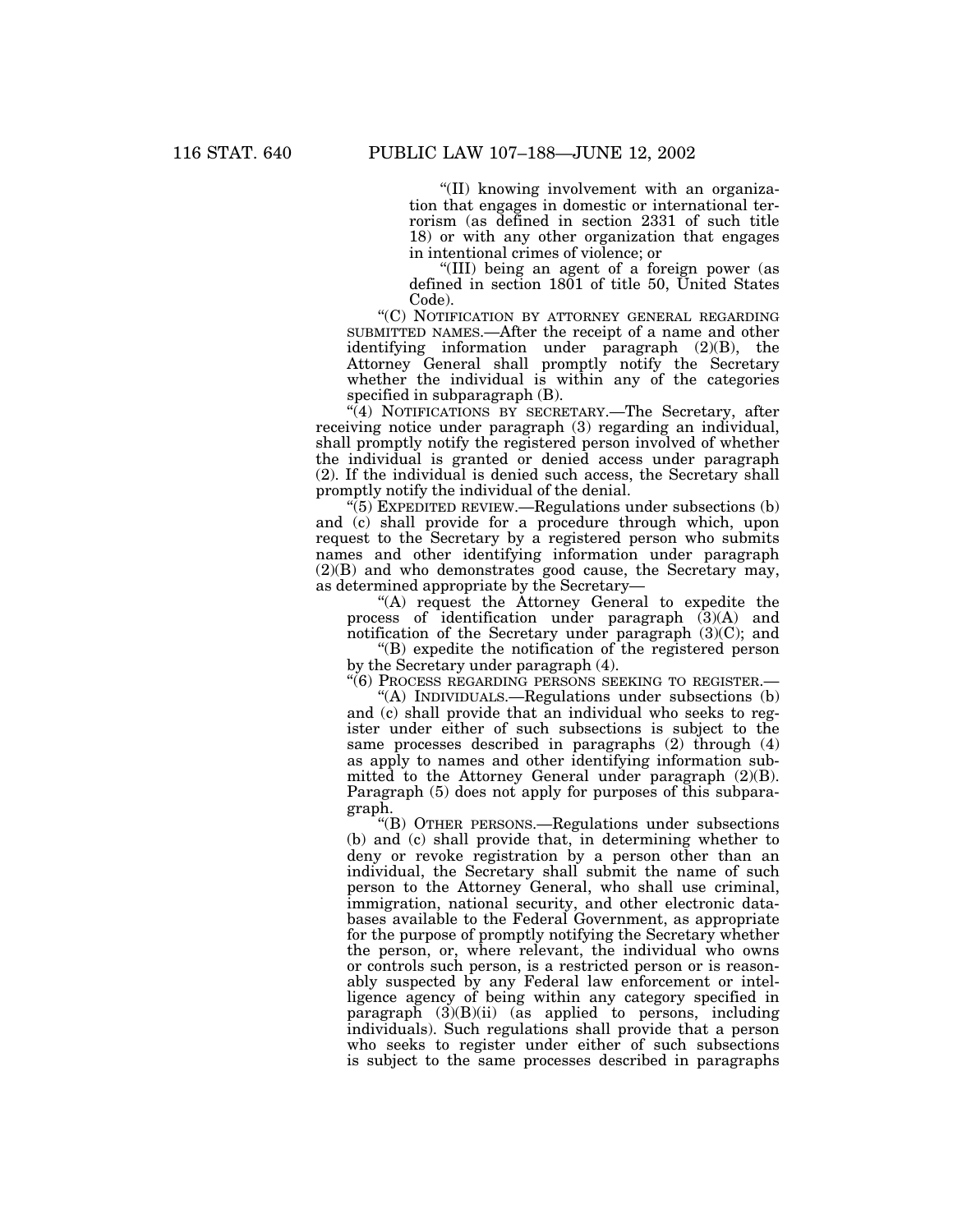(2) and (4) as apply to names and other identifying information submitted to the Attorney General under paragraph  $(2)(B)$ . Paragraph  $(5)$  does not apply for purposes of this subparagraph. The Secretary may exempt Federal, State, or local governmental agencies from the requirements of this subparagraph.<br>"(7) REVIEW.—

"(A) ADMINISTRATIVE REVIEW.—<br>"(i) IN GENERAL.—Regulations under subsections" (b) and (c) shall provide for an opportunity for a review by the Secretary—

" $(I)$  when requested by the individual involved, of a determination under paragraph (2) to deny the individual access to listed agents and toxins;

and "(II) when requested by the person involved, of a determination under paragraph (6) to deny or revoke registration for such person.

"(ii) EX PARTE REVIEW.—During a review under clause (i), the Secretary may consider information relevant to the review ex parte to the extent that disclosure of the information could compromise national security or an investigation by any law enforcement agency.

''(iii) FINAL AGENCY ACTION.—The decision of the Secretary in a review under clause (i) constitutes final agency action for purposes of section 702 of title 5, United States Code.

''(B) CERTAIN PROCEDURES.—

''(i) SUBMISSION OF EX PARTE MATERIALS IN JUDICIAL PROCEEDINGS.—When reviewing a decision of the Secretary under subparagraph  $(\tilde{A})$ , and upon request made ex parte and in writing by the United States, a court, upon a sufficient showing, may review and consider ex parte documents containing information the disclosure of which could compromise national security or an investigation by any law enforcement agency. If the court determines that portions of the documents considered ex parte should be disclosed to the person involved to allow a response, the court shall authorize the United States to delete from such documents specified items of information the disclosure of which could compromise national security or an investigation by any law enforcement agency, or to substitute a summary of the information to which the person may respond. Any order by the court authorizing the disclosure of information that the United States believes could compromise national security or an investigation by any law enforcement agency shall be subject to the processes set forth in subparagraphs (A) and  $(B)(i)$  of section 2339 $B(f)(5)$  of title 18, United States Code (relating to interlocutory appeal and expedited consideration).

''(ii) DISCLOSURE OF INFORMATION.—In a review under subparagraph (A), and in any judical proceeding conducted pursuant to such review, neither the Secretary nor the Attorney General may be required to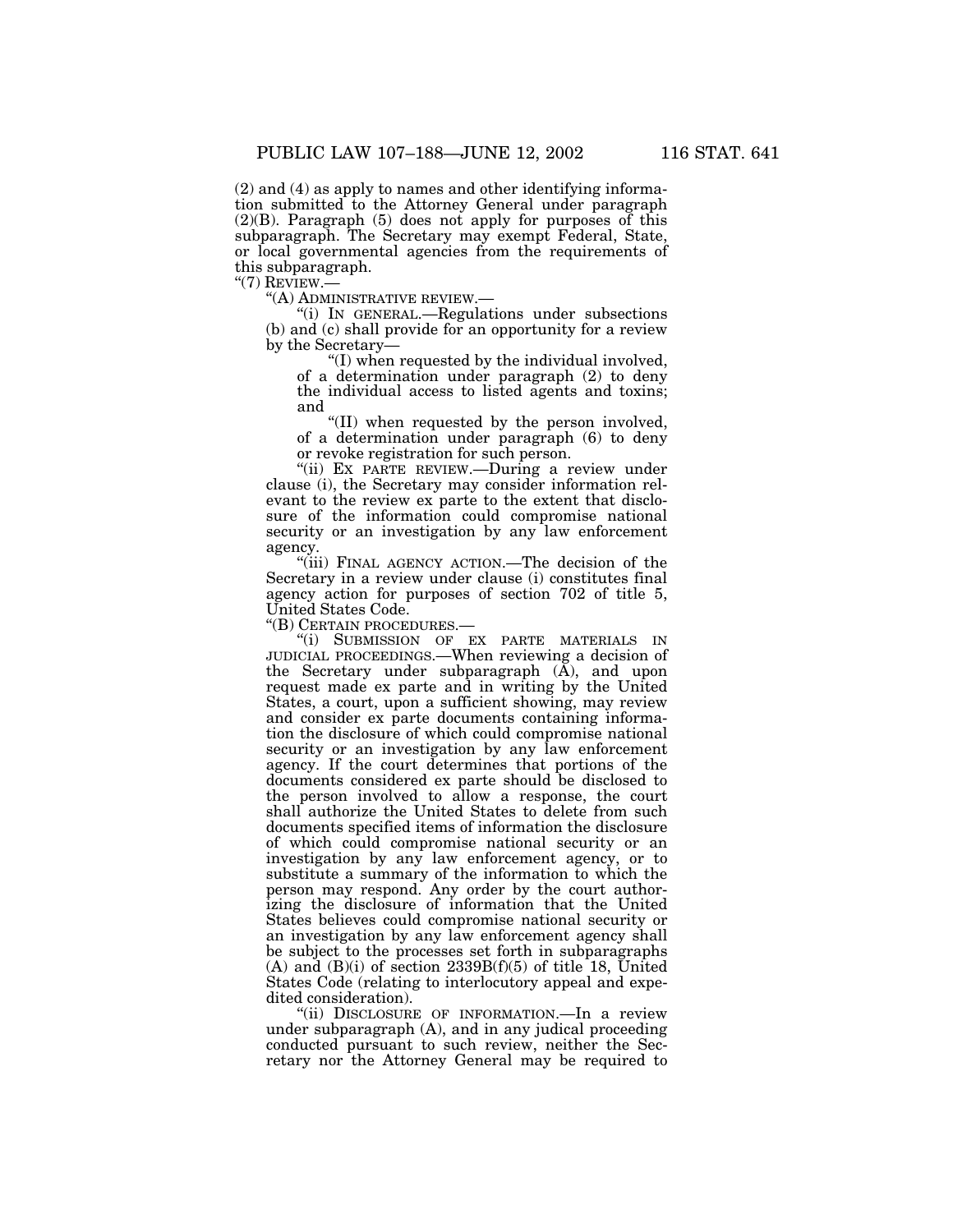disclose to the public any information that under subsection (h) shall not be disclosed under section 552

of title 5, United States Code. ''(8) NOTIFICATIONS REGARDING THEFT OR LOSS OF AGENTS.— Requirements under paragraph (1) shall include the prompt notification of the Secretary, and appropriate Federal, State, and local law enforcement agencies, of the theft or loss of

listed agents and toxins.<br>
"(9) TECHNICAL ASSISTANCE FOR REGISTERED PERSONS.—<br>
The Secretary, in consultation with the Attorney General, may provide technical assistance to registered persons to improve security of the facilities of such persons.

''(f) INSPECTIONS.—The Secretary shall have the authority to inspect persons subject to regulations under subsection (b) or (c) to ensure their compliance with such regulations, including prohibitions on restricted persons and other provisions of subsection (e).  $"({g})$  EXEMPTIONS.—

''(1) CLINICAL OR DIAGNOSTIC LABORATORIES.—Regulations under subsections (b) and (c) shall exempt clinical or diagnostic laboratories and other persons who possess, use, or transfer listed agents or toxins that are contained in specimens presented for diagnosis, verification, or proficiency testing, provided that—

"(A) the identification of such agents or toxins is reported to the Secretary, and when required under Federal, State, or local law, to other appropriate authorities; and

''(B) such agents or toxins are transferred or destroyed in a manner set forth by the Secretary by regulation. "(2) PRODUCTS.-

''(A) IN GENERAL.—Regulations under subsections (b) and (c) shall exempt products that are, bear, or contain listed agents or toxins and are cleared, approved, licensed, or registered under any of the Acts specified in subparagraph (B), unless the Secretary by order determines that applying additional regulation under subsection (b) or (c) to a specific product is necessary to protect public health and safety.

 $f(B)$  RELEVANT LAWS.—For purposes of subparagraph (A), the Acts specified in this subparagraph are the following:

''(i) The Federal Food, Drug, and Cosmetic Act. ''(ii) Section 351 of this Act.

"(iii) The Act commonly known as the Virus-Serum-Toxin Act (the eighth paragraph under the heading 'Bureau of Animal Industry' in the Act of March 4, 1913; 21 U.S.C. 151–159).

"(iv) The Federal Insecticide, Fungicide, and Rodenticide Act.

''(C) INVESTIGATIONAL USE.—

''(i) IN GENERAL.—The Secretary may exempt an investigational product that is, bears, or contains a listed agent or toxin from the applicability of provisions of regulations under subsection (b) or (c) when such product is being used in an investigation authorized under any Federal Act and the Secretary determines that applying additional regulation under subsection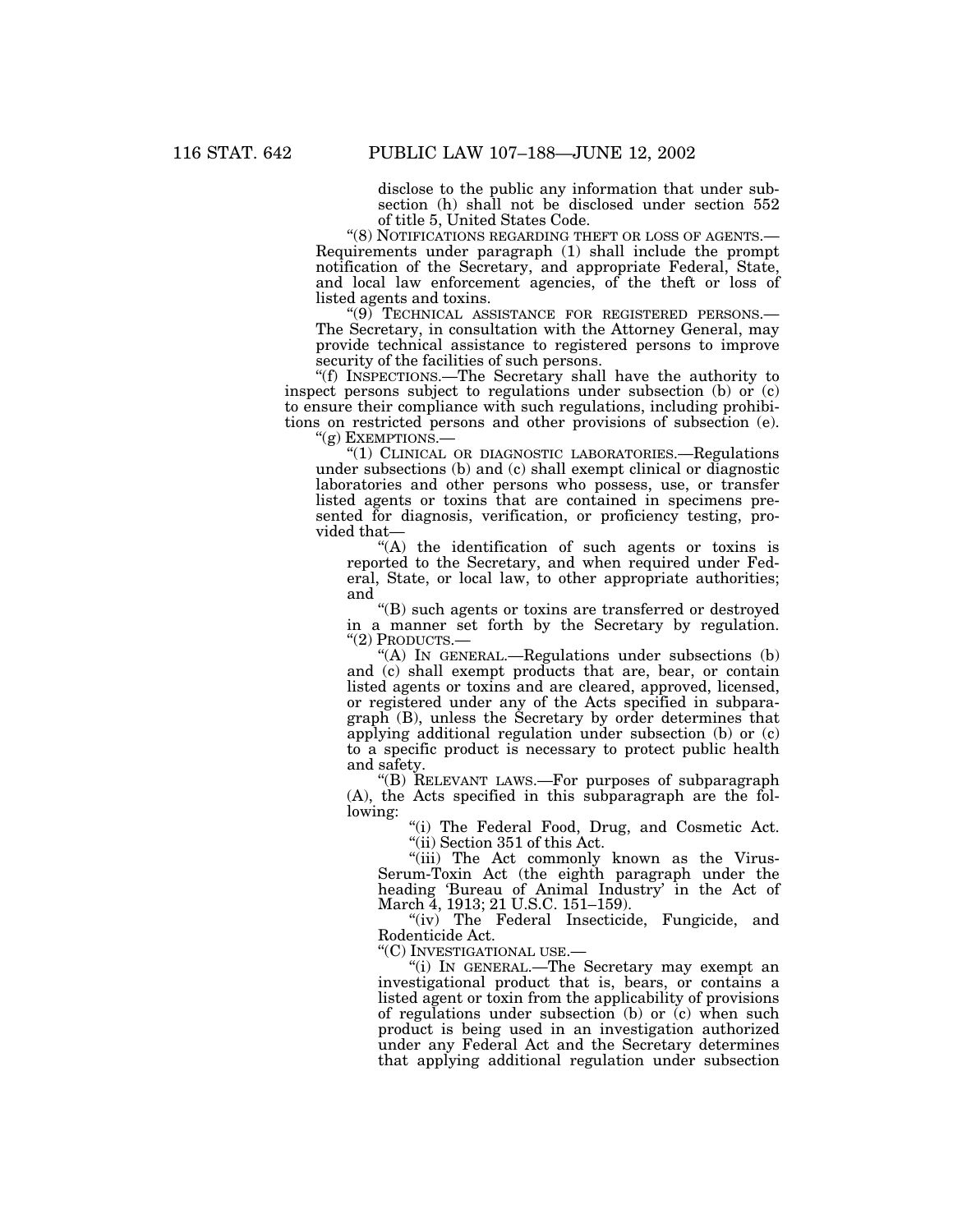(b) or (c) to such product is not necessary to protect

"(ii) CERTAIN PROCESSES.—Regulations under subsections (b) and (c) shall set forth the procedures for applying for an exemption under clause (i). In the Deadline. case of investigational products authorized under any of the Acts specified in subparagraph (B), the Secretary shall make a determination regarding a request for an exemption not later than 14 days after the first date on which both of the following conditions have been met by the person requesting the exemption:<br>"(I) The person has submitted to the Secretary

an application for the exemption meeting the requirements established by the Secretary.

"(II) The person has notified the Secretary. that the investigation has been authorized under

such an Act.<br>
"(3) PUBLIC HEALTH EMERGENCIES.—The Secretary may temporarily exempt a person from the applicability of the requirements of this section, in whole or in part, if the Secretary determines that such exemption is necessary to provide for the timely participation of the person in a response to a domestic or foreign public health emergency (whether determined under section 319(a) or otherwise) that involves a listed agent or toxin. With respect to the emergency involved, such exemption for a person may not exceed 30 days, except that the Secretary, after review of whether such exemption remains necessary, may provide one extension of an additional 30 days.

''(4) AGRICULTURAL EMERGENCIES.—Upon request of the Secretary of Agriculture, after the granting by such Secretary of an exemption under section  $212(g)(1)(D)$  of the Agricultural Bioterrorism Protection Act of 2002 pursuant to a finding that there is an agricultural emergency, the Secretary of Health and Human Services may temporarily exempt a person from the applicability of the requirements of this section, in whole or in part, to provide for the timely participation of the person in a response to the agricultural emergency. With respect to the emergency involved, the exemption under this paragraph for a person may not exceed 30 days, except that upon request of the Secretary of Agriculture, the Secretary of Health and Human Services may, after review of whether such exemption remains necessary, provide one extension of an additional 30 days.

''(h) DISCLOSURE OF INFORMATION.—

"(1) NONDISCLOSURE OF CERTAIN INFORMATION.—No Federal agency specified in paragraph (2) shall disclose under section 552 of title 5, United States Code, any of the following:

"(A) Any registration or transfer documentation submitted under subsections (b) and (c) for the possession, use, or transfer of a listed agent or toxin; or information derived therefrom to the extent that it identifies the listed agent or toxin possessed, used, or transferred by a specific registered person or discloses the identity or location of a specific registered person.

''(B) The national database developed pursuant to subsection (d), or any other compilation of the registration or transfer information submitted under subsections (b)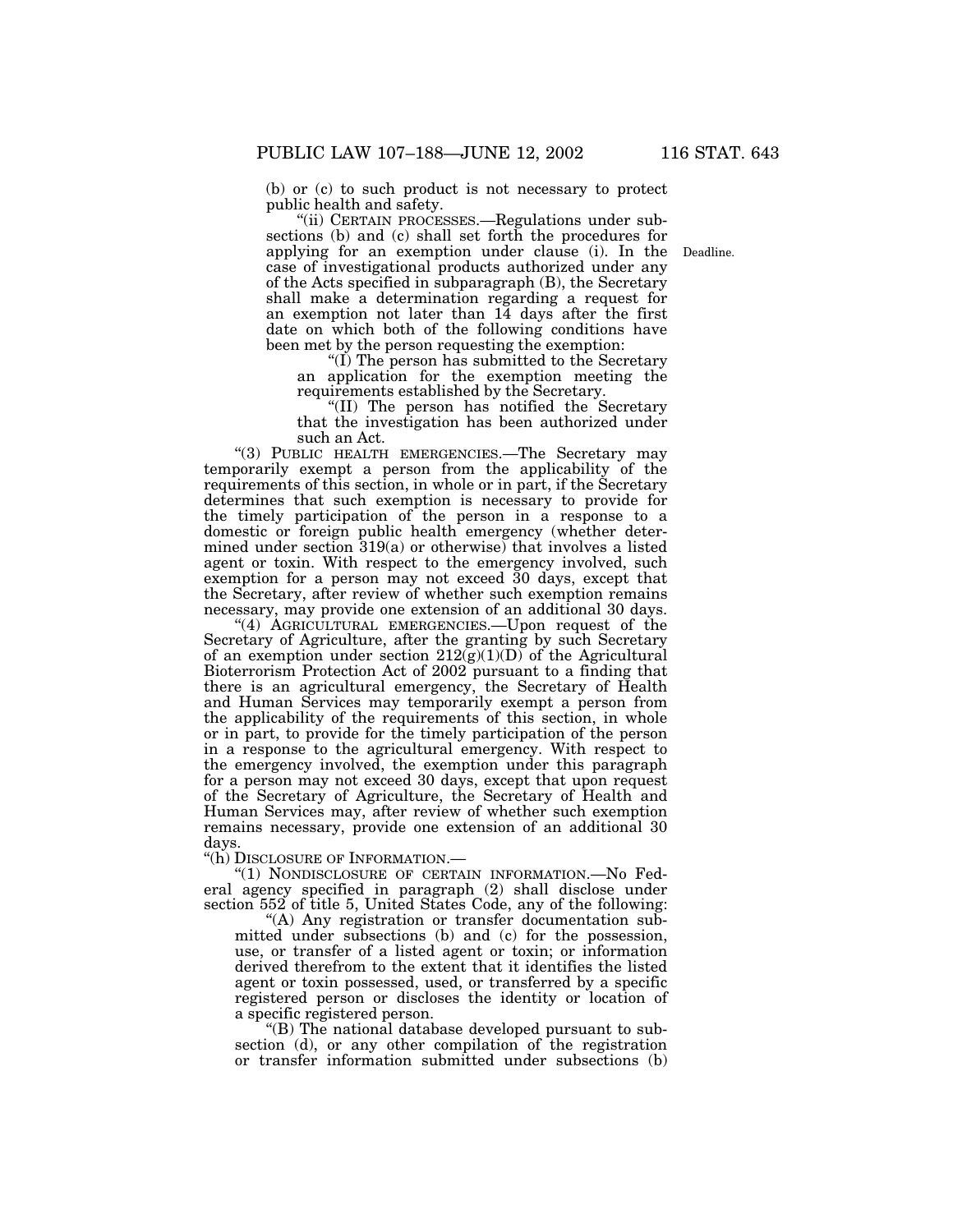and (c) to the extent that such compilation discloses site-<br>specific registration or transfer information.

"(C) Any portion of a record that discloses the sitespecific or transfer-specific safeguard and security measures used by a registered person to prevent unauthorized access to listed agents and toxins.

''(D) Any notification of a release of a listed agent or toxin submitted under subsections (b) and (c), or any notification of theft or loss submitted under such subsections.

 $E(E)$  Any portion of an evaluation or report of an inspection of a specific registered person conducted under subsection (f) that identifies the listed agent or toxin possessed by a specific registered person or that discloses the identity or location of a specific registered person if the agency determines that public disclosure of the information would endanger public health or safety.

"(2)  $Cov$ ERED AGENCIES.—For purposes of paragraph  $(1)$ only, the Federal agencies specified in this paragraph are the following:

"(A) The Department of Health and Human Services, the Department of Justice, the Department of Agriculture, and the Department of Transportation.

''(B) Any Federal agency to which information specified in paragraph (1) is transferred by any agency specified in subparagraph (A) of this paragraph.

" $(C)$  Any Federal agency that is a registered person, or has a sub-agency component that is a registered person.

''(D) Any Federal agency that awards grants or enters into contracts or cooperative agreements involving listed agents and toxins to or with a registered person, and to which information specified in paragraph (1) is transferred by any such registered person.

"(3) OTHER EXEMPTIONS.—This subsection may not be construed as altering the application of any exemptions to public disclosure under section 552 of title 5, United States Code, except as to subsection  $552(b)(3)$  of such title, to any of the information specified in paragraph (1).

"(4) RULE OF CONSTRUCTION.—Except as specifically provided in paragraph (1), this subsection may not be construed as altering the authority of any Federal agency to withhold under section 552 of title 5, United States Code, or the obligation of any Federal agency to disclose under section 552 of title 5, United States Code, any information, including information relating to—

''(A) listed agents and toxins, or individuals seeking access to such agents and toxins;

''(B) registered persons, or persons seeking to register their possession, use, or transfer of such agents and toxins;

''(C) general safeguard and security policies and requirements under regulations under subsections (b) and (c); or

''(D) summary or statistical information concerning registrations, registrants, denials or revocations of registrations, listed agents and toxins, inspection evaluations and reports, or individuals seeking access to such agents and toxins.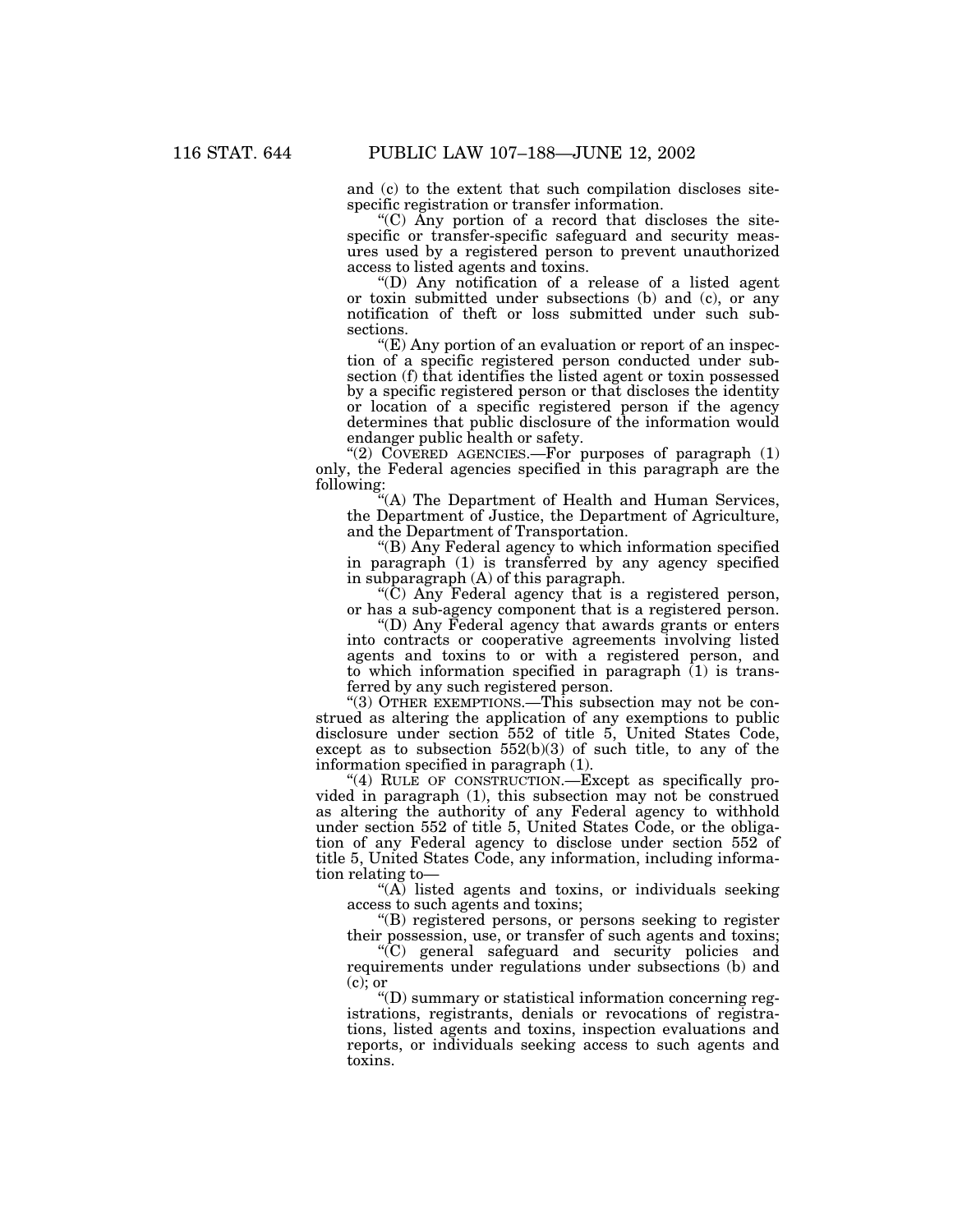''(5) DISCLOSURES TO CONGRESS; OTHER DISCLOSURES.—This subsection may not be construed as providing any authority—<br>"(A) to withhold information from the Congress or any

committee or subcommittee thereof; or

''(B) to withhold information from any person under any other Federal law or treaty.<br>"(i) CIVIL MONEY PENALTY.—

" $(1)$  In GENERAL.—In addition to any other penalties that may apply under law, any person who violates any provision of regulations under subsection (b) or (c) shall be subject to the United States for a civil money penalty in an amount not exceeding \$250,000 in the case of an individual and \$500,000 in the case of any other person.<br>"(2) APPLICABILITY OF CERTAIN PROVISIONS.—The provisions"

of section 1128A of the Social Security Act (other than subsections (a), (b), (h), and (i), the first sentence of subsection (c), and paragraphs (1) and (2) of subsection (f)) shall apply to a civil money penalty under paragraph (1) in the same manner as such provisions apply to a penalty or proceeding under section 1128A(a) of such Act. The Secretary may delegate authority under this subsection in the same manner as provided in section 1128A(j)(2) of the Social Security Act, and such authority shall include all powers as contained in section 6 of the Inspector General Act of 1978 (5 U.S.C. App.).

''(j) NOTIFICATION IN EVENT OF RELEASE.—Regulations under subsections (b) and (c) shall require the prompt notification of the Secretary by a registered person whenever a release, meeting criteria established by the Secretary, of a listed agent or toxin has occurred outside of the biocontainment area of a facility of the registered person. Upon receipt of such notification and a finding by the Secretary that the release poses a threat to public health or safety, the Secretary shall take appropriate action to notify relevant State and local public health authorities, other relevant Federal authorities, and, if necessary, other appropriate persons (including the public). If the released listed agent or toxin is an overlap agent or toxin (as defined in subsection (l)), the Secretary shall promptly notify the Secretary of Agriculture upon notification by the registered person.

''(k) REPORTS.—The Secretary shall report to the Congress annually on the number and nature of notifications received under subsection (e)(8) (relating to theft or loss) and subsection (j) (relating to releases).

''(l) DEFINITIONS.—For purposes of this section:

"(1) The terms 'biological agent' and 'toxin' have the meanings given such terms in section 178 of title 18, United States Code.

"(2) The term 'listed agents and toxins' means biological agents and toxins listed pursuant to subsection (a)(1).

''(3) The term 'listed agents or toxins' means biological agents or toxins listed pursuant to subsection (a)(1).

" $(4)$  The term 'overlap agents and toxins' means biological agents and toxins that—

"(A) are listed pursuant to subsection  $(a)(1)$ ; and

"(B) are listed pursuant to section  $212(a)(1)$  of the Agricultural Bioterrorism Protection Act of 2002.

"( $\check{5}$ ) The term 'overlap agent or toxin' means a biological agent or toxin that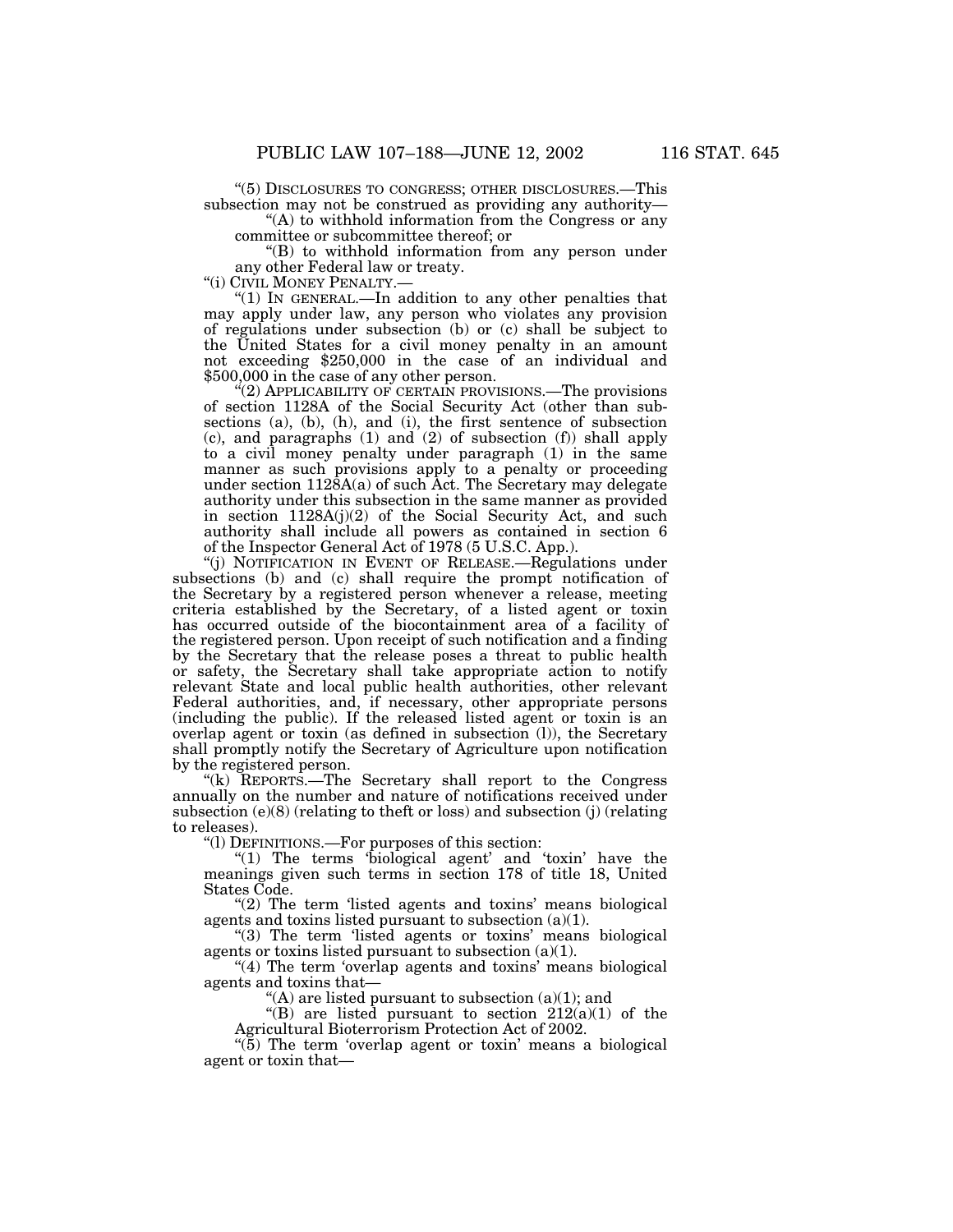"(A) is listed pursuant to subsection  $(a)(1)$ ; and

"(B) is listed pursuant to section  $212(a)(1)$  of the Agricultural Bioterrorism Protection Act of 2002.

''(6) The term 'person' includes Federal, State, and local governmental entities.

"(7) The term 'registered person' means a person registered under regulations under subsection (b) or (c).

"(8) The term 'restricted person' has the meaning given such term in section 175b of title 18, United States Code.

"(m) AUTHORIZATION OF APPROPRIATIONS.—For the purpose of carrying out this section, there are authorized to be appropriated such sums as may be necessary for each of the fiscal years 2002 through 2007.".

(b) REPORT TO CONGRESS.—Not later than one year after the date of the enactment of this Act, the Secretary of Health and Human Services, after consultation with other appropriate Federal agencies, shall submit to the Congress a report that— (1) describes the extent to which there has been compliance

by governmental and private entities with applicable regulations under section 351A of the Public Health Service Act (as added by subsection (a) of this section), including the extent of compliance before the date of the enactment of this Act, and including the extent of compliance with regulations promulgated after such date of enactment;

(2) describes the actions to date and future plans of the Secretary for updating the list of biological agents and toxins under such section 351A;

(3) describes the actions to date and future plans of the Secretary for determining compliance with regulations under such section 351A and for taking appropriate enforcement actions;

(4) evaluates the impact of such section 351A on research on biological agents and toxins listed pursuant to such section; and

(5) provides any recommendations of the Secretary for administrative or legislative initiatives regarding such section 351A.

**SEC. 202. IMPLEMENTATION BY DEPARTMENT OF HEALTH AND HUMAN SERVICES.**

(a) DATE CERTAIN FOR NOTICE OF POSSESSION.—Not later than 90 days after the date of the enactment of this Act, all persons (unless exempt under subsection (g) of section 351A of the Public Health Service Act, as added by section 201 of this Act) in possession of biological agents or toxins listed under such section 351A of the Public Health Service Act shall notify the Secretary of Health and Human Services of such possession. Not later than 30 days after such date of enactment, the Secretary shall provide written guidance on how such notice is to be provided to the Secretary.

(b) DATE CERTAIN FOR PROMULGATION; EFFECTIVE DATE REGARDING CRIMINAL AND CIVIL PENALTIES.—Not later than 180 days after the date of the enactment of this Act, the Secretary of Health and Human Services shall promulgate an interim final rule for carrying out section 351A of the Public Health Service Act, subject to subsection (c). Such interim final rule shall take effect 60 days after the date on which such rule is promulgated, including for purposes of—

Deadline. 42 USC 262a note.

Deadlines. 42 USC 262a note.

Guidelines.

Rules.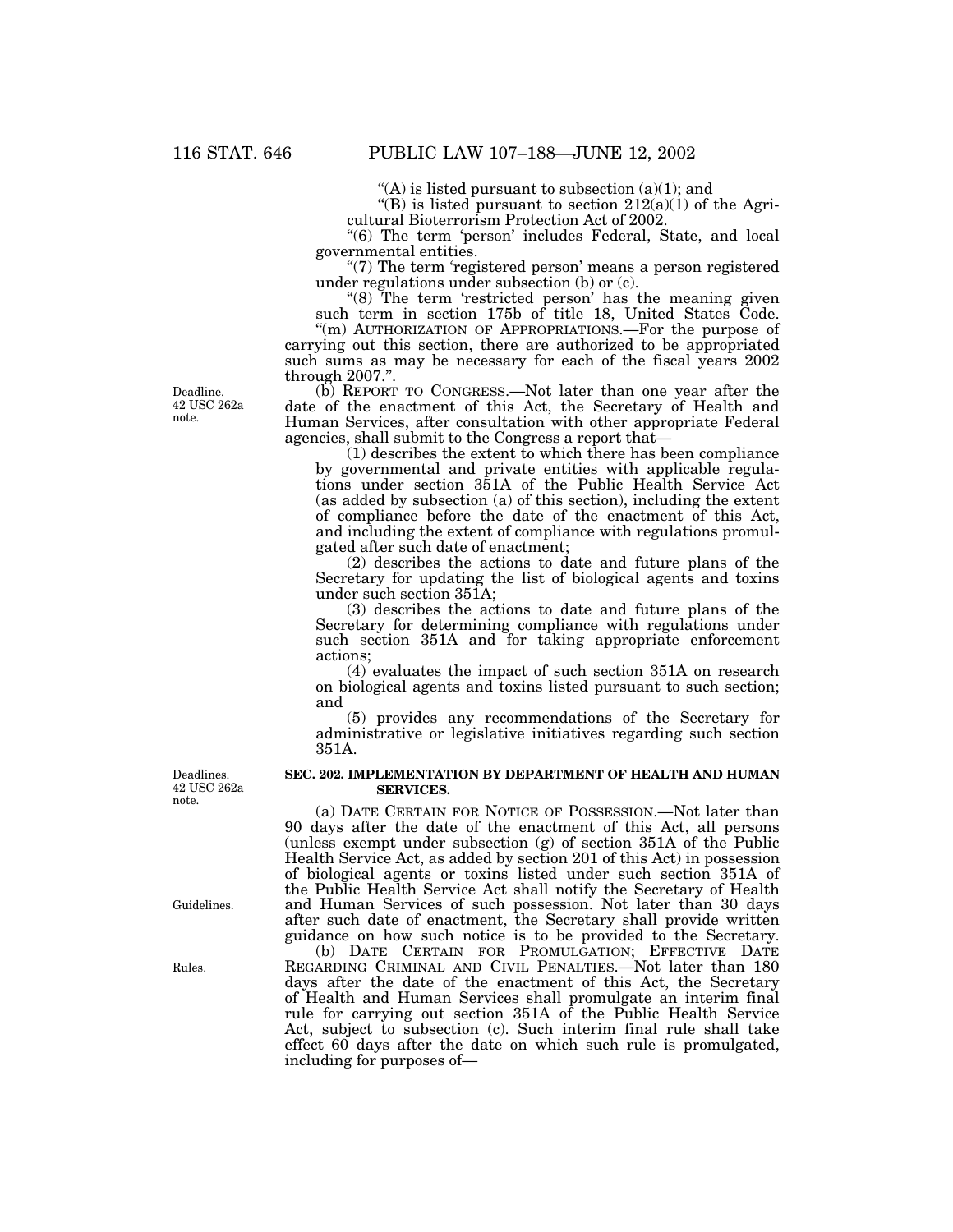(1) section 175b(c) of title 18, United States Code (relating to criminal penalties), as added by section  $231(a)(5)$  of this Act; and

(2) section 351A(i) of the Public Health Service Act (relating to civil penalties).

(c) TRANSITIONAL PROVISION REGARDING CURRENT RESEARCH AND EDUCATION.—The interim final rule under subsection (b) shall include time frames for the applicability of the rule that minimize disruption of research or educational projects that involve biological agents and toxins listed pursuant to section  $351A(a)(1)$  of the Public Health Service Act and that were underway as of the effective date of such rule.

#### **SEC. 203. EFFECTIVE DATES.**

(a) IN GENERAL.—Regulations promulgated by the Secretary of Health and Human Services under section 511 of the Antiterrorism and Effective Death Penalty Act of 1996 are deemed to have been promulgated under section 351A of the Public Health Service Act, as added by section 201 of this Act. Such regulations, including the list under subsection  $(d)(1)$  of such section 511, that were in effect on the day before the date of the enactment of this Act remain in effect until modified by the Secretary in accordance with such section 351A and with section 202 of this Act.

(b) EFFECTIVE DATE REGARDING DISCLOSURE OF INFORMA-TION.—Subsection (h) of section 351A of the Public Health Service Act, as added by section 201 of this Act, is deemed to have taken effect on the effective date of the Antiterrorism and Effective Death Penalty Act of 1996.

# **SEC. 204. CONFORMING AMENDMENT.**

Subsections (d), (e), (f), and (g) of section 511 of the Antiterrorism and Effective Death Penalty Act of 1996 (42 U.S.C. 262 note) are repealed.

# **Subtitle B—Department of Agriculture**

## **SEC. 211. SHORT TITLE.**

This subtitle may be cited as the ''Agricultural Bioterrorism Protection Act of 2002".

# **SEC. 212. REGULATION OF CERTAIN BIOLOGICAL AGENTS AND TOXINS.**

(a) REGULATORY CONTROL OF CERTAIN BIOLOGICAL AGENTS AND TOXINS.—

(1) LIST OF BIOLOGICAL AGENTS AND TOXINS.—

(A) IN GENERAL.—The Secretary of Agriculture shall by regulation establish and maintain a list of each biological agent and each toxin that the Secretary determines has the potential to pose a severe threat to animal or plant health, or to animal or plant products.

(B) CRITERIA.—In determining whether to include an agent or toxin on the list under subparagraph (A), the Secretary shall—

(i) consider—

(I) the effect of exposure to the agent or toxin on animal or plant health, and on the production and marketability of animal or plant products;

7 USC 8401 note. Agricultural Bioterrorism Protection Act of 2002.

7 USC 8401.

42 USC 262a note.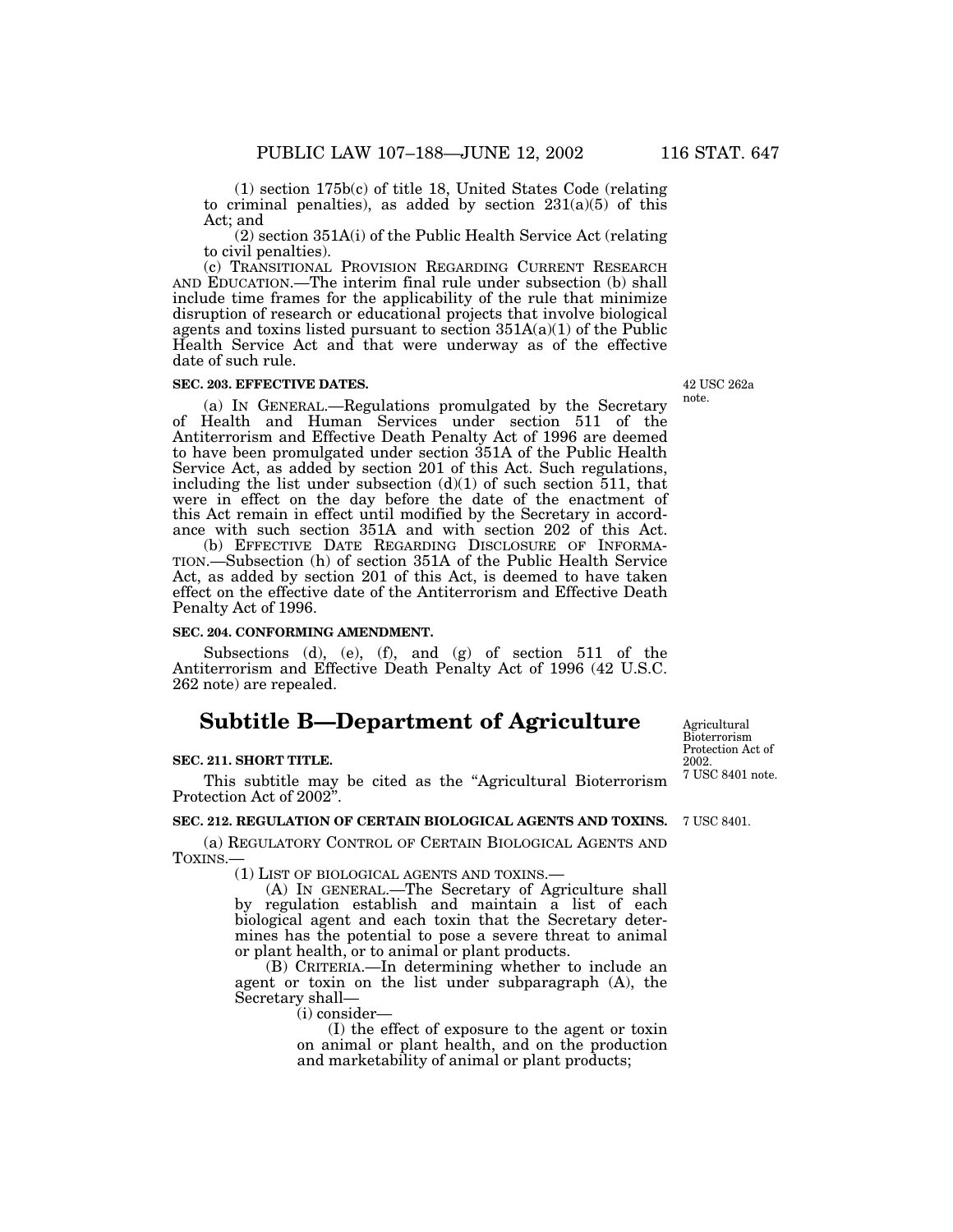(II) the pathogenicity of the agent or the toxicity of the toxin and the methods by which the agent or toxin is transferred to animals or plants;

(III) the availability and effectiveness of pharmacotherapies and prophylaxis to treat and prevent any illness caused by the agent or toxin; and

(IV) any other criteria that the Secretary considers appropriate to protect animal or plant health, or animal or plant products; and

(ii) consult with appropriate Federal departments and agencies and with scientific experts representing appropriate professional groups.

(2) BIENNIAL REVIEW.—The Secretary shall review and republish the list under paragraph (1) biennially, or more often as needed, and shall by regulation revise the list as necessary in accordance with such paragraph.

(b) REGULATION OF TRANSFERS OF LISTED AGENTS AND TOXINS.—The Secretary shall by regulation provide for—

(1) the establishment and enforcement of safety procedures for the transfer of listed agents and toxins, including measures to ensure—

(A) proper training and appropriate skills to handle such agents and toxins; and

(B) proper laboratory facilities to contain and dispose of such agents and toxins;

(2) the establishment and enforcement of safeguard and security measures to prevent access to such agents and toxins for use in domestic or international terrorism or for any other criminal purpose;

(3) the establishment of procedures to protect animal and plant health, and animal and plant products, in the event of a transfer or potential transfer of such an agent or toxin in violation of the safety procedures established under paragraph (1) or the safeguard and security measures established under paragraph (2); and

(4) appropriate availability of biological agents and toxins for research, education, and other legitimate purposes.

(c) POSSESSION AND USE OF LISTED AGENTS AND TOXINS.— The Secretary shall by regulation provide for the establishment and enforcement of standards and procedures governing the possession and use of listed agents and toxins, including the provisions described in paragraphs (1) through (4) of subsection (b), in order to protect animal and plant health, and animal and plant products.

(d) REGISTRATION; IDENTIFICATION; DATABASE.—

(1) REGISTRATION.—Regulations under subsections (b) and (c) shall require registration with the Secretary of the possession, use, and transfer of listed agents and toxins, and shall include provisions to ensure that persons seeking to register under such regulations have a lawful purpose to possess, use, or transfer such agents and toxins, including provisions in accordance with subsection (e)(6).

(2) IDENTIFICATION; DATABASE.—Regulations under subsections (b) and (c) shall require that registration include (if available to the person registering) information regarding the characterization of listed agents and toxins to facilitate their

Publication.

Safety.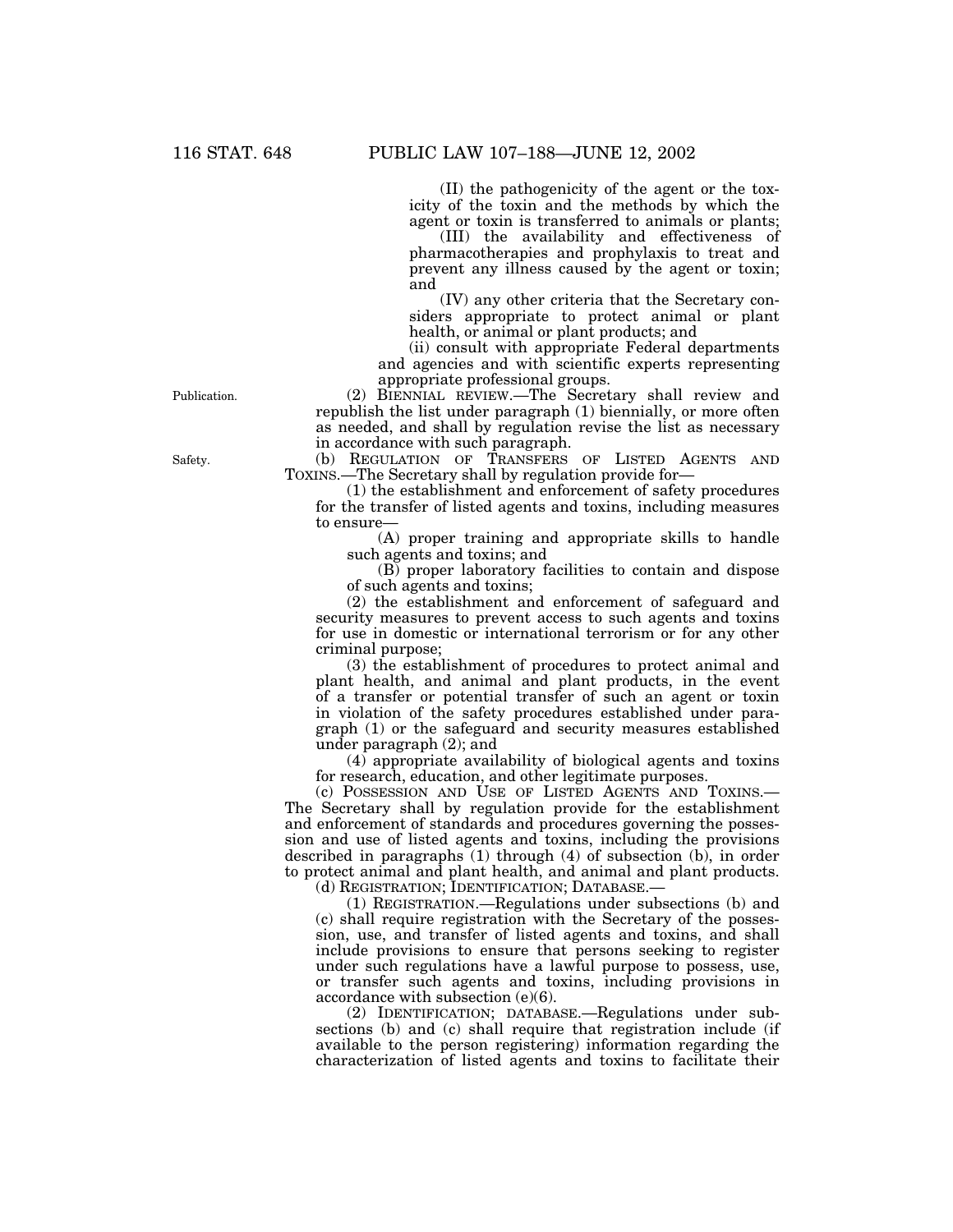identification, including their source. The Secretary shall main-Records. tain a national database that includes the names and locations of registered persons, the listed agents and toxins such persons are possessing, using, or transferring, and information regarding the characterization of such agents and toxins.

(e) SAFEGUARD AND SECURITY REQUIREMENTS FOR REGISTERED PERSONS.

(1) IN GENERAL.—Regulations under subsections (b) and (c) shall include appropriate safeguard and security requirements for persons possessing, using, or transferring a listed agent or toxin commensurate with the risk such agent or toxin poses to animal and plant health, and animal and plant products (including the risk of use in domestic or international terrorism). The Secretary shall establish such requirements in consultation with the Attorney General, and shall ensure compliance with such requirements as part of the registration system under such regulations.

(2) LIMITING ACCESS TO LISTED AGENTS AND TOXINS.— Requirements under paragraph (1) shall include provisions to ensure that registered persons—

(A) provide access to listed agents and toxins to only those individuals whom the registered person involved determines have a legitimate need to handle or use such agents and toxins;

(B) submit the names and other identifying information for such individuals to the Secretary and the Attorney General, promptly after first determining that the individuals need access under subparagraph (A), and periodically thereafter while the individuals have such access, not less frequently than once every five years; and

(C)(i) in the case of listed agents and toxins that are not overlap agents and toxins (as defined in subsection  $(g)(1)(A)(ii)$ , limit or deny access to such agents and toxins by individuals whom the Attorney General has identified as within any category under paragraph (3)(B), if limiting or denying such access by the individuals involved is determined appropriate by the Secretary, in consultation with the Attorney General; and

(ii) in the case of listed agents and toxins that are overlap agents—

(I) deny access to such agents and toxins by individuals whom the Attorney General has identified as within any category referred to in paragraph  $(3)(B)(i)$ ; and

(II) limit or deny access to such agents and toxins by individuals whom the Attorney General has identified as within any category under para $graph (3)(B)(ii)$ , if limiting or denying such access by the individuals involved is determined appropriate by the Secretary, in consultation with the Attorney General.

(3) SUBMITTED NAMES; USE OF DATABASES BY ATTORNEY GENERAL.—

(A) IN GENERAL.—Upon the receipt of names and other identifying information under paragraph (2)(B), the Attorney General shall, for the sole purpose of identifying whether the individuals involved are within any of the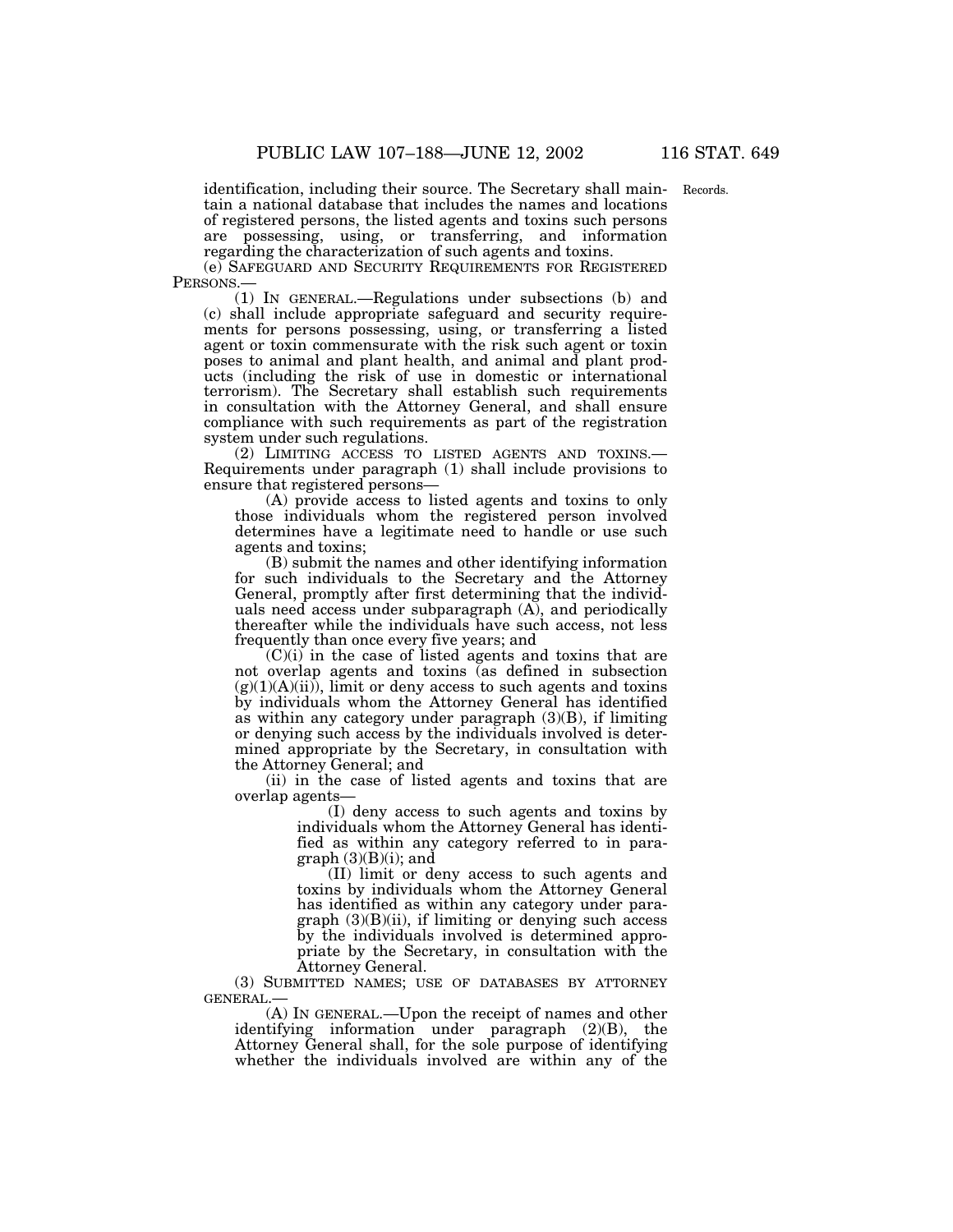categories specified in subparagraph (B), promptly use criminal, immigration, national security, and other electronic databases that are available to the Federal Government and are appropriate for such purpose.

(B) CERTAIN INDIVIDUALS.—For purposes of subparagraph (A), the categories specified in this subparagraph

 $\overline{u}$  (i) the individual is within any of the categories described in section  $175b(d)(1)$  of title 18, United States Code (relating to restricted persons); or

(ii) the individual is reasonably suspected by any Federal law enforcement or intelligence agency of— (I) committing a crime set forth in section

2332b(g)(5) of title 18, United States Code;

(II) knowing involvement with an organization that engages in domestic or international terrorism (as defined in section 2331 of such title 18) or with any other organization that engages in intentional crimes of violence; or

(III) being an agent of a foreign power (as defined in section 1801 of title 50, United States Code).

(C) NOTIFICATION BY ATTORNEY GENERAL REGARDING SUBMITTED NAMES.—After the receipt of a name and other identifying information under paragraph (2)(B), the Attorney General shall promptly notify the Secretary whether the individual is within any of the categories specified in subparagraph (B).

(4) NOTIFICATIONS BY SECRETARY.—The Secretary, after receiving notice under paragraph (3) regarding an individual, shall promptly notify the registered person involved of whether the individual is granted or denied access under paragraph (2). If the individual is denied such access, the Secretary shall promptly notify the individual of the denial.

(5) EXPEDITED REVIEW.—Regulations under subsections (b) and (c) shall provide for a procedure through which, upon request to the Secretary by a registered person who submits names and other identifying information under paragraph (2)(B) and who demonstrates good cause, the Secretary may, as determined appropriate by the Secretary—

(A) request the Attorney General to expedite the process of identification under paragraph  $(3)(A)$  and notification of the Secretary under paragraph (3)(C); and

(B) expedite the notification of the registered person by the Secretary under paragraph (4).

(6) PROCESS REGARDING PERSONS SEEKING TO REGISTER.—

(A) INDIVIDUALS.—Regulations under subsections (b) and (c) shall provide that an individual who seeks to register under either of such subsections is subject to the same processes described in paragraphs (2) through (4) as apply to names and other identifying information submitted to the Attorney General under paragraph (2)(B). Paragraph (5) does not apply for purposes of this subparagraph.

(B) OTHER PERSONS.—Regulations under subsections (b) and (c) shall provide that, in determining whether to deny or revoke registration by a person other than an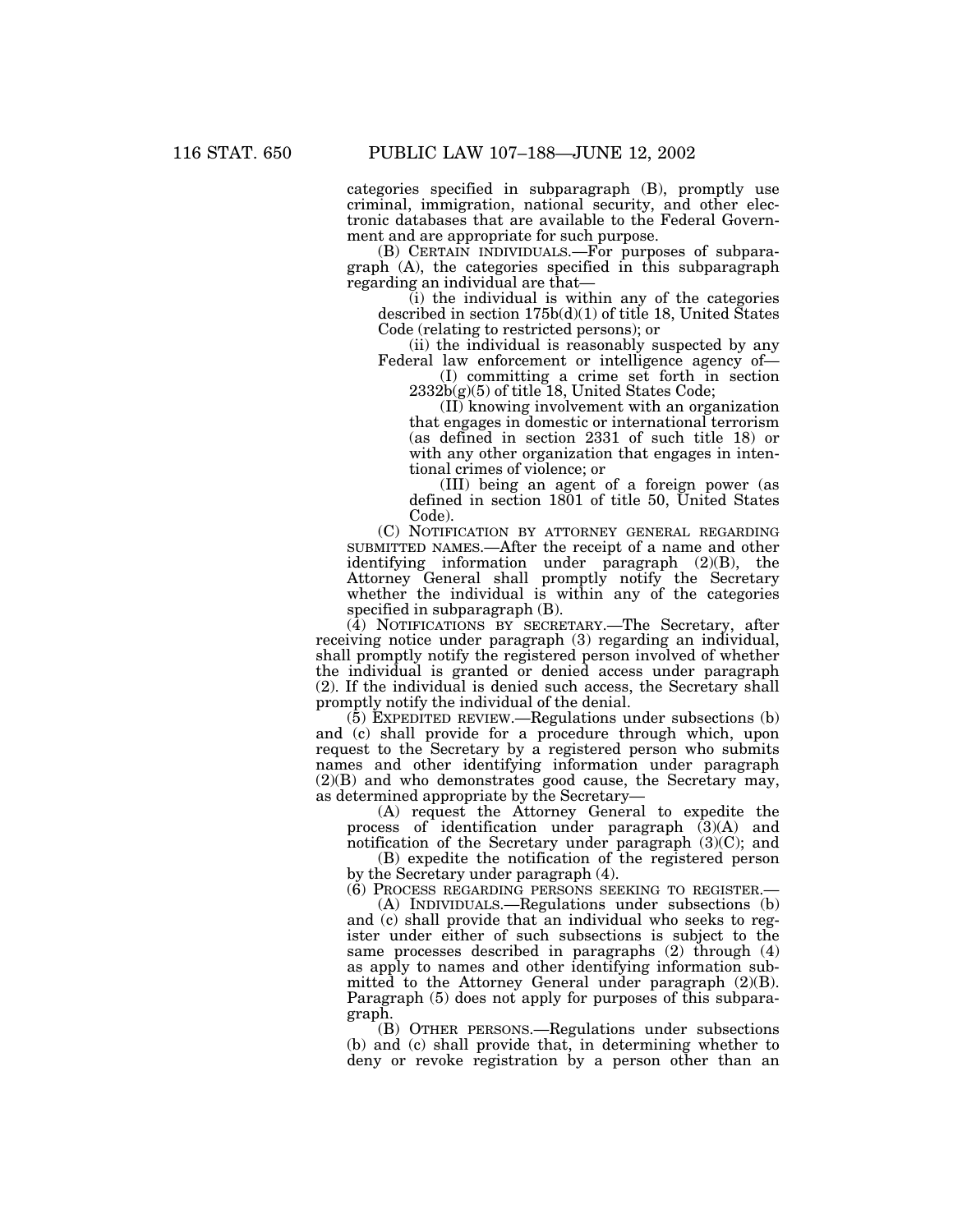individual, the Secretary shall submit the name of such person to the Attorney General, who shall use criminal, immigration, national security, and other electronic databases available to the Federal Government, as appropriate for the purpose of promptly notifying the Secretary whether the person, or, where relevant, the individual who owns or controls such person, is within any of the categories described in section 175b(d)(1) of title 18, United States Code (relating to restricted persons), or is reasonably suspected by any Federal law enforcement or intelligence agency of being within any category specified in paragraph  $(3)(B)(ii)$  (as applied to persons, including individuals). Such regulations shall provide that a person who seeks to register under either of such subsections is subject to the same processes described in paragraphs (2) and (4) as apply to names and other identifying information submitted to the Attorney General under paragraph (2)(B). Paragraph (5) does not apply for purposes of this subparagraph. The Secretary may exempt Federal, State, or local governmental agencies from the requirements of this subparagraph.

(7) REVIEW.—

(A) ADMINISTRATIVE REVIEW.—

(i) IN GENERAL.—Regulations under subsections (b) and (c) shall provide for an opportunity for a review by the Secretary—

(I) when requested by the individual involved, of a determination under paragraph (2) to deny the individual access to listed agents and toxins; and

(II) when requested by the person involved, of a determination under under paragraph (6) to deny or revoke registration for such person.

(ii) EX PARTE REVIEW.—During a review under clause (i), the Secretary may consider information relevant to the review ex parte to the extent that disclosure of the information could compromise national security or an investigation by any law enforcement agency.

(iii) FINAL AGENCY ACTION.—The decision of the Secretary in a review under clause (i) constitutes final agency action for purposes of section 702 of title 5, United States Code.

(B) CERTAIN PROCEDURES.—

(i) SUBMISSION OF EX PARTE MATERIALS IN JUDICIAL PROCEEDINGS.—When reviewing a decision of the Secretary under subparagraph (A), and upon request made ex parte and in writing by the United States, a court, upon a sufficient showing, may review and consider ex parte documents containing information the disclosure of which could compromise national security or an investigation by any law enforcement agency. If the court determines that portions of the documents considered ex parte should be disclosed to the person involved to allow a response, the court shall authorize the United States to delete from such documents specified items of information the disclosure of which could compromise national security or an investigation by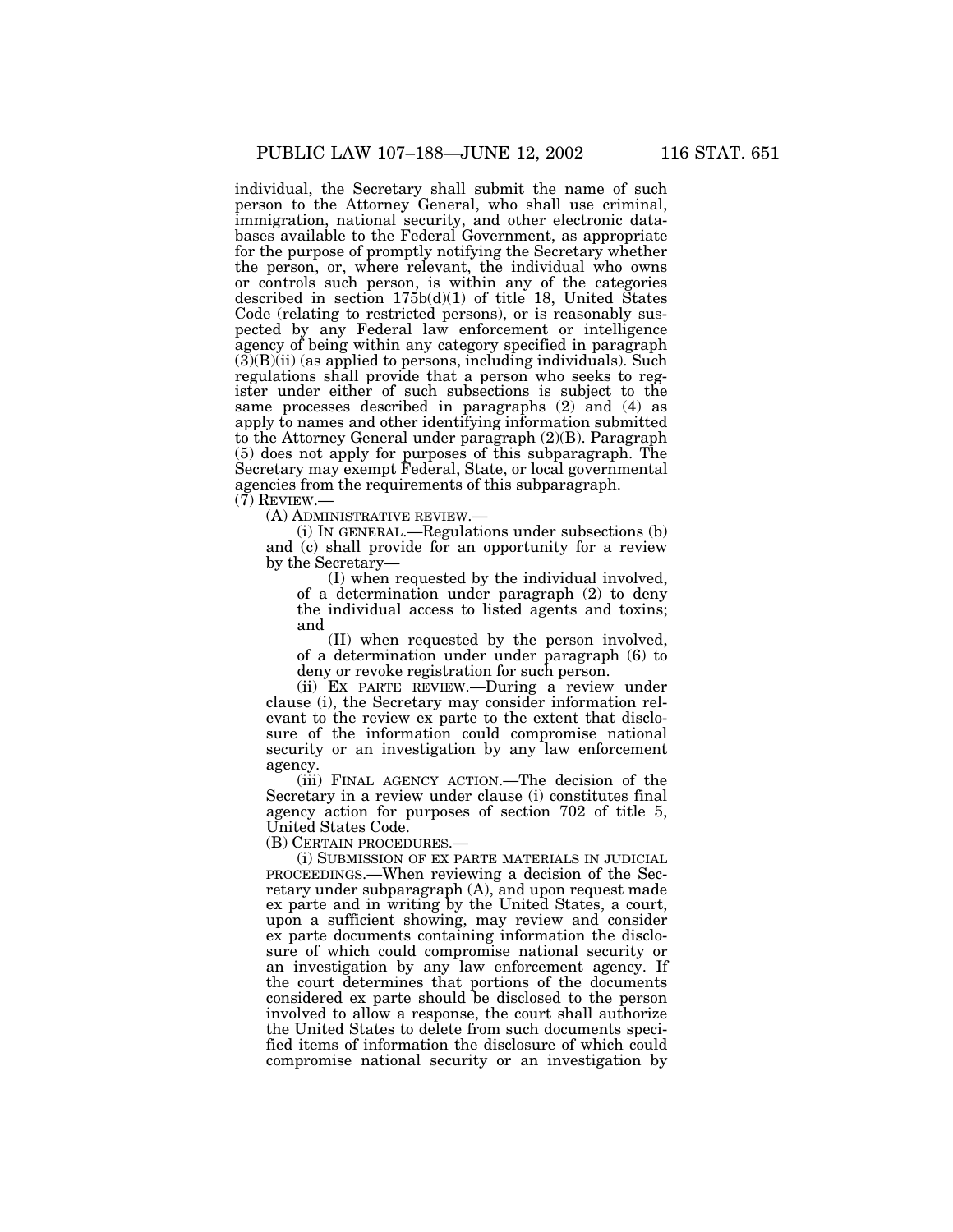any law enforcement agency, or to substitute a summary of the information to which the person may respond. Any order by the court authorizing the disclosure of information that the United States believes could compromise national security or an investigation by any law enforcement agency shall be subject to the processes set forth in subparagraphs  $(A)$  and  $(B)(i)$ of section 2339B(f)(5) of title 18, United States Code (relating to interlocutory appeal and expedited consideration).

(ii) DISCLOSURE OF INFORMATION.—In a review under subparagraph (A), and in any judical proceeding conducted pursuant to such review, neither the Secretary nor the Attorney General may be required to disclose to the public any information that under subsection (h) shall not be disclosed under section 552 of title 5, United States Code.

(8) NOTIFICATIONS REGARDING THEFT OR LOSS OF AGENTS.— Requirements under paragraph (1) shall include the prompt notification of the Secretary, and appropriate Federal, State, and local law enforcement agencies, of the theft or loss of listed agents and toxins.

(9) TECHNICAL ASSISTANCE FOR REGISTERED PERSONS.—The Secretary, in consultation with the Attorney General, may provide technical assistance to registered persons to improve security of the facilities of such persons.

(f) INSPECTIONS.—The Secretary shall have the authority to inspect persons subject to regulations under subsection (b) or (c) to ensure their compliance with such regulations, including prohibitions on restricted persons and other provisions of subsection (e). (g) EXEMPTIONS.—

(1) OVERLAP AGENTS AND TOXINS.—

(A) IN GENERAL.—

(i) LIMITATION.—In the case of overlap agents and toxins, exemptions from the applicability of provisions of regulations under subsection (b) or (c) may be granted only to the extent provided in this paragraph. (ii) DEFINITIONS.—For purposes of this section:

(I) The term ''overlap agents and toxins'' means biological agents and toxins that—

(aa) are listed pursuant to subsection  $(a)(1);$  and

(bb) are listed pursuant to section 315A(a)(1) of the Public Health Service Act.

(II) The term ''overlap agent or toxin'' means a biological agent or toxin that—

(aa) is listed pursuant to subsection  $(a)(1)$ ; and

(bb) is listed pursuant to section 315A(a)(1) of the Public Health Service Act.

(B) CLINICAL OR DIAGNOSTIC LABORATORIES.—Regulations under subsections (b) and (c) shall exempt clinical or diagnostic laboratories and other persons who possess, use, or transfer overlap agents or toxins that are contained in specimens presented for diagnosis, verification, or proficiency testing, provided that—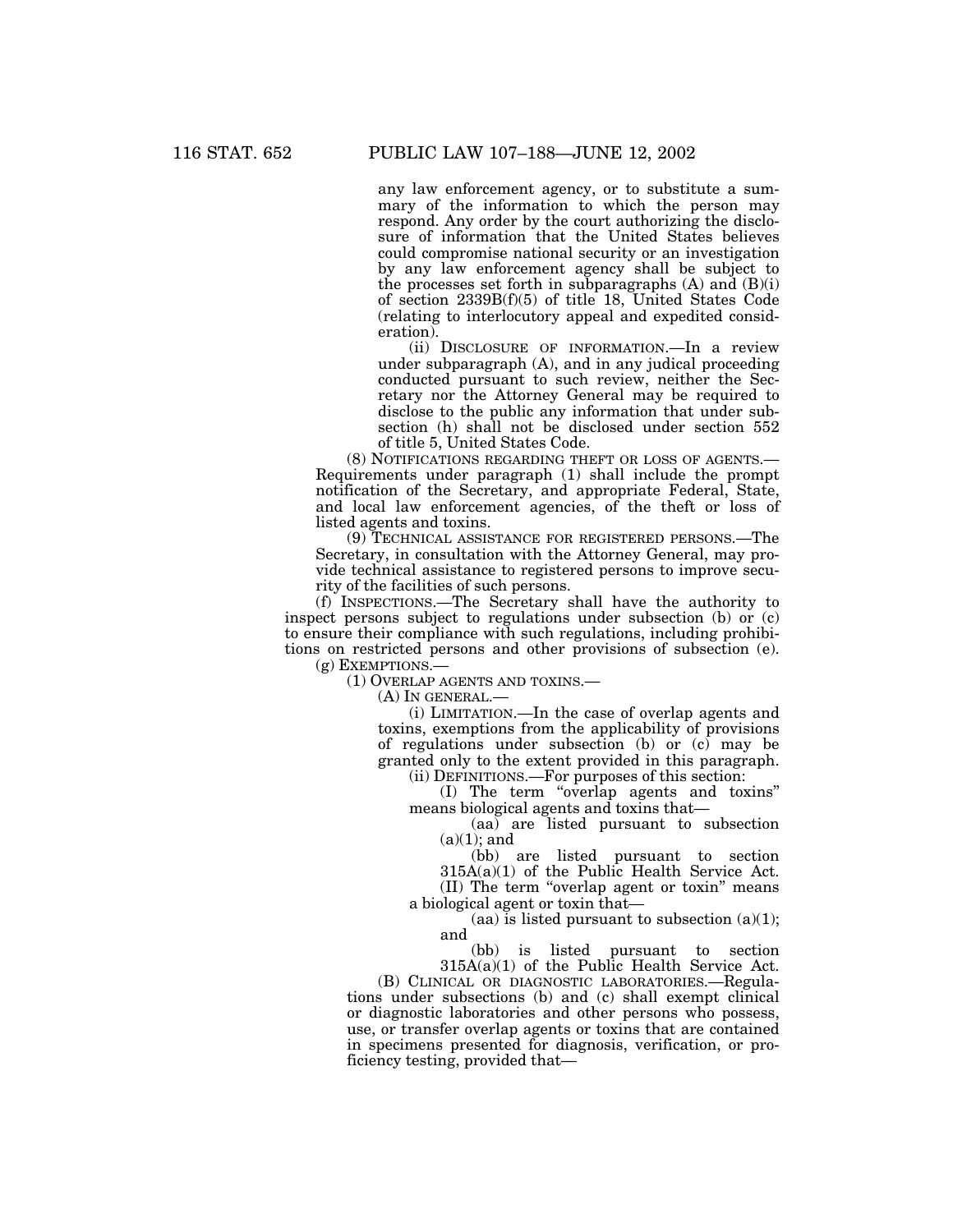(i) the identification of such agents or toxins is reported to the Secretary, and when required under Federal, State, or local law, to other appropriate authorities; and

(ii) such agents or toxins are transferred or destroyed in a manner set forth by the Secretary by regulation.<br>(C) Products.—

 $(i)$  In GENERAL.—Regulations under subsections  $(b)$ and (c) shall exempt products that are, bear, or contain overlap agents or toxins and are cleared, approved, licensed, or registered under any of the Acts specified in clause (ii), unless the Secretary by order determines that applying additional regulation under subsection (b) or (c) to a specific product is necessary to protect animal or plant health, or animal or plant products.

(ii) RELEVANT LAWS.—For purposes of clause (i), the Acts specified in this clause are the following:

(I) The Federal Food, Drug, and Cosmetic Act. (II) Section 351 of the Public Health Service Act.

(III) The Act commonly known as the Virus-Serum-Toxin Act (the eighth paragraph under the heading ''Bureau of Animal Industry'' in the Act of March 4, 1913; 21 U.S.C. 151–159).

(IV) The Federal Insecticide, Fungicide, and Rodenticide Act.

(iii) INVESTIGATIONAL USE.—

(I) IN GENERAL.—The Secretary may exempt an investigational product that is, bears, or contains an overlap agent or toxin from the applicability of provisions of regulations under subsection (b) or (c) when such product is being used in an investigation authorized under any Federal Act and the Secretary determines that applying additional regulation under subsection (b) or (c) to such product is not necessary to protect animal and plant health, and animal and plant products.

(II) CERTAIN PROCESSES.—Regulations under subsections (b) and (c) shall set forth the procedures for applying for an exemption under subclause (I). In the case of investigational products authorized under any of the Acts specified in clause (ii), the Secretary shall make a determination regarding a request for an exemption not later than 14 days after the first date on which both of the following conditions have been met by the person requesting the exemption:

(aa) The person has submitted to the Secretary an application for the exemption meeting the requirements established by the Secretary.

(bb) The person has notified the Secretary that the investigation has been authorized under such an Act.

(D) AGRICULTURAL EMERGENCIES.—The Secretary may temporarily exempt a person from the applicability of the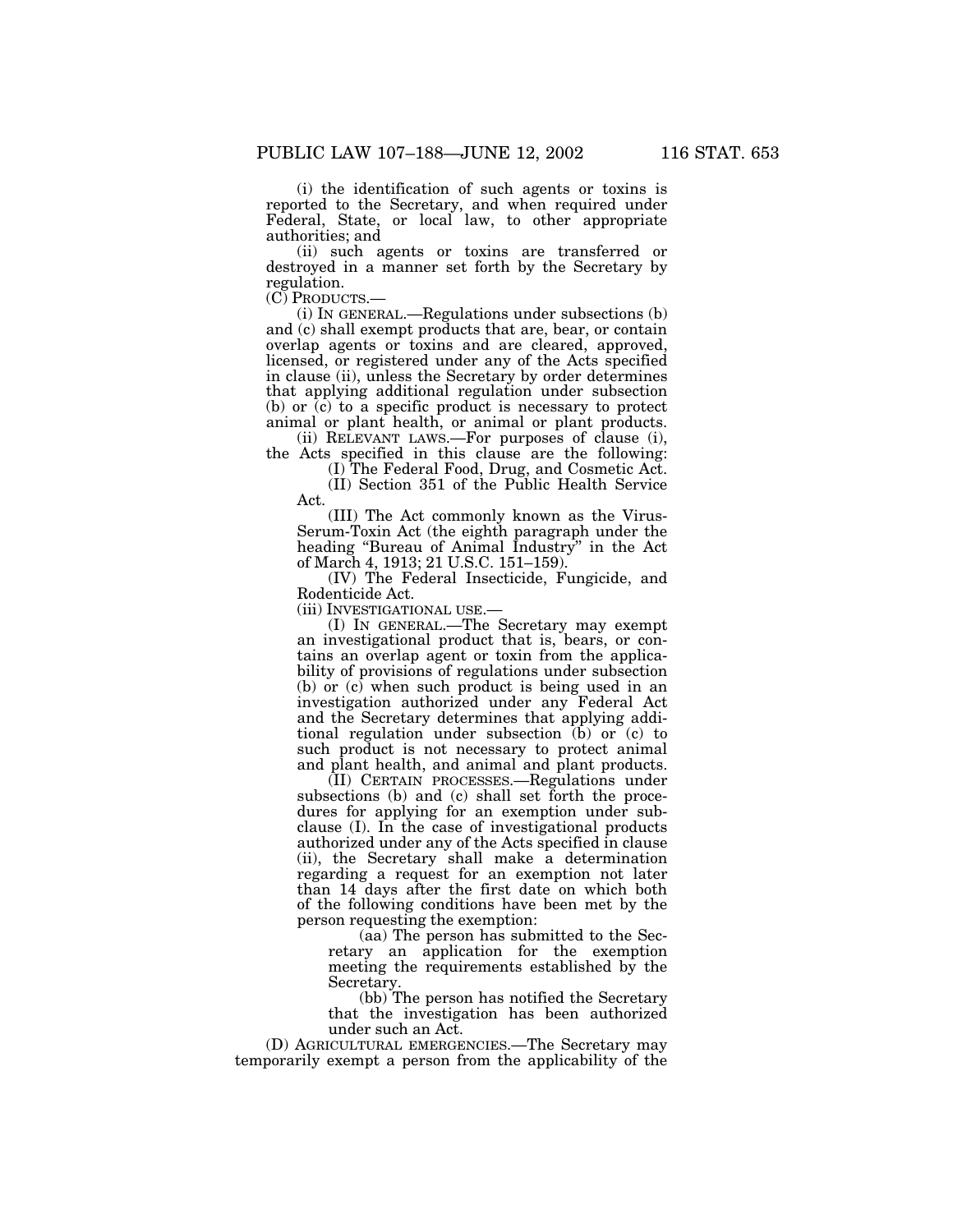requirements of this section with respect to an overlap agent or toxin, in whole or in part, if the Secretary determines that such exemption is necessary to provide for the timely participation of the person in a response to a domestic or foreign agricultural emergency that involves such an agent or toxin. With respect to the emergency involved, the exemption under this subparagraph for a person may not exceed 30 days, except that the Secretary, after review of whether such exemption remains necessary, may provide one extension of an additional 30 days.

(E) PUBLIC HEALTH EMERGENCIES.—Upon request of the Secretary of Health and Human Services, after the granting by such Secretary of an exemption under 351A(g)(3) of the Public Health Service Act pursuant to a finding that there is a public health emergency, the Secretary of Agriculture may temporarily exempt a person from the applicability of the requirements of this section with respect to an overlap agent or toxin, in whole or in part, to provide for the timely participation of the person in a response to the public health emergency. With respect to the emergency involved, such exemption for a person may not exceed 30 days, except that upon request of the Secretary of Health and Human Services, the Secretary of Agriculture may, after review of whether such exemption remains necessary, provide one extension of an additional 30 days.

(2) GENERAL AUTHORITY FOR EXEMPTIONS NOT INVOLVING OVERLAP AGENTS OR TOXINS.—In the case of listed agents or toxins that are not overlap agents or toxins, the Secretary may grant exemptions from the applicability of provisions of regulations under subsection (b) or (c) if the Secretary determines that such exemptions are consistent with protecting animal and plant health, and animal and plant products. (h) DISCLOSURE OF INFORMATION.—

(1) NONDISCLOSURE OF CERTAIN INFORMATION.—No Federal agency specified in paragraph (2) shall disclose under section 552 of title 5, United States Code, any of the following:

(A) Any registration or transfer documentation submitted under subsections (b) and (c), or permits issued prior to the date of the enactment of this Act, for the possession, use or transfer of a listed agent or toxin; or information derived therefrom to the extent that it identifies the listed agent or toxin possessed, used or transferred by a specific person or discloses the identity or location of a specific person.

(B) The national database developed pursuant to subsection (d), or any other compilation of the registration or transfer information submitted under subsections (b) and (c) to the extent that such compilation discloses sitespecific registration or transfer information.

(C) Any portion of a record that discloses the sitespecific or transfer-specific safeguard and security measures used by a registered person to prevent unauthorized access to listed agents and toxins.

(D) Any notification of a release of a listed agent or toxin submitted under subsections (b) and (c), or any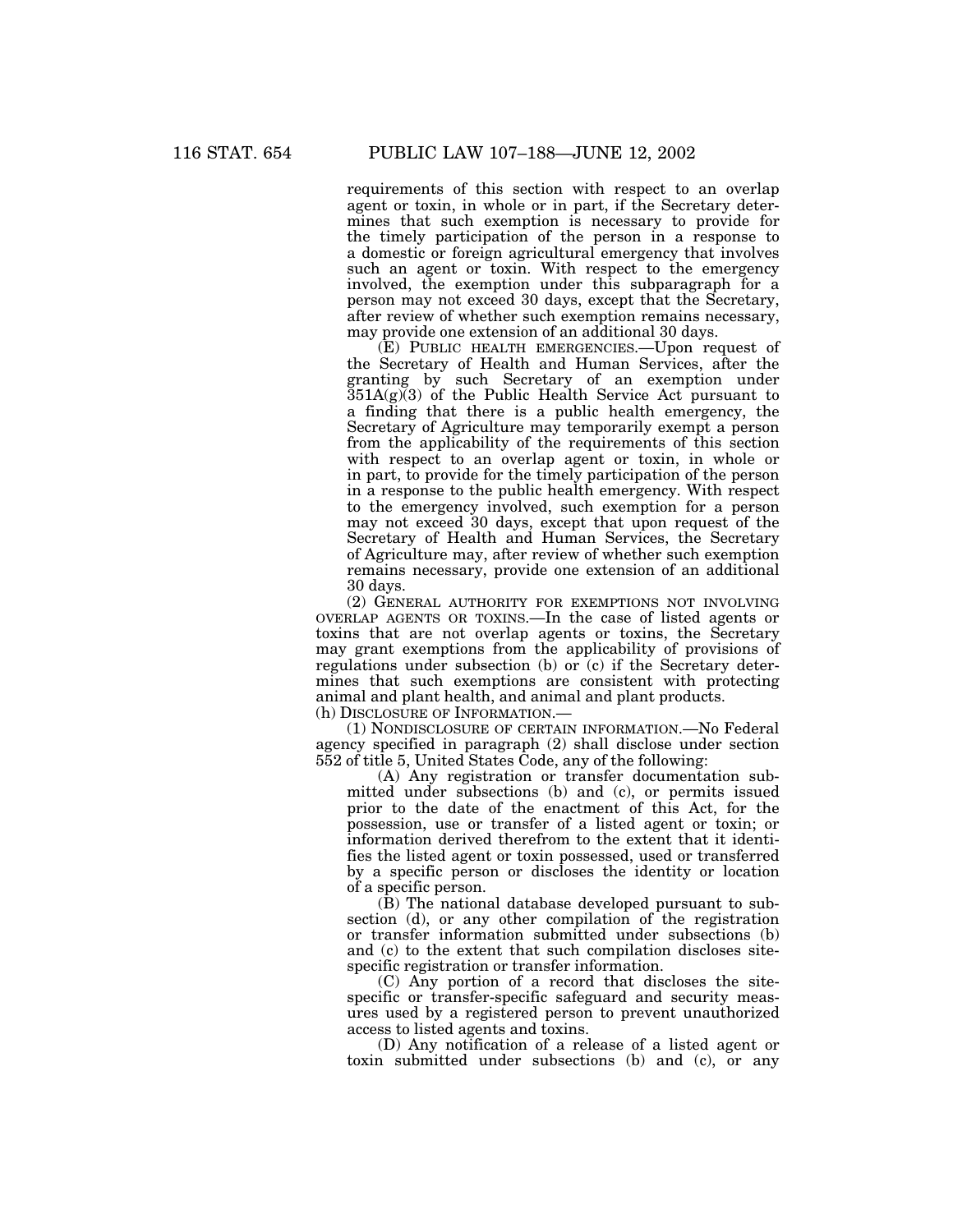notification of theft or loss submitted under such subsections.

(E) Any portion of an evaluation or report of an inspection of a specific registered person conducted under subsection (f) that identifies the listed agent or toxin possessed by a specific registered person or that discloses the identity or location of a specific registered person if the agency determines that public disclosure of the information would endanger animal or plant health, or animal or plant products.

(2) COVERED AGENCIES.—For purposes of paragraph (1) only, the Federal agencies specified in this paragraph are the following:

(A) The Department of Health and Human Services, the Department of Justice, the Department of Agriculture, and the Department of Transportation.

(B) Any Federal agency to which information specified in paragraph (1) is transferred by any agency specified in subparagraph (A) of this paragraph.

(C) Any Federal agency that is a registered person, or has a sub-agency component that is a registered person.

(D) Any Federal agency that awards grants or enters into contracts or cooperative agreements involving listed agents and toxins to or with a registered person, and to which information specified in paragraph  $(1)$  is transferred by any such registered person.

(3) OTHER EXEMPTIONS.—This subsection may not be construed as altering the application of any exemptions to public disclosure under section 552 of title 5, United States Code, except as to subsection  $552(b)(3)$  of such title, to any of the information specified in paragraph (1).

(4) RULE OF CONSTRUCTION.—Except as specifically provided in paragraph (1), this subsection may not be construed as altering the authority of any Federal agency to withhold under section 552 of title 5, United States Code, or the obligation of any Federal agency to disclose under section 552 of title 5, United States Code, any information, including information relating to—

(A) listed agents and toxins, or individuals seeking access to such agents and toxins;

(B) registered persons, or persons seeking to register their possession, use, or transfer of such agents and toxins;

(C) general safeguard and security policies and requirements under regulations under subsections (b) and (c); or

(D) summary or statistical information concerning registrations, registrants, denials or revocations of registrations, listed agents and toxins, inspection evaluations and reports, or individuals seeking access to such agents and toxins.

(5) DISCLOSURES TO CONGRESS; OTHER DISCLOSURES.—This subsection may not be construed as providing any authority—

(A) to withhold information from the Congress or any committee or subcommittee thereof; or

(B) to withhold information from any person under any other Federal law or treaty.

(i) CIVIL MONEY PENALTY.—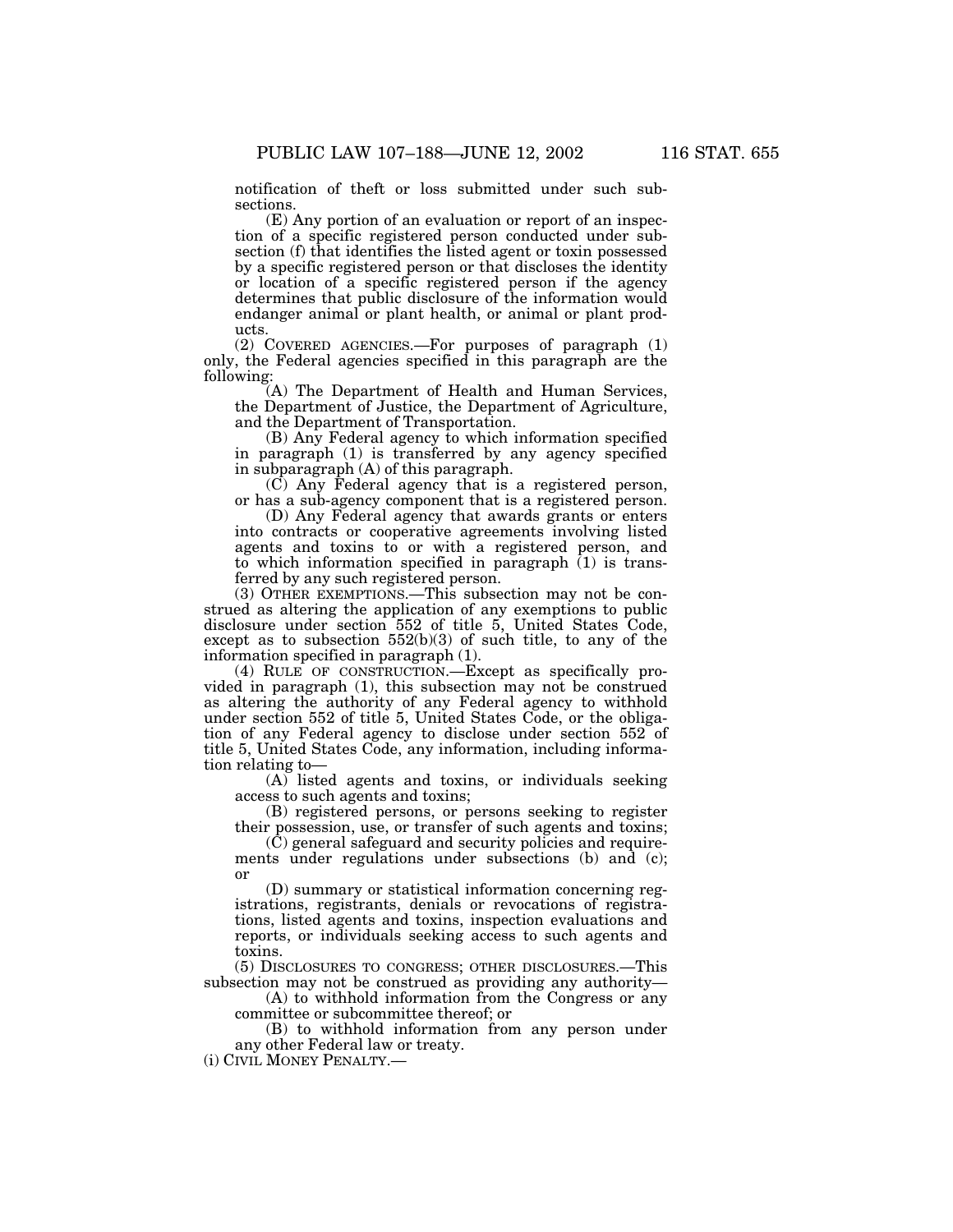(1) IN GENERAL.—In addition to any other penalties that may apply under law, any person who violates any provision of regulations under subsection (b) or (c) shall be subject to the United States for a civil money penalty in an amount not exceeding \$250,000 in the case of an individual and \$500,000 in the case of any other person.

(2) APPLICABILITY OF CERTAIN PROVISIONS.—The provisions of sections 423 and 425(2) of the Plant Protection Act (7 U.S.C. 7733 and 7735(2)) shall apply to a civil money penalty or activity under paragraph  $(I)$  in the same manner as such provisions apply to a penalty or activity under the Plant Protection Act.

(j) NOTIFICATION IN EVENT OF RELEASE.—Regulations under subsections (b) and (c) shall require the prompt notification of the Secretary by a registered person whenever a release, meeting criteria established by the Secretary, of a listed agent or toxin has occurred outside of the biocontainment area of a facility of the registered person. Upon receipt of such notification and a finding by the Secretary that the release poses a threat to animal or plant health, or animal or plant products, the Secretary shall take appropriate action to notify relevant Federal, State, and local authorities, and, if necessary, other appropriate persons (including the public). If the released listed agent or toxin is an overlap agent or toxin, the Secretary shall promptly notify the Secretary of Health and Human Services upon notification by the registered person.

(k) REPORTS.—The Secretary shall report to the Congress annually on the number and nature of notifications received under subsection (e)(8) (relating to theft or loss) and subsection (j) (relating to releases).

(l) DEFINITIONS.—For purposes of this section:

(1) The terms ''biological agent'' and ''toxin'' have the meanings given such terms in section 178 of title 18, United States Code.

(2) The term ''listed agents and toxins'' means biological agents and toxins listed pursuant to subsection (a)(1).

(3) The term ''listed agents or toxins'' means biological agents or toxins listed pursuant to subsection (a)(1).

(4) The terms ''overlap agents and toxins'' and ''overlap agent or toxin'' have the meaning given such terms in subsection  $(g)(1)(A)(ii)$ .

(5) The term ''person'' includes Federal, State, and local governmental entities.

(6) The term ''registered person'' means a person registered under regulations under subsection (b) or (c).

(7) The term ''Secretary'' means the Secretary of Agriculture.

(m) AUTHORIZATION OF APPROPRIATIONS.—For the purpose of carrying out this section, there are authorized to be appropriated such sums as may be necessary for each of the fiscal years 2002 through 2007, in addition to other funds that may be available.

Deadlines.

#### Rules. 7 USC 8401 note.

## **SEC. 213. IMPLEMENTATION BY DEPARTMENT OF AGRICULTURE.**

(a) DATE CERTAIN FOR PROMULGATION OF LIST.—Not later than 60 days after the date of the enactment of this Act, the Secretary of Agriculture (referred to in this section as the ''Secretary'') shall promulgate an interim final rule that establishes the initial list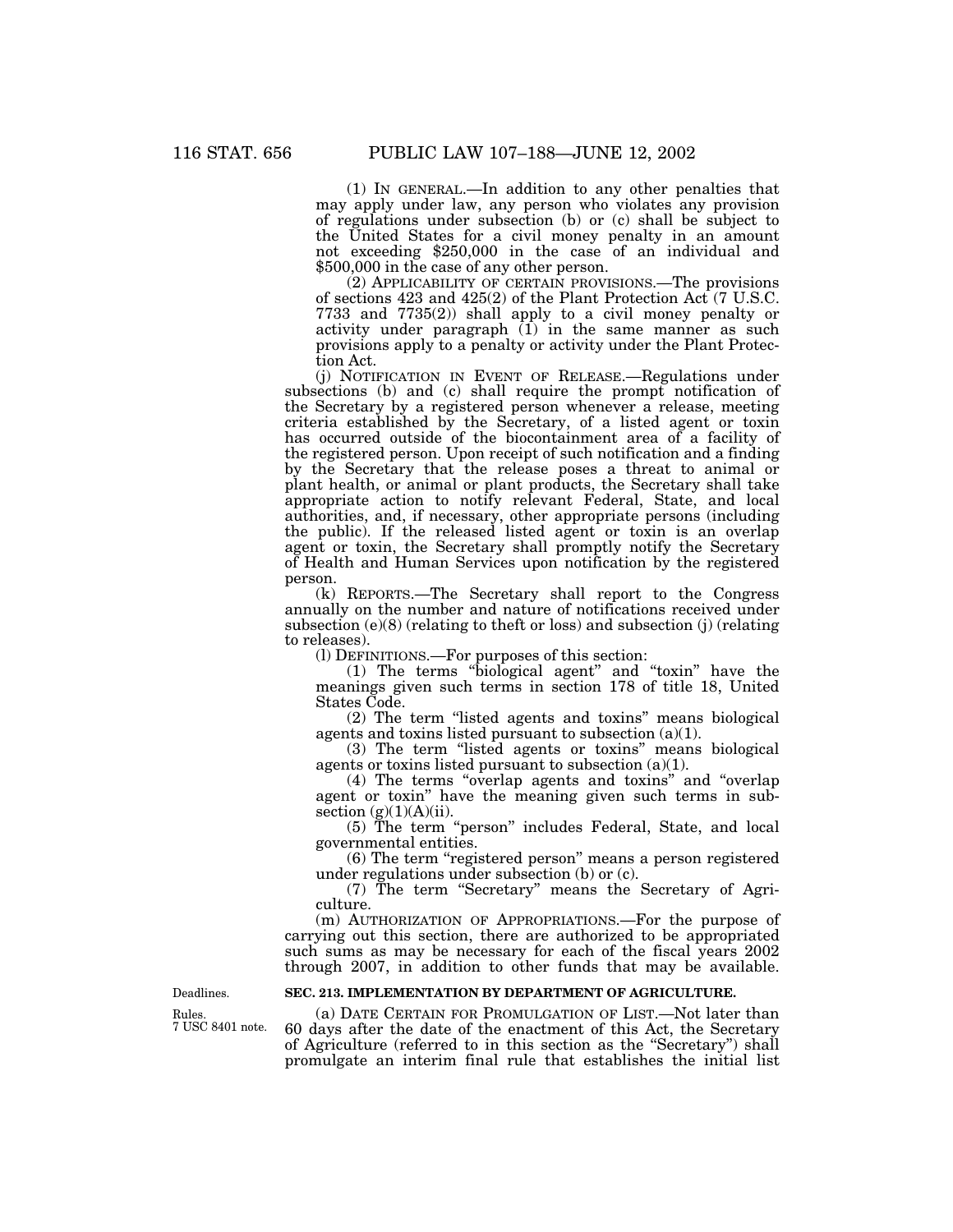under section  $212(a)(1)$ . In promulgating such rule, the Secretary shall provide written guidance on the manner in which the notice required in subsection (b) is to be provided to the Secretary.

(b) DATE CERTAIN FOR NOTICE OF POSSESSION.—Not later than 60 days after the date on which the Secretary promulgates the interim final rule under subsection (a), all persons (unless exempt under section  $212(g)$  in possession of biological agents or toxins included on the list referred to in subsection (a) shall notify the Secretary of such possession.

(c) DATE CERTAIN FOR PROMULGATION; EFFECTIVE DATE REGARDING CRIMINAL AND CIVIL PENALTIES.—Not later than 180 days after the date of the enactment of this Act, the Secretary shall promulgate an interim final rule for carrying out section 212, other than for the list referred to in subsection (a) of this section (but such rule may incorporate by reference provisions promulgated pursuant to subsection (a)). Such interim final rule shall take effect 60 days after the date on which such rule is promulgated, including for purposes of—

(1) section  $175b(c)$  of title 18, United States Code (relating to criminal penalties), as added by section  $231(a)(5)$  of this Act; and

(2) section 212(i) of this Act (relating to civil penalties). (d) TRANSITIONAL PROVISION REGARDING CURRENT RESEARCH AND EDUCATION.—The interim final rule under subsection (c) shall include time frames for the applicability of the rule that minimize disruption of research or educational projects that involve biological agents and toxins listed pursuant to section  $212(a)(1)$  and that were underway as of the effective date of such rule.

# **Subtitle C—Interagency Coordination Regarding Overlap Agents and Toxins**

# **SEC. 221. INTERAGENCY COORDINATION.**

(a) IN GENERAL.—

(1) COORDINATION.—The Secretary of Agriculture and the Secretary of Health and Human Services shall in accordance with this section coordinate activities regarding overlap agents and toxins.

(2) OVERLAP AGENTS AND TOXINS; OTHER TERMS.—For purposes of this section:

(A) The term "overlap agent or toxin" means a biological agent or toxin that—

(i) is listed pursuant to section  $315A(a)(1)$  of the Public Health Service Act, as added by section 201 of this Act; and

(ii) is listed pursuant to section  $212(a)(1)$  of this Act.

(B) The term ''section 351A program'' means the program under section 351A of the Public Health Service Act.

(C) The term ''section 212 program'' means the program under section 212 of this Act.

(b) CERTAIN MATTERS.—In carrying out the section 351A program and the section 212 program, the Secretary of Health and Human Services and the Secretary of Agriculture shall, to the

7 USC 8411.

Rules.

Guidelines.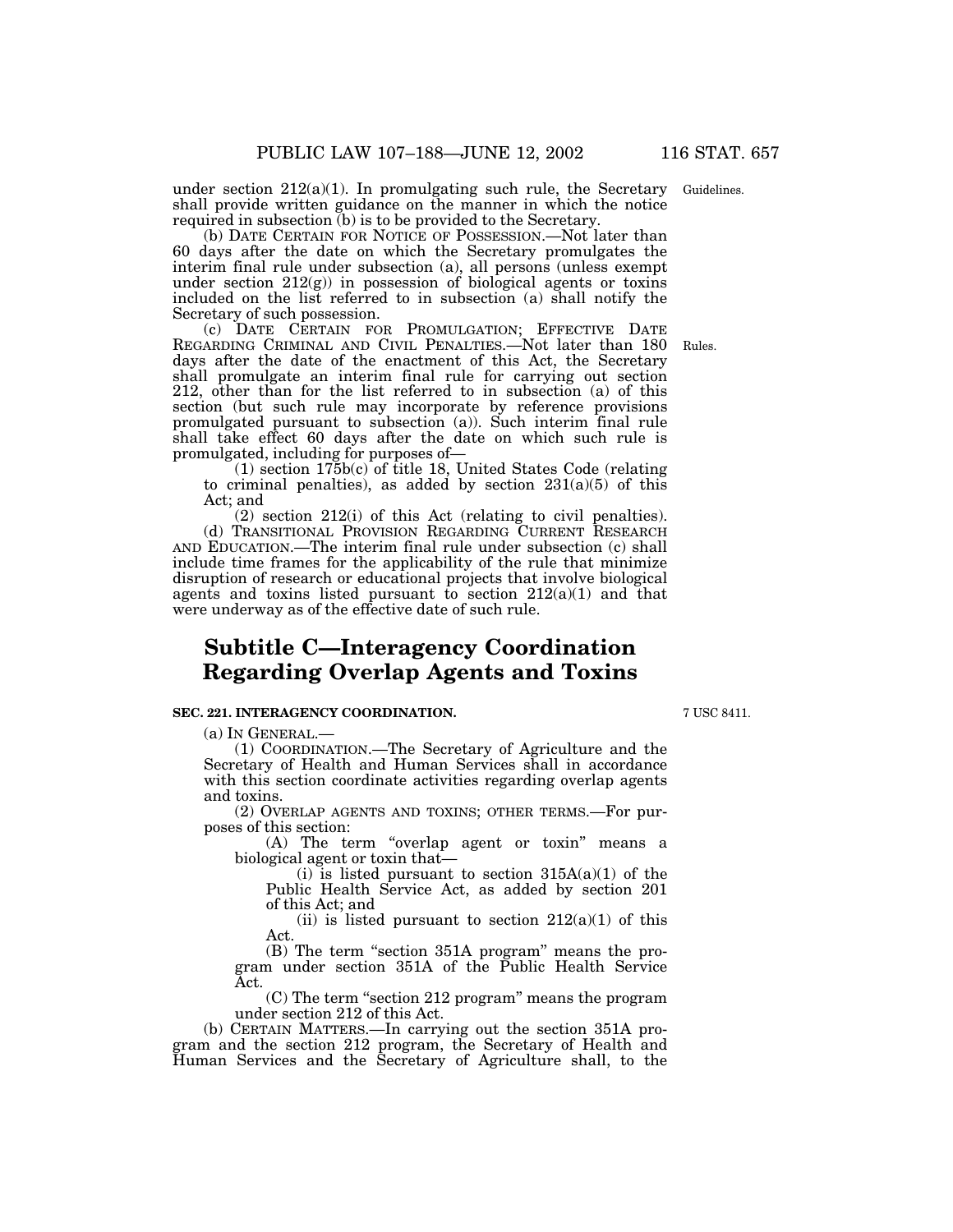greatest extent practicable, coordinate activities to achieve the following purposes:

 $(1)$  To minimize any conflicts between the regulations issued under, and activities carried out under, such programs.

(2) To minimize the administrative burden on persons subject to regulation under both of such programs.

(3) To ensure the appropriate availability of biological agents and toxins for legitimate biomedical, agricultural or veterinary research, education, or other such purposes.

(4) To ensure that registration information for overlap agents and toxins under the section 351A and section 212 programs is contained in both the national database under the section 351A program and the national database under the section 212 program.

(c) MEMORANDUM OF UNDERSTANDING.—

(1) IN GENERAL.—Promptly after the date of the enactment of this Act, the Secretary of Agriculture and the Secretary of Health and Human Services shall enter into a memorandum of understanding regarding overlap agents and toxins that is in accordance with paragraphs  $(2)$  through  $(4)$  and contains such additional provisions as the Secretary of Agriculture and the Secretary of Health and Human Services determine to be appropriate.

(2) SINGLE REGISTRATION SYSTEM REGARDING REGISTERED PERSONS.—The memorandum of understanding under paragraph (1) shall provide for the development and implementation of a single system of registration for persons who possess, use, or transfer overlap agents or toxins and are required to register under both the section 351A program and the section 212 program. For purposes of such system, the memorandum shall provide for the development and implementation of the following:

(A) A single registration form through which the person submitting the form provides all information that is required for registration under the section 351A program and all information that is required for registration under the section 212 program.

(B) A procedure through which a person may choose to submit the single registration form to the agency administering the section 351A program (in the manner provided under such program), or to the agency administering the section 212 program (in the manner provided under such program).

(C) A procedure through which a copy of a single registration form received pursuant to subparagraph (B) by the agency administering one of such programs is promptly provided to the agency administering the other program.

 $(D)$  A procedure through which the agency receiving the single registration form under one of such programs obtains the concurrence of the agency administering the other program that the requirements for registration under the other program have been met.

(E) A procedure through which—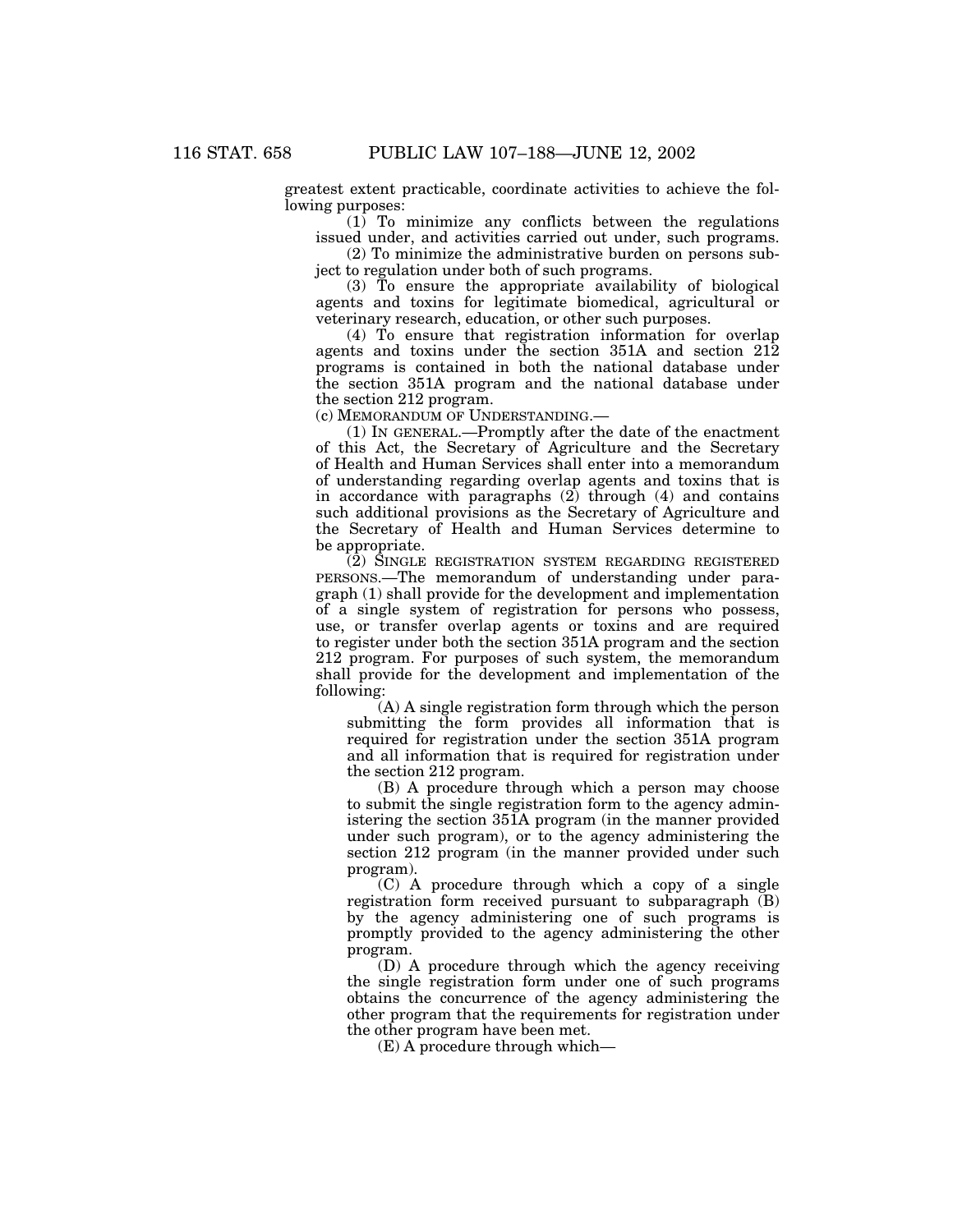(i) the agency receiving the single registration form under one of such programs informs the agency administering the other program whether the receiving agency has denied the registration; and

(ii) each of such agencies ensures that registrations are entered into the national database of registered persons that is maintained by each such agency.

(3) PROCESS OF IDENTIFICATION.—With respect to the process of identification under the section 351A program and the section 212 program for names and other identifying information submitted to the Attorney General (relating to certain categories of individuals and entities), the memorandum of understanding under paragraph (1) shall provide for the development and implementation of the following:

(A) A procedure through which a person who is required to submit information pursuant to such process makes (in addition to the submission to the Attorney General) a submission, at the option of the person, to either the agency administering the section 351A program or the agency administering the section 212 program, but not both, which submission satisfies the requirement of submission for both of such programs.

(B) A procedure for the sharing by both of such agencies of information received from the Attorney General by one of such agencies pursuant to the submission under subparagraph (A).

(C) A procedure through which the agencies administering such programs concur in determinations that access to overlap agents and toxins will be granted.

(4) COORDINATION OF INSPECTIONS AND ENFORCEMENT.— The memorandum of understanding under paragraph (1) shall provide for the development and implementation of procedures under which Federal personnel under the section 351A program and the section 212 program may share responsibilities for inspections and enforcement activities under such programs regarding overlap agents and toxins. Activities carried out under such procedures by one of such programs on behalf of the other may be carried out with or without reimbursement by the agency that administers the other program.

(5) DATE CERTAIN FOR IMPLEMENTATION.—The memorandum of understanding under paragraph (1) shall be implemented not later than 180 days after the date of the enactment of this Act. Until the single system of registration under paragraph (2) is implemented, persons who possess, use, or transfer overlap agents or toxins shall register under both the section 351A program and the section 212 program.

Deadline.

Deadline.

(d) JOINT REGULATIONS.—Not later than 18 months after the date on which the single system of registration under subsection  $(c)(2)$  is implemented, the Secretary of Health and Human Services and the Secretary of Agriculture shall jointly issue regulations for the possession, use, and transfer of overlap agents and toxins that meet the requirements of both the section 351A program and the section 212 program.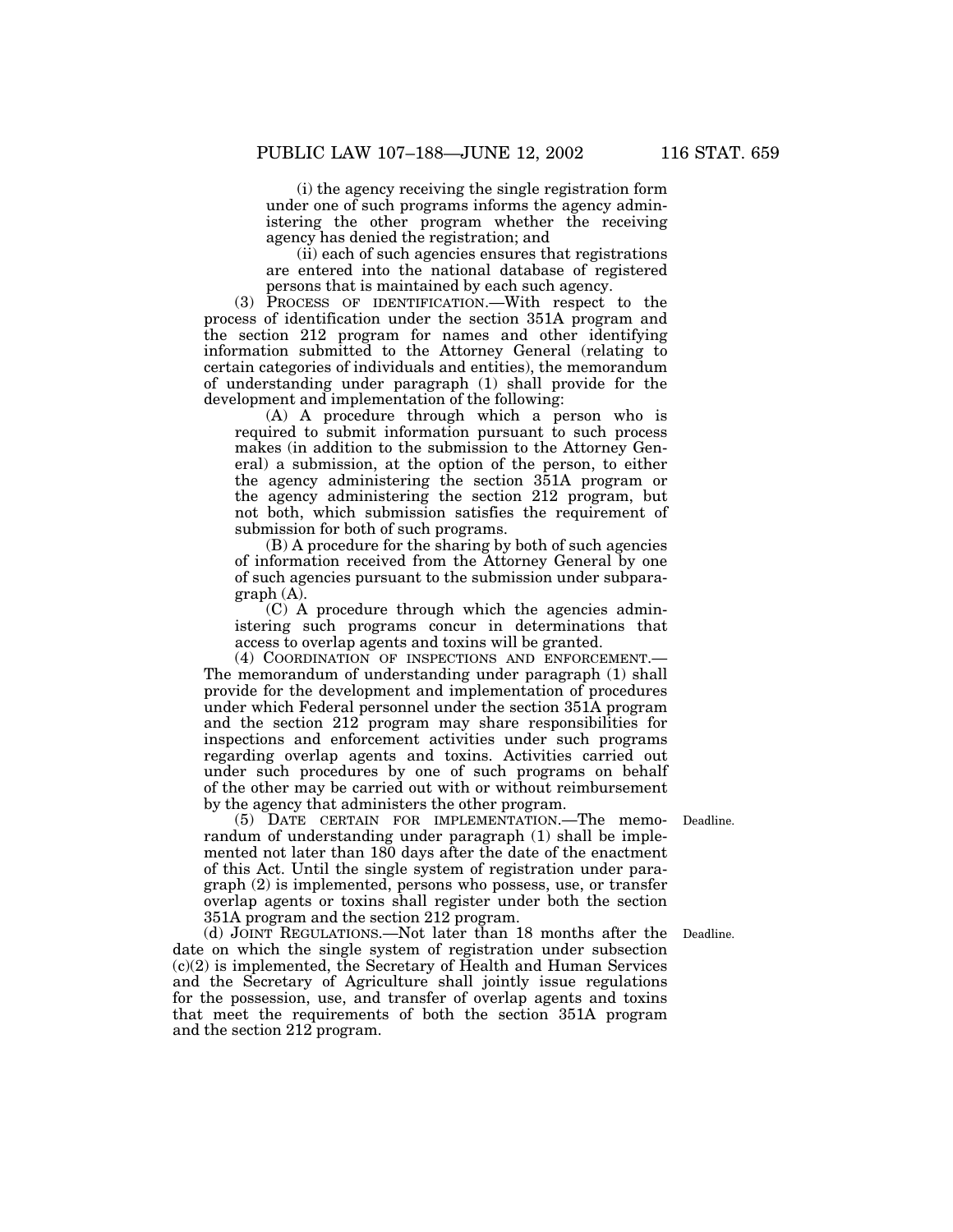# **Subtitle D—Criminal Penalties Regarding Certain Biological Agents and Toxins**

# **SEC. 231. CRIMINAL PENALTIES.**

(a) IN GENERAL.—Section 175b of title 18, United States Code, as added by section 817 of Public Law 107–56, is amended—

(1) by striking "(a)" and inserting " $(a)(1)$ ";

(2) by transferring subsection (c) from the current placement of the subsection and inserting the subsection before subsection (b);

 $(3)$  by striking "(c)" and inserting "(2);

(4) by redesignating subsection (b) as subsection (d); and (5) by inserting before subsection (d) (as so redesignated) the following subsections:

''(b) TRANSFER TO UNREGISTERED PERSON.—

"(1) SELECT AGENTS.-Whoever transfers a select agent to a person who the transferor knows or has reasonable cause to believe is not registered as required by regulations under subsection (b) or (c) of section 351A of the Public Health Service Act shall be fined under this title, or imprisoned for not more than 5 years, or both.

''(2) CERTAIN OTHER BIOLOGICAL AGENTS AND TOXINS.—Whoever transfers a biological agent or toxin listed pursuant to section 212(a)(1) of the Agricultural Bioterrorism Protection Act of 2002 to a person who the transferor knows or has reasonable cause to believe is not registered as required by regulations under subsection (b) or (c) of section 212 of such Act shall be fined under this title, or imprisoned for not more than 5 years, or both.

''(c) UNREGISTERED FOR POSSESSION.—

"(1) SELECT AGENTS. - Whoever knowingly possesses a biological agent or toxin where such agent or toxin is a select agent for which such person has not obtained a registration required by regulations under section 351A(c) of the Public Health Service Act shall be fined under this title, or imprisoned for not more than 5 years, or both.

''(2) CERTAIN OTHER BIOLOGICAL AGENTS AND TOXINS.—Whoever knowingly possesses a biological agent or toxin where such agent or toxin is a biological agent or toxin listed pursuant to section 212(a)(1) of the Agricultural Bioterrorism Protection Act of 2002 for which such person has not obtained a registration required by regulations under section 212(c) of such Act shall be fined under this title, or imprisoned for not more than 5 years, or both.''.

(b) CONFORMING AMENDMENTS.—Chapter 10 of title 18, United States Code, is amended—

(1) in section 175b (as added by section 817 of Public Law 107–56 and amended by subsection (a) of this section)—

(A) in subsection  $(d)(1)$ , by striking "The term" and all that follows through ''does not include'' and inserting the following: ''The term 'select agent' means a biological agent or toxin to which subsection (a) applies. Such term (including for purposes of subsection (a)) does not include''; and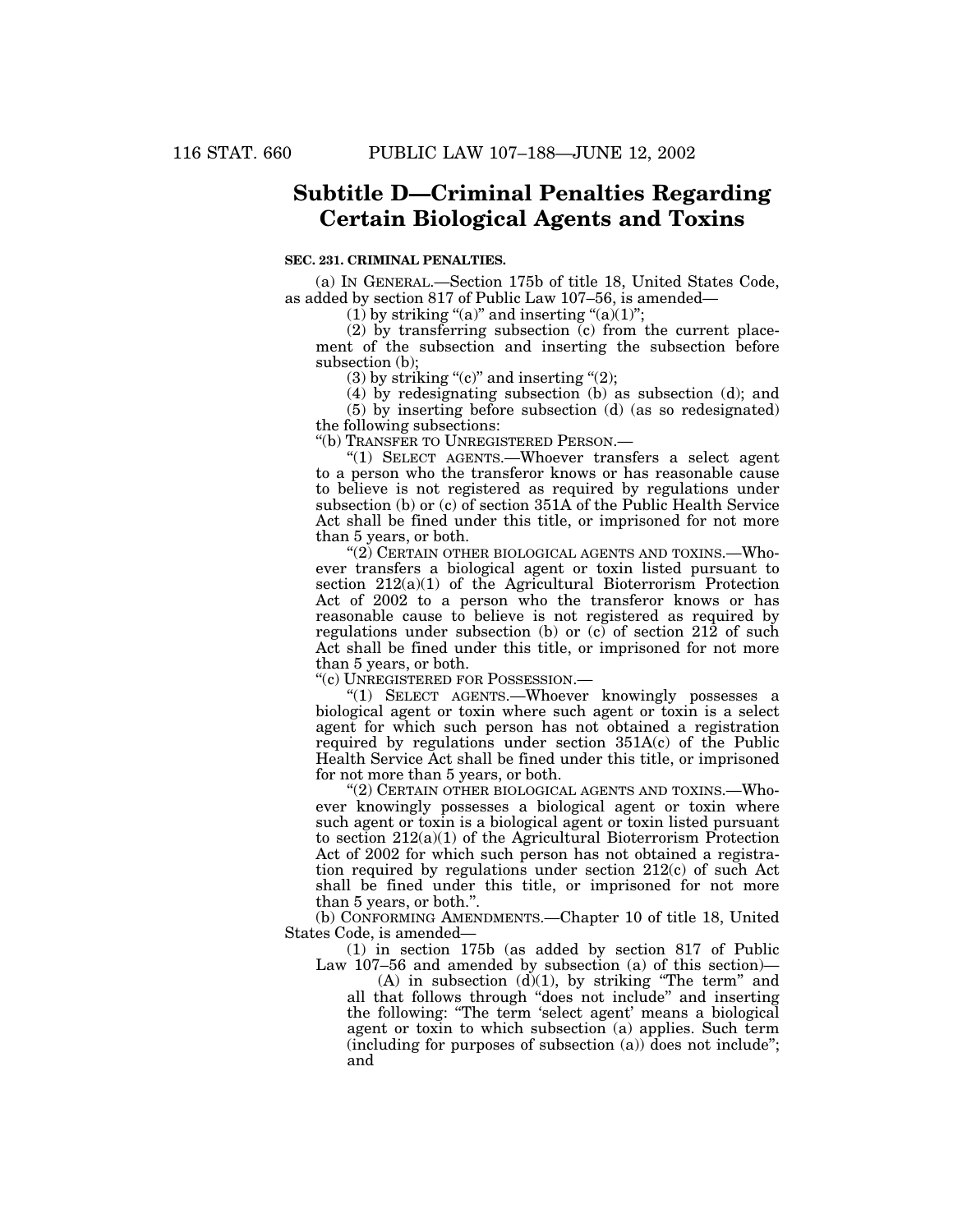(B) in the heading for the section, by striking ''**Possession by restricted persons**'' and inserting ''**Select agents; certain other agents**''; and

 $(2)$  in the chapter analysis, in the item relating to section 175b, by striking "Possession by restricted persons." and inserting "Select agents; certain other agents.'

(c) TECHNICAL CORRECTIONS.—Chapter 10 of title 18, United States Code, as amended by section 817 of Public Law 107–56 and subsections (a) and (b) of this section, is amended—

(1) in section 175(c), by striking ''protective'' and all that follows and inserting ''protective, bona fide research, or other peaceful purposes.'';

(2) in section 175b—

 $(A)$  in subsection  $(a)(1)$ , by striking "described in subsection (b)" and all that follows and inserting the following: ''shall ship or transport in or affecting interstate or foreign commerce, or possess in or affecting interstate or foreign commerce, any biological agent or toxin, or receive any biological agent or toxin that has been shipped or transported in interstate or foreign commerce, if the biological agent or toxin is listed as a select agent in Appendix A of part 72 of title 42, Code of Federal Regulations, pursuant to section 351A of the Public Health Service Act, and is not exempted under subsection (h) of section 72.6, or Appendix A of part 72, of title 42, Code of Federal Regulations.''; and

(B) in subsection (d)(3), by striking "section  $1010(a)(3)$ " and inserting "section  $101(a)(3)$ ";

(3) in section  $176(a)(1)(A)$ , by striking "exists by reason of'' and inserting ''pertains to''; and

(4) in section 178—

(A) in paragraph (1), by striking ''means any microorganism'' and all that follows through ''product, capable of" and inserting the following: "means any microorganism (including, but not limited to, bacteria, viruses, fungi, rickettsiae or protozoa), or infectious substance, or any naturally occurring, bioengineered or synthesized component of any such microorganism or infectious substance, capable of'';

(B) in paragraph (2), by striking ''means the toxic'' and all that follows through ''including—'' and inserting the following: "means the toxic material or product of plants, animals, microorganisms (including, but not limited to, bacteria, viruses, fungi, rickettsiae or protozoa), or infectious substances, or a recombinant or synthesized molecule, whatever their origin and method of production, and includes—''; and

(C) in paragraph (4), by striking ''recombinant molecule,'' and all that follows through ''biotechnology,'' and inserting "recombinant or synthesized molecule,".

(d) ADDITIONAL TECHNICAL CORRECTION.—Section 2332a of title 18, United States Code, is amended—

(1) in subsection (a), in the matter preceding paragraph (1), by striking ''section 229F)'' and all that follows through ''section 178)—'' and inserting ''section 229F)—''; and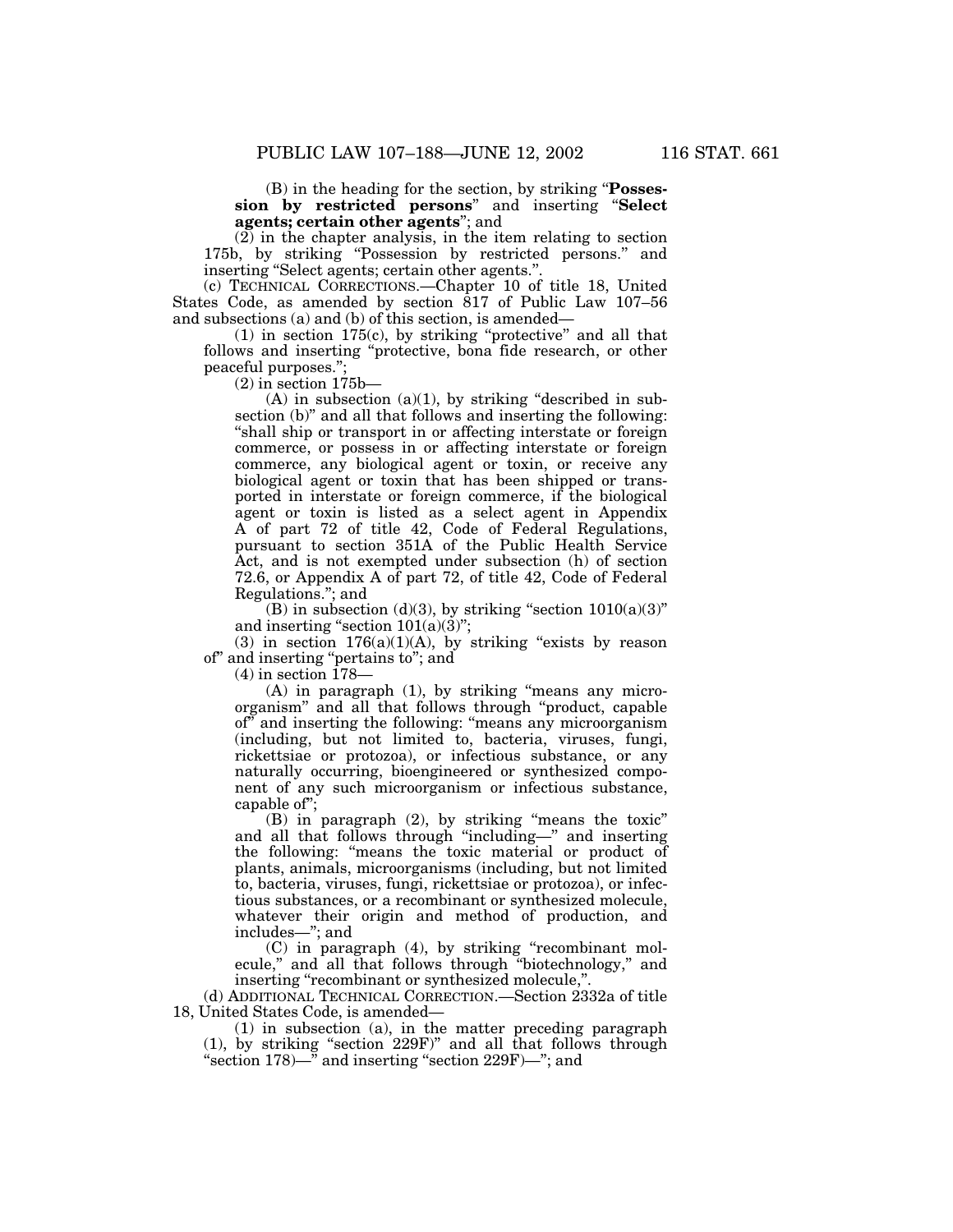(2) in subsection (c)(2)(C), by striking "a disease organism" and inserting "a biological agent, toxin, or vector (as those terms are defined in section 178 of this title)''.

# **TITLE III—PROTECTING SAFETY AND SECURITY OF FOOD AND DRUG SUPPLY**

# **Subtitle A—Protection of Food Supply**

21 USC 341 note.

# **SEC. 301. FOOD SAFETY AND SECURITY STRATEGY.**

(a) IN GENERAL.—The President's Council on Food Safety (as established by Executive Order No. 13100) shall, in consultation with the Secretary of Transportation, the Secretary of the Treasury, other relevant Federal agencies, the food industry, consumer and producer groups, scientific organizations, and the States, develop a crisis communications and education strategy with respect to bioterrorist threats to the food supply. Such strategy shall address threat assessments; technologies and procedures for securing food processing and manufacturing facilities and modes of transportation; response and notification procedures; and risk communications to the public.

(b) AUTHORIZATION OF APPROPRIATIONS.—For the purpose of implementing the strategy developed under subsection (a), there are authorized to be appropriated \$750,000 for fiscal year 2002, and such sums as may be necessary for each subsequent fiscal year.

#### **SEC. 302. PROTECTION AGAINST ADULTERATION OF FOOD.**

(a) INCREASING INSPECTIONS FOR DETECTION OF ADULTERATION OF FOOD.—Section 801 of the Federal Food, Drug, and Cosmetic Act (21 U.S.C. 381) is amended by adding at the end the following subsection:

" $(h)(1)$  The Secretary shall give high priority to increasing the number of inspections under this section for the purpose of enabling the Secretary to inspect food offered for import at ports of entry into the United States, with the greatest priority given to inspections to detect the intentional adulteration of food.''.

(b) IMPROVEMENTS TO INFORMATION MANAGEMENT SYSTEMS.— Section 801(h) of the Federal Food, Drug, and Cosmetic Act, as added by subsection (a) of this section, is amended by adding at the end the following paragraph:

"(2) The Secretary shall give high priority to making necessary improvements to the information management systems of the Food and Drug Administration that contain information related to foods imported or offered for import into the United States for purposes of improving the ability of the Secretary to allocate resources, detect the intentional adulteration of food, and facilitate the importation of food that is in compliance with this Act."

(c) LINKAGES WITH APPROPRIATE PUBLIC ENTITIES.—Section 801(h) of the Federal Food, Drug, and Cosmetic Act, as amended by subsection (b) of this section, is amended by adding at the end the following paragraph:

''(3) The Secretary shall improve linkages with other regulatory agencies of the Federal Government that share responsibility for food safety, and shall with respect to such safety improve linkages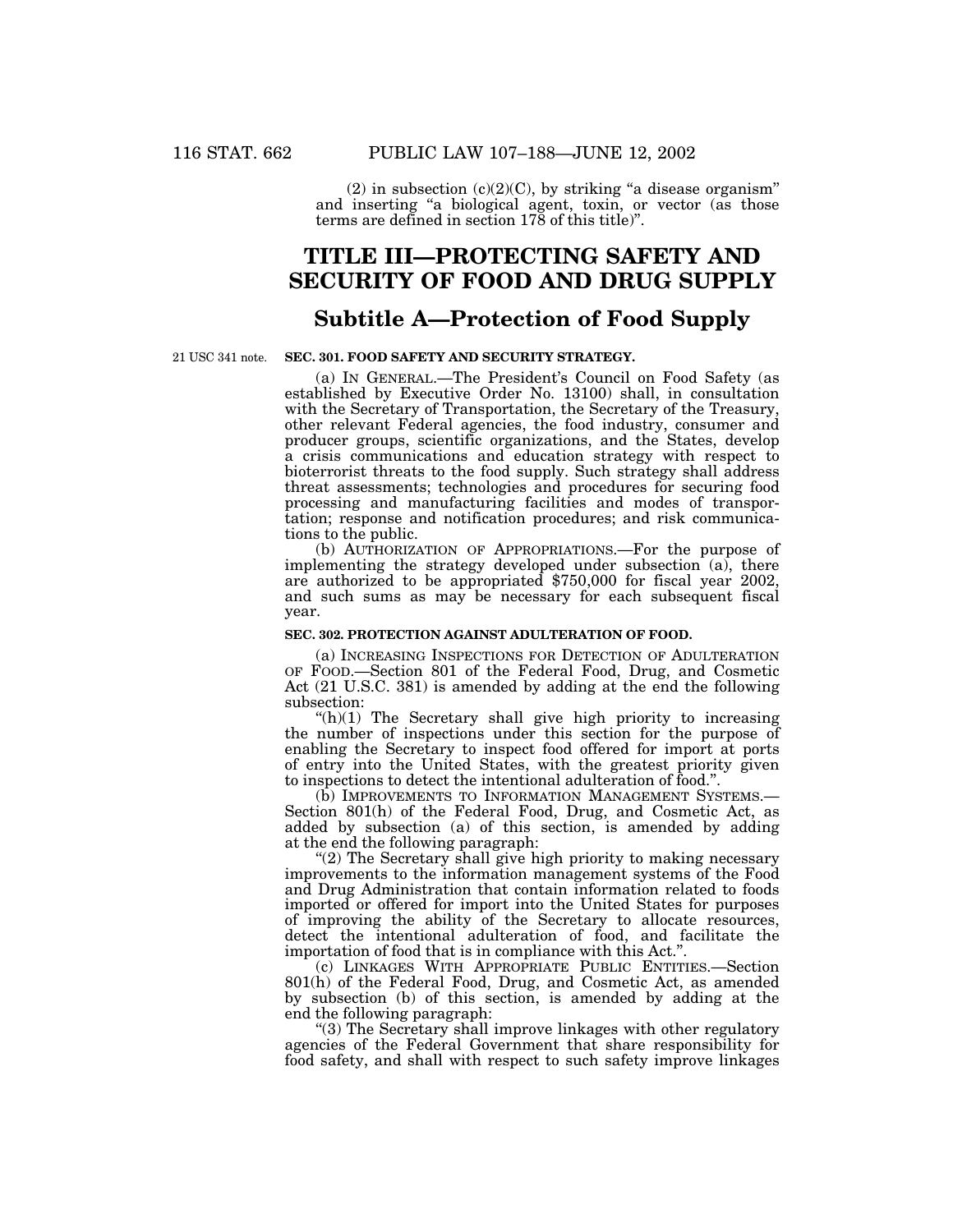with the States and Indian tribes (as defined in section 4(e) of the Indian Self-Determination and Education Assistance Act (25 U.S.C. 450b(e))).".

(d) TESTING FOR RAPID DETECTION OF ADULTERATION OF FOOD.—Section 801 of the Federal Food, Drug, and Cosmetic Act, as amended by subsection (a) of this section, is amended by adding

" $(i)(1)$  For use in inspections of food under this section, the Secretary shall provide for research on the development of tests and sampling methodologies and sampling methodologies—<br>"(A) whose purpose is to test food in order to rapidly

detect the adulteration of the food, with the greatest priority given to detect the intentional adulteration of food; and ''(B) whose results offer significant improvements over the

available technology in terms of accuracy, timing, or costs.

" $(2)$  In providing for research under paragraph  $(1)$ , the Secretary shall give priority to conducting research on the development of tests that are suitable for inspections of food at ports of entry into the United States.

into the United States. ''(3) In providing for research under paragraph (1), the Secretary shall as appropriate coordinate with the Director of the Centers for Disease Control and Prevention, the Director of the National Institutes of Health, the Administrator of the Environmental Protec-

 $\left(4\right)$  The Secretary shall annually submit to the Committee. on Energy and Commerce of the House of Representatives, and the Committee on Health, Education, Labor, and Pensions of the Senate, a report describing the progress made in research under paragraph (1), including progress regarding paragraph (2).''.

(e) ASSESSMENT OF THREAT OF INTENTIONAL ADULTERATION OF FOOD.—The Secretary of Health and Human Services, acting through the Commissioner of Food and Drugs, shall ensure that, not later than six months after the date of the enactment of this Act— Deadline.

(1) the assessment that (as of such date of enactment) is being conducted on the threat of the intentional adulteration of food is completed; and

(2) a report describing the findings of the assessment is Reports. submitted to the Committee on Energy and Commerce of the House of Representatives and to the Committee on Health, Education, Labor, and Pensions of the Senate.

(f) AUTHORIZATION OF APPROPRIATIONS.—For the purpose of carrying out this section and the amendments made by this section, there are authorized to be appropriated \$100,000,000 for fiscal year 2002, and such sums as may be necessary for each of the fiscal years 2003 through 2006, in addition to other authorizations of appropriations that are available for such purpose.

#### **SEC. 303. ADMINISTRATIVE DETENTION.**

(a) EXPANDED AUTHORITY.—Section 304 of the Federal Food, Drug, and Cosmetic Act (21 U.S.C. 334) is amended by adding at the end the following subsection:

''(h) ADMINISTRATIVE DETENTION OF FOODS.—

''(1) DETENTION AUTHORITY.—

''(A) IN GENERAL.—An officer or qualified employee of the Food and Drug Administration may order the detention, in accordance with this subsection, of any article of food

Reports.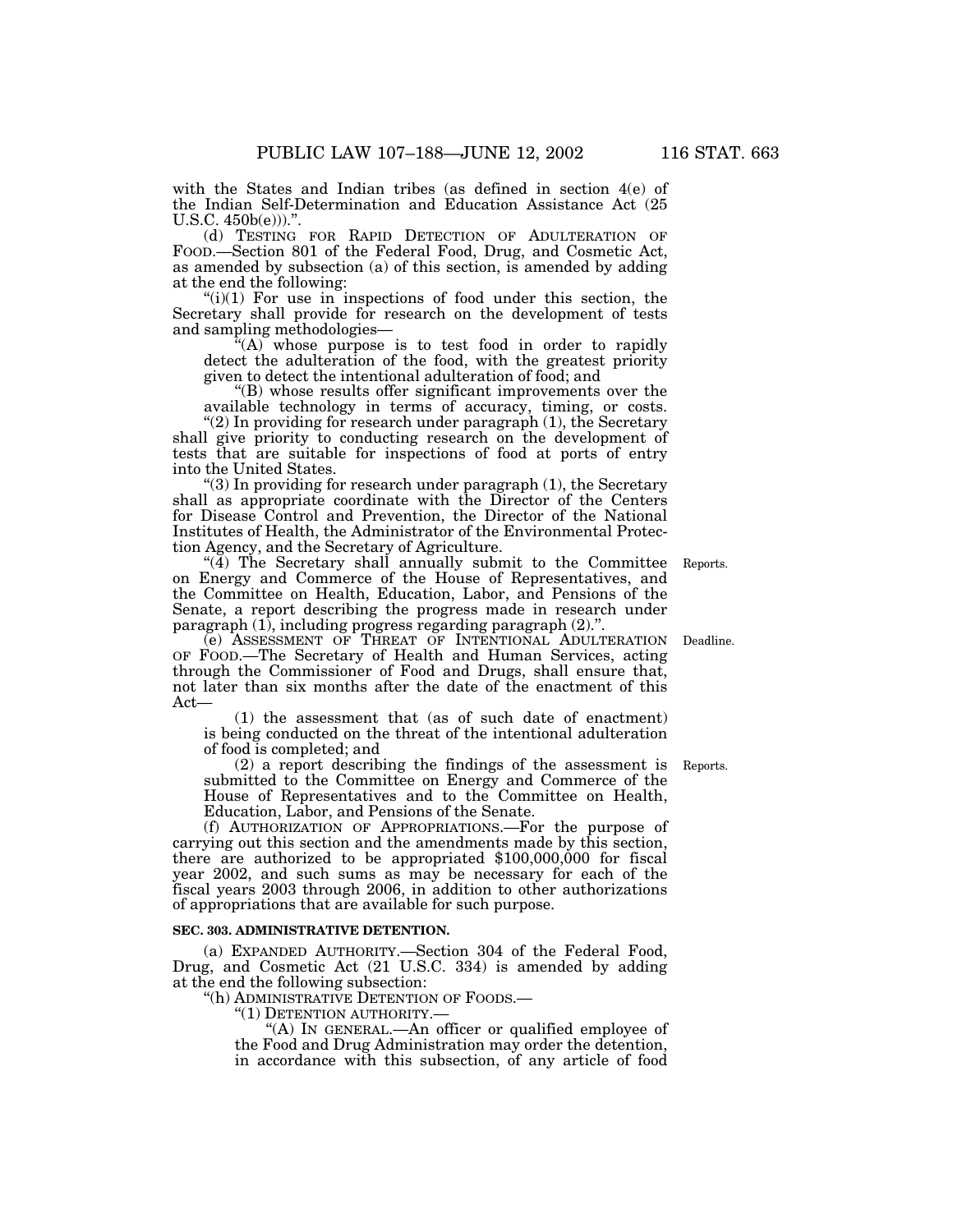that is found during an inspection, examination, or investigation under this Act conducted by such officer or qualified employee, if the officer or qualified employee has credible evidence or information indicating that such article presents a threat of serious adverse health consequences or death to humans or animals.

''(B) SECRETARY'S APPROVAL.—An article of food may be ordered detained under subparagraph (A) only if the Secretary or an official designated by the Secretary approves the order. An official may not be so designated unless the official is the director of the district under this Act in which the article involved is located, or is an official senior to such director.

"(2) PERIOD OF DETENTION.—An article of food may be detained under paragraph (1) for a reasonable period, not to exceed 20 days, unless a greater period, not to exceed 30 days, is necessary, to enable the Secretary to institute an action under subsection (a) or section 302. The Secretary shall by regulation provide for procedures for instituting such action on an expedited basis with respect to perishable foods. ''(3) SECURITY OF DETAINED ARTICLE.—An order under para-

graph (1) with respect to an article of food may require that such article be labeled or marked as detained, and shall require that the article be removed to a secure facility, as appropriate. An article subject to such an order shall not be transferred by any person from the place at which the article is ordered detained, or from the place to which the article is so removed, as the case may be, until released by the Secretary or until the expiration of the detention period applicable under such order, whichever occurs first. This subsection may not be construed as authorizing the delivery of the article pursuant to the execution of a bond while the article is subject to the order, and section 801(b) does not authorize the delivery of the article pursuant to the execution of a bond while the article

 $\cdot$  (4) APPEAL OF DETENTION ORDER.—

''(A) IN GENERAL.—With respect to an article of food ordered detained under paragraph (1), any person who would be entitled to be a claimant for such article if the article were seized under subsection (a) may appeal the order to the Secretary. Within five days after such an appeal is filed, the Secretary, after providing opportunity for an informal hearing, shall confirm or terminate the order involved, and such confirmation by the Secretary shall be considered a final agency action for purposes of section 702 of title 5, United States Code. If during such five-day period the Secretary fails to provide such an opportunity, or to confirm or terminate such order, the order is deemed to be terminated.

''(B) EFFECT OF INSTITUTING COURT ACTION.—The process under subparagraph (A) for the appeal of an order under paragraph (1) terminates if the Secretary institutes an action under subsection (a) or section 302 regarding the article of food involved.''.

(b) PROHIBITED ACT.—Section 301 of the Federal Food, Drug, and Cosmetic Act (21 U.S.C. 331) is amended by adding at the end the following:

Regulation.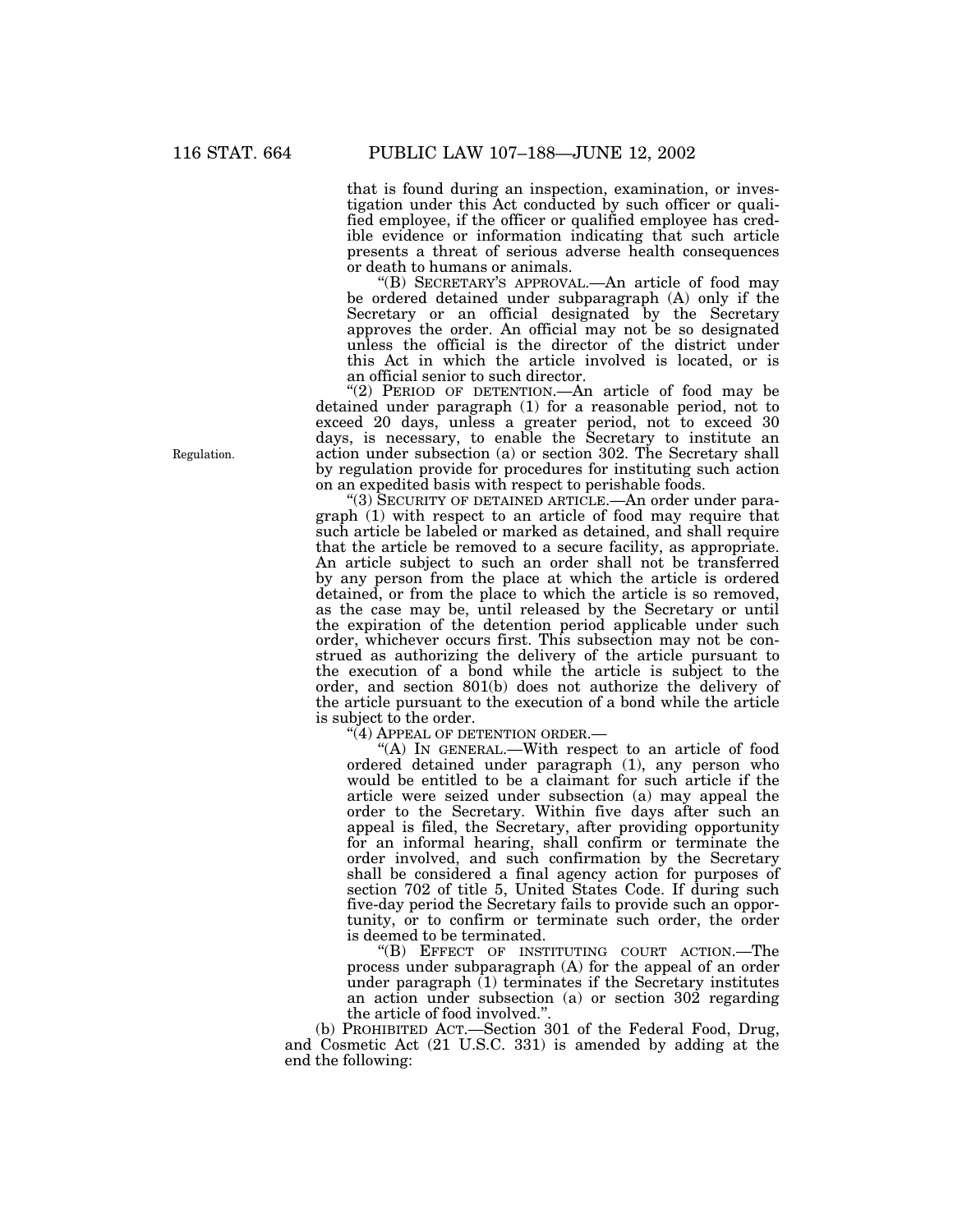''(bb) The transfer of an article of food in violation of an order under section 304(h), or the removal or alteration of any mark or label required by the order to identify the article as detained.".

(c) TEMPORARY HOLDS AT PORTS OF ENTRY.—Section 801 of the Federal Food, Drug, and Cosmetic Act, as amended by section 302(d) of this Act, is amended by adding at the end the following:

" $(j)(1)$  If an officer or qualified employee of the Food and Drug Administration has credible evidence or information indicating that an article of food presents a threat of serious adverse health consequences or death to humans or animals, and such officer or qualified employee is unable to inspect, examine, or investigate such article upon the article being offered for import at a port of entry into the United States, the officer or qualified employee shall request the Secretary of Treasury to hold the food at the port of entry for a reasonable period of time, not to exceed 24 hours, for the purpose of enabling the Secretary to inspect, examine,

or investigate the article as appropriate. ''(2) The Secretary shall request the Secretary of Treasury to remove an article held pursuant to paragraph (1) to a secure facility, as appropriate. During the period of time that such article is so held, the article shall not be transferred by any person from the port of entry into the United States for the article, or from the secure facility to which the article has been removed, as the case may be. Subsection (b) does not authorize the delivery of the article pursuant to the execution of a bond while the article

is so held. ''(3) An officer or qualified employee of the Food and Drug Administration may make a request under paragraph (1) only if the Secretary or an official designated by the Secretary approves the request. An official may not be so designated unless the official is the director of the district under this Act in which the article involved is located, or is an official senior to such director.

" $(4)$  With respect to an article of food for which a request under paragraph (1) is made, the Secretary, promptly after the request is made, shall notify the State in which the port of entry involved is located that the request has been made, and as applicable, that such article is being held under this subsection.''.

#### **SEC. 304. DEBARMENT FOR REPEATED OR SERIOUS FOOD IMPORT VIOLATIONS.**

(a) DEBARMENT AUTHORITY.—

(1) PERMISSIVE DEBARMENT.—Section 306(b)(1) of the Federal Food, Drug, and Cosmetic Act (21 U.S.C. 335a(b)(1)) is amended—

 $(A)$  in subparagraph  $(A)$ , by striking "or" after the comma at the end;

(B) in subparagraph (B), by striking the period at the end and inserting ", or"; and

(C) by adding at the end the following subparagraph: ''(C) a person from importing an article of food or

offering such an article for import into the United States.''. (2) AMENDMENT REGARDING DEBARMENT GROUNDS.—Section 306(b)) of the Federal Food, Drug, and Cosmetic Act (21 U.S.C. 335a(b)) is amended—

(A) in paragraph (2), in the matter preceding subparagraph (A), by inserting "subparagraph (A) or (B) of" before  $\sum_{i=1}^{n}$ 

21 USC 381.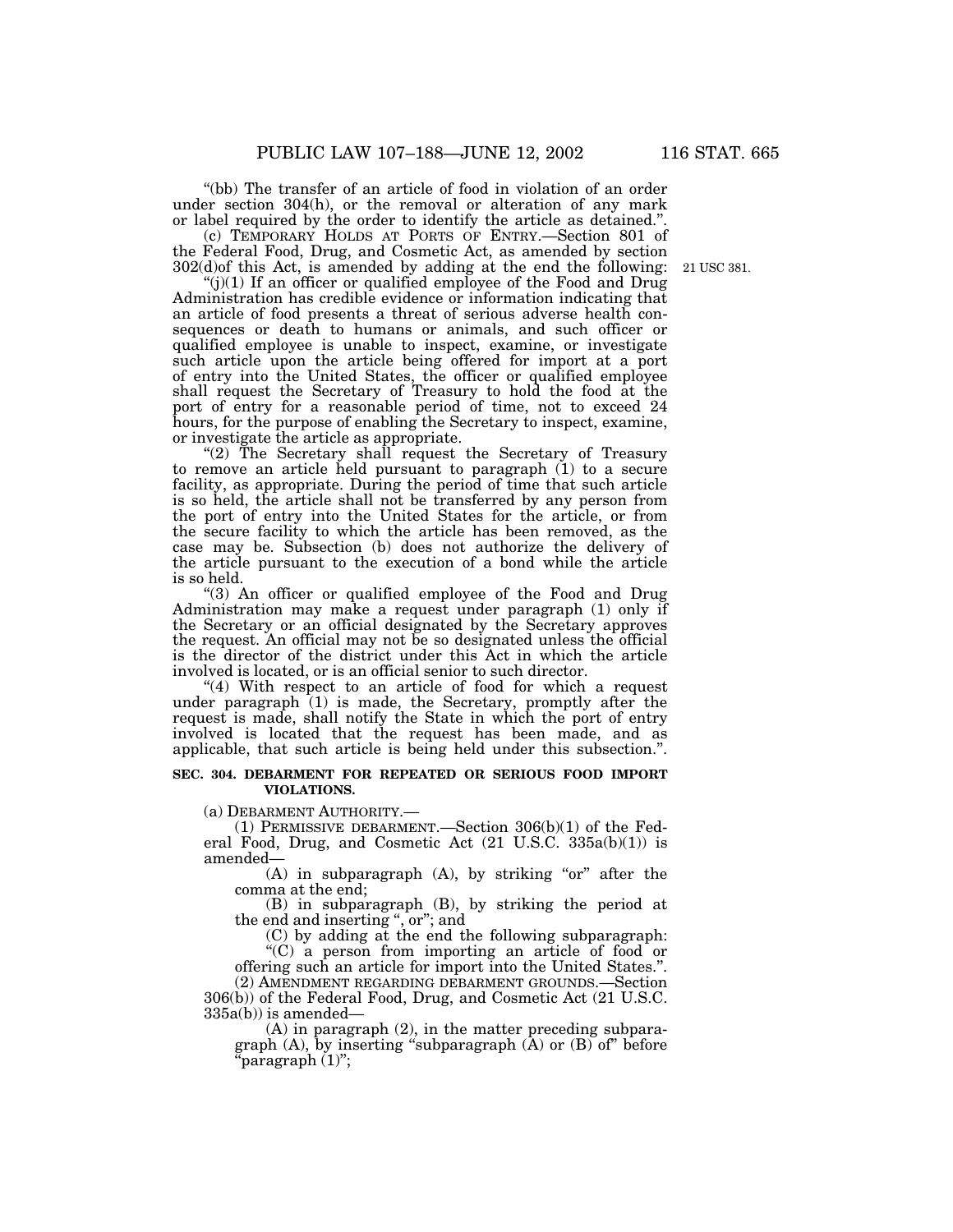(B) by redesignating paragraph (3) as paragraph (4); and

(C) by inserting after paragraph (2) the following paragraph:

"(3) PERSONS SUBJECT TO PERMISSIVE DEBARMENT; FOOD IMPORTATION.—A person is subject to debarment under para $graph (1)(C)$  if-

"(A) the person has been convicted of a felony for conduct relating to the importation into the United States of any food; or

''(B) the person has engaged in a pattern of importing or offering for import adulterated food that presents a threat of serious adverse health consequences or death to humans or animals.''.

(b) CONFORMING AMENDMENTS.—Section 306 of the Federal Food, Drug, and Cosmetic Act (21 U.S.C. 335a) is amended—

(1) in subsection (a), in the heading for the subsection, by striking ''MANDATORY DEBARMENT.—'' and inserting ''MANDATORY DEBARMENT; CERTAIN DRUG APPLICATIONS.—'';

 $(2)$  in subsection  $(b)$ –

(A) in the heading for the subsection, by striking ''PERMISSIVE DEBARMENT.—'' and inserting ''PERMISSIVE DEBARMENT; CERTAIN DRUG APPLICATIONS; FOOD IMPORTS.—''; and

(B) in paragraph (2), in the heading for the paragraph, by striking ''PERMISSIVE DEBARMENT.—'' and inserting ''PERMISSIVE DEBARMENT; CERTAIN DRUG APPLICATIONS.— '';

(3) in subsection  $(c)(2)(A)(iii)$ , by striking "subsection  $(b)(2)$ " and inserting "paragraph  $(2)$  or  $(3)$  of subsection  $(b)$ ";

 $(4)$  in subsection  $(d)(3)$ —

(A) in subparagraph  $(A)(i)$ , by striking "or  $(b)(2)(A)$ " and inserting " or paragraph  $(2)(A)$  or  $(3)$  of subsection  $(b)$ ";

(B) in subparagraph (A)(ii)(II), by inserting ''in applicable cases," before "sufficient audits";

(C) in subparagraph (B), in each of clauses (i) and (ii), by inserting "or subsection  $(b)(3)$ " after "subsection  $(b)(2)(B)$ "; and

(D) in subparagraph (B)(ii), by inserting before the period the following: ''or the food importation process, as the case may be''.

(c) EFFECTIVE DATES.—Section  $306(1)(2)$  of the Federal Food, Drug, and Cosmetic Act  $(21 \text{ U.S.C. } 335a(l)(2))$  is amended—

(1) in the first sentence—

(A) by striking "and" after "subsection  $(b)(2)$ ,"; and (B) by inserting ", and subsection  $(b)(3)(A)$ " after "subsection  $(b)(2)(B)$ "; and

(2) in the second sentence, by inserting '', subsection  $(b)(3)(B)$ ," after "subsection  $(b)(2)(B)$ ".

(d) PROHIBITED ACT.—Section 301 of the Federal Food, Drug, and Cosmetic Act, as amended by section 303(b) of this Act, is amended by adding at the end the following:

"(cc) The importing or offering for import into the United States of an article of food by, with the assistance of, or at the direction of, a person debarred under section 306(b)(3).''.

21 USC 335a.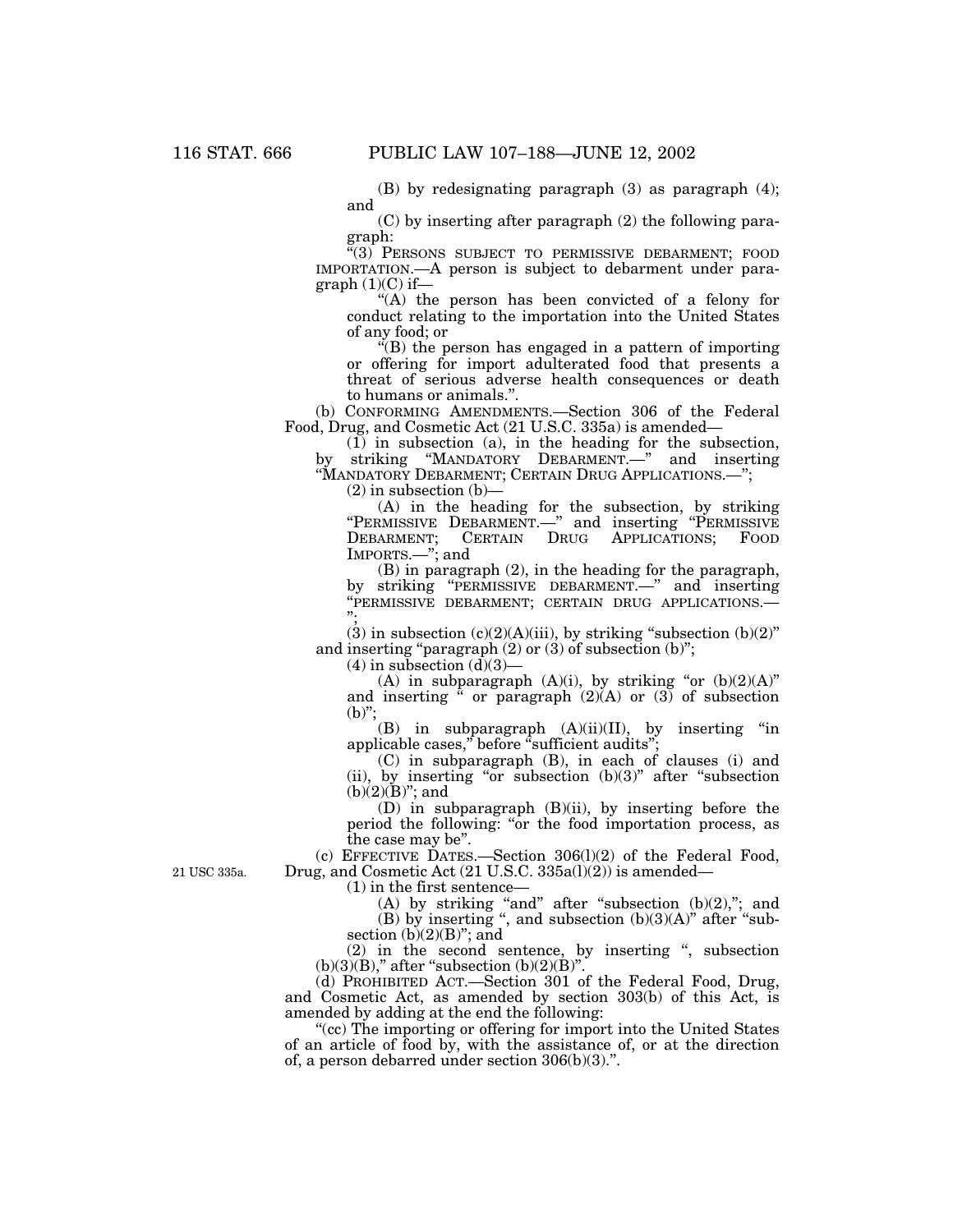(e) IMPORTATION BY DEBARRED PERSONS.—Section 801 of the Federal Food, Drug, and Cosmetic Act, as amended by section 303(c) of this Act, is amended by adding at the end the following subsection:<br>" $(k)(1)$  If an article of food is being imported or offered for

import into the United States, and the importer, owner, or consignee of the article is a person who has been debarred under section 306(b)(3), such article shall be held at the port of entry for the article, and may not be delivered to such person. Subsection (b) does not authorize the delivery of the article pursuant to the execution of a bond while the article is so held. The article shall be removed to a secure facility, as appropriate. During the period of time that such article is so held, the article shall not be transferred by any person from the port of entry into the United States for the article, or from the secure facility to which the article has been removed, as the case may be.

"(2) An article of food held under paragraph (1) may be delivered to a person who is not a debarred person under section 306(b)(3) if such person affirmatively establishes, at the expense of the person, that the article complies with the requirements of this Act, as determined by the Secretary.''.

#### **SEC. 305. REGISTRATION OF FOOD FACILITIES.**

(a) IN GENERAL.—Chapter IV of the Federal Food, Drug, and Cosmetic Act (21 U.S.C. 341 et seq.) is amended by adding at the end the following:

### **''SEC. 415. REGISTRATION OF FOOD FACILITIES.**

''(a) REGISTRATION.— ''(1) IN GENERAL.—The Secretary shall by regulation require that any facility engaged in manufacturing, processing, packing, or holding food for consumption in the United States be registered—

"(A) for a domestic facility, the owner, operator, or agent in charge of the facility shall submit a registration

" $(B)$  for a foreign facility, the owner, operator, or agent in charge of the facility shall submit a registration to the Secretary and shall include with the registration the name of the United States agent for the facility.

''(2) REGISTRATION.—An entity (referred to in this section as the 'registrant') shall submit a registration under paragraph (1) to the Secretary containing information necessary to notify the Secretary of the name and address of each facility at which, and all trade names under which, the registrant conducts business and, when determined necessary by the Secretary through guidance, the general food category (as identified under section 170.3 of title 21, Code of Federal Regulations) of any food manufactured, processed, packed, or held at such facility. The registrant shall notify the Secretary in a timely manner of changes to such information.

''(3) PROCEDURE.—Upon receipt of a completed registration Notification. described in paragraph (1), the Secretary shall notify the registrant of the receipt of such registration and assign a registration number to each registered facility.

"(4) LIST.—The Secretary shall compile and maintain an Records. up-to-date list of facilities that are registered under this section. Such list and any registration documents submitted pursuant

Notification.

Regulations.

21 USC 350d.

21 USC 381.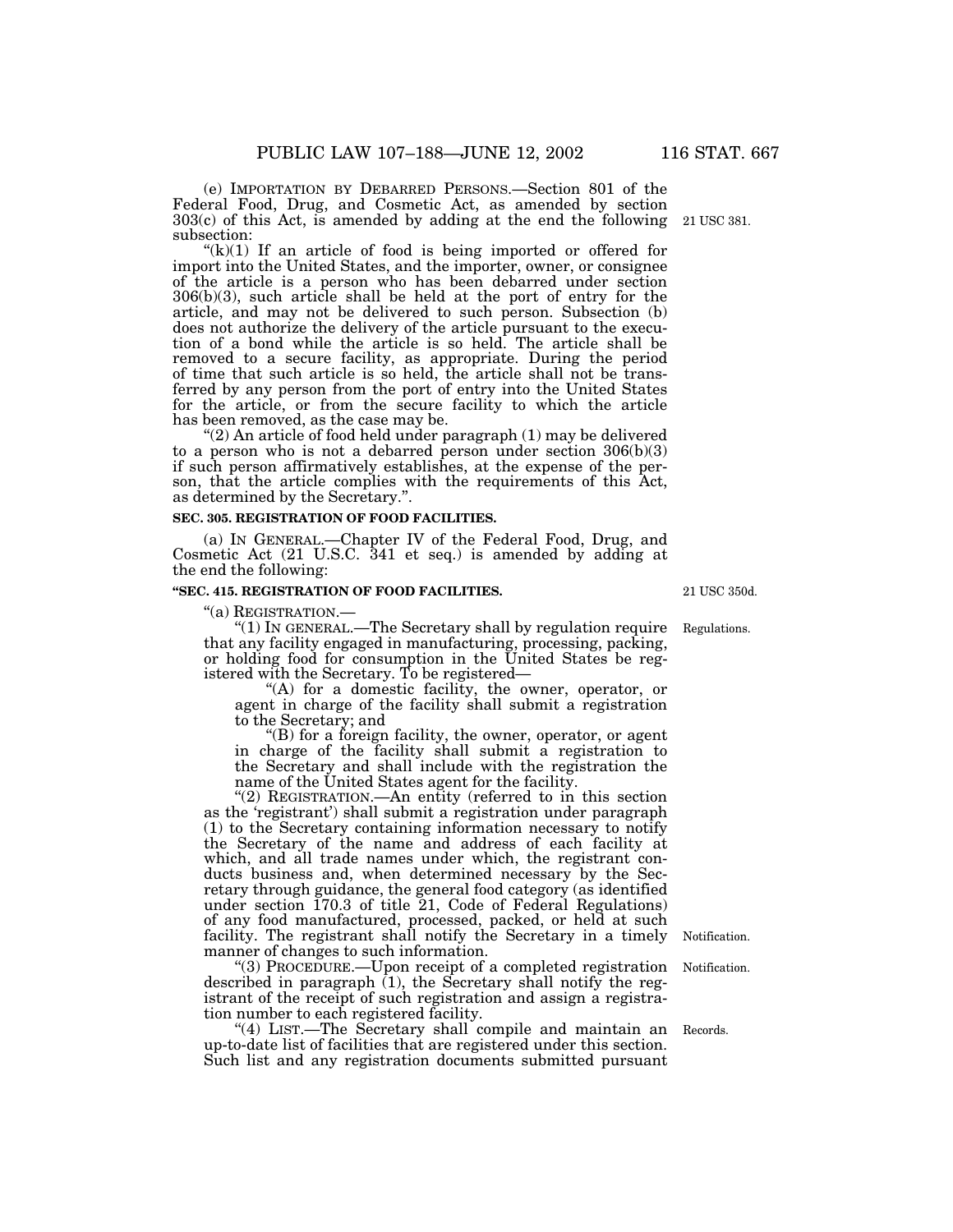to this subsection shall not be subject to disclosure under section 552 of title 5, United States Code. Information derived from such list or registration documents shall not be subject to disclosure under section 552 of title 5, United States Code, to the extent that it discloses the identity or location of a specific registered person.<br>"(b) FACILITY.—For purposes of this section:

"(1) The term 'facility' includes any factory, warehouse, or establishment (including a factory, warehouse, or establishment of an importer) that manufactures, processes, packs, or holds food. Such term does not include farms; restaurants; other retail food establishments; nonprofit food establishments in which food is prepared for or served directly to the consumer; or fishing vessels (except such vessels engaged in processing as defined in section 123.3(k) of title 21, Code of Federal Regula-

tions).<br>
"(2) The term 'domestic facility' means a facility located<br>
in any of the States or Territories.

 $i(3)(A)$  The term 'foreign facility' means a facility that manufacturers, processes, packs, or holds food, but only if food from such facility is exported to the United States without further processing or packaging outside the United States. ''(B) A food may not be considered to have undergone

further processing or packaging for purposes of subparagraph (A) solely on the basis that labeling was added or that any similar activity of a de minimis nature was carried out with respect to the food.

"(c) RULE OF CONSTRUCTION.—Nothing in this section shall be construed to authorize the Secretary to require an application, review, or licensing process.''.

(b) PROHIBITED ACTS.—Section 301 of the Federal Food, Drug, and Cosmetic Act (21 U.S.C. 331), as amended by section 304(d) of this Act, is amended by adding at the end the following:

"(dd) The failure to register in accordance with section 415.".

(c) IMPORTATION; FAILURE TO REGISTER.—Section 801 of the Federal Food, Drug, and Cosmetic Act, as amended by section 304(e) of this Act, is amended by adding at the end the following subsection:

 $f'(l)(1)$  If an article of food is being imported or offered for import into the United States, and such article is from a foreign facility for which a registration has not been submitted to the Secretary under section 415, such article shall be held at the port of entry for the article, and may not be delivered to the importer, owner, or consignee of the article, until the foreign facility is so registered. Subsection (b) does not authorize the delivery of the article pursuant to the execution of a bond while the article is so held. The article shall be removed to a secure facility, as appropriate. During the period of time that such article is so held, the article shall not be transferred by any person from the port of entry into the United States for the article, or from the secure facility to which the article has been removed, as the case may be.''.

(d) ELECTRONIC FILING.—For the purpose of reducing paperwork and reporting burdens, the Secretary of Health and Human Services may provide for, and encourage the use of, electronic methods of submitting to the Secretary registrations required pursuant to this section. In providing for the electronic submission of

21 USC 381.

21 USC 350d note.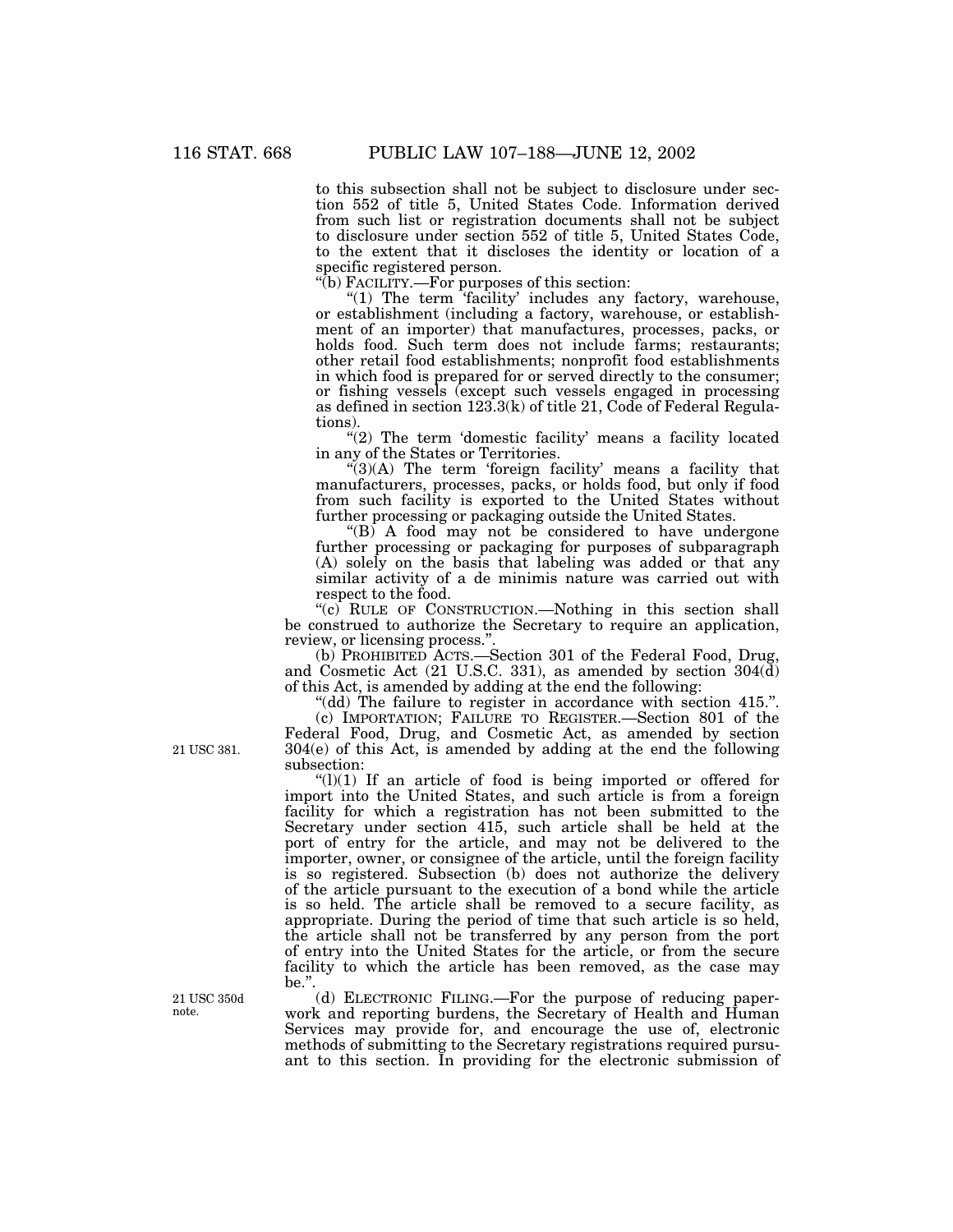such registrations, the Secretary shall ensure adequate authentication protocols are used to enable identification of the registrant and validation of the data as appropriate.

(e) RULEMAKING; EFFECTIVE DATE.—Not later than 18 months Deadline. after the date of the enactment of this Act, the Secretary of Health and Human Services shall promulgate proposed and final regulations for the requirement of registration under section 415 of the Federal Food, Drug, and Cosmetic Act (as added by subsection (a) of this section). Such requirement of registration takes effect— (1) upon the effective date of such final regulations; or

(2) upon the expiration of such 18-month period if the final regulations have not been made effective as of the expiration of such period, subject to compliance with the final regulations when the final regulations are made effective.

#### **SEC. 306. MAINTENANCE AND INSPECTION OF RECORDS FOR FOODS.**

(a) IN GENERAL.—Chapter IV of the Federal Food, Drug, and Cosmetic Act, as amended by section 305 of this Act, is amended by inserting before section 415 the following section:

# **''SEC. 414. MAINTENANCE AND INSPECTION OF RECORDS.**

''(a) RECORDS INSPECTION.—If the Secretary has a reasonable belief that an article of food is adulterated and presents a threat of serious adverse health consequences or death to humans or animals, each person (excluding farms and restaurants) who manufactures, processes, packs, distributes, receives, holds, or imports such article shall, at the request of an officer or employee duly designated by the Secretary, permit such officer or employee, upon presentation of appropriate credentials and a written notice to such person, at reasonable times and within reasonable limits and in a reasonable manner, to have access to and copy all records relating to such article that are needed to assist the Secretary in determining whether the food is adulterated and presents a threat of serious adverse health consequences or death to humans or animals. The requirement under the preceding sentence applies to all records relating to the manufacture, processing, packing, distribution, receipt, holding, or importation of such article maintained by or on behalf of such person in any format (including paper and electronic formats) and at any location.

"(b) REGULATIONS CONCERNING RECORDKEEPING.—The Secretary, in consultation and coordination, as appropriate, with other Federal departments and agencies with responsibilities for regulating food safety, may by regulation establish requirements regarding the establishment and maintenance, for not longer than two years, of records by persons (excluding farms and restaurants) who manufacture, process, pack, transport, distribute, receive, hold, or import food, which records are needed by the Secretary for inspection to allow the Secretary to identify the immediate previous sources and the immediate subsequent recipients of food, including its packaging, in order to address credible threats of serious adverse health consequences or death to humans or animals. The Secretary shall take into account the size of a business in promulgating regulations under this section.

''(c) PROTECTION OF SENSITIVE INFORMATION.—The Secretary shall take appropriate measures to ensure that there are in effect effective procedures to prevent the unauthorized disclosure of any trade secret or confidential information that is obtained by the Secretary pursuant to this section.

21 USC 350c.

Applicability.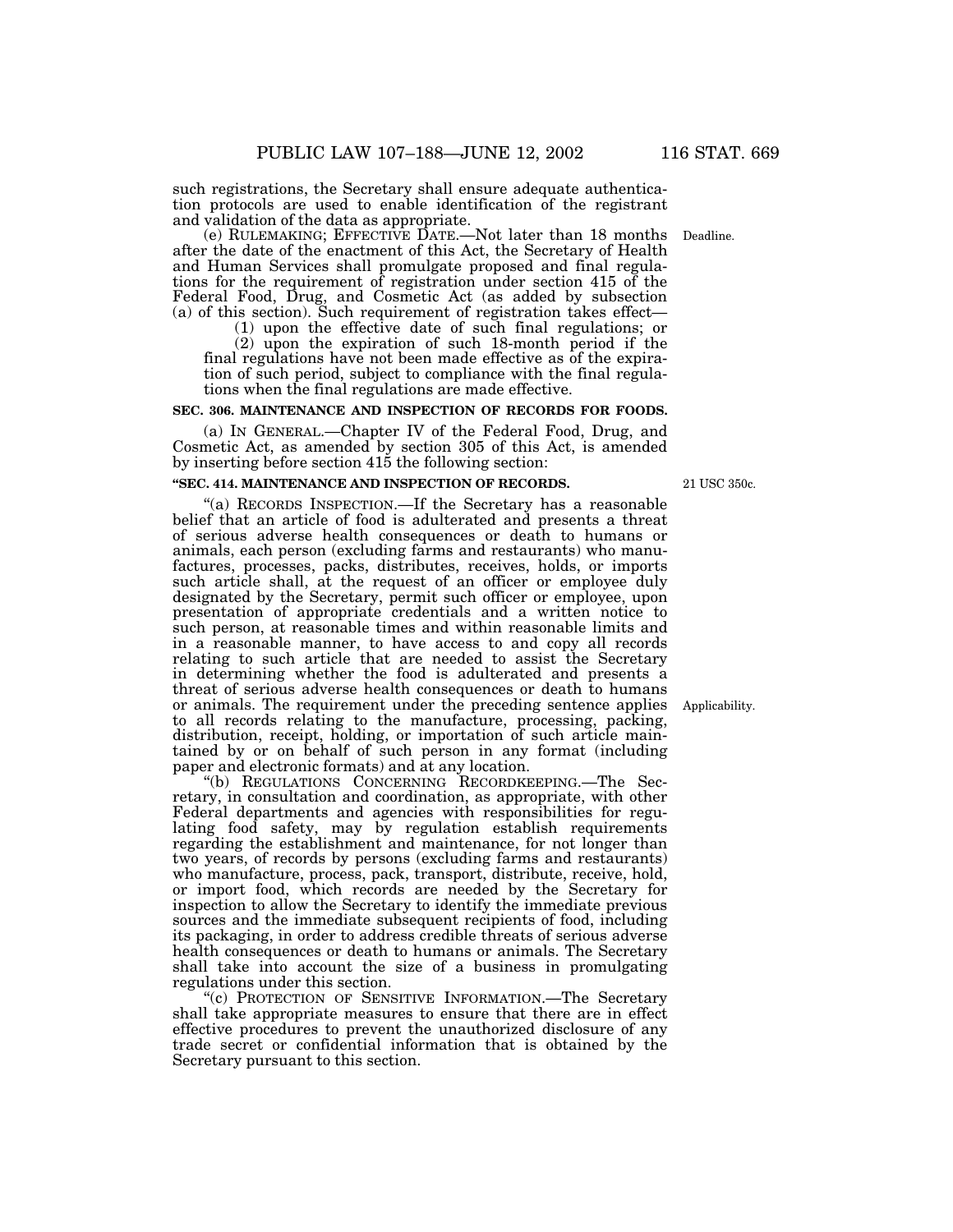''(d) LIMITATIONS.—This section shall not be construed— ''(1) to limit the authority of the Secretary to inspect records

or to require establishment and maintenance of records under any other provision of this Act;

 $''(2)$  to authorize the Secretary to impose any requirements with respect to a food to the extent that it is within the exclusive jurisdiction of the Secretary of Agriculture pursuant to the Federal Meat Inspection Act (21 U.S.C. 601 et seq.), the Poultry Products Inspection Act (21 U.S.C. 451 et seq.), or the Egg Products Inspection Act (21 U.S.C. 1031 et seq.);

" $(3)$  to have any legal effect on section 552 of title 5, United States Code, or section 1905 of title 18, United States Code; or

 $\mathcal{H}(4)$  to extend to recipes for food, financial data, pricing data, personnel data, research data, or sales data (other than shipment data regarding sales).''.

(b) FACTORY INSPECTION.—Section 704(a) of the Federal Food, Drug, and Cosmetic Act (21 U.S.C. 374(a)) is amended—

(1) in paragraph (1), by inserting after the first sentence the following new sentence: ''In the case of any person (excluding farms and restaurants) who manufactures, processes, packs, transports, distributes, holds, or imports foods, the inspection shall extend to all records and other information described in section 414 when the Secretary has a reasonable belief that an article of food is adulterated and presents a threat of serious adverse health consequences or death to humans or animals, subject to the limitations established in section  $414(d)$ ."; and

(2) in paragraph (2), in the matter preceding subparagraph (A), by striking ''second sentence'' and inserting ''third sentence''.

(c) PROHIBITED ACT.—Section 301 of the Federal Food, Drug, and Cosmetic Act (21 U.S.C. 331) is amended—

 $(1)$  in paragraph  $(e)$ 

(A) by striking ''by section 412, 504, or 703'' and inserting ''by section 412, 414, 504, 703, or 704(a)''; and (B) by striking ''under section 412'' and inserting

"under section  $412, 414(b)$ "; and (2) in paragraph (j), by inserting "414," after "412,".

(d) EXPEDITED RULEMAKING.—Not later than 18 months after the date of the enactment of this Act, the Secretary shall promulgate proposed and final regulations establishing recordkeeping requirements under subsection 414(b) of the Federal Food, Drug, and Cosmetic Act (as added by subsection (a)).

## **SEC. 307. PRIOR NOTICE OF IMPORTED FOOD SHIPMENTS.**

(a) IN GENERAL.—Section 801 of the Federal Food, Drug, and Cosmetic Act, as amended by section 305(c) of this Act, is amended by adding at the end the following subsection:

 $(m)(1)$  In the case of an article of food that is being imported or offered for import into the United States, the Secretary, after consultation with the Secretary of the Treasury, shall by regulation require, for the purpose of enabling such article to be inspected at ports of entry into the United States, the submission to the Secretary of a notice providing the identity of each of the following: The article; the manufacturer and shipper of the article; if known within the specified period of time that notice is required to be

Deadline. 21 USC 350c note.

Regulations.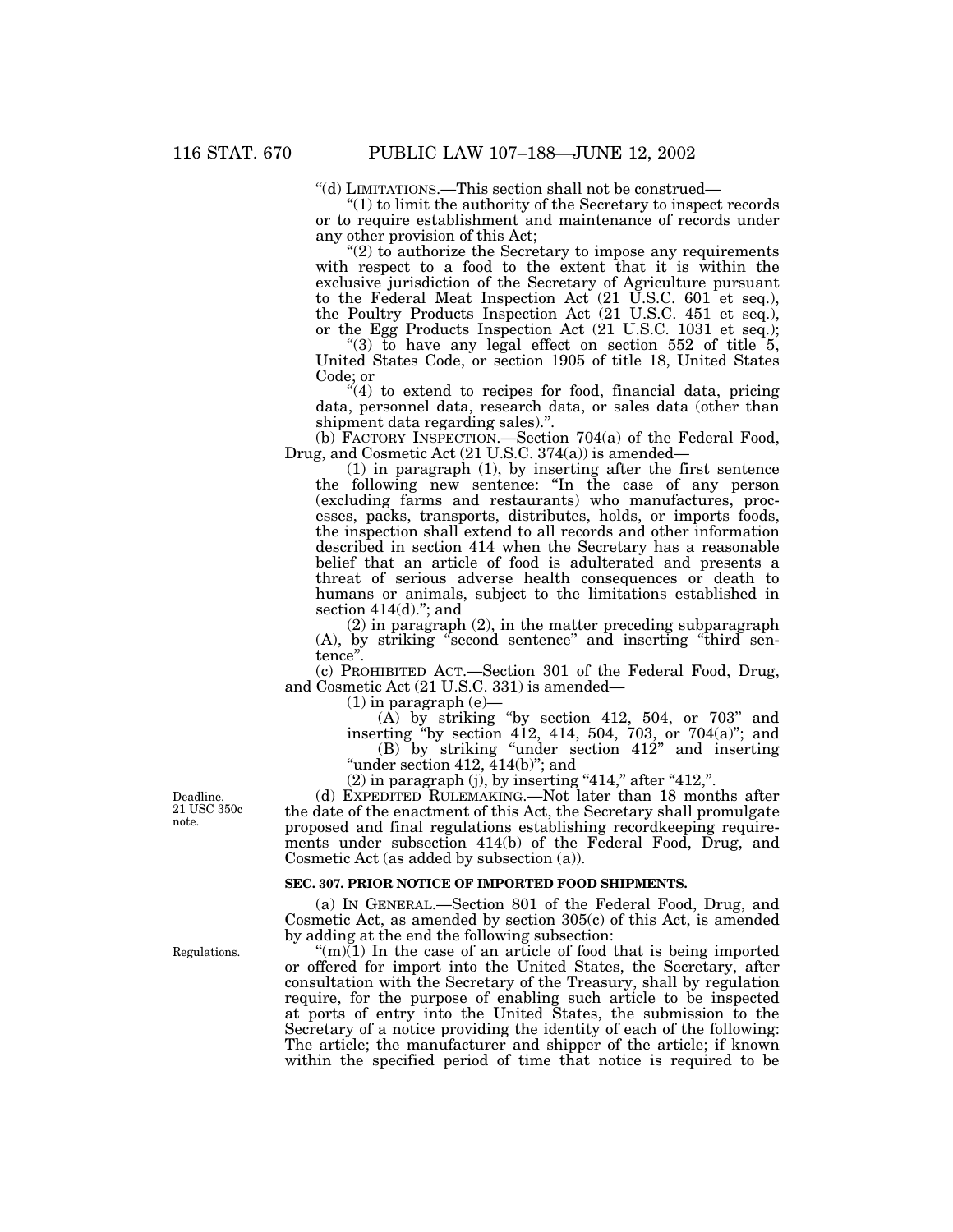provided, the grower of the article; the country from which the article originates; the country from which the article is shipped; and the anticipated port of entry for the article. An article of food imported or offered for import without submission of such notice in accordance with the requirements under this paragraph shall be refused admission into the United States. Nothing in this section may be construed as a limitation on the port of entry for an article of food.

" $(2)(A)$  Regulations under paragraph  $(1)$  shall require that a notice under such paragraph be provided by a specified period of time in advance of the time of the importation of the article of food involved or the offering of the food for import, which period shall be no less than the minimum amount of time necessary for the Secretary to receive, review, and appropriately respond to such notification, but may not exceed five days. In determining the specified period of time required under this subparagraph, the Secretary may consider, but is not limited to consideration of, the effect on commerce of such period of time, the locations of the various ports of entry into the United States, the various modes of transportation, the types of food imported into the United States, and any other such consideration. Nothing in the preceding sentence may be construed as a limitation on the obligation of the Secretary to receive, review, and appropriately respond to any notice under paragraph (1).

 $'(B)(i)$  If an article of food is being imported or offered for import into the United States and a notice under paragraph (1) is not provided in advance in accordance with the requirements under paragraph (1), such article shall be held at the port of entry for the article, and may not be delivered to the importer, owner, or consignee of the article, until such notice is submitted to the Secretary, and the Secretary examines the notice and determines that the notice is in accordance with the requirements under paragraph (1). Subsection (b) does not authorize the delivery of the article pursuant to the execution of a bond while the article is so held. The article shall be removed to a secure facility, as appropriate. During the period of time that such article is so held, the article shall not be transferred by any person from the port of entry into the United States for the article, or from the secure facility to which the article has been removed, as the case may be.

"(ii) In carrying out clause (i) with respect to an article of food, the Secretary shall determine whether there is in the possession of the Secretary any credible evidence or information indicating that such article presents a threat of serious adverse health consequences or death to humans or animals.

" $(3)(A)$  This subsection may not be construed as limiting the authority of the Secretary to obtain information under any other provision of this Act.

''(B) This subsection may not be construed as authorizing the Secretary to impose any requirements with respect to a food to the extent that it is within the exclusive jurisdiction of the Secretary of Agriculture pursuant to the Federal Meat Inspection Act (21 U.S.C. 601 et seq.), the Poultry Products Inspection Act (21 U.S.C. 451 et seq.), or the Egg Products Inspection Act (21 U.S.C. 1031 et seq.).''.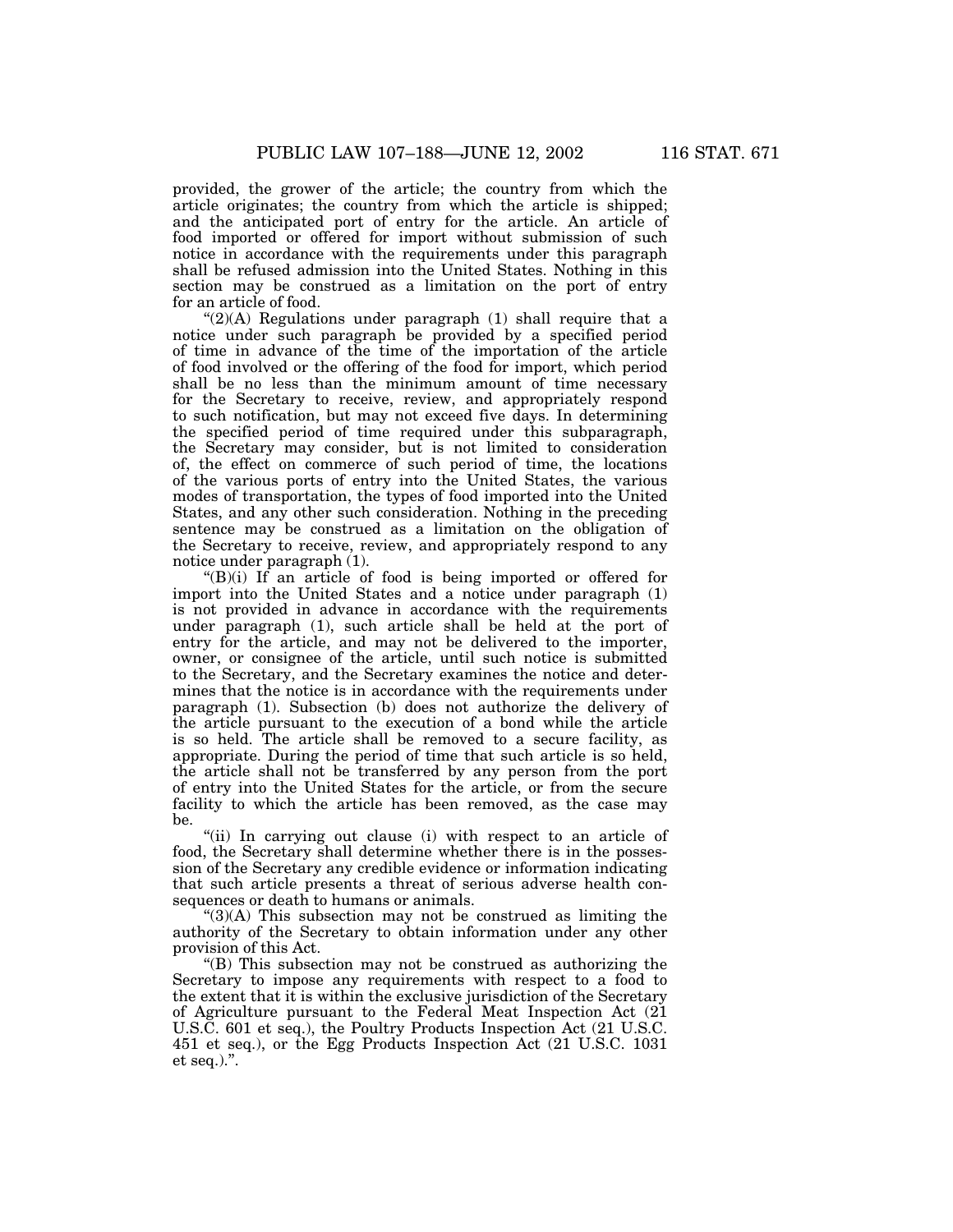21 USC 331.

(b) PROHIBITED ACT.—Section 301 of the Federal Food, Drug, and Cosmetic Act, as amended by section 305(b) of this Act, is amended by adding at the end the following:

"(ee) The importing or offering for import into the United States of an article of food in violation of the requirements under section  $801(m).$ ".<br>(c) RULEMAKING; EFFECTIVE DATE.—

Deadline. 21 USC 351 note.

 $(1)$  In GENERAL.—Not later than 18 months after the date of the enactment of this Act, the Secretary of Health and Human Services shall promulgate proposed and final regulations for the requirement of providing notice in accordance with section 801(m) of the Federal Food, Drug, and Cosmetic Act (as added by subsection (a) of this section). Such require-

 $(A)$  upon the effective date of such final regulations; or

(B) upon the expiration of such 18-month period if the final regulations have not been made effective as of the expiration of such period, subject to compliance with the final regulations when the final regulations are made effective.

(2) DEFAULT; MINIMUM PERIOD OF ADVANCE NOTICE.—If under paragraph (1) the requirement for providing notice in accordance with section  $801(m)$  of the Federal Food, Drug, and Cosmetic Act takes effect without final regulations having been made effective, then for purposes of such requirement, the specified period of time that the notice is required to be made in advance of the time of the importation of the article of food involved or the offering of the food for import shall be not fewer than eight hours and not more than five days, which shall remain in effect until the final regulations are made effective.

## **SEC. 308. AUTHORITY TO MARK ARTICLES REFUSED ADMISSION INTO UNITED STATES.**

(a) IN GENERAL.—Section 801 of the Federal Food, Drug, and Cosmetic Act  $(21 \text{ U.S.C. } 381(a))$ , as amended by section  $307(a)$ of this Act, is amended by adding at the end the following:

 $f'(n)(1)$  If a food has been refused admission under subsection (a), other than such a food that is required to be destroyed, the Secretary may require the owner or consignee of the food to affix to the container of the food a label that clearly and conspicuously bears the statement: 'UNITED STATES: REFUSED ENTRY'.

 $''(2)$  All expenses in connection with affixing a label under paragraph (1) shall be paid by the owner or consignee of the food involved, and in default of such payment, shall constitute a lien against future importations made by such owner or consignee.

''(3) A requirement under paragraph (1) remains in effect until the Secretary determines that the food involved has been brought into compliance with this Act.''.

(b) MISBRANDED FOODS.—Section 403 of the Federal Food, Drug, and Cosmetic Act (21 U.S.C. 343) is amended by adding at the end the following:

 $\lq\lq(\mathrm{v})$  If—

" $(1)$  it fails to bear a label required by the Secretary under section  $801(n)(1)$  (relating to food refused admission into the United States);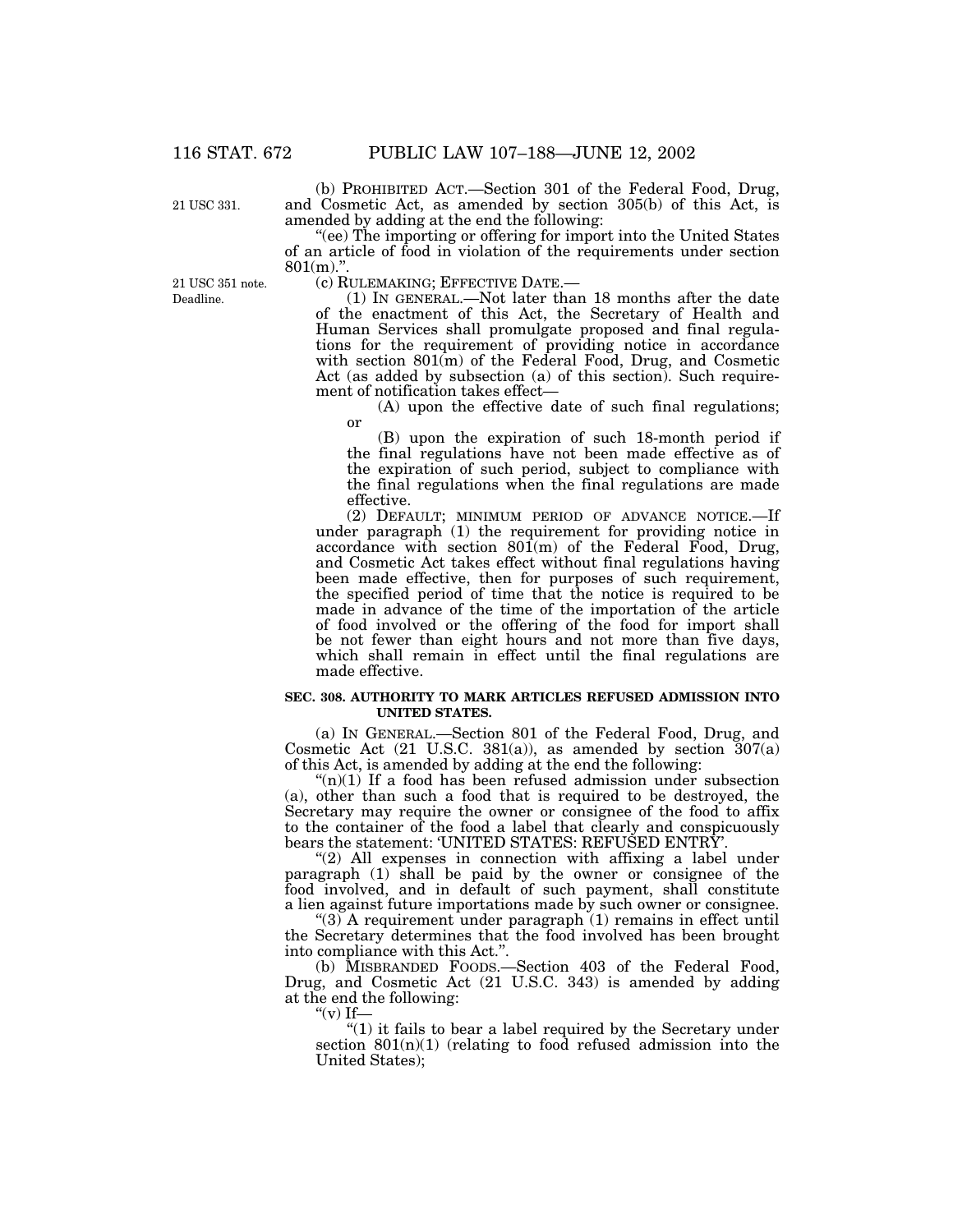" $(2)$  the Secretary finds that the food presents a threat of serious adverse health consequences or death to humans

or animals; and<br>"(3) upon or after notifying the owner or consignee involved that the label is required under section 801, the Secretary informs the owner or consignee that the food presents such a threat.''.

(c) RULE OF CONSTRUCTION.—With respect to articles of food 21 USC 381 note. that are imported or offered for import into the United States, nothing in this section shall be construed to limit the authority of the Secretary of Health and Human Services or the Secretary of the Treasury to require the marking of refused articles of food under any other provision of law.

#### **SEC. 309. PROHIBITION AGAINST PORT SHOPPING.**

Section 402 of the Federal Food, Drug, and Cosmetic Act (21 U.S.C. 342) is amended by adding at the end the following: U.S.C. 342) is amended by adding at the end the following: ''(h) If it is an article of food imported or offered for import

into the United States and the article of food has previously been refused admission under section 801(a), unless the person reoffering the article affirmatively establishes, at the expense of the owner or consignee of the article, that the article complies with the applicable requirements of this Act, as determined by the Secretary.''.

#### **SEC. 310. NOTICES TO STATES REGARDING IMPORTED FOOD.**

Chapter IX of the Federal Food, Drug, and Cosmetic Act (21 U.S.C. 391 et seq.) is amended by adding at the end the following section:

#### **''SEC. 908. NOTICES TO STATES REGARDING IMPORTED FOOD.**

"(a) IN GENERAL.—If the Secretary has credible evidence or information indicating that a shipment of imported food or portion thereof presents a threat of serious adverse health consequences or death to humans or animals, the Secretary shall provide notice regarding such threat to the States in which the food is held or will be held, and to the States in which the manufacturer, packer, or distributor of the food is located, to the extent that the Secretary has knowledge of which States are so involved. In providing notice to a State, the Secretary shall request the State to take such action as the State considers appropriate, if any, to protect the public health regarding the food involved.

''(b) RULE OF CONSTRUCTION.—Subsection (a) may not be construed as limiting the authority of the Secretary with respect to food under any other provision of this Act.''.

#### **SEC. 311. GRANTS TO STATES FOR INSPECTIONS.**

Chapter IX of the Federal Food, Drug, and Cosmetic Act, as amended by section 310 of this Act, is amended by adding at the end the following section:

## **''SEC. 909. GRANTS TO STATES FOR INSPECTIONS.**

"(a) IN GENERAL.—The Secretary is authorized to make grants to States, territories, and Indian tribes (as defined in section 4(e) of the Indian Self-Determination and Education Assistance Act  $(25 \text{ U.S.C. } 450b(e))$  that undertake examinations, inspections, and investigations, and related activities under section 702. The funds provided under such grants shall only be available for the costs

21 USC 398.

21 USC 399.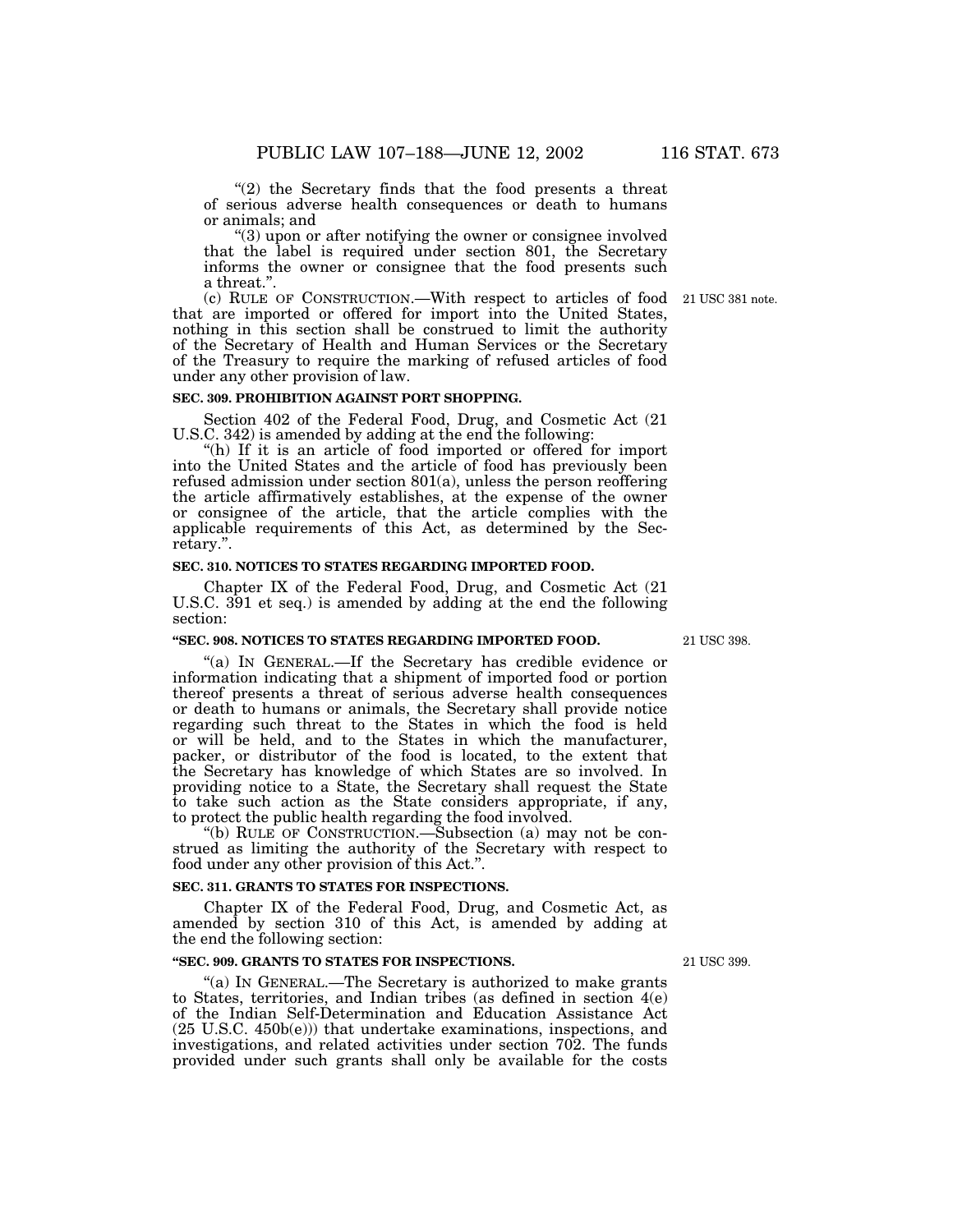of conducting such examinations, inspections, investigations, and

"(b) NOTICES REGARDING ADULTERATED IMPORTED FOOD.—The Secretary may make grants to the States for the purpose of assisting the States with the costs of taking appropriate action to protect the public health in response to notification under section 908,

"(c) AUTHORIZATION OF APPROPRIATIONS.—For the purpose of carrying out this section, there are authorized to be appropriated \$10,000,000 for fiscal year 2002, and such sums as may be necessary for each of the fiscal years 2003 through 2006.''.

## **SEC. 312. SURVEILLANCE AND INFORMATION GRANTS AND AUTHORI-TIES.**

Part B of title III of the Public Health Service Act (42 U.S.C. 243 et seq.) is amended by inserting after section 317P the following:

42 USC 247b–20.

## **''SEC. 317R. FOOD SAFETY GRANTS.**

''(a) IN GENERAL.—The Secretary may award grants to States and Indian tribes (as defined in section 4(e) of the Indian Self-Determination and Education Assistance Act (25 U.S.C. 450b(e))) to expand participation in networks to enhance Federal, State, and local food safety efforts, including meeting the costs of establishing and maintaining the food safety surveillance, technical, and laboratory capacity needed for such participation.

''(b) AUTHORIZATION OF APPROPRIATIONS.—For the purpose of carrying out this section, there are authorized to be appropriated \$19,500,000 for fiscal year 2002, and such sums as may be necessary for each of the fiscal years 2003 through 2006.''.

7 USC 8319.

#### **SEC. 313. SURVEILLANCE OF ZOONOTIC DISEASES.**

The Secretary of Health and Human Services, through the Commissioner of Food and Drugs and the Director of the Centers for Disease Control and Prevention, and the Secretary of Agriculture shall coordinate the surveillance of zoonotic diseases.

## **SEC. 314. AUTHORITY TO COMMISSION OTHER FEDERAL OFFICIALS TO CONDUCT INSPECTIONS.**

Section 702(a) of the Federal Food, Drug, and Cosmetic Act  $(21$  U.S.C.  $372(a)$  is amended—

(1) by striking "(a)" and inserting " $(a)(1)$ ";

(2) by striking ''In the case of food packed'' and inserting the following:

''(3) In the case of food packed'';

(3) by striking ''For the purposes of this subsection'' and inserting the following:

"(4) For the purposes of this subsection,"; and

(4) by inserting after paragraph (1) (as designated by paragraph (1) of this section) the following paragraph:

" $(2)(A)$  In addition to the authority established in paragraph (1), the Secretary, pursuant to a memorandum of understanding between the Secretary and the head of another Federal department or agency, is authorized to conduct examinations and investigations for the purposes of this Act through the officers and employees of such other department or agency, subject to subparagraph (B). Such a memorandum shall include provisions to ensure adequate training of such officers and employees to conduct the examinations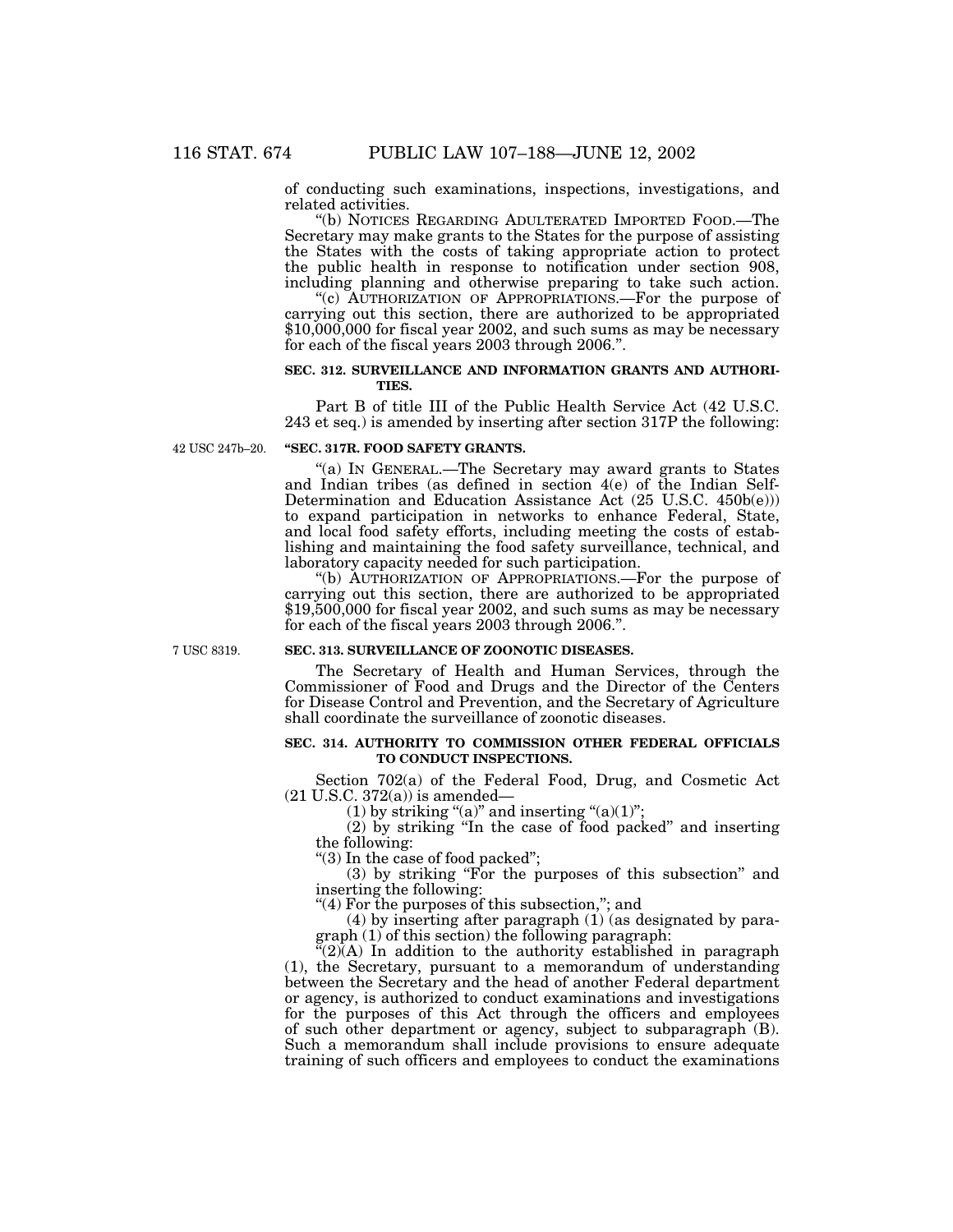and investigations. The memorandum of understanding shall contain provisions regarding reimbursement. Such provisions may, at the sole discretion of the head of the other department or agency, require reimbursement, in whole or in part, from the Secretary for the examinations or investigations performed under this section by the officers or employees of the other department or agency.

"(B) A memorandum of understanding under subparagraph  $(A)$ between the Secretary and another Federal department or agency is effective only in the case of examinations or inspections at facilities or other locations that are jointly regulated by the Secretary and such department or agency.

''(C) For any fiscal year in which the Secretary and the head Reports. of another Federal department or agency carries out one or more examinations or inspections under a memorandum of understanding under subparagraph (A), the Secretary and the head of such department or agency shall with respect to their respective departments or agencies submit to the committees of jurisdiction (authorizing and appropriating) in the House of Representatives and the Senate a report that provides, for such year—

''(i) the number of officers or employees that carried out one or more programs, projects, or activities under such memorandum;

"(ii) the number of additional articles that were inspected or examined as a result of such memorandum; and

"(iii) the number of additional examinations or investigations that were carried out pursuant to such memorandum.''.

#### **SEC. 315. RULE OF CONSTRUCTION.**

Nothing in this title, or an amendment made by this title, shall be construed to alter the jurisdiction between the Secretaries of Agriculture and of Health and Human Services, under applicable statutes and regulations.

# **Subtitle B—Protection of Drug Supply**

## **SEC. 321. ANNUAL REGISTRATION OF FOREIGN MANUFACTURERS; SHIPPING INFORMATION; DRUG AND DEVICE LISTING.**

(a) ANNUAL REGISTRATION; LISTING.—Section 510 of the Federal Food, Drug, and Cosmetic Act (21 U.S.C. 360) is amended—<br>
(1) in subsection (i)(1)—<br>
(A) by striking "Any establishment" and inserting "On

or before December 31 of each year, any establishment''; and

(B) by striking ''shall register'' and all that follows and inserting the following: ''shall, through electronic means in accordance with the criteria of the Secretary, register with the Secretary the name and place of business of the establishment, the name of the United States agent for the establishment, the name of each importer of such drug or device in the United States that is known to the establishment, and the name of each person who imports or offers for import such drug or device to the United States for purposes of importation.''; and

 $(2)$  in subsection  $(j)(1)$ , in the first sentence, by striking "or  $(d)$ " and inserting " $(d)$ , or  $(i)$ ".

21 USC 331 note.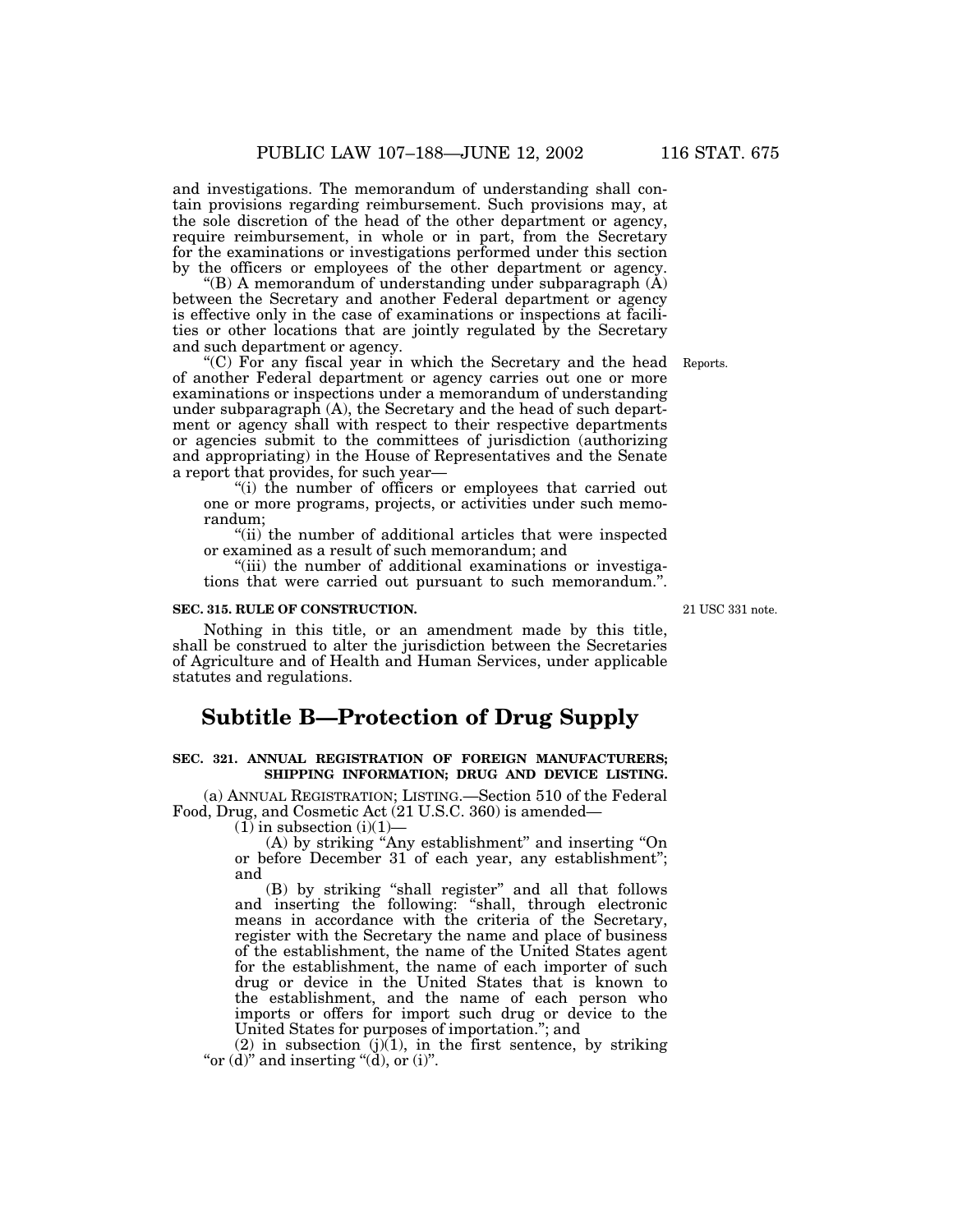(b) IMPORTATION; STATEMENT REGARDING REGISTRATION OF MANUFACTURER.—

 $(1)$  In GENERAL.—Section 801 of the Federal Food, Drug, and Cosmetic Act, as amended by section 308(a) of this Act, is amended by adding at the end the following subsection:

''(o) If an article that is a drug or device is being imported or offered for import into the United States, and the importer, owner, or consignee of such article does not, at the time of offering the article for import, submit to the Secretary a statement that identifies the registration under section 510(i) of each establishment that with respect to such article is required under such section to register with the Secretary, the article may be refused admission. If the article is refused admission for failure to submit such a statement, the article shall be held at the port of entry for the article, and may not be delivered to the importer, owner, or consignee of the article, until such a statement is submitted to the Secretary. Subsection (b) does not authorize the delivery of the article pursuant to the execution of a bond while the article is so held. The article shall be removed to a secure facility, as appropriate. During the period of time that such article is so held, the article shall not be transferred by any person from the port of entry into the United States for the article, or from the secure facility to which the article has been removed, as the case may be.".

(2) PROHIBITED ACT.—Section 301 of the Federal Food, Drug, and Cosmetic Act, as amended by section 307(b) of this Act, is amended by adding at the end the following:

"(ff) The importing or offering for import into the United States of a drug or device with respect to which there is a failure to comply with a request of the Secretary to submit to the Secretary a statement under section 801(o).''.

21 USC 331 note.

(c) EFFECTIVE DATE.—The amendments made by this section take effect upon the expiration of the 180-day period beginning on the date of the enactment of this Act.

### **SEC. 322. REQUIREMENT OF ADDITIONAL INFORMATION REGARDING IMPORT COMPONENTS INTENDED FOR USE IN EXPORT PRODUCTS.**

(a) IN GENERAL.—Section  $801(d)(3)$  of the Federal Food, Drug, and Cosmetic Act  $(21 \text{ U.S.C. } 381(d)(3))$  is amended to read as follows:

 $\mathcal{L}(3)(A)$  Subject to subparagraph  $(B)$ , no component of a drug, no component part or accessory of a device, or other article of device requiring further processing, which is ready or suitable for use for health-related purposes, and no article of a food additive, color additive, or dietary supplement, including a product in bulk form, shall be excluded from importation into the United States under subsection (a) if each of the following conditions is met:

''(i) The importer of such article of a drug or device or importer of such article of a food additive, color additive, or dietary supplement submits to the Secretary, at the time of initial importation, a statement in accordance with the following:

''(I) Such statement provides that such article is intended to be further processed by the initial owner or consignee, or incorporated by the initial owner or consignee, into a drug, biological product, device, food, food additive,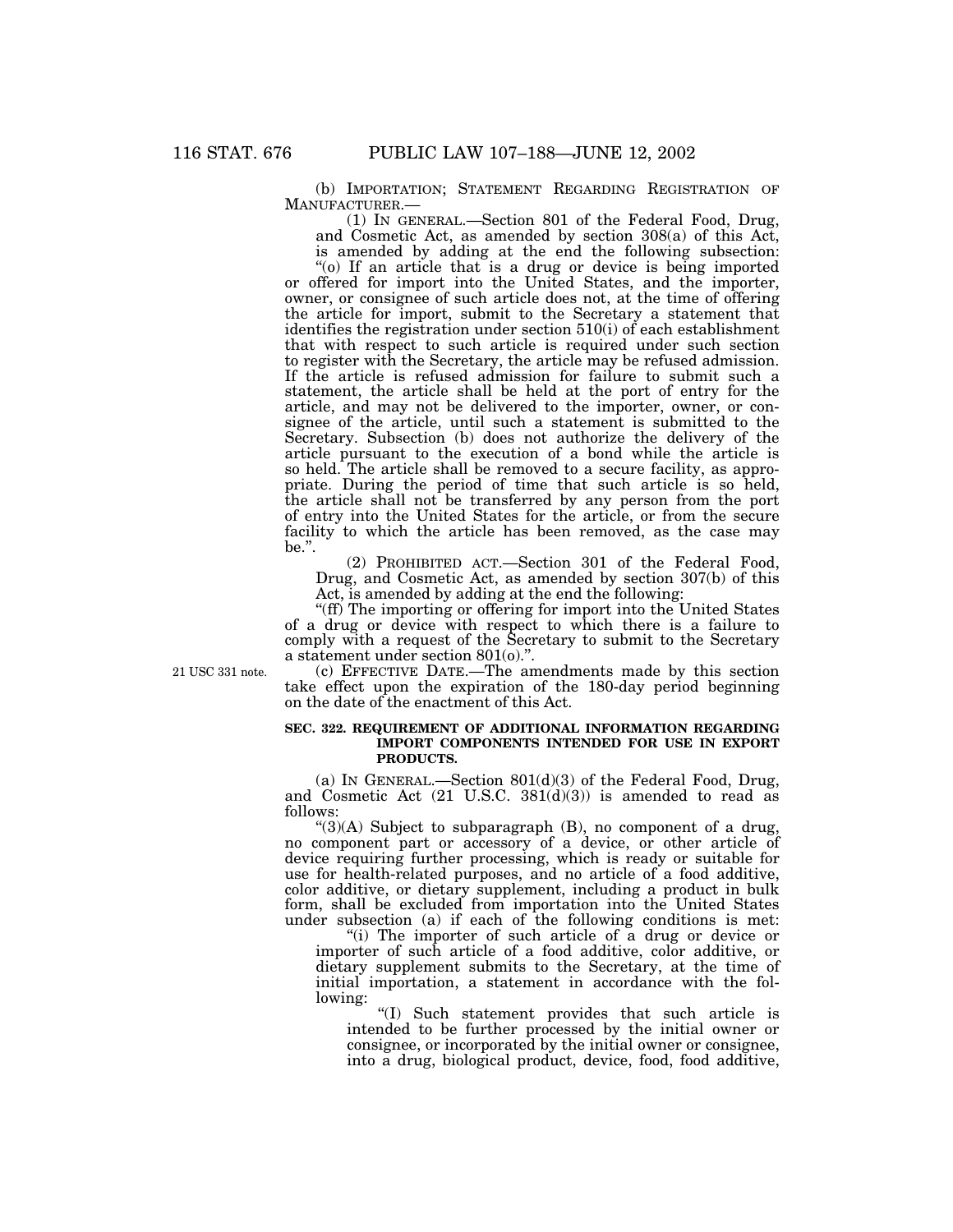color additive, or dietary supplement that will be exported by the initial owner or consignee from the United States in accordance with subsection (e) or section 802, or with section 351(h) of the Public Health Service Act.

''(II) The statement identifies the manufacturer of such article and each processor, packer, distributor, or other entity that had possession of the article in the chain of possession of the article from the manufacturer to such importer of the article.

''(III) The statement is accompanied by such certificates of analysis as are necessary to identify such article, unless the article is a device or is an article described in paragraph  $(4)$ .

"(ii) At the time of initial importation and before the delivery of such article to the importer or the initial owner or consignee, such owner or consignee executes a good and sufficient bond providing for the payment of such liquidated damages in the event of default as may be required pursuant to regulations of the Secretary of the Treasury.

''(iii) Such article is used and exported by the initial owner or consignee in accordance with the intent described under clause (i)(I), except for any portions of the article that are destroyed.

"(iv) The initial owner or consignee maintains records on Records. the use or destruction of such article or portions thereof, as the case may be, and submits to the Secretary any such records requested by the Secretary.

" $(v)$  Upon request of the Secretary, the initial owner or consignee submits a report that provides an accounting of the exportation or destruction of such article or portions thereof, and the manner in which such owner or consignee complied with the requirements of this subparagraph.

"(B) Notwithstanding subparagraph  $(A)$ , the Secretary may refuse admission to an article that otherwise would be imported into the United States under such subparagraph if the Secretary determines that there is credible evidence or information indicating that such article is not intended to be further processed by the initial owner or consignee, or incorporated by the initial owner or consignee, into a drug, biological product, device, food, food additive, color additive, or dietary supplement that will be exported by the initial owner or consignee from the United States in accordance with subsection (e) or section 802, or with section 351(h) of the Public Health Service Act.

 $C^{\prime\prime}(C)$  This section may not be construed as affecting the responsibility of the Secretary to ensure that articles imported into the United States under authority of subparagraph (A) meet each of the conditions established in such subparagraph for importation.''.

(b) PROHIBITED ACT.—Section  $301(\bar{w})$  of the Federal Food, Drug, and Cosmetic Act (21 U.S.C. 331(w)) is amended to read as follows:

 $f(w)$  The making of a knowingly false statement in any statement, certificate of analysis, record, or report required or requested under section  $801(d)(3)$ ; the failure to submit a certificate of analysis as required under such section; the failure to maintain records or to submit records or reports as required by such section; the release into interstate commerce of any article or portion thereof imported into the United States under such section or any finished product made from such article or portion, except for export in

Reports.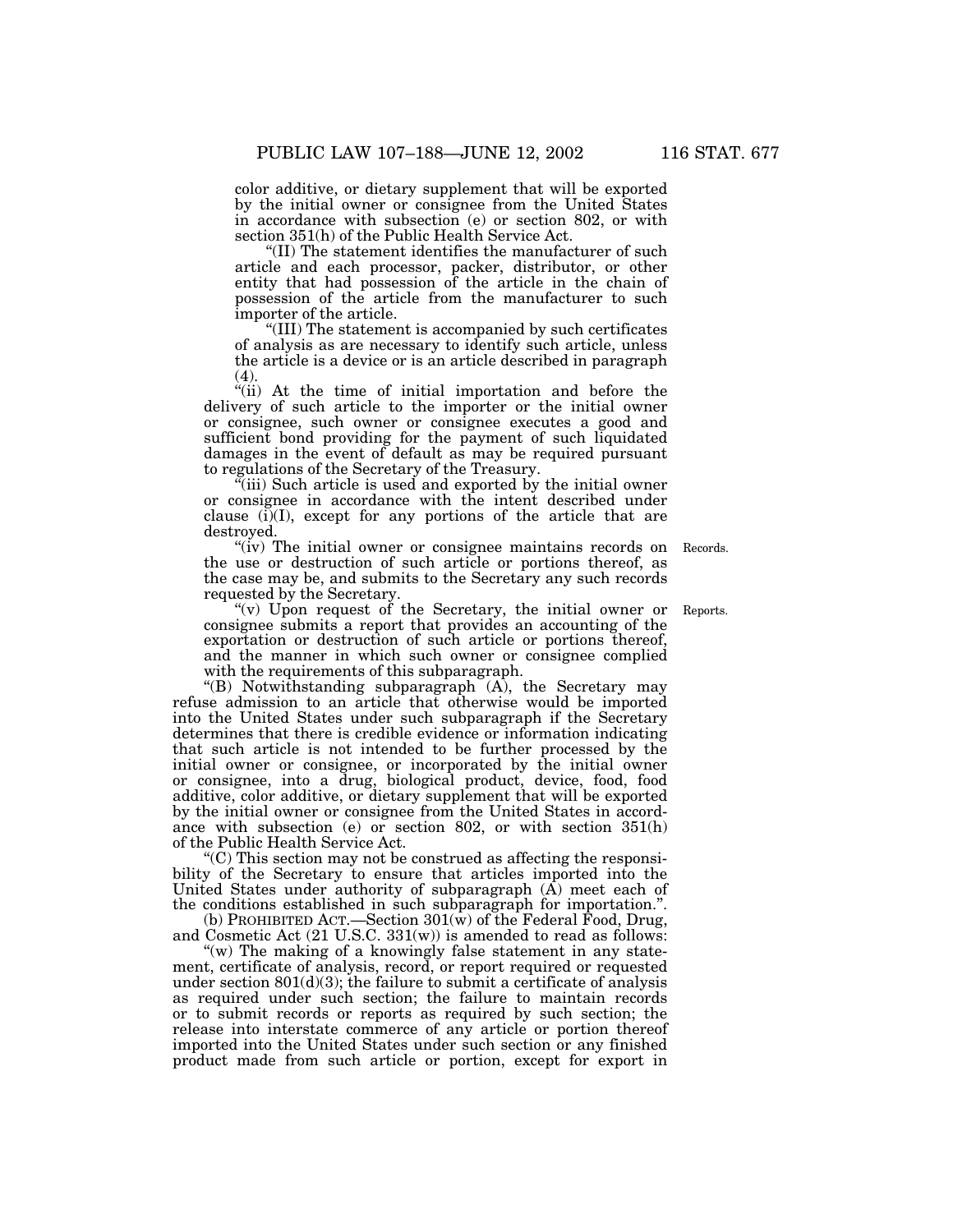accordance with section 801(e) or 802, or with section 351(h) of the Public Health Service Act; or the failure to so export or to destroy such an article or portions thereof, or such a finished product."

21 USC 331 note.

(c) EFFECTIVE DATE.—The amendments made by this section take effect upon the expiration of the 90-day period beginning on the date of the enactment of this Act.

# **Subtitle C—General Provisions Relating to Upgrade of Agricultural Security**

7 USC 8320.

## **SEC. 331. EXPANSION OF ANIMAL AND PLANT HEALTH INSPECTION SERVICE ACTIVITIES.**

(a) IN GENERAL.—The Secretary of Agriculture (referred to in this section as the ''Secretary'') may utilize existing authorities to give high priority to enhancing and expanding the capacity of the Animal and Plant Health Inspection Service to conduct activities to—

(1) increase the inspection capacity of the Service at international points of origin;

(2) improve surveillance at ports of entry and customs; (3) enhance methods of protecting against the introduction of plant and animal disease organisms by terrorists;

(4) develop new and improve existing strategies and technologies for dealing with intentional outbreaks of plant and animal disease arising from acts of terrorism or from unintentional introduction, including—

(A) establishing cooperative agreements among Veterinary Services of the Animal and Plant Health Inspection Service, State animal health commissions and regulatory agencies for livestock and poultry health, and private veterinary practitioners to enhance the preparedness and ability of Veterinary Services and the commissions and agencies to respond to outbreaks of such animal diseases; and

(B) strengthening planning and coordination with State and local agencies, including—

(i) State animal health commissions and regulatory agencies for livestock and poultry health; and

(ii) State agriculture departments; and

(5) otherwise improve the capacity of the Service to protect against the threat of bioterrorism.

(b) AUTOMATED RECORDKEEPING SYSTEM.—The Administrator of the Animal and Plant Health Inspection Service may implement a central automated recordkeeping system to provide for the reliable tracking of the status of animal and plant shipments, including those shipments on hold at ports of entry and customs. The Secretary shall ensure that such a system shall be fully accessible to or fully integrated with the Food Safety Inspection Service.

(c) AUTHORIZATION OF APPROPRIATIONS.—There is authorized to be appropriated to carry out this section, \$30,000,000 for fiscal year 2002, and such sums as may be necessary for each subsequent fiscal year.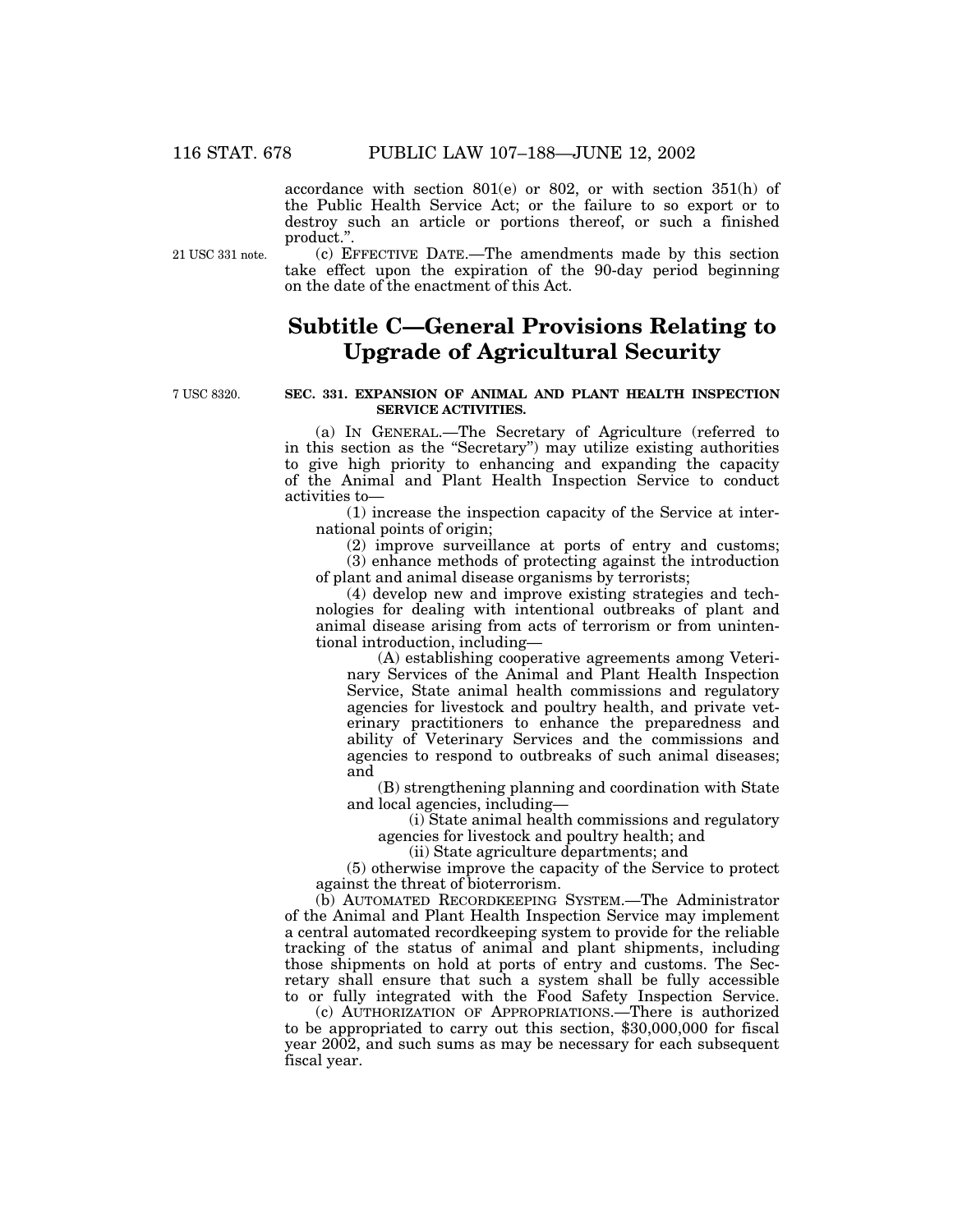#### **SEC. 332. EXPANSION OF FOOD SAFETY INSPECTION SERVICE ACTIVI-**21 USC 679c. **TIES.**

(a) IN GENERAL.—The Secretary of Agriculture may utilize existing authorities to give high priority to enhancing and expanding the capacity of the Food Safety Inspection Service to conduct activities to—

(1) enhance the ability of the Service to inspect and ensure the safety and wholesomeness of meat and poultry products;

 $(2)$  improve the capacity of the Service to inspect international meat and meat products, poultry and poultry products, and egg products at points of origin and at ports of entry;

(3) strengthen the ability of the Service to collaborate with relevant agencies within the Department of Agriculture and with other entities in the Federal Government, the States, and Indian tribes (as defined in section 4(e) of the Indian Self-Determination and Education Assistance Act (25 U.S.C. 450b(e))) through the sharing of information and technology; and

(4) otherwise expand the capacity of the Service to protect against the threat of bioterrorism.

(b) AUTHORIZATION OF APPROPRIATIONS.—There is authorized to be appropriated to carry out this section, \$15,000,000 for fiscal year 2002, and such sums as may be necessary for each subsequent fiscal year.

## **SEC. 333. BIOSECURITY UPGRADES AT THE DEPARTMENT OF AGRI-CULTURE.**

There is authorized to be appropriated for fiscal year 2002, \$180,000,000 for the purpose of enabling the Agricultural Research Service to conduct building upgrades to modernize existing facilities, of which  $(1)$  \$100,000,000 shall be allocated for renovation, updating, and expansion of the Biosafety Level 3 laboratory and animal research facilities at the Plum Island Animal Disease Center (Greenport, New York), and of which (2) \$80,000,000 shall be allocated for the Agricultural Research Service/Animal and Plant Health Inspection Service facility in Ames, Iowa. There are authorized to be appropriated such sums as may be necessary for fiscal years 2003 through 2006 for the purpose described in the preceding sentence, for the planning and design of an Agricultural Research Service biocontainment laboratory for poultry research in Athens, Georgia, and for the planning, updating, and renovation of the Arthropod-Borne Animal Disease Laboratory in Laramie, Wyoming.

#### **SEC. 334. AGRICULTURAL BIOSECURITY.**

(a) SECURITY AT COLLEGES AND UNIVERSITIES.—

(1) GRANTS.—The Secretary of Agriculture (referred to in this section as the ''Secretary'') may award grants to covered entities to review security standards and practices at their facilities in order to protect against bioterrorist attacks.

(2) COVERED ENTITIES.—Covered entities under this subsection are colleges or universities that—

(A) are colleges or universities as defined in section 1404 of the National Agricultural Research, Extension, and Teaching Policy Act of 1977 (7 U.S.C. 3103); and

(B) have programs in food and agricultural sciences, as defined in such section.

7 USC 3353.

Appropriation authorization. State listing.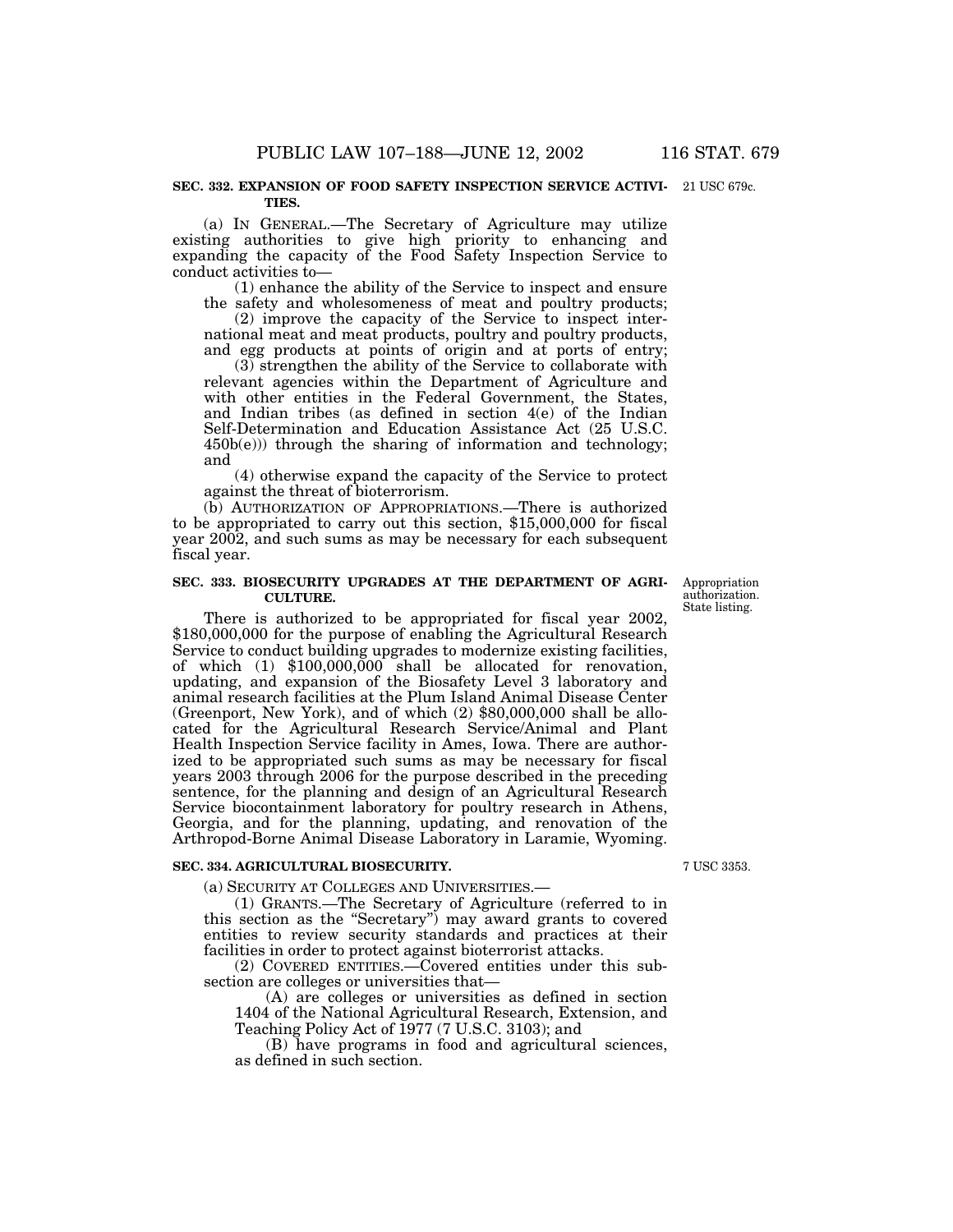(3) LIMITATION.—Each individual covered entity may be awarded one grant under paragraph (1), the amount of which shall not exceed \$50,000.

(4) CONTRACT AUTHORITY.—Colleges and universities receiving grants under paragraph (1) may use such grants to enter into contracts with independent private organizations with established and demonstrated security expertise to conduct the security reviews specified in such paragraph.

(b) GUIDELINES FOR AGRICULTURAL BIOSECURITY.—

(1) IN GENERAL.—The Secretary may award grants to associations of food producers or consortia of such associations for the development and implementation of educational programs to improve biosecurity on farms in order to ensure the security of farm facilities against potential bioterrorist attacks.

(2) LIMITATION.—Each individual association eligible under paragraph (1) may be awarded one grant under such paragraph, the amount of which shall not exceed \$100,000. Each consortium eligible under paragraph (1) may be awarded one grant under such paragraph, the amount of which shall not exceed \$100,000 per association participating in the consortium.

(3) CONTRACT AUTHORITY.—Associations of food producers receiving grants under paragraph (1) may use such grants to enter into contracts with independent private organizations with established and demonstrated expertise in biosecurity to assist in the development and implementation of educational programs to improve biosecurity specified in such paragraph.

(c) AUTHORIZATION OF APPROPRIATIONS.—There are authorized to be appropriated to carry out this section such sums as may be necessary for each fiscal year.

7 USC 3354.

# **SEC. 335. AGRICULTURAL BIOTERRORISM RESEARCH AND DEVELOP-MENT.**

(a) IN GENERAL.—The Secretary of Agriculture (referred to in this section as the ''Secretary'') may utilize existing research authorities and research programs to protect the food supply of the United States by conducting and supporting research activities  $t_0$ —

(1) enhance the capability of the Secretary to respond in a timely manner to emerging or existing bioterrorist threats to the food and agricultural system of the United States;

(2) develop new and continue partnerships with institutions of higher education and other institutions to help form stable, long-term programs to enhance the biosecurity and food safety of the United States, including the coordination of the development, implementation, and enhancement of diverse capabilities for addressing threats to the nation's agricultural economy and food supply, with special emphasis on planning, training, outreach, and research activities related to vulnerability analyses, incident response, detection, and prevention technologies;

(3) strengthen coordination with the intelligence community to better identify research needs and evaluate materials or information acquired by the intelligence community relating to potential threats to United States agriculture;

(4) expand the involvement of the Secretary with international organizations dealing with plant and animal disease control;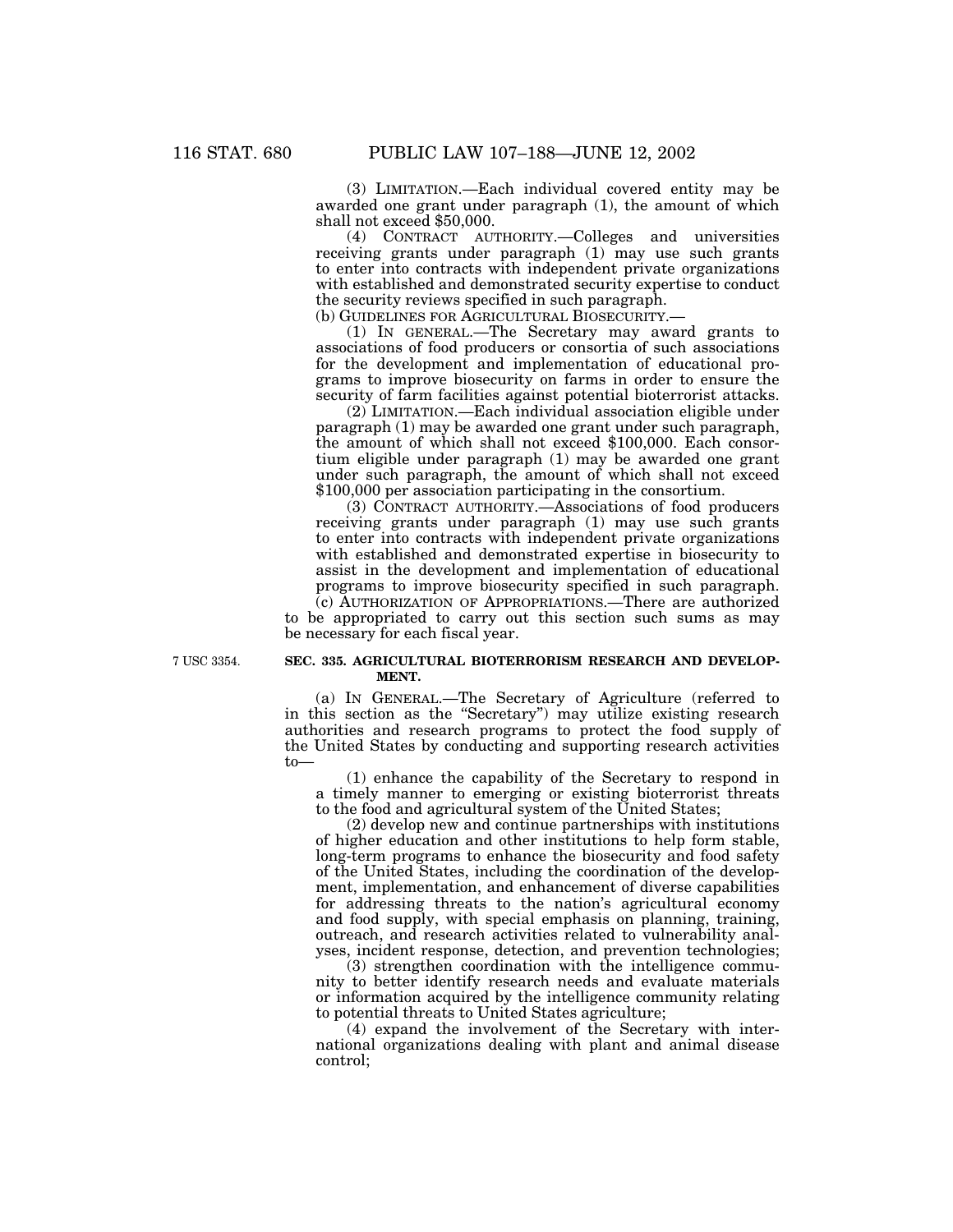(5) continue research to develop rapid detection field test kits to detect biological threats to plants and animals and to provide such test kits to State and local agencies preparing for or responding to bioterrorism;

(6) develop an agricultural bioterrorism early warning surveillance system through enhancing the capacity of and coordination between State veterinary diagnostic laboratories, Federal and State agricultural research facilities, and public health agencies; and

(7) otherwise improve the capacity of the Secretary to protect against the threat of bioterrorism.

(b) AUTHORIZATION OF APPROPRIATIONS.—There is authorized to be appropriated to carry out this section, \$190,000,000 for fiscal year 2002, and such sums as may be necessary for each subsequent fiscal year.

#### **SEC. 336. ANIMAL ENTERPRISE TERRORISM PENALTIES.**

(a) IN GENERAL.—Section 43(a) of title 18, United States Code, is amended to read as follows:

''(a) OFFENSE.—Whoever—

''(1) travels in interstate or foreign commerce, or uses or causes to be used the mail or any facility in interstate or foreign commerce for the purpose of causing physical disruption to the functioning of an animal enterprise; and

 $\degree$ (2) intentionally damages or causes the loss of any property (including animals or records) used by the animal enterprise, or conspires to do so,

shall be punished as provided for in subsection (b).''.

(b) PENALTIES.—Section 43(b) of title 18, United States Code, is amended to read as follows:

''(b) PENALTIES.—

"(1) ECONOMIC DAMAGE.—Any person who, in the course of a violation of subsection (a), causes economic damage not exceeding \$10,000 to an animal enterprise shall be fined under this title or imprisoned not more than 6 months, or both.

''(2) MAJOR ECONOMIC DAMAGE.—Any person who, in the course of a violation of subsection (a), causes economic damage exceeding \$10,000 to an animal enterprise shall be fined under this title or imprisoned not more than 3 years, or both.

''(3) SERIOUS BODILY INJURY.—Any person who, in the course of a violation of subsection (a), causes serious bodily injury to another individual shall be fined under this title or imprisoned not more than 20 years, or both.

 $\sqrt{4}$ ) DEATH.—Any person who, in the course of a violation of subsection (a), causes the death of an individual shall be fined under this title and imprisoned for life or for any term of years.''.

(c) RESTITUTION.—Section 43(c) of title 18, United States Code, is amended—

 $(1)$  in paragraph  $(1)$ , by striking "and" at the end;

(2) in paragraph (2), by striking the period at the end and inserting ''; and''; and

(3) by adding at the end the following:

"(3) for any other economic damage resulting from the offense.''.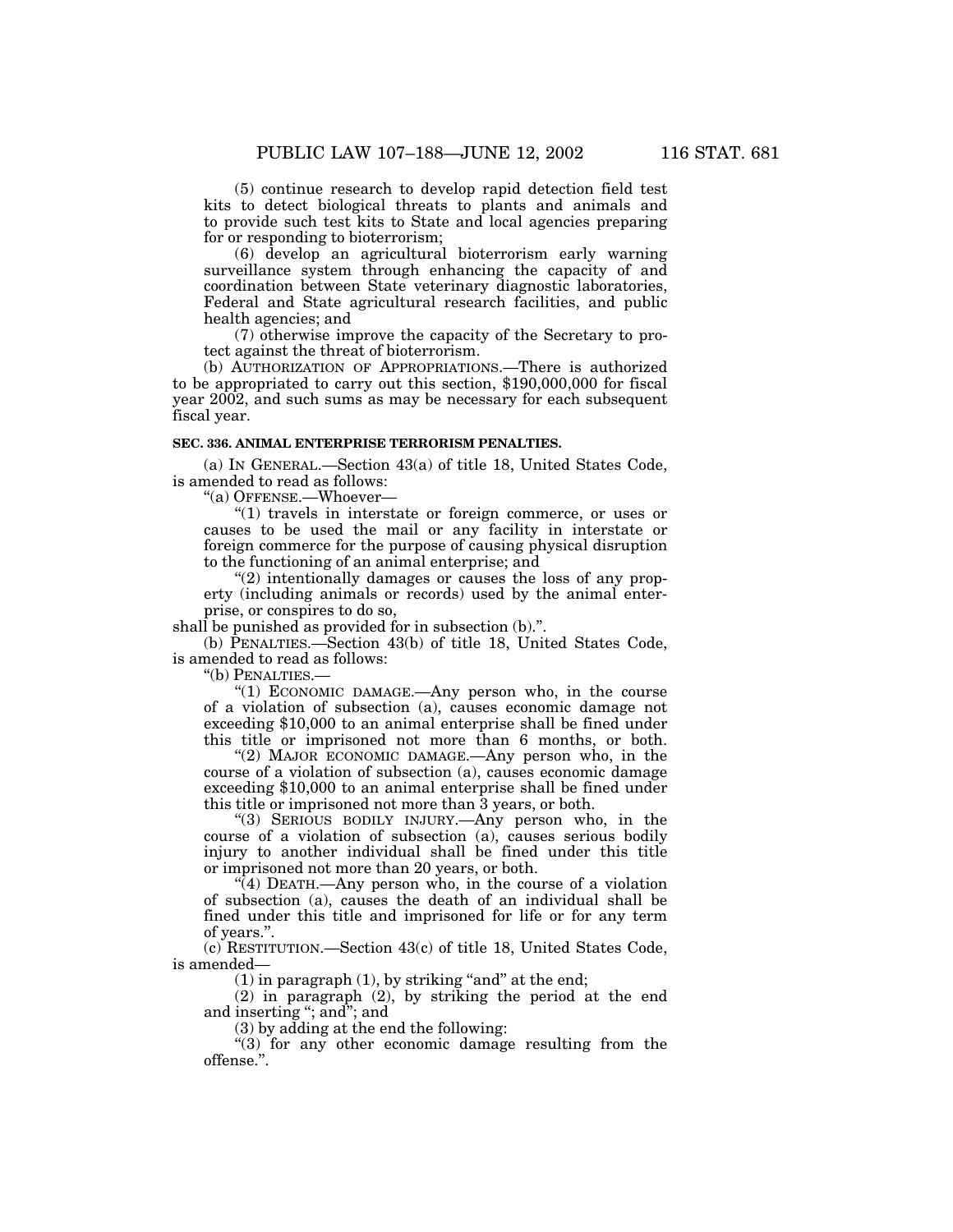# **TITLE IV—DRINKING WATER SECURITY AND SAFETY**

#### **SEC. 401. TERRORIST AND OTHER INTENTIONAL ACTS.**

The Safe Drinking Water Act (title XIV of the Public Health Service Act) is amended by inserting the following new section after section 1432:

42 USC 300i–2.

# **''SEC. 1433. TERRORIST AND OTHER INTENTIONAL ACTS.**

"(a) VULNERABILITY ASSESSMENTS.—(1) Each community water system serving a population of greater than 3,300 persons shall conduct an assessment of the vulnerability of its system to a terrorist attack or other intentional acts intended to substantially disrupt the ability of the system to provide a safe and reliable supply of drinking water. The vulnerability assessment shall include, but not be limited to, a review of pipes and constructed conveyances, physical barriers, water collection, pretreatment, treatment, storage and distribution facilities, electronic, computer or other automated systems which are utilized by the public water system, the use, storage, or handling of various chemicals, and the operation and maintenance of such system. The Administrator, not later than August 1, 2002, after consultation with appropriate departments and agencies of the Federal Government and with State and local governments, shall provide baseline information to community water systems required to conduct vulnerability assessments regarding which kinds of terrorist attacks or other

intentional acts are the probable threats to—<br>"(A) substantially disrupt the ability of the system to provide a safe and reliable supply of drinking water; or

''(B) otherwise present significant public health concerns. "(2) Each community water system referred to in paragraph

(1) shall certify to the Administrator that the system has conducted an assessment complying with paragraph  $(1)$  and shall submit to the Administrator a written copy of the assessment. Such certification and submission shall be made prior to:

"(A) March 31, 2003, in the case of systems serving a population of 100,000 or more.

''(B) December 31, 2003, in the case of systems serving a population of 50,000 or more but less than 100,000.

''(C) June 30, 2004, in the case of systems serving a population greater than  $3,300$  but less than  $50,000$ .

''(3) Except for information contained in a certification under this subsection identifying the system submitting the certification and the date of the certification, all information provided to the Administrator under this subsection and all information derived therefrom shall be exempt from disclosure under section 552 of title 5 of the United States Code.

"(4) No community water system shall be required under State or local law to provide an assessment described in this section to any State, regional, or local governmental entity solely by reason of the requirement set forth in paragraph (2) that the system submit such assessment to the Administrator.

''(5) Not later than November 30, 2002, the Administrator, in consultation with appropriate Federal law enforcement and intelligence officials, shall develop such protocols as may be necessary to protect the copies of the assessments required to be submitted

Certification. Deadlines.

Deadlines. Protocols.

Deadline.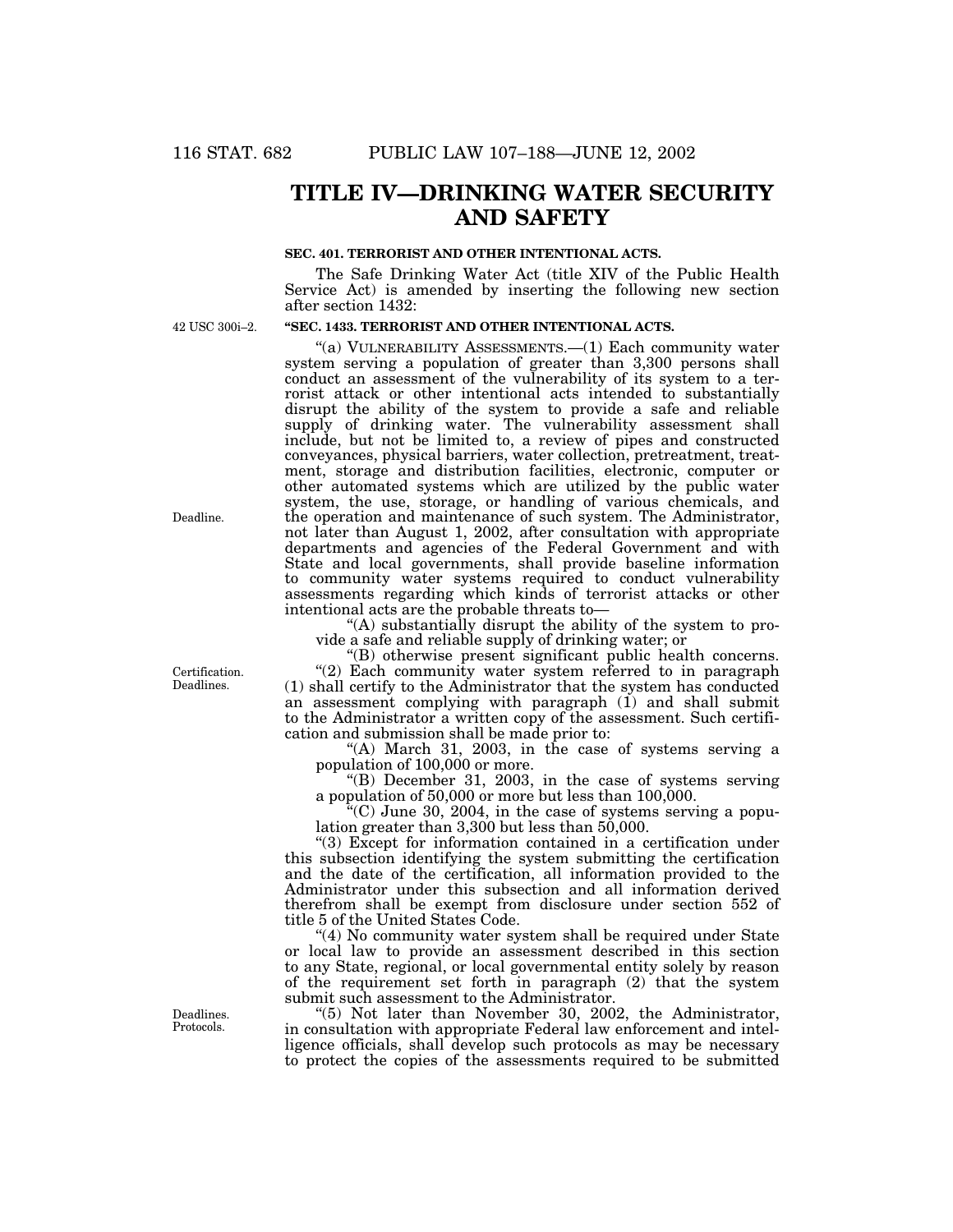under this subsection (and the information contained therein) from unauthorized disclosure. Such protocols shall ensure that—

''(A) each copy of such assessment, and all information contained in or derived from the assessment, is kept in a secure location;

''(B) only individuals designated by the Administrator may have access to the copies of the assessments; and

 $C$ ) no copy of an assessment, or part of an assessment, or information contained in or derived from an assessment shall be available to anyone other than an individual designated by the Administrator.

At the earliest possible time prior to November 30, 2002, the Administrator shall complete the development of such protocols for the purpose of having them in place prior to receiving any vulnerability assessments from community water systems under this subsection.

 $(6)(A)$  Except as provided in subparagraph  $(B)$ , any individual referred to in paragraph  $(5)(B)$  who acquires the assessment submitted under paragraph (2), or any reproduction of such assessment, or any information derived from such assessment, and who knowingly or recklessly reveals such assessment, reproduction, or information other than—

''(i) to an individual designated by the Administrator under paragraph (5),

''(ii) for purposes of section 1445 or for actions under section 1431, or

"(iii) for use in any administrative or judicial proceeding to impose a penalty for failure to comply with this section, shall upon conviction be imprisoned for not more than one year or fined in accordance with the provisions of chapter 227 of title 18, United States Code, applicable to class A misdemeanors, or both, and shall be removed from Federal office or employment.

''(B) Notwithstanding subparagraph (A), an individual referred to in paragraph (5)(B) who is an officer or employee of the United States may discuss the contents of a vulnerability assessment submitted under this section with a State or local official.

"(7) Nothing in this section authorizes any person to withhold any information from Congress or from any committee or subcommittee of Congress.

''(b) EMERGENCY RESPONSE PLAN.—Each community water system serving a population greater than 3,300 shall prepare or revise, where necessary, an emergency response plan that incorporates the results of vulnerability assessments that have been completed. Each such community water system shall certify to the Administrator, as soon as reasonably possible after the enactment of this section, but not later than 6 months after the completion of the vulnerability assessment under subsection (a), that the system has completed such plan. The emergency response plan shall include, but not be limited to, plans, procedures, and identification of equipment that can be implemented or utilized in the event of a terrorist or other intentional attack on the public water system. The emergency response plan shall also include actions, procedures, and identification of equipment which can obviate or significantly lessen the impact of terrorist attacks or other intentional actions on the public health and the safety and supply of drinking water provided to communities and individuals. Community water systems

Certification. Deadline.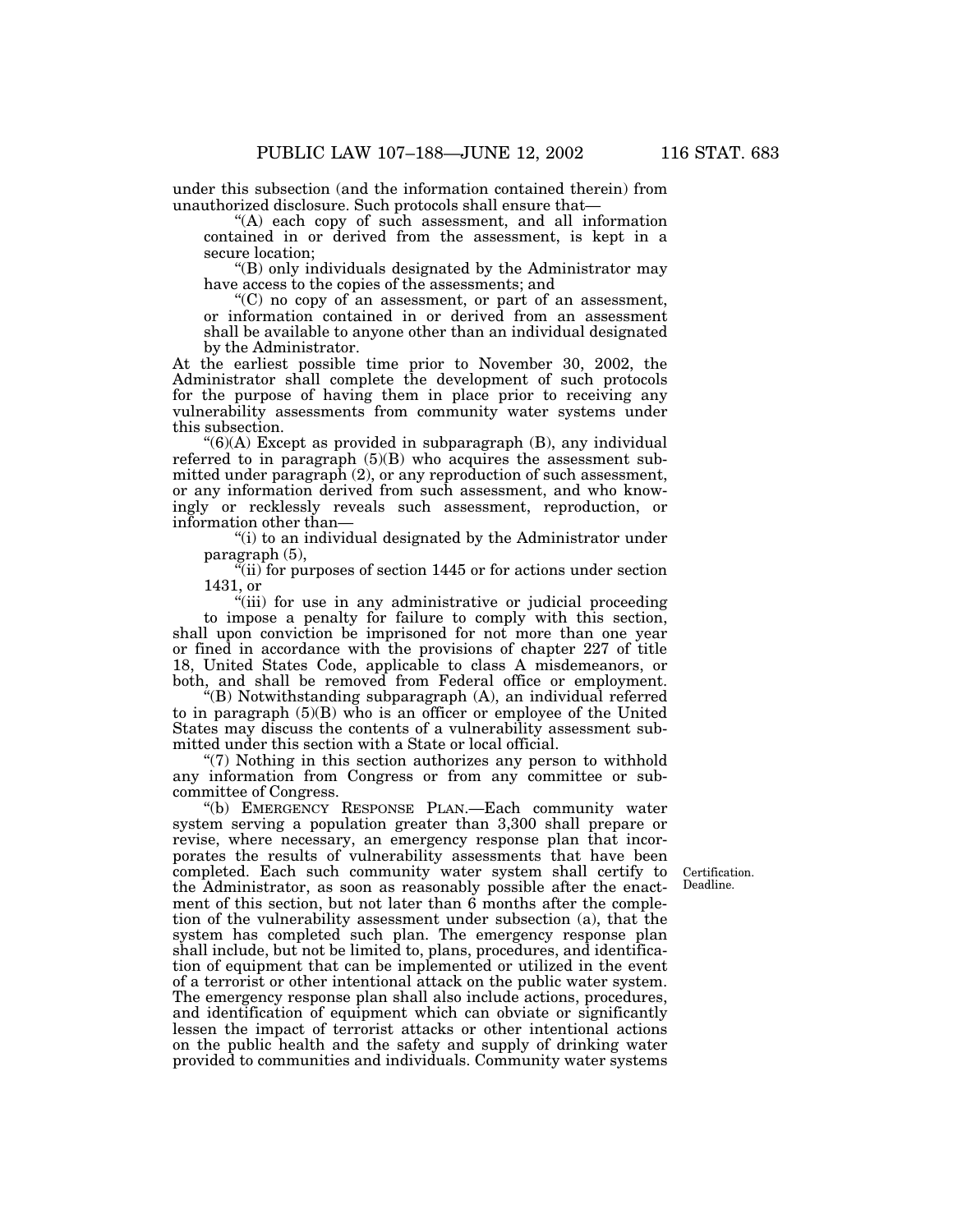shall, to the extent possible, coordinate with existing Local Emergency Planning Committees established under the Emergency Planning and Community Right-to-Know Act (42 U.S.C. 11001 et seq.) when preparing or revising an emergency response plan under this subsection.

''(c) RECORD MAINTENANCE.—Each community water system shall maintain a copy of the emergency response plan completed pursuant to subsection (b) for 5 years after such plan has been

certified to the Administrator under this section.<br>"(d) GUIDANCE TO SMALL PUBLIC WATER SYSTEMS.—The Administrator shall provide guidance to community water systems serving a population of less than 3,300 persons on how to conduct vulnerability assessments, prepare emergency response plans, and address threats from terrorist attacks or other intentional actions designed to disrupt the provision of safe drinking water or significantly affect the public health or significantly affect the safety or supply of drinking water provided to communities and individ-

"(e) FUNDING. $-(1)$  There are authorized to be appropriated to carry out this section not more than \$160,000,000 for the fiscal year 2002 and such sums as may be necessary for the fiscal years 2003 through 2005.

"(2) The Administrator, in coordination with State and local governments, may use funds made available under paragraph (1) to provide financial assistance to community water systems for purposes of compliance with the requirements of subsections (a) and (b) and to community water systems for expenses and contracts designed to address basic security enhancements of critical importance and significant threats to public health and the supply of drinking water as determined by a vulnerability assessment conducted under subsection (a). Such basic security enhancements may include, but shall not be limited to the following:

''(A) the purchase and installation of equipment for detection of intruders;

''(B) the purchase and installation of fencing, gating, lighting, or security cameras;

 $C$ ) the tamper-proofing of manhole covers, fire hydrants, and valve boxes;

''(D) the rekeying of doors and locks;

 $\sqrt[\infty]{E}$  improvements to electronic, computer, or other automated systems and remote security systems;

 $\mathcal{F}(F)$  participation in training programs, and the purchase of training manuals and guidance materials, relating to security against terrorist attacks;

 $C(G)$  improvements in the use, storage, or handling of various chemicals; and

''(H) security screening of employees or contractor support services.

Funding under this subsection for basic security enhancements shall not include expenditures for personnel costs, or monitoring, operation, or maintenance of facilities, equipment, or systems.

''(3) The Administrator may use not more than \$5,000,000 from the funds made available under paragraph (1) to make grants to community water systems to assist in responding to and alleviating any vulnerability to a terrorist attack or other intentional acts intended to substantially disrupt the ability of the system to provide a safe and reliable supply of drinking water (including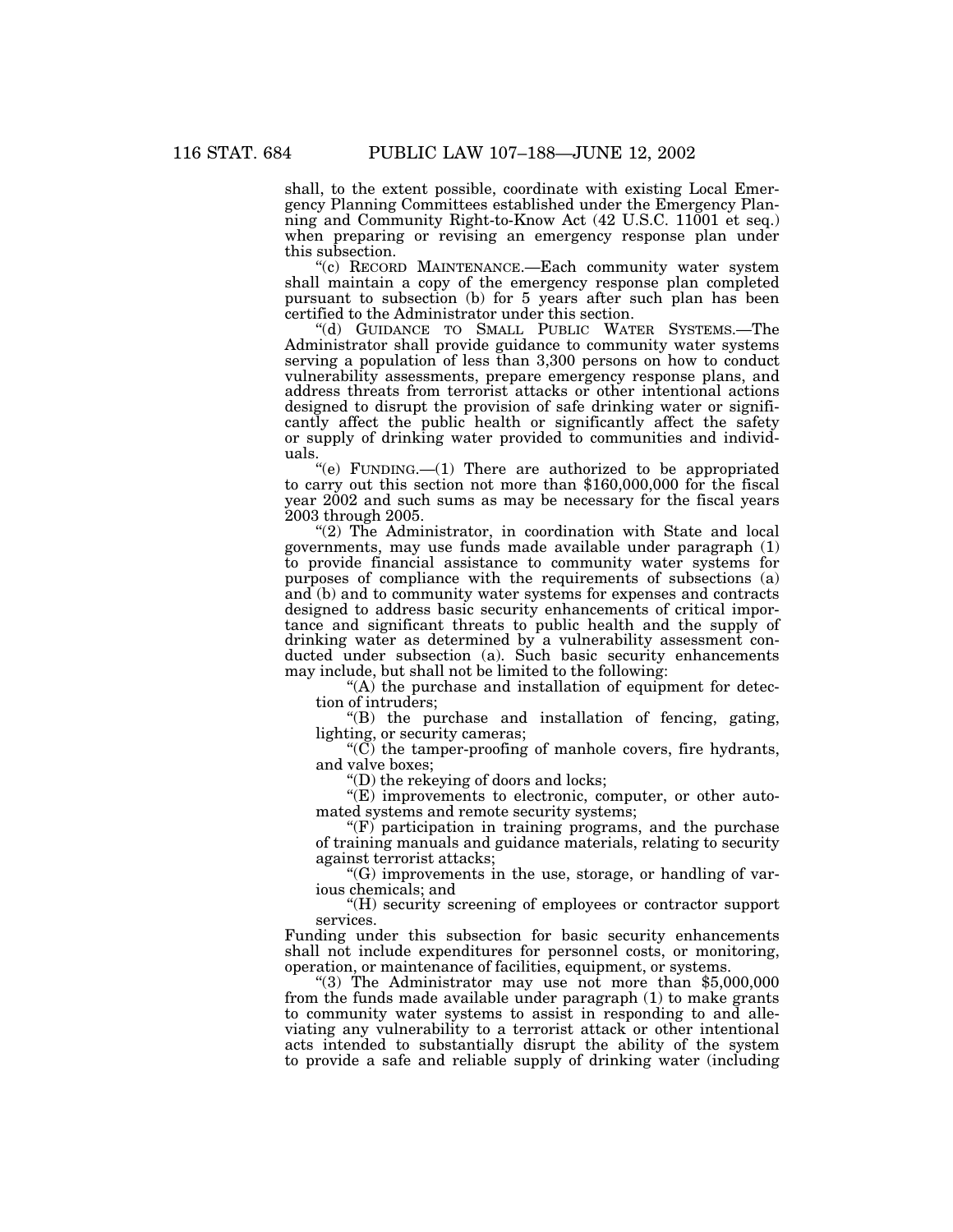sources of water for such systems) which the Administrator determines to present an immediate and urgent security need.

"(4) The Administrator may use not more than \$5,000,000 from the funds made available under paragraph (1) to make grants to community water systems serving a population of less than 3,300 persons for activities and projects undertaken in accordance with the guidance provided to such systems under subsection (d).

#### **SEC. 402. OTHER SAFE DRINKING WATER ACT AMENDMENTS.**

The Safe Drinking Water Act (title XIV of the Public Health Service Act) is amended by inserting the following new sections after section 1433 (as added by section 401 of this Act):

### **''SEC. 1434. CONTAMINANT PREVENTION, DETECTION AND RESPONSE.**

42 USC 300i–3.

Contracts.

''(a) IN GENERAL.—The Administrator, in consultation with the Centers for Disease Control and, after consultation with appropriate departments and agencies of the Federal Government and with State and local governments, shall review (or enter into contracts or cooperative agreements to provide for a review of) current and future methods to prevent, detect and respond to the intentional introduction of chemical, biological or radiological contaminants into community water systems and source water for community water systems, including each of the following:

''(1) Methods, means and equipment, including real time monitoring systems, designed to monitor and detect various levels of chemical, biological, and radiological contaminants or indicators of contaminants and reduce the likelihood that such contaminants can be successfully introduced into public water systems and source water intended to be used for drinking water.

"(2) Methods and means to provide sufficient notice to operators of public water systems, and individuals served by such systems, of the introduction of chemical, biological or radiological contaminants and the possible effect of such introduction on public health and the safety and supply of drinking water.

''(3) Methods and means for developing educational and awareness programs for community water systems.

"(4) Procedures and equipment necessary to prevent the flow of contaminated drinking water to individuals served by public water systems.

''(5) Methods, means, and equipment which could negate or mitigate deleterious effects on public health and the safety and supply caused by the introduction of contaminants into water intended to be used for drinking water, including an examination of the effectiveness of various drinking water technologies in removing, inactivating, or neutralizing biological, chemical, and radiological contaminants.

''(6) Biomedical research into the short-term and long-term impact on public health of various chemical, biological and radiological contaminants that may be introduced into public water systems through terrorist or other intentional acts.

''(b) FUNDING.—For the authorization of appropriations to carry out this section, see section 1435(e).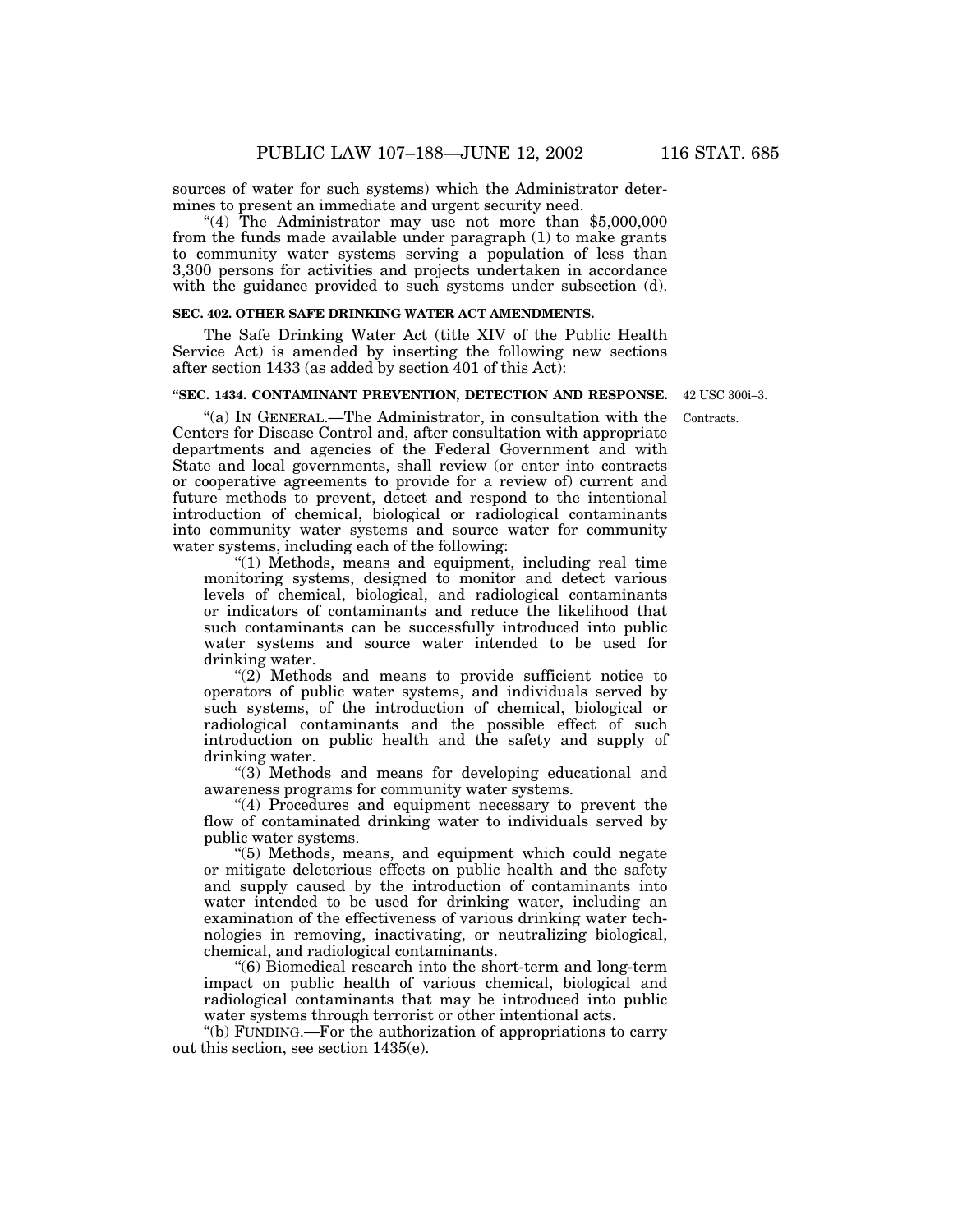#### **''SEC. 1435. SUPPLY DISRUPTION PREVENTION, DETECTION AND RESPONSE.**

"(a) DISRUPTION OF SUPPLY OR SAFETY.—The Administrator, in coordination with the appropriate departments and agencies of the Federal Government, shall review (or enter into contracts or cooperative agreements to provide for a review of) methods and means by which terrorists or other individuals or groups could disrupt the supply of safe drinking water or take other actions against water collection, pretreatment, treatment, storage and distribution facilities which could render such water significantly less safe for human consumption, including each of the following: safe for human consumption, including each of the following:<br>"(1) Methods and means by which pipes and other con-

structed conveyances utilized in public water systems could be destroyed or otherwise prevented from providing adequate supplies of drinking water meeting applicable public health standards.

"(2) Methods and means by which collection, pretreatment, treatment, storage and distribution facilities utilized or used in connection with public water systems and collection and pretreatment storage facilities used in connection with public water systems could be destroyed or otherwise prevented from providing adequate supplies of drinking water meeting applicable public health standards.

''(3) Methods and means by which pipes, constructed conveyances, collection, pretreatment, treatment, storage and distribution systems that are utilized in connection with public water systems could be altered or affected so as to be subject to cross-contamination of drinking water supplies.

to cross-contamination of drinking water supplies. ''(4) Methods and means by which pipes, constructed conveyances, collection, pretreatment, treatment, storage and distribution systems that are utilized in connection with public water systems could be reasonably protected from terrorist attacks or other acts intended to disrupt the supply or affect

" $(5)$  Methods and means by which information systems, including process controls and supervisory control and data acquisition and cyber systems at community water systems could be disrupted by terrorists or other groups.

''(b) ALTERNATIVE SOURCES.—The review under this section shall also include a review of the methods and means by which alternative supplies of drinking water could be provided in the event of the destruction, impairment or contamination of public water systems.

''(c) REQUIREMENTS AND CONSIDERATIONS.—In carrying out this section and section 1434—

''(1) the Administrator shall ensure that reviews carried out under this section reflect the needs of community water systems of various sizes and various geographic areas of the United States; and

 $\degree$ (2) the Administrator may consider the vulnerability of, or potential for forced interruption of service for, a region or service area, including community water systems that provide service to the National Capital area.

''(d) INFORMATION SHARING.—As soon as practicable after reviews carried out under this section or section 1434 have been evaluated, the Administrator shall disseminate, as appropriate as determined by the Administrator, to community water systems

Contracts.

42 USC 300i–4.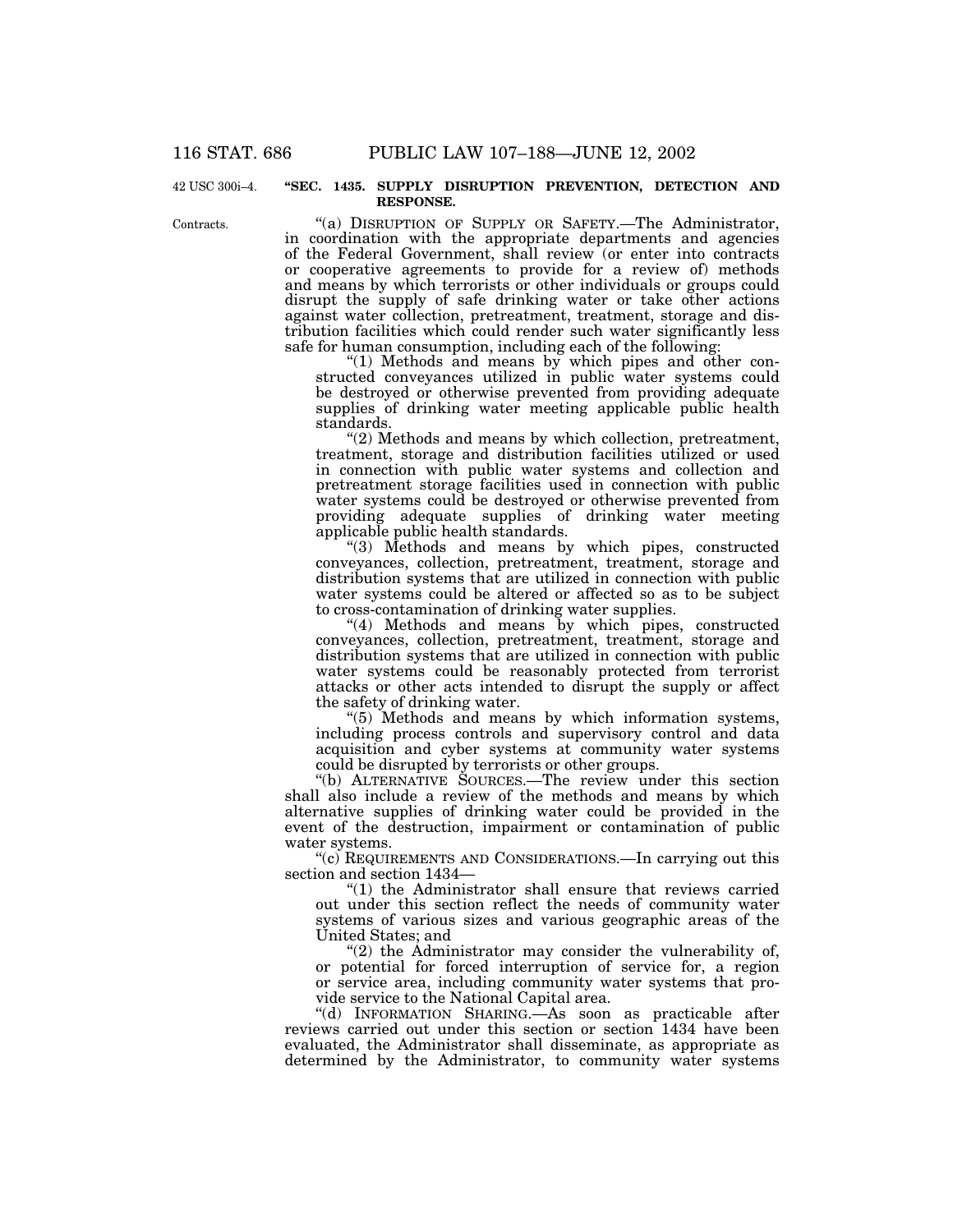information on the results of the project through the Information Sharing and Analysis Center, or other appropriate means.

"(e) FUNDING.—There are authorized to be appropriated to carry out this section and section 1434 not more than \$15,000,000 for the fiscal year 2002 and such sums as may be necessary for the fiscal years 2003 through 2005.''.

# **SEC. 403. MISCELLANEOUS AND TECHNICAL AMENDMENTS.**

The Safe Drinking Water Act is amended as follows:

" $1417"$ . (2) Section 1431 is amended by inserting in the first sen-(1) Section  $1414(i)(1)$  is amended by inserting "1433" after 42 USC 300g-3.

tence after "drinking water" the following: ", or that there is a threatened or potential terrorist attack (or other intentional act designed to disrupt the provision of safe drinking water or to impact adversely the safety of drinking water supplied to communities and individuals), which".<br>
(3) Section 1432 is amended as follows:<br>
(A) By striking "5 years" in subsection (a) and inserting 42 USC 300i–1.

(A) By striking "5 years" in subsection (a) and inserting<br>
"20 years".<br>
(B) By striking "3 years" in subsection (b) and inserting<br>
"10 years".<br>
(C) By striking "\$50,000" in subsection (c) and inserting<br>
"\$1,000,000".<br>
(D)

inserting "\$100,000".<br>(4) Section 1442 is amended as follows:

(A) By striking ''this subparagraph'' in subsection (b) and inserting ''this subsection''.

(B) By amending subsection (d) to read as follows: "(d) There are authorized to be appropriated to carry out subsection (b) not more than \$35,000,000 for the fiscal year 2002 and such sums as may be necessary for each fiscal year thereafter.''.

# **TITLE V—ADDITIONAL PROVISIONS**

# **Subtitle A—Prescription Drug User Fees**

## **SEC. 501. SHORT TITLE.**

This subtitle may be cited as the "Prescription Drug User Fee Amendments of 2002".

#### **SEC. 502. FINDINGS.**

The Congress finds that—

(1) prompt approval of safe and effective new drugs and other therapies is critical to the improvement of the public health so that patients may enjoy the benefits provided by these therapies to treat and prevent illness and disease;

(2) the public health will be served by making additional funds available for the purpose of augmenting the resources of the Food and Drug Administration that are devoted to the process for the review of human drug applications and the assurance of drug safety;

(3) the provisions added by the Prescription Drug User Fee Act of 1992, as amended by the Food and Drug Administration Modernization Act of 1997, have been successful in

21 USC 301 note. Prescription Drug User Fee Amendments of 2002.

Appropriation authorization.

42 USC 300j–1.

21 USC 379g note.

42 USC 300i.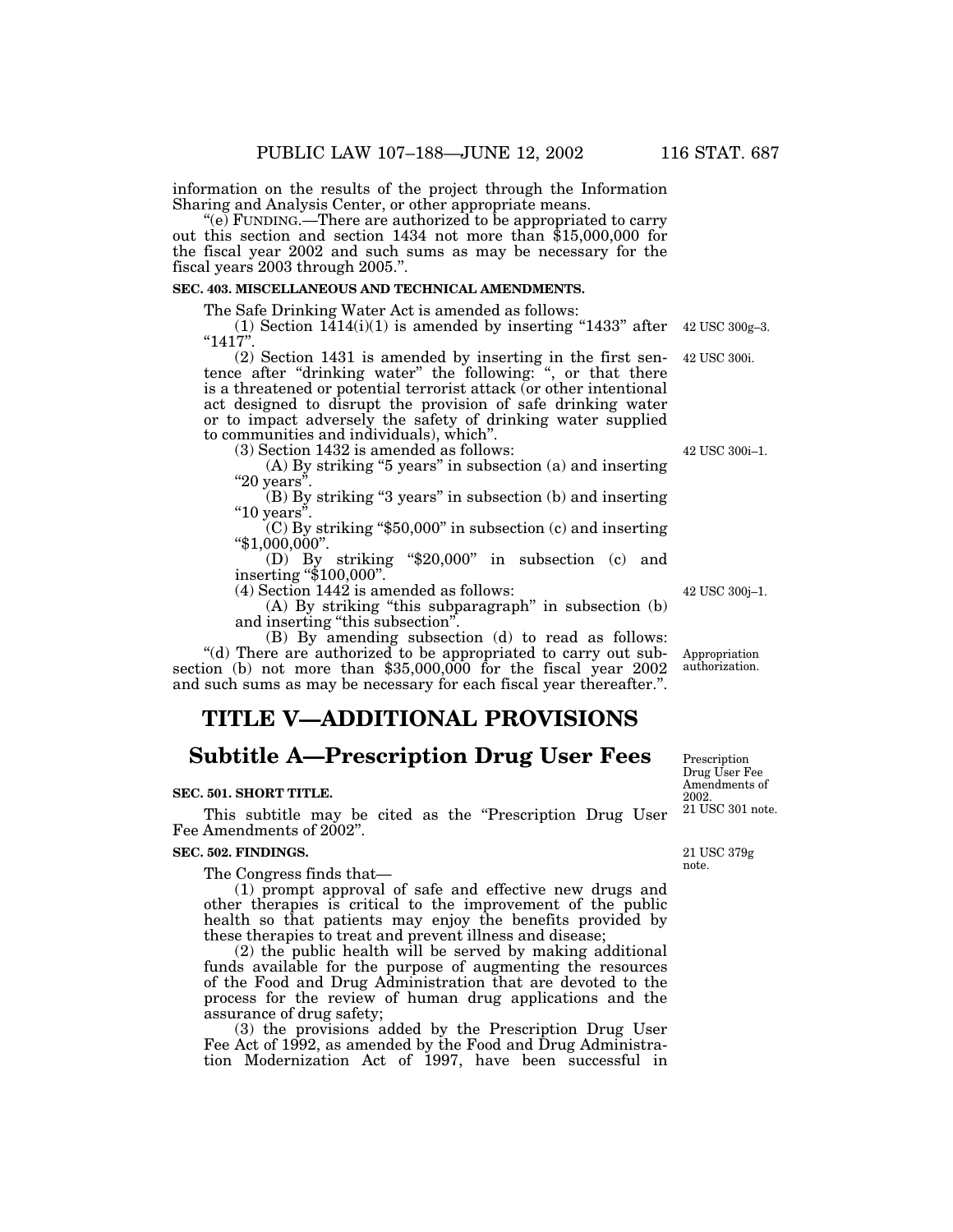substantially reducing review times for human drug applications and should be—

 $(A)$  reauthorized for an additional 5 years, with certain technical improvements; and

(B) carried out by the Food and Drug Administration with new commitments to implement more ambitious and comprehensive improvements in regulatory processes of the Food and Drug Administration, including—

(i) strengthening and improving the review and monitoring of drug safety;

(ii) considering greater interaction between the agency and sponsors during the review of drugs and biologics intended to treat serious diseases and lifethreatening diseases; and

(iii) developing principles for improving first-cycle reviews; and

(4) the fees authorized by amendments made in this subtitle will be dedicated towards expediting the drug development process and the process for the review of human drug applications as set forth in the goals identified for purposes of part 2 of subchapter C of chapter VII of the Federal Food, Drug, and Cosmetic Act, in the letters from the Secretary of Health and Human Services to the chairman of the Committee on Energy and Commerce of the House of Representatives and the chairman of the Committee on Health, Education, Labor and Pensions of the Senate, as set forth in the Congressional Record.

#### **SEC. 503. DEFINITIONS.**

Section 735 of the Federal Food, Drug, and Cosmetic Act (21 U.S.C. 379g) is amended—

 $(1)$  in paragraph  $(1)$ , in the matter after and below subparagraph (C), by striking ''licensure, as described in subparagraph  $(D)$ <sup>\*</sup> and inserting "licensure, as described in subparagraph  $(C)$ :

 $(2)$  in paragraph  $(3)$ —

 $(A)$  in subparagraph  $(A)$ , by striking "and" at the end; (B) in subparagraph (B), by striking the period and inserting ", and";

(C) by inserting after subparagraph (B) the following subparagraph:

 $(C)$  which is on the list of products described in section  $505(j)(7)(A)$  or is on a list created and maintained by the Secretary of products approved under human drug applications under section 351 of the Public Health Service Act.''; and

(D) in the matter after and below subparagraph (C) (as added by subparagraph  $(C)$  of this paragraph), by striking ''Service Act,'' and all that follows through ''biological product'' and inserting the following: ''Service Act. Such term does not include a biological product";

(3) in paragraph (6), by adding at the end the following subparagraph:

" $(F)$  In the case of drugs approved after October 1, 2002, under human drug applications or supplements: collecting, developing, and reviewing safety information on the drugs, including adverse event reports, during a period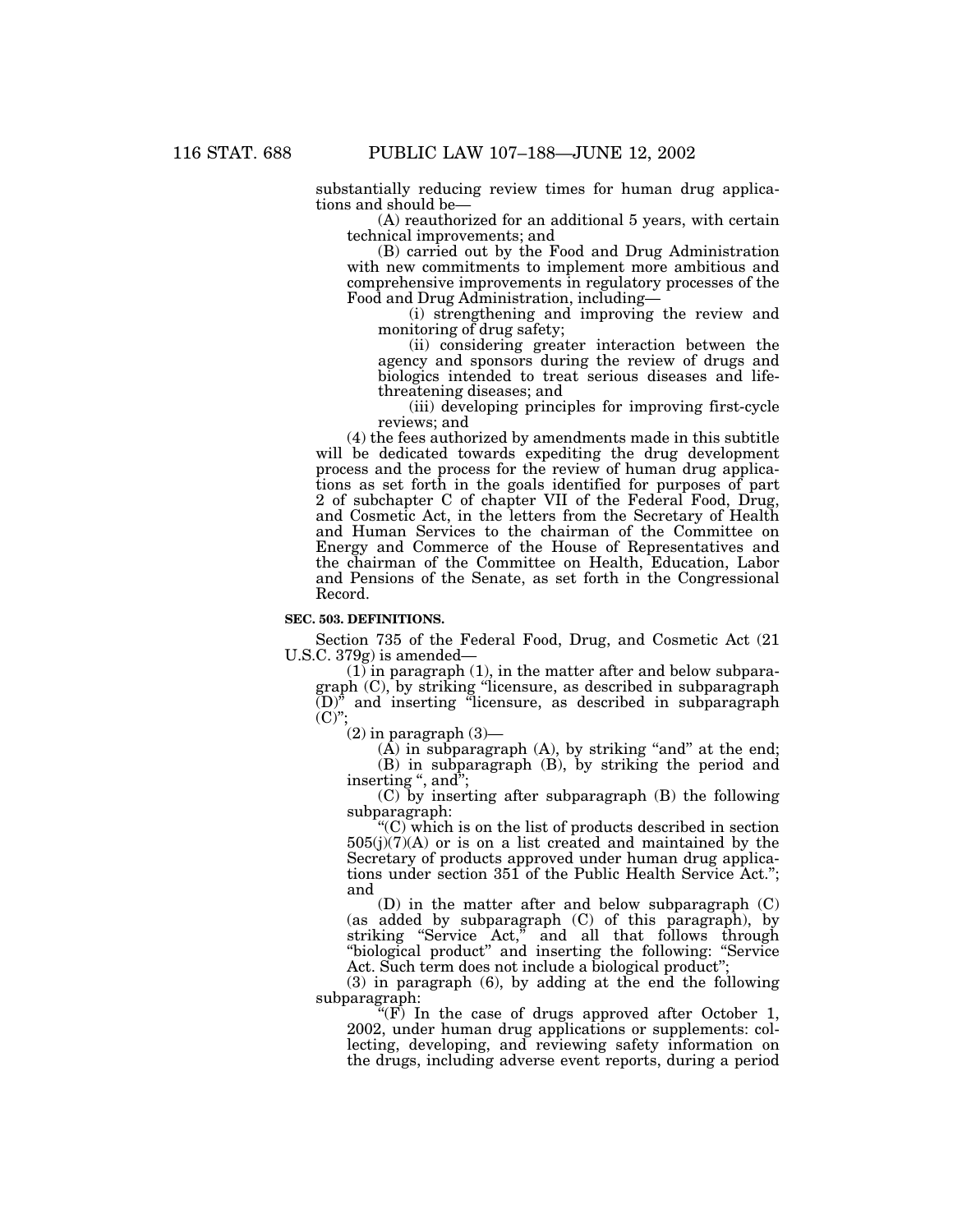of time after approval of such applications or supplements, not to exceed three years.''; and

 $(4)$  in paragraph  $(8)$ —

 $(A)$  by striking the matter after and below subparagraph (B);

(B) by striking subparagraph (B);

(C) by striking ''is the lower of'' and all that follows through "Consumer Price Index" and inserting "is the Consumer Price Index''; and

(D) by striking "1997, or" and inserting "1997.".

## **SEC. 504. AUTHORITY TO ASSESS AND USE DRUG FEES.**

(a) TYPES OF FEES.—Section 736(a) of the Federal Food, Drug, and Cosmetic Act (21 U.S.C. 379h(a)) is amended—

 $(1)$  in the matter preceding paragraph  $(1)$ , by striking "fiscal year 1998'' and inserting ''fiscal year 2003'';

 $(2)$  in paragraph  $(1)(A)$ —

(A) in each of clauses (i) and (ii), by striking ''in subsection (b)" and inserting "under subsection  $(c)(4)$ "; and

(B) in clause (ii), by adding at the end the following sentence: ''Such fee shall be half of the amount of the fee established under clause (i).'';

(3) in paragraph  $(2)(A)$ , in the matter after and below clause (ii)—

(A) by striking ''in subsection (b)'' and inserting ''under subsection  $(c)(4)$ "; and

(B) by striking ''payable on or before January 31'' and inserting ''payable on or before October 1''; and

 $(4)$  in paragraph  $(3)$ —

 $(A)$  by amending subparagraph  $(A)$  to read as follows:

''(A) IN GENERAL.—Except as provided in subparagraph (B), each person who is named as the applicant in a human drug application, and who, after September 1, 1992, had pending before the Secretary a human drug application or supplement, shall pay for each such prescription drug product the annual fee established under subsection (c)(4). Such fee shall be payable on or before October 1 of each year. Such fee shall be paid only once for each product for a fiscal year in which the fee is payable.''; and

(B) in subparagraph (B), by striking ''The listing'' and all that follows through "filed under section  $505(b)(2)$ " and inserting the following: "A prescription drug product shall not be assessed a fee under subparagraph (A) if such product is identified on the list compiled under section  $505(j)(7)(A)$  with a potency described in terms of per 100 mL, or if such product is the same product as another product approved under an application filed under section 505(b)''.

(b) FEE AMOUNTS.—Section 736(b) of the Federal Food, Drug, and Cosmetic Act (21 U.S.C. 379h(b)) is amended to read as follows:

''(b) FEE REVENUE AMOUNTS.—Except as provided in subsections (c), (d), (f), and (g), fees under subsection (a) shall be established to generate the following revenue amounts: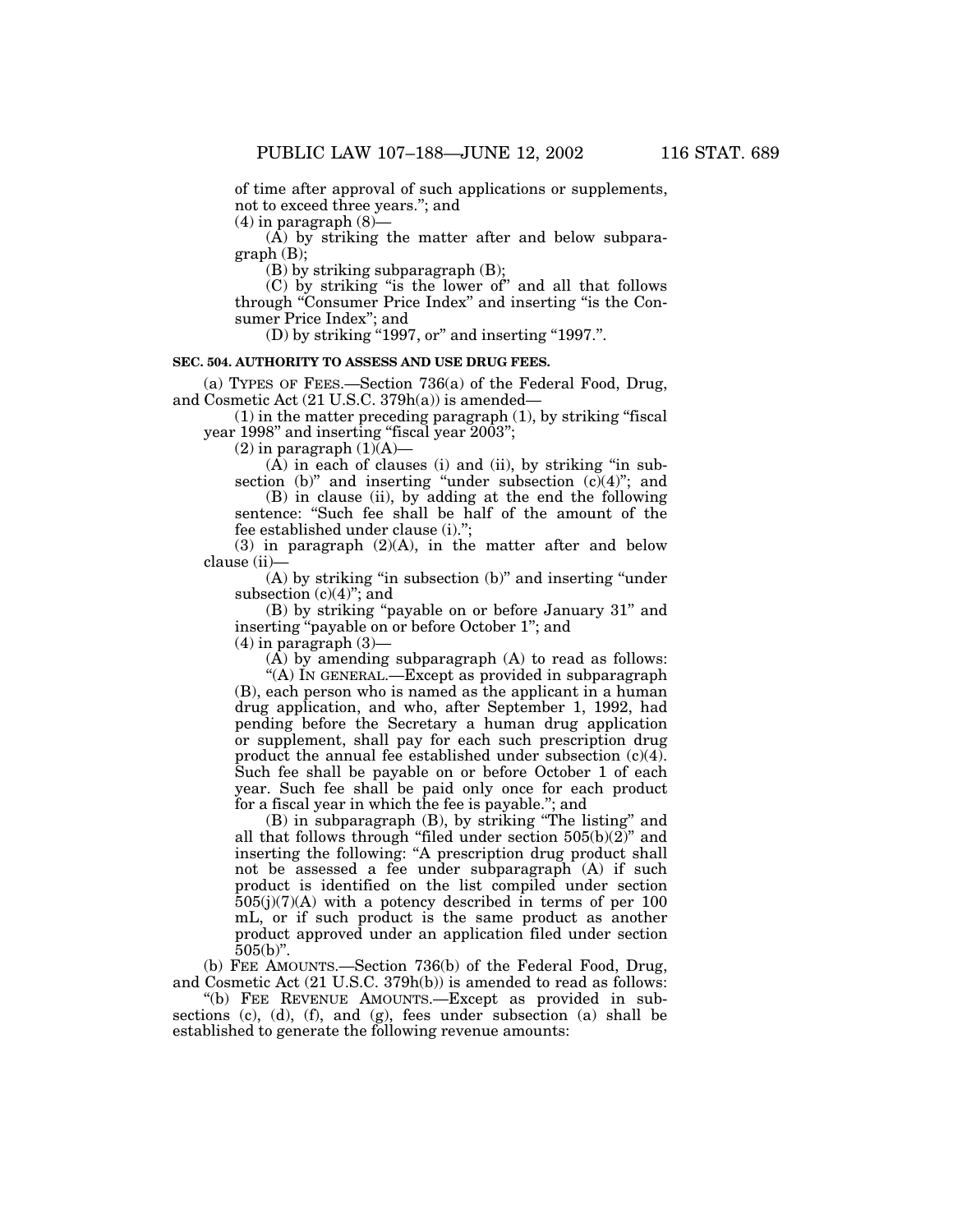| "Type of Fee Rev-                                                            | Fiscal Year                                                   | Fiscal Year                                                   | Fiscal Year                                                   | Fiscal Year                                                   | Fiscal Year                                                   |
|------------------------------------------------------------------------------|---------------------------------------------------------------|---------------------------------------------------------------|---------------------------------------------------------------|---------------------------------------------------------------|---------------------------------------------------------------|
| enue                                                                         | 2003                                                          | 2004                                                          | 2005                                                          | 2006                                                          | 2007                                                          |
| Application/Sup-<br>plement<br>Establishment<br>Product<br>Total Fee Revenue | \$74,300,000<br>\$74,300,000<br>\$74,300,000<br>\$222,900,000 | \$77,000,000<br>\$77,000,000<br>\$77,000,000<br>\$231,000,000 | \$84,000,000<br>\$84,000,000<br>\$84,000,000<br>\$252,000,000 | \$86,434,000<br>\$86,433,000<br>\$86,433,000<br>\$259,300,000 | \$86,434,000<br>\$86,433,000<br>\$86,433,000<br>\$259,300,000 |

If, after the date of the enactment of the Prescription Drug User Fee Amendments of 2002, legislation is enacted requiring the Secretary to fund additional costs of the retirement of Federal personnel, fee revenue amounts shall be increased in each year by the amount necessary to fully fund the portion of such additional costs that are attributable to the process for the review of human drug applications.''.

(c) ADJUSTMENTS.—Section 736(c) of the Federal Food, Drug, and Cosmetic Act (21 U.S.C. 379h(c)) is amended—

 $(1)$  in paragraph  $(1)$ —

(A) in the matter preceding subparagraph (A), by striking "fees and total fee revenues" and inserting "revenues"

 $(B)$  in subparagraph  $(A)$ —

(i) by striking ''during the preceding fiscal year''; and

(ii) by striking ", or" and inserting the following: ''for the 12 month period ending June 30 preceding the fiscal year for which fees are being established, or'';

(C) in subparagraph (B), by striking ''for such fiscal year'' and inserting ''for the previous fiscal year''; and

(D) in the matter after and below subparagraph (B), by striking ''fiscal year 1997''; and inserting ''fiscal year 2003'';

(2) by redesignating paragraphs (2) and (3) as paragraphs  $(4)$  and  $(5)$ , respectively;

(3) by inserting after paragraph (1) the following paragraphs:

''(2) WORKLOAD ADJUSTMENT.—Beginning with fiscal year 2004, after the fee revenues established in subsection (b) are adjusted for a fiscal year for inflation in accordance with paragraph (1), the fee revenues shall be adjusted further for such fiscal year to reflect changes in the workload of the Secretary for the process for the review of human drug applications. With respect to such adjustment:

"(A) The adjustment shall be determined by the Secretary based on a weighted average of the change in the total number of human drug applications, commercial investigational new drug applications, efficacy supplements, and manufacturing supplements submitted to the Secretary. The Secretary shall publish in the Federal Register the fee revenues and fees resulting from the adjustment and the supporting methodologies.

''(B) Under no circumstances shall the adjustment result in fee revenues for a fiscal year that are less than the fee revenues for the fiscal year established in subsection (b), as adjusted for inflation under paragraph (1).

Effective date.

Federal Register, publication.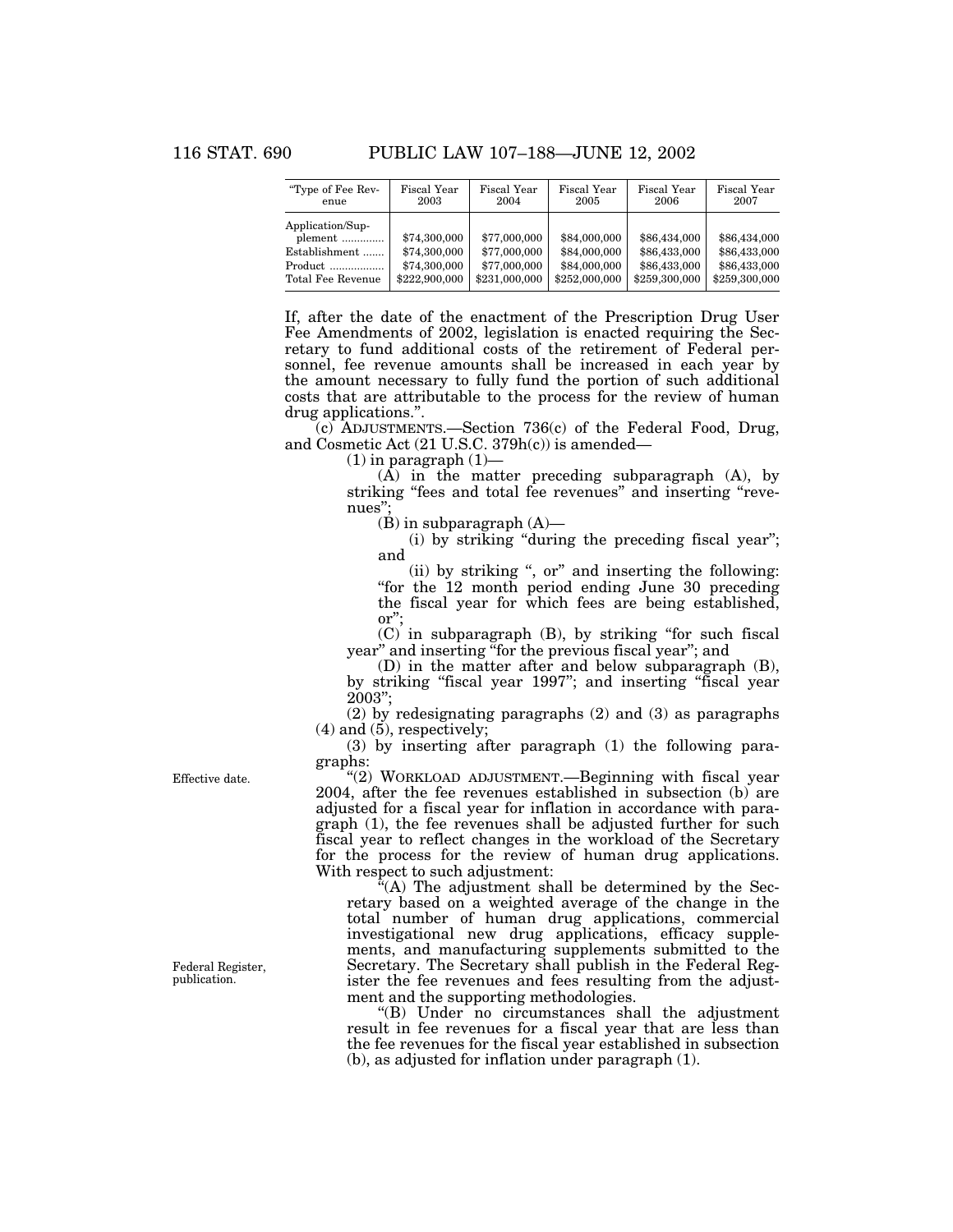"(3) FINAL YEAR ADJUSTMENT.—For fiscal year 2007, the Secretary may, in addition to adjustments under paragraphs (1) and (2), further increase the fee revenues and fees established in subsection (b) if such an adjustment is necessary to provide for not more than three months of operating reserves of carryover user fees for the process for the review of human drug applications for the first three months of fiscal year 2008. If such an adjustment is necessary, the rationale for the amount of the increase shall be contained in the annual notice establishing fee revenues and fees for fiscal year 2007. If the Secretary has carryover balances for such process in excess of three months of such operating reserves, the adjustment under this paragraph shall not be made.''; and

(4) in paragraph (4) (as redesignated by paragraph (2) of this subsection), by amending such paragraph to read as follows:

Effective date.

''(4) ANNUAL FEE SETTING.—The Secretary shall, 60 days before the start of each fiscal year that begins after September 30, 2002, establish, for the next fiscal year, application, product, and establishment fees under subsection (a), based on the revenue amounts established under subsection (b) and the adjustments provided under this subsection.''.

(d) FEE WAIVER OR REDUCTION.—Section 736(d)) of the Federal Food, Drug, and Cosmetic Act (21 U.S.C. 379h(d)) is amended—  $(1)$  in paragraph  $(1)$ —

> $(A)$  in subparagraph  $(C)$ , by inserting "or" after the comma at the end;

(B) by striking subparagraph (D); and

(C) by redesignating subparagraph (E) as subparagraph (D); and

(2) in paragraph (3), in each of subparagraphs (A) and (B), by striking ''paragraph (1)(E)'' each place such term appears and inserting "paragraph  $(1)(D)$ ".

(e) ASSESSMENT OF FEES.—Section 736(f) of the Federal Food, Drug, and Cosmetic Act (21 U.S.C. 379h(f)) is amended—

(1) in the heading for the subsection, by striking ''ASSESS-MENT OF FEES.—'' and inserting ''LIMITATIONS.—''; and

(2) in paragraph (1), by striking the heading for the paragraph and all that follows through ''fiscal year beginning'' and inserting the following: ''IN GENERAL.—Fees under subsection (a) shall be refunded for a fiscal year beginning''.

(f) CREDITING AND AVAILABILITY OF FEES.—

(1) IN GENERAL.—Section  $736(g)(1)$  of the Federal Food, Drug, and Cosmetic Act  $(21 \text{ U.S.C. } 379h(g)(1))$  is amended by striking "Fees collected for a fiscal year" and all that follows through ''fiscal year limitation.'' and inserting the following: "Fees authorized under subsection (a) shall be collected and available for obligation only to the extent and in the amount provided in advance in appropriations Acts. Such fees are authorized to remain available until expended.''.

(2) COLLECTIONS AND APPROPRIATION ACTS.—Section 736(g)(2) of the Federal Food, Drug, and Cosmetic Act (21 U.S.C.  $379h(g)(2)$  is amended—

(A) by redesignating subparagraphs (A) and (B) as clauses (i) and (ii), respectively;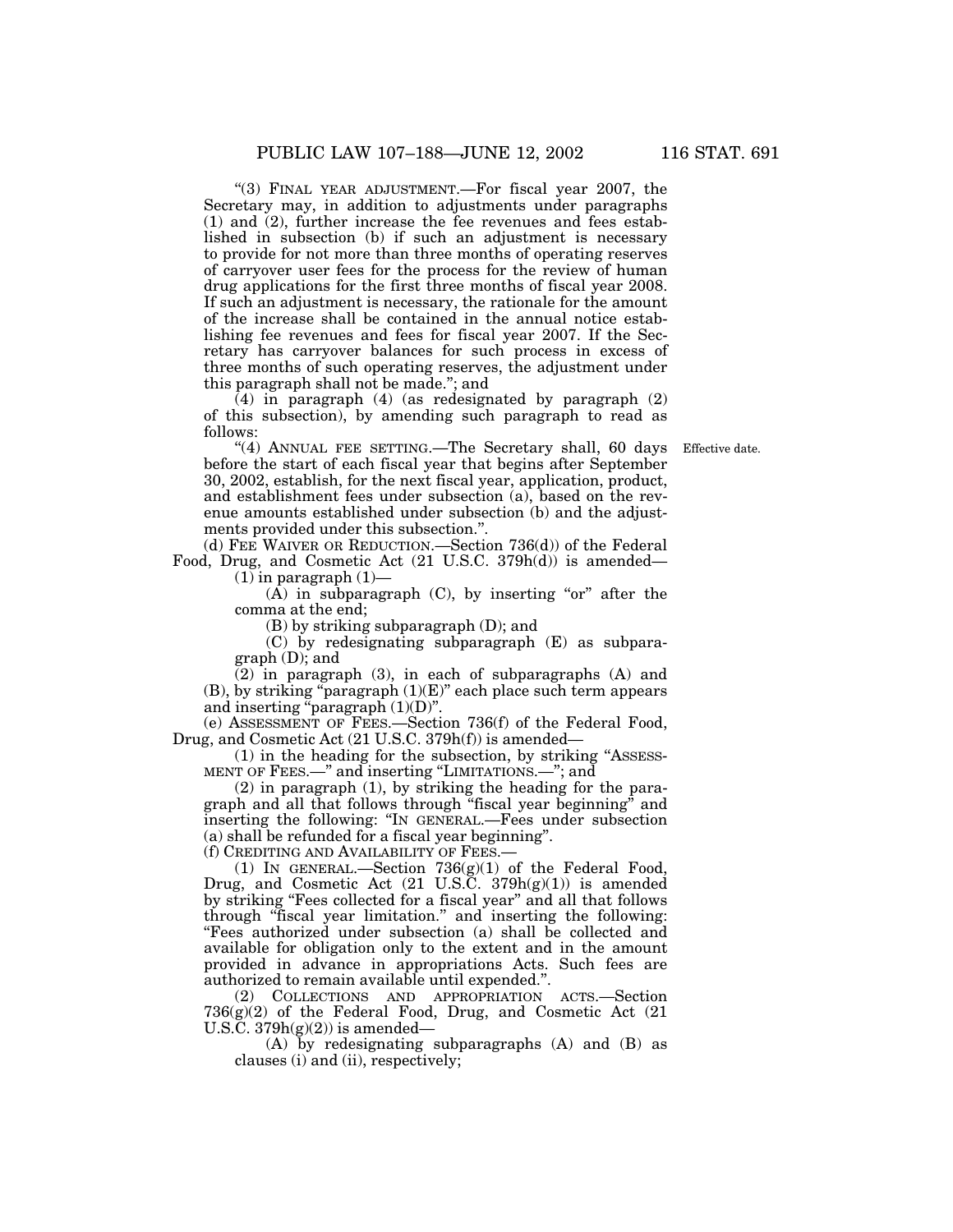(B) by striking "(2) COLLECTIONS" and all that follows through "the amount specified" in clause (i) (as so redesignated) and inserting the following:

''(2) COLLECTIONS AND APPROPRIATION ACTS.—

''(A) IN GENERAL.—The fees authorized by this section—

''(i) shall be retained in each fiscal year in an amount not to exceed the amount specified'';

(C) by moving clause (ii) (as so redesignated) two ems to the right; and

(D) by adding at the end the following subparagraph:

''(B) COMPLIANCE.—The Secretary shall be considered to have met the requirements of subparagraph (A)(ii) in any fiscal year if the costs funded by appropriations and allocated for the process for the review of human drug applications—

''(i) are not more than 3 percent below the level specified in subparagraph  $(A)(ii)$ ; or

 $(ii)(I)$  are more than 3 percent below the level specified in subparagraph  $(A)(ii)$ , and fees assessed for the fiscal year following the subsequent fiscal year are decreased by the amount in excess of 3 percent by which such costs fell below the level specified in such subparagraph; and

''(II) such costs are not more than 5 percent below the level specified in such subparagraph.''.

(3) AUTHORIZATION OF APPROPRIATIONS. Section  $736(g)(3)$ of the Federal Food, Drug, and Cosmetic Act (21 U.S.C.  $379h(g)(3)$ ) is amended by striking subparagraphs (A) through (E) and inserting the following:

"(A)  $$2\bar{2}2,900,000$  for fiscal year 2003;

''(B) \$231,000,000 for fiscal year 2004;

 $(C)$  \$252,000,000 for fiscal year 2005;

 $!(D)$  \$259,300,000 for fiscal year 2006; and

"(E)  $$259,300,000$  for fiscal year 2007;".

Effective dates. Deadlines. 21 USC 379g note.

Federal Register, publication.

#### **SEC. 505. ACCOUNTABILITY AND REPORTS.**

(a) PUBLIC ACCOUNTABILITY.—

(1) CONSULTATION.—In developing recommendations to the Congress for the goals and plans for meeting the goals for the process for the review of human drug applications for the fiscal years after fiscal year 2007, and for the reauthorization of sections 735 and 736 of the Federal Food, Drug, and Cosmetic Act, the Secretary of Health and Human Services (referred to in this section as the ''Secretary'') shall consult with the Committee on Energy and Commerce of the House of Representatives, the Committee on Health, Education, Labor, and Pensions of the Senate, appropriate scientific and academic experts, health care professionals, representatives of patient and consumer advocacy groups, and the regulated industry.

(2) RECOMMENDATIONS.—The Secretary shall publish in the Federal Register recommendations under paragraph (1), after negotiations with the regulated industry; shall present such recommendations to the congressional committees specified in such paragraph; shall hold a meeting at which the public may present its views on such recommendations; and shall provide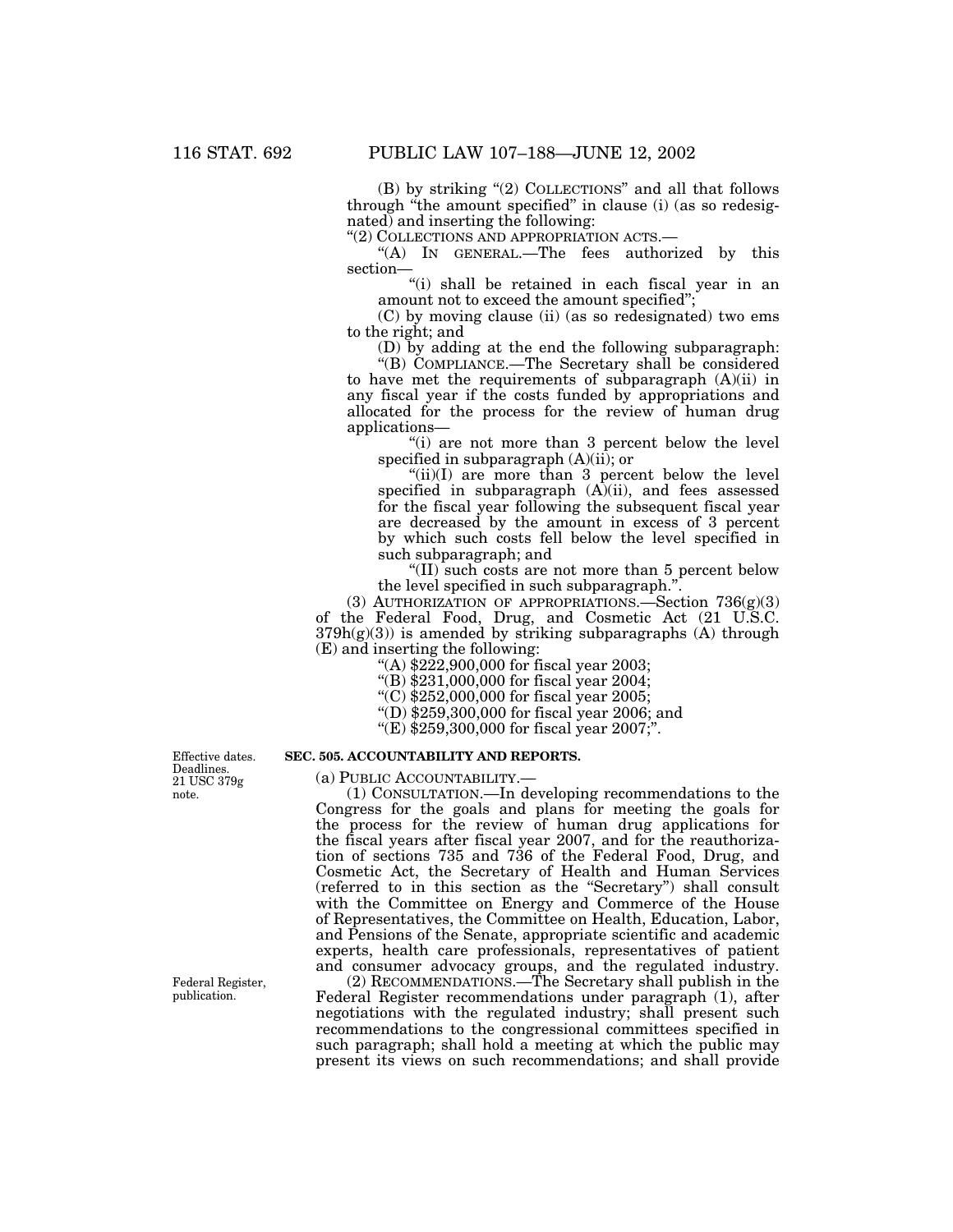for a period of 30 days for the public to provide written comments on such recommendations.

(b) PERFORMANCE REPORT.—Beginning with fiscal year 2003, not later than 60 days after the end of each fiscal year during which fees are collected under part 2 of subchapter C of chapter VII of the Federal Food, Drug, and Cosmetic Act (21 U.S.C. 379g et seq.), the Secretary of Health and Human Services shall prepare and submit to the President, the Committee on Energy and Commerce of the House of Representatives, and the Committee on Health, Education, Labor, and Pensions of the Senate a report concerning the progress of the Food and Drug Administration in achieving the goals identified in the letters described in section 502(4) during such fiscal year and the future plans of the Food and Drug Administration for meeting the goals.

(c) FISCAL REPORT.—Beginning with fiscal year 2003, not later than 120 days after the end of each fiscal year during which fees are collected under the part described in subsection (b), the Secretary of Health and Human Services shall prepare and submit to the Committee on Energy and Commerce of the House of Representatives, and the Committee on Health, Education, Labor, and Pensions of the Senate, a report on the implementation of the authority for such fees during such fiscal year and the use, by the Food and Drug Administration, of the fees collected during such fiscal year for which the report is made.

### **SEC. 506. REPORTS OF POSTMARKETING STUDIES.**

Section 506B of the Federal Food, Drug, and Cosmetic Act (21 U.S.C. 356b) is amended by adding at the end the following subsections:

''(d) DISCLOSURE.—If a sponsor fails to complete an agreed upon study required by this section by its original or otherwise negotiated deadline, the Secretary shall publish a statement on the Internet site of the Food and Drug Administration stating that the study was not completed and, if the reasons for such failure to complete the study were not satisfactory to the Secretary, a statement that such reasons were not satisfactory to the Secretary.

''(e) NOTIFICATION.—With respect to studies of the type required under section 506(b)(2)(A) or under section 314.510 or 601.41 of title 21, Code of Federal Regulations, as each of such sections was in effect on the day before the effective date of this subsection, the Secretary may require that a sponsor who, for reasons not satisfactory to the Secretary, fails to complete by its deadline a study under any of such sections of such type for a drug or biological product (including such a study conducted after such effective date) notify practitioners who prescribe such drug or biological product of the failure to complete such study and the questions of clinical benefit, and, where appropriate, questions of safety, that remain unanswered as a result of the failure to complete such study. Nothing in this subsection shall be construed as altering the requirements of the types of studies required under section 506(b)(2)(A) or under section 314.510 or 601.41 of title 21, Code of Federal Regulations, as so in effect, or as prohibiting the Secretary from modifying such sections of title 21 of such Code to provide for studies in addition to those of such type.''.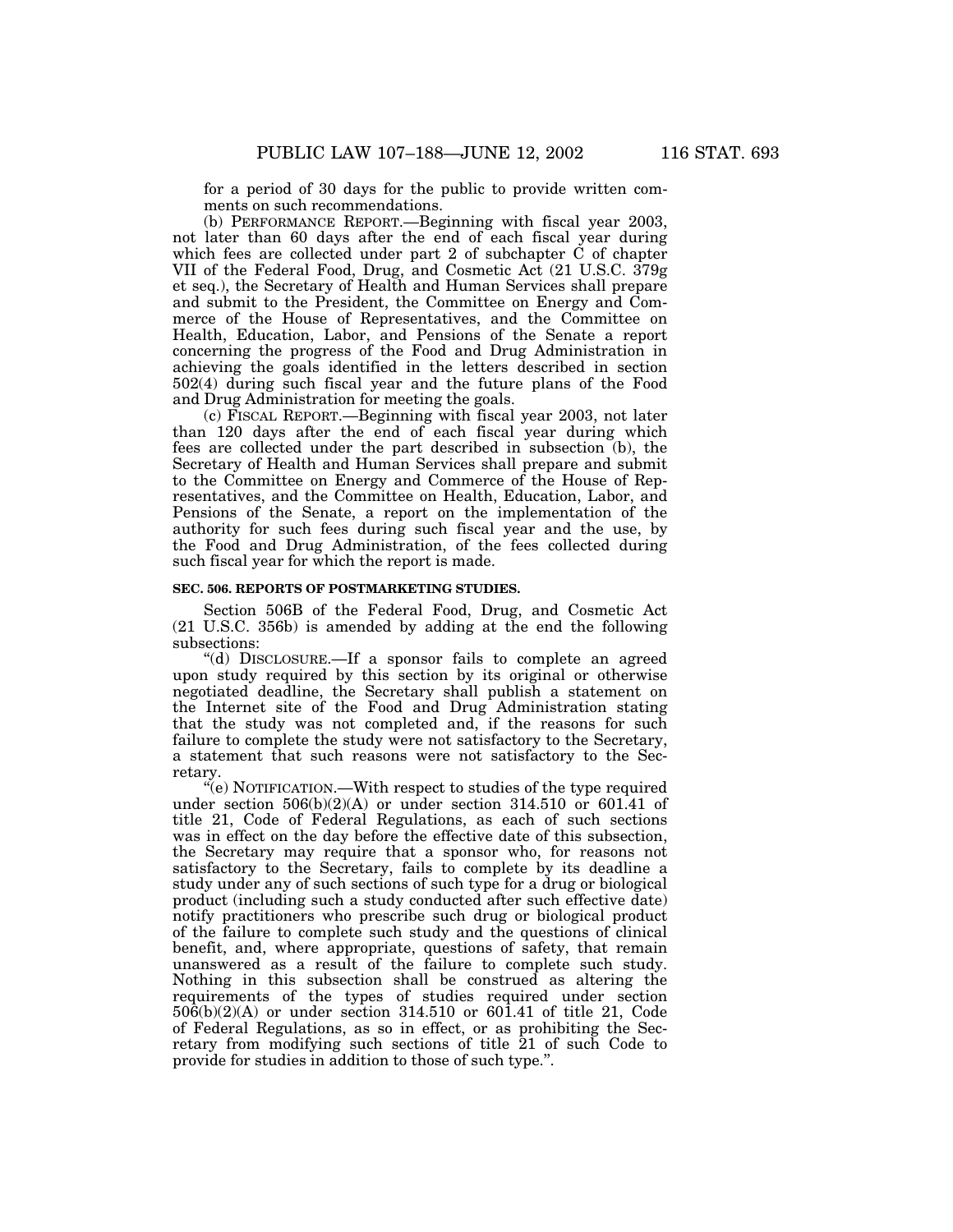21 USC 379 $\sigma$ note.

# **SEC. 507. SAVINGS CLAUSE.**

Notwithstanding section 107 of the Food and Drug Administration Modernization Act of 1997, and notwithstanding the amendments made by this subtitle, part 2 of subchapter C of chapter VII of the Federal Food, Drug, and Cosmetic Act, as in effect on the day before the date of the enactment of this Act, continues to be in effect with respect to human drug applications and supplements (as defined in such part as of such day) that, on or after October 1, 1997, but before October 1, 2002, were accepted by the Food and Drug Administration for filing and with respect to assessing and collecting any fee required by such Act for a fiscal year prior to fiscal year 2003.

21 USC 356b note.

#### **SEC. 508. EFFECTIVE DATE.**

The amendments made by this subtitle shall take effect October 1, 2002.

21 USC 379g note.

#### **SEC. 509. SUNSET CLAUSE.**

The amendments made by sections 503 and 504 cease to be effective October 1, 2007, and section 505 ceases to be effective 120 days after such date.

# **Subtitle B—Funding Provisions Regarding Food and Drug Administration**

## **SEC. 521. OFFICE OF DRUG SAFETY.**

Of the amounts appropriated for the Food and Drug Administration for a fiscal year, the Secretary of Health and Human Services shall reserve for the Office of Drug Safety (within such Administration), the following amounts:

(1) For fiscal year 2003, an amount equal to the sum of \$5,000,000 and the amount made available under appropriations Acts for such Office for fiscal year 2002.

of \$10,000,000 and the amount made available under appropriations Acts for such Office for fiscal year 2002.

(3) For each subsequent fiscal year, an amount equal to the sum of the amount made available under appropriations Acts for such Office for fiscal year 2004 and an amount sufficient to offset the effects of inflation occurring after the beginning of fiscal year 2004.

Appropriation authorization.

## **SEC. 522. DIVISION OF DRUG MARKETING, ADVERTISING, AND COMMU-NICATIONS.**

For the Division of Drug Marketing, Advertising, and Communications (within the Office of Medical Policy, Food and Drug Administration), there are authorized to be appropriated the following amounts, stated as increases above the amount made available under appropriations Acts for such Division for fiscal year 2002:

(1) For fiscal year 2003, an increase of \$2,500,000.

(2) For fiscal year 2004, an increase of \$4,000,000.

(3) For fiscal year 2005, an increase of \$5,500,000.

(4) For fiscal year 2006, an increase of \$7,500,000.

(5) For fiscal year 2007, an increase of \$7,500,000.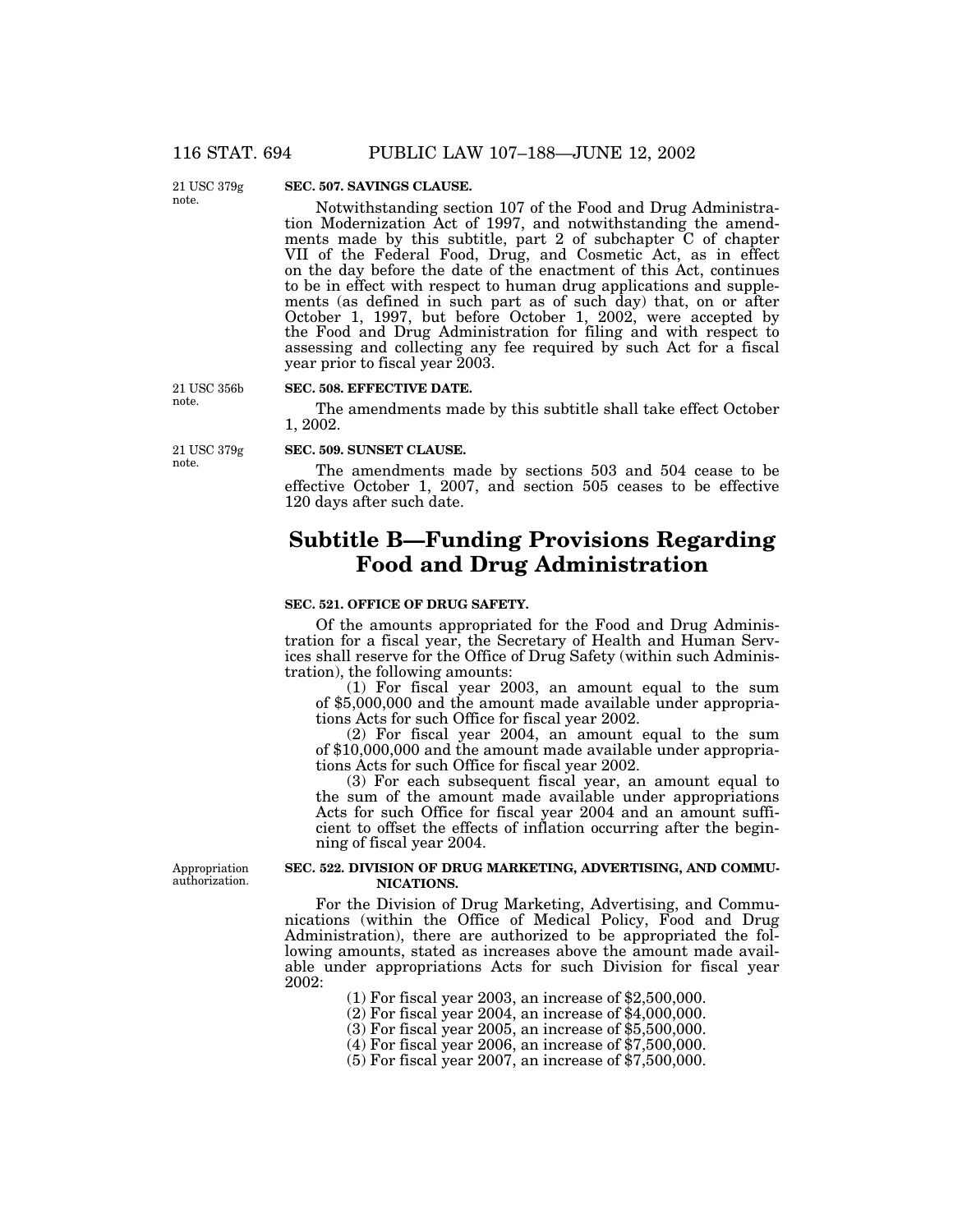#### **SEC. 523. OFFICE OF GENERIC DRUGS.**

Appropriation authorization.

For the Office of Generic Drugs (within the Food and Drug Administration), there are authorized to be appropriated the following amounts, stated as increases above the amount made available under appropriations Acts for such Office for fiscal year 2002:

(1) For fiscal year 2003, an increase of \$3,000,000.

(2) For fiscal year 2004, an increase of \$6,000,000.

(3) For fiscal year 2005, an increase of \$9,000,000.

(4) For fiscal year 2006, an increase of \$12,000,000.

(5) For fiscal year 2007, an increase of \$15,000,000.

# **Subtitle C—Additional Provisions**

### **SEC. 531. TRANSITION TO DIGITAL TELEVISION.**

(a) PAIR ASSIGNMENT REQUIRED.—In order to further promote Deadline. the orderly transition to digital television, and to promote the equitable allocation and use of digital channels by television broadcast permittees and licensees, the Federal Communications Commission, at the request of an eligible licensee or permittee, shall, within 90 days after the date of enactment of this Act, allot, if necessary, and assign a paired digital television channel to that licensee or permittee, provided that—

(1) such channel can be allotted and assigned without further modification of the tables of allotments as set forth in sections 73.606 and 73.622 of the Commission's regulations (47 CFR 73.606, 73.622); and

(2) such allotment and assignment is otherwise consistent with the Commission's rules (47 CFR part 73).

(b) ELIGIBLE TRANSITION LICENSEE OR PERMITTEE.—For purposes of subsection (a), the term ''eligible licensee or permittee'' means only a full power television broadcast licensee or permittee (or its successor in interest) that—

(1) had an application pending for an analog television station construction permit as of October 24, 1991, which application was granted after April 3, 1997; and

(2) as of the date of enactment of this Act, is the permittee or licensee of that station.

(c) REQUIREMENTS ON LICENSEE OR PERMITTEE.—

(1) CONSTRUCTION DEADLINE.—Any licensee or permittee receiving a paired digital channel pursuant to this section—

(A) shall be required to construct the digital television broadcast facility within 18 months of the date on which the Federal Communications Commission issues a construction permit therefore, and

(B) shall be prohibited from obtaining or receiving an extension of time from the Commission beyond the construction deadline established by paragraph (1).

(2) PROHIBITION OF ANALOG OPERATION USING DIGITAL PAIR.—Any licensee or permittee receiving a paired digital channel pursuant to this section shall be prohibited from giving up its current paired analog assignment and becoming a singlechannel broadcaster and operating in analog on such paired digital channel.

(d) RELIEF RESTRICTED.—Any paired digital allotment and assignment made under this section shall not be available to any

47 USC 336 note.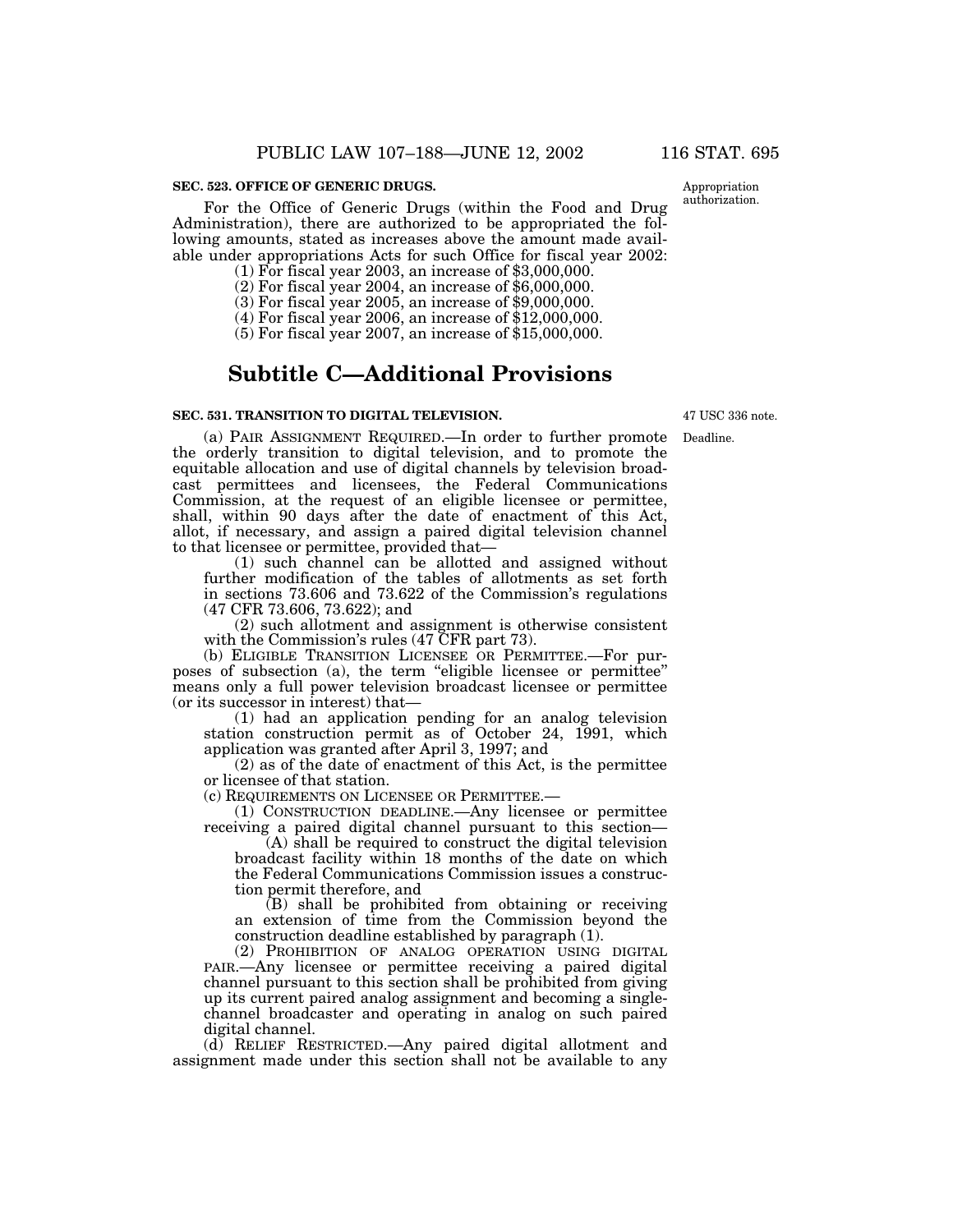other applicant unless such applicant is an eligible licensee or permittee within the meaning of subsection (b).

# **SEC. 532. 3-YEAR DELAY IN LOCK IN PROCEDURES FOR MEDICARE+CHOICE PLANS; CHANGE IN CERTAIN MEDICARE+CHOICE DEADLINES AND ANNUAL, COORDI-NATED ELECTION PERIOD FOR 2003, 2004, AND 2005.**

(a) LOCK-IN DELAY.—Section 1851(e) of the Social Security Act (42 U.S.C. 1395w–21(e)) is amended—

(1) in paragraph (2)(A), by striking ''THROUGH 2001'' and "during 1998, 1999, 2000, and 2001" and inserting "THROUGH 2004'' and ''during the period beginning January 1, 1998, and ending on December 31, 2004", respectively;

 $(2)$  in the heading to paragraph  $(2)(B)$ , by striking "DURING" 2002'' and inserting ''DURING 2005'';

(3) in paragraphs  $(2)(B)(i)$  and  $(2)(C)(i)$ , by striking "2002" and inserting "2005" each place it appears;

 $(4)$  in paragraph  $(2)(D)$ , by striking "2001" and inserting "2004"; and

 $(5)$  in paragraph  $(4)$ , by striking "2002" and inserting "2005" each place it appears.

(b) CHANGE IN REPORTING DEADLINE.—

(1) IN GENERAL.—Section  $1854(a)(1)$  of such Act (42 U.S.C.  $1395w-24(a)(1)$  is amended by striking "Not later than July 1 of each year'' and inserting ''Not later than the second Monday in September of 2002, 2003, and 2004 (or July 1 of each other year)''.

(2) EFFECTIVE DATE.—The amendment made by paragraph (1) shall apply to information submitted for years beginning with 2003.

(c) DELAY IN ANNUAL, COORDINATED ELECTION PERIOD.—

(1) IN GENERAL.—Section 1851(e) of such Act (42 U.S.C.  $1395w-21(e)$  is amended-

 $(A)$  in paragraph  $(3)(B)$ , by striking "means" and all that follows and inserting the following: ''means, with respect to a year before 2003 and after 2005, the month of November before such year and with respect to 2003, 2004, and 2005, the period beginning on November 15 and ending on December 31 of the year before such year.''; and

 $(B)$  in paragraph  $(6)(A)$ , by striking "each subsequent year (as provided in paragraph (3))'' and inserting ''during the annual, coordinated election period under paragraph (3) for each subsequent year''.

(2) EFFECTIVE DATE.—The amendment made by paragraph (1) shall apply to the annual, coordinated election period for years beginning with 2003.

(d) CHANGE TO ANNUAL ANNOUNCEMENT OF PAYMENT RATES.—

(1) IN GENERAL.—Section  $1853(b)(1)$  of such Act (42 U.S.C.  $1395w-23(b)(1)$  is amended by striking "not later than March" 1 before the calendar year concerned'' and inserting ''for years before 2004 and after 2005 not later than March 1 before the calendar year concerned and for 2004 and 2005 not later than the second Monday in May before the respective calendar year''.

Applicability.  $42$  USC 1395w–24 note.

Applicability.  $42$  USC 1395w–21 note.